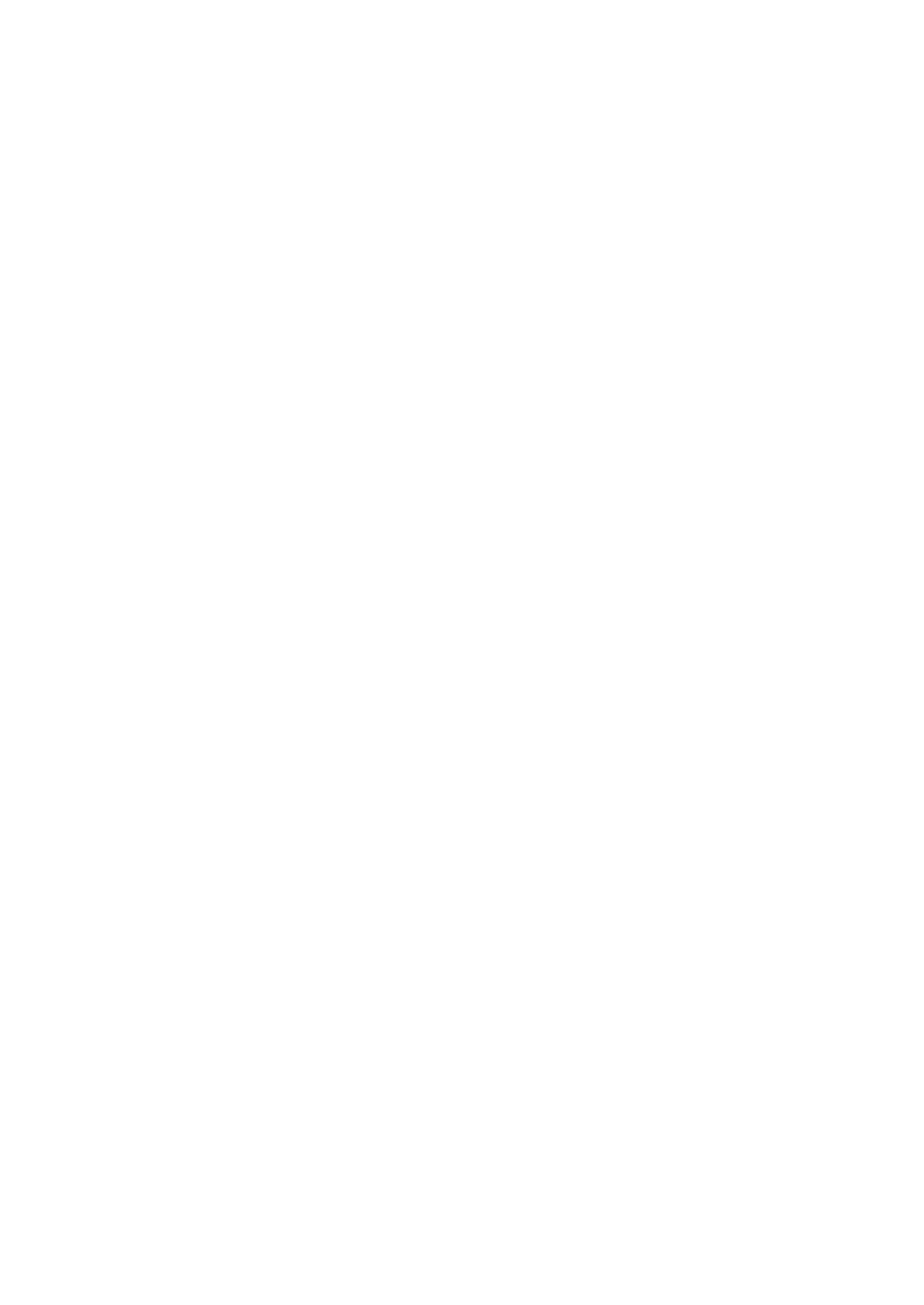# **Section 1: CONTENTS**

|                                                                                                                | 1:1    |
|----------------------------------------------------------------------------------------------------------------|--------|
|                                                                                                                |        |
|                                                                                                                |        |
|                                                                                                                |        |
| Section 5: TUTORIAL 5. 2010 12: 2010 12: 2010 12: 2010 12: 2010 12: 2010 12: 2010 12: 2010 12: 2010 12: 2010 1 |        |
| Section 6: SCENES 6-1                                                                                          |        |
|                                                                                                                |        |
|                                                                                                                |        |
|                                                                                                                |        |
|                                                                                                                |        |
|                                                                                                                |        |
|                                                                                                                |        |
|                                                                                                                |        |
|                                                                                                                | $14-1$ |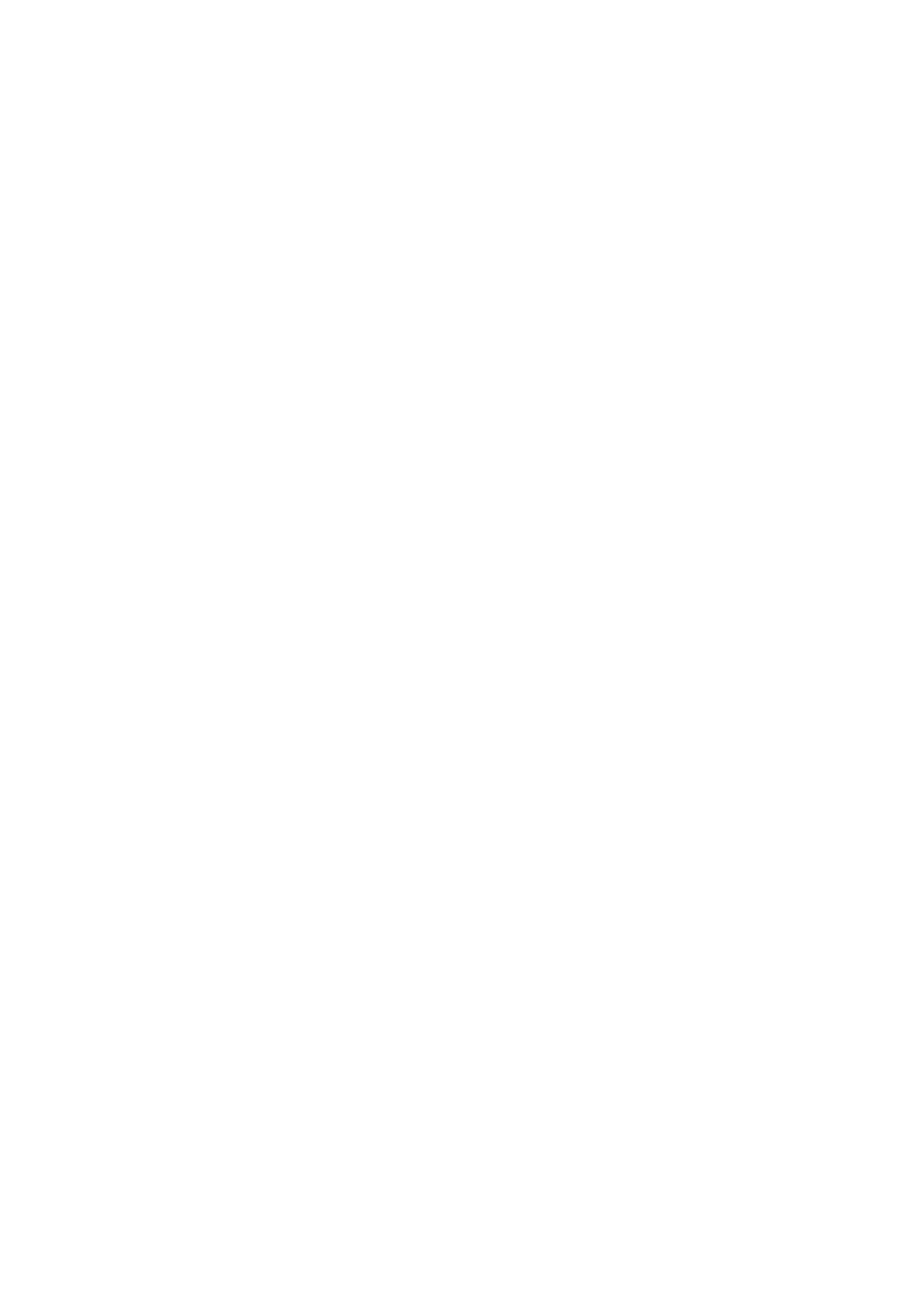# *Section 2: QUICK REFERENCE*

# *INTRODUCTION*

The QUICK REFERENCE section provides concise step by step instructions for the *common tasks* that you perform. You might like to make a copy of this section and keep it on hand for times when you quickly need to check a procedure.

# *HELP*

Press <HELP> for a brief description of the *current menu level*. Use the [F5] (page up) and [F6] (page down) function keys or the EDIT WHEEL to scroll through the text. To exit press <HELP> a second time.

# *SCENES*

When you press either <PROGRAM> or <PREVIEW/EDIT> all SCENE <S/A> keys will flash twice to show that they are possible scene number choices and all *used* scene numbers in the selected page will continue to flash.

### *PROGRAM A SCENE (RAPID METHOD)*

To program the current output as a scene into a Scenemaster in the current page with the default fade times, press;

<PROGRAM>, double click <S/A> (scene number) (any Red preset fader)

### *PROGRAM A SCENE (RAPID METHOD IN A DIFFERENT PAGE)*

To program the current output as a scene into a different page with the default fade times, press; <PROGRAM>, [F6 SCENE], Hold <PAGE>, tap <S/A> (page number), double click <S/A> (any Red preset fader).

### *PROGRAM A SCENE (FULL METHOD)*

To program the current output as a scene including fade times and name, press;

<PROGRAM>, [F6 SCENE], hold <PAGE>, tap <S/A> (page number), (the PAGE selection is optional) press <S/A> (Red preset fader).

To program a **NAME**, press; [F4 NAME]. Type the name with the Red preset S/A keys or rotate the EDIT wheel to select the characters. Press  $[F5 \rightarrow]$  or  $[F4 \leftarrow]$  to move the cursor. Press  $[F6$  DONE] to accept the name. To program **FADE TIMES**, press [F5 TIMES]. Select each time that you wish to program with the [F4 ←] and [F5 →] keys. Set the time with the EDIT wheel or the [F2++] or the [F1−−] keys. Manual times are selected by reducing programmed times below 0.0 seconds. Press [F6 DONE] to accept the times. To save the scene, press; [F6 SAVE].

### *CHANGE PAGES ON THE SCENE MASTERS*

To cycle through the pages of Scenemasters repeatedly press <PAGE>. To directly select a page, hold <PAGE>, tap <S/A> (page 1 to 4) (Red preset S/A keys)

### *PREVIEW A SCENE*

To preview a scene, press <PREVIEW/EDIT>, [F6 SCENE], hold <PAGE>, tap <S/A> (page number), (the PAGE selection is optional), press <S/A> (scene number). When finished previewing, press **either** [F6 DONE] **or** <PREVIEW/EDIT>.

### *EDIT THE CHANNEL LEVELS IN A SCENE*

To edit a scene, press <PREVIEW/EDIT>, [F6 SCENE], hold <PAGE>, tap <S/A> (page number), (the PAGE selection is optional), press <S/A> (scene number) [F2 CHANS], <S/A> (channel number to be edited). When a channel is selected, use the EDIT wheel or function keys to change the level. To edit another channel, press <S/A> (channel number).

When all channel levels are correct, press [F6 DONE], [F6 DONE], [F6 YES].

### *QUICK EDIT*

To edit the channel levels of the last scene to be faded up, from MENU 1 press, [F1 EDIT], <S/A> (channel number to be edited). Use the EDIT wheel or function keys to change the level. To edit another channel, press <S/A> (channel number). To save the changes, press [F6 DONE], [F6 YES].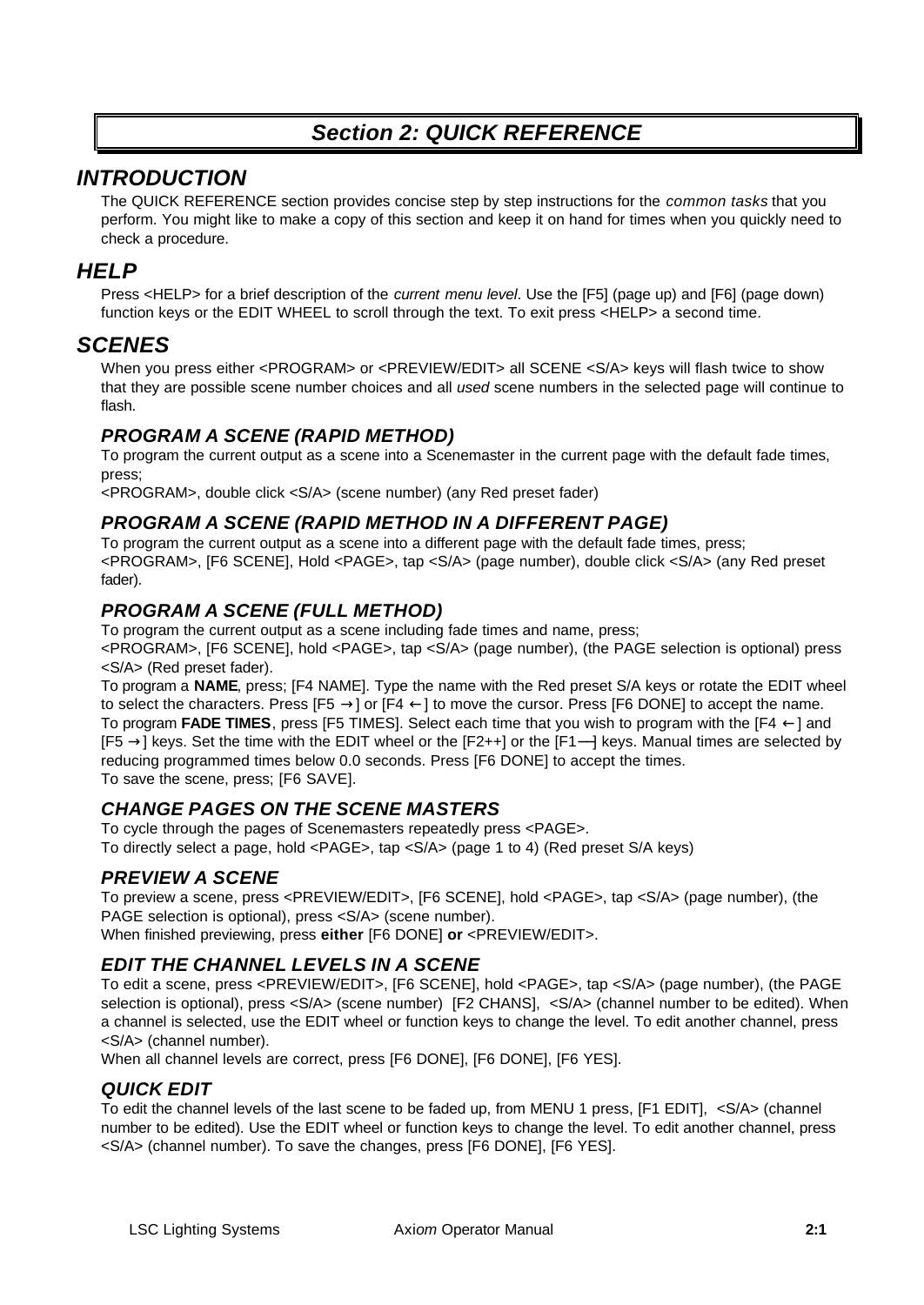## *EDIT THE NAME OF A SCENE*

To edit a scene name, press <PREVIEW/EDIT>, [F6 SCENE], hold <PAGE>, tap <S/A> (page number), (the PAGE selection is optional), press <S/A> (scene number), [F4 NAME]. Rotate the EDIT wheel to select the characters. Press [F5 ] or [F4 ] to move the cursor. To save the new name, press; [F6 DONE], [F6 DONE], [F6 YES].

## *EDIT THE FADE TIMES OF A SCENE*

To edit a fade time, press <PREVIEW/EDIT>, [F6 SCENE], hold <PAGE>, tap <S/A> (page number), (the PAGE selection is optional), press <S/A> (scene number), [F5 TIMES]. Select each time that you wish to edit with the [F4 ] and [F5 ] keys. Set the time with the EDIT wheel or the [F2++] or the [F1––] keys. Manual times are selected by reducing programmed times below 0.0 seconds. To save the new times press, [F6 DONE], [F6 DONE], [F6 YES].

### *ERASE A SCENE*

To erase a scene, press <PREVIEW/EDIT>, [F6 SCENE], hold <PAGE>, tap <S/A> (page number), (the PAGE selection is optional), press <S/A> (scene number) [F1 MORE], [F1 ERASE], [F6 YES].

### *COPY A SCENE*

To copy a scene, press <PREVIEW/EDIT>, [F6 SCENE], hold <PAGE>, tap <S/A> (page number), (the PAGE selection is optional), press <S/A> (source scene number), [F1 MORE], [F4 ScnCpy], hold <PAGE>, tap <S/A> (page number), (the PAGE selection is optional), press <S/A> (destination scene number), [F6 OK].

### *BLIND SCENE PROGRAMMING*

To Blind program a scene, PREVIEW/EDIT an unused scene number. When you select the scene number, the Axi*om* will warn you that the scene is empty and ask if you wish to continue. Select [YES], [F2 CHANS] then select each channel with its <S/A> key. When a channel is selected, use the EDIT wheel or function keys to set the level. To edit another channel, press <S/A> (channel number). When all channel levels are correct, press [F6 DONE], [F6 DONE], [F6 YES].

# *STACKS*

When you press either <PROGRAM> [F4 STACK], or <PREVIEW/EDIT> [F4 STACK] all STACK <S/A> keys will flash twice to show that they are possible stack number choices and all used stack numbers will continue to flash.

### *PROGRAM A STACK OF SCENES*

To program a stack consisting of scenes using the original fade times and name of each scene for its step in the stack, press; <PROGRAM>, [F4 STACK], <S/A> (stack number), [F1 SCENES], <S/A> (1st step scene number), <S/A> (2nd step scene number), <S/A> (3rd step scene number), etc.

If any of the scenes are in a different bank or page to the current bank or page, hold <∧> or <∨>, or <PAGE>, tap <S/A> (bank or page number) prior to pressing the scene number.

When all the steps have been programmed, save the stack by pressing; [F6 DONE], [F6 DONE], [F6 YES].

### *PROGRAM A STACK OF OUTPUTS (SNAPSHOTS)*

To program a stack consisting only of snapshots of the Axi*om* output and programming the fade times and label of each step in the stack, press; <PROGRAM>, [F4 STACK], <S/A> (stack number), [F3 OUTPUT]. To record the current output as the 1st step of the stack, press; [F2 RECORD].

To program a **LABEL** for the step, press; [F4 LABEL]. Type the name with the Red preset S/A keys or rotate the EDIT wheel to select the characters. Press [F5 ] or [F4 ] to move the cursor. Press [F6 DONE] to accept the label.

To program **FADE TIMES** for the step, press [F5 TIMES]. Select each time that you wish to program with the [F4←] and [F5→] keys. Set the time with the EDIT wheel or the [F2++] or the [F1−−] keys. Manual times are selected by reducing programmed times below 0.0 seconds. Press [F6 DONE] to accept the times.

Create the next lighting "Look" on the output of the Axi*om* then record this look as the 2nd step of the stack by pressing; [F2 RECORD]. Repeat the LABEL and FADE TIME programming described above.

Repeat the process of creating the look then recording it and programming the label and fade times for every subsequent step.

When all the steps have been programmed, save the stack by pressing; [F6 DONE], [F6 DONE], [F6 YES].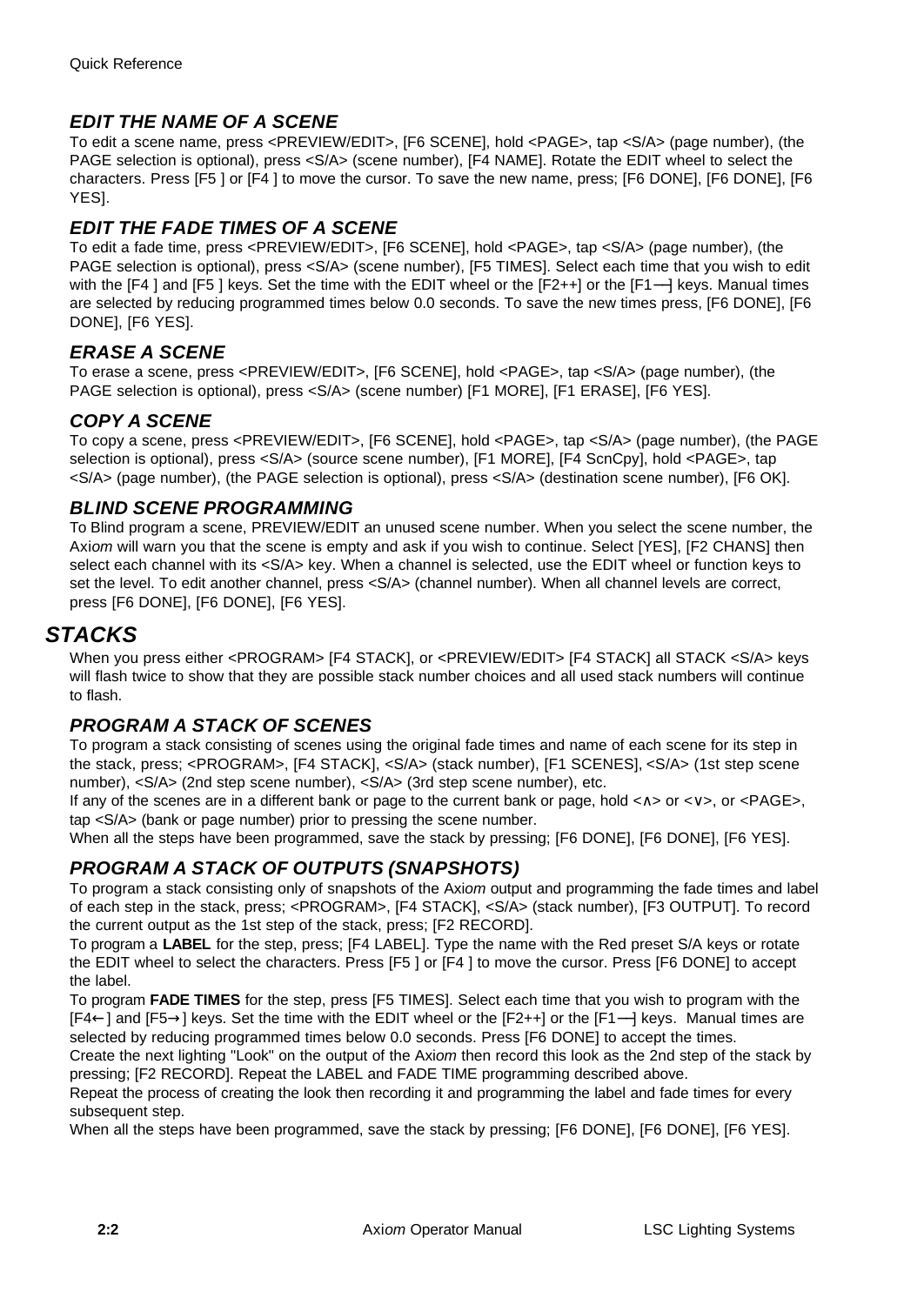## *PROGRAM AN AUTO STEP IN A STACK.*

When a step flagged to 'AUTO STEP' becomes the NEXT step it will *automatically* crossfade to become the CURRENT step. After programming the contents of a step, (described above) to make the step an Auto step, press; [F1 FLAG], [F6 YES].

### *PROGRAM A PAUSE IN A STACK.*

When the step containing a PAUSE LINK becomes the NEXT step, it will automatically count down its programmed PAUSE time, after which it will automatically crossfade to the next step.

A PAUSE Link is programmed in a similar way as a SCENE, CHANNEL or OUTPUT step described above. Instead of selecting either [F1 SCENES], [F2 CHANLS], or [F3 OUTPUT], press; [F5 LINKS], [F1 PAUSE]. Rotate the EDIT wheel to set the pause time. To complete the pause time setting press; [F6 DONE]

### *PROGRAM A LINK TO ANOTHER STACK.*

When the step containing a STACK LINK becomes the NEXT step, it will *automatically* assign another stack that you specify to the FX master, loading its 1st step as the NEXT step.

A STACK Link is programmed in the same way as a SCENE, CHANNEL or OUTPUT step described above. Instead of selecting either [F1 SCENES], [F2 CHANLS], or [F3 OUTPUT], press; [F5 LINKS], [F4 STACK], <S/A> (Stack number to link to), [F6 YES], [F6 DONE], [F6 DONE], [F6 YES].

### *PREVIEW A STACK IN MEMORY*

To preview a stack in memory, press <PREVIEW/EDIT>, [F4 STACK], <S/A> (stack number). Step through the stack using either [F4←] or [F5→]. Step fade times and labels are shown on the screen and step channels are shown on the channel <S/A> keys. Press either, [F6 DONE] or <PREVIEW/EDIT> when finished.

### *ASSIGN A STACK TO AN FX MASTER*

To assign a stack to an FX master, press, <ASSIGN>, [F4 STACK], <S/A> (stack number), <S/A> (FX master).

### *PREVIEW A STACK ON AN FX MASTER*

To preview a stack that is currently assigned to an FX master, press <PREVIEW/EDIT>, <S/A> (FX master). The current step is shown. Step through the stack using either [F4←] or [F5→]. Step fade times and labels are shown on the screen and step channels are shown on the channel <S/A> keys. Press either, [F6 DONE] or <PREVIEW/EDIT> when finished.

### *CONTROLLING A STACK ON AN FX MASTER*

### *INITIATING A CROSSFADE*

To crossfade from the *current* step to the *next* step, press the **>** (forward) key. While the crossfade is *in progress*, the STOP/STEP key will flash and both the **>** (forward) key and the < (reverse) key are inactive.

### *STOPPING A CROSSFADE*

To stop a crossfade *in progress* press <STOP/STEP>. The **>** (forward) key and the **<** (reverse) key flash alternately.

### *STARTING A STOPPED CROSSFADE*

To start a stopped crossfade in the forward direction press the **>** (forward) key. To start a stopped crossfade in the reverse direction press the **<** (reverse) key.

### *STEPPING A STACK*

To step a stack in the forward direction or snap a *stopped* crossfade to completion; hold <Stop/Step>, tap **>** (forward) To step a stack in the reverse direction or snap a *stopped* crossfade back to its starting point; hold <Stop/Step>, tap **<** (reverse)

### *CLEARING AN FX MASTER*

To clear an FX master press, <ASSIGN>, <S/A> (the FX master).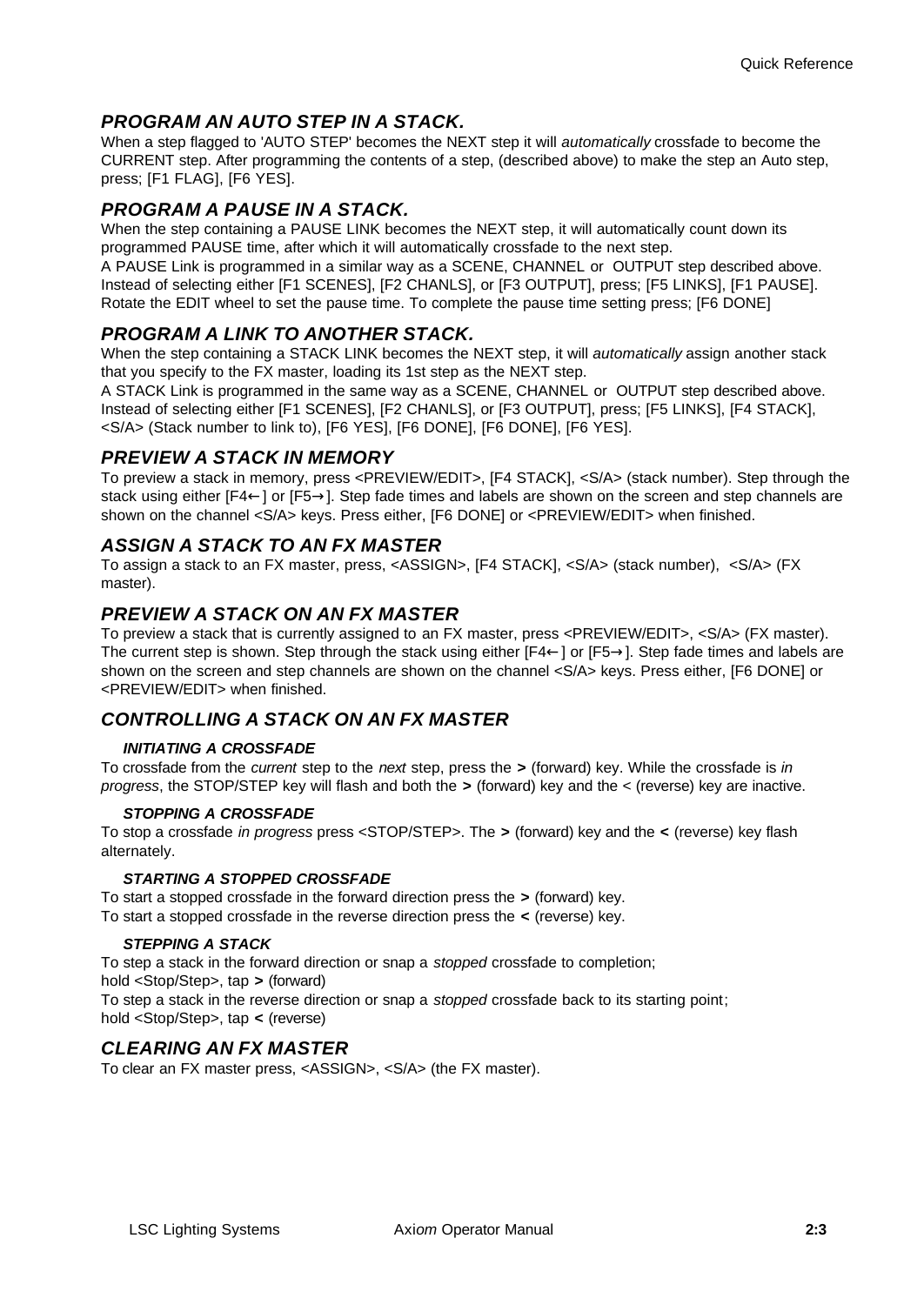# *INSERT A STEP IN A STACK*

To insert a step in a stack press **either**,

- <PREVIEW/EDIT>, [F4 STACK], <S/A> (stack number), [F2 EDIT] **or**
- <PREVIEW/EDIT>, <S/A> (FX master), [F2 EDIT].

Step through the stack using either [F4←] or [F5→] to the step PRIOR to the point where the new step is to be inserted then press, [F1 INSERT], [F6 YES].

Select the object to be inserted by pressing **either,**

- [F1 SCENES], <BANK> or <PAGE> <S/A> (bank or page number) (optional), <S/A> (scene number) **or**
- [F2 CHANL], <S/A> (channel number) **or**
- [F3 OUTPUT], [F2 RECORD].

To save the changes, press [F6 DONE], [F6 DONE], [F6 YES].

### *DELETE A STEP IN A STACK*

To delete a step in a stack press **either**,

- <PREVIEW/EDIT>, [F4 STACK], <S/A> (stack number) **or**
- <PREVIEW/EDIT>, <S/A> (FX master).

Press, [F2 EDIT], [F2 DELETE], then step through the stack using either [F4←] or [F5→] to the step to be deleted and press [F6 YES].

To save the changes, press [F6 DONE], [F6 DONE], [F6 YES].

## *EDIT THE FLAG (AUTO STEP) OF A STEP IN A STACK*

- To edit the FLAG of a step in a stack press **either**,
- <PREVIEW/EDIT>, [F4 STACK], <S/A> (stack number), [F2 EDIT] **or**
- <PREVIEW/EDIT>, <S/A> (FX master), [F2 EDIT].

Step through the stack using either [F4←] or [F5→] to the step to be modified then press, [F3 MODIFY], [F1 FLAG]. To make the flag an AUTO step press, [F6 YES]. To make the flag a normal step press, [F4 NO]. To save the changes, press [F6 DONE], [F6 DONE], [F6 DONE], [F6 YES].

## *EDIT THE CHANNELS OF A STEP IN A STACK*

This function is only available if the step is a scene or a snapshot. To have a single channel step at a level other than full, delete the step then insert a new step as a scene or output with the channel at the required level. To edit the channel levels of a step in a stack press **either**,

- <PREVIEW/EDIT>, [F4 STACK], <S/A> (stack number), [F2 EDIT] **or**
- <PREVIEW/EDIT>, <S/A> (FX master), [F2 EDIT].

Step through the stack using either [F4←] or [F5→] to the step to be modified then press, [F3 MODIFY], [F2 CHANS], <S/A> (channel number).

When a channel is selected, use the EDIT wheel or function keys to change the level.

To edit another channel, press <S/A> (channel number).

To save the changes, press [F6 DONE], [F6 DONE], [F6 DONE], [F6 DONE], [F6 YES].

# *EDIT THE LABEL OF A STEP IN A STACK*

To edit the label of a step in a stack press **either**,

• <PREVIEW/EDIT>, [F4 STACK], <S/A> (stack number), [F2 EDIT] **or**

• <PREVIEW/EDIT>, <S/A> (FX master), [F2 EDIT].

Step through the stack using either [F4←] or [F5→] to the step to be modified then press, [F3 MODIFY], [F4 LABEL]. Type the name with the Red preset S/A keys or rotate the EDIT wheel to select the characters. Press [F5→] or [F4←] to move the cursor. To save the changes, press [F6 DONE], [F6 DONE], [F6 DONE], [F6 DONE], [F6 YES].

# *EDIT THE TIMES OF A STEP IN A STACK*

To edit the fade times of a step in a stack press **either**,

• <PREVIEW/EDIT>, [F4 STACK], <S/A> (stack number), [F2 EDIT] **or**

• <PREVIEW/EDIT>, <S/A> (FX master), [F2 EDIT].

Step through the stack using either [F4←] or [F5→] to the step to be modified then press, [F3 MODIFY], [F5 TIMES]. Select each time that you wish to edit with the [F4←] and [F5→] keys. Set the time with the EDIT wheel or the [F2++] or the [F1––] keys. Manual times are selected by reducing programmed times below 0.0 seconds. To save the changes, press [F6 DONE], [F6 DONE], [F6 DONE], [F6 DONE], [F6 YES].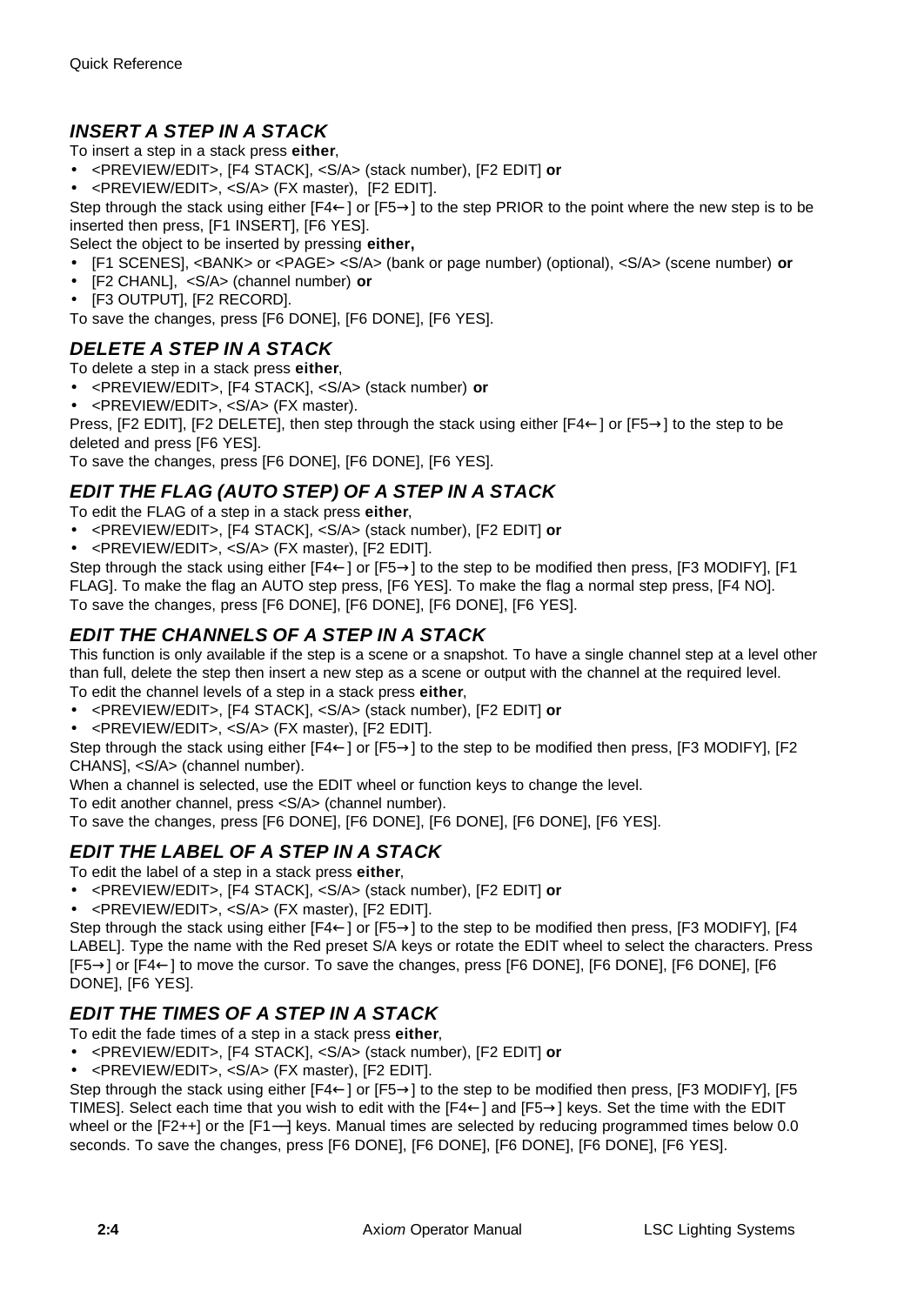## *EDIT THE NAME OF A STACK*

To edit the name of a stack press **either**,

- <PREVIEW/EDIT>, [F4 STACK], <S/A> (stack number) **or**
- <PREVIEW/EDIT>, <S/A> (FX master).

Press [F1 MORE], [F4 NAME]. Type the name with the Red preset S/A keys or rotate the EDIT wheel to select the characters. Press [F5→] or [F4←] to move the cursor.

To save the changes, press [F6 DONE], [F6 DONE], [F6 DONE], [F6 YES].

### *ERASE A STACK*

To erase a stack press **either**,

- <PREVIEW/EDIT>, [F4 STACK], <S/A> (stack number) **or**
- <PREVIEW/EDIT>, <S/A> (FX master).

To erase the stack, press [F1 MORE], [F2 ERASE], [F6 YES].

# *CHASES*

When you press either <PROGRAM> [F5 CHASE], or <PREVIEW/EDIT> [F5 CHASE] all CHASE <S/A> keys (Red preset S/A keys) will flash twice to show that they are possible chase number choices and all used chases will continue to flash.

### *PROGRAM A CHASE OF CHANNELS*

To program a chase consisting of a single channel on each step, press; <PROGRAM>, [F5 CHASE], <S/A> (chase number), [F2 CHANLS], <S/A> (1st step channel number), <S/A> (2nd step channel number), <S/A> (3rd step channel number), etc, etc.

When all the steps have been programmed press; [F6 DONE], [F6 DONE], [F6 YES].

### *PROGRAM A CHASE OF SCENES*

To program a chase consisting of scenes, press, <PROGRAM>, [F5 CHASE], <S/A> (chase number). [F1 SCENES], <S/A> (1st step scene number), <S/A> (2nd step scene number), etc. If any of the scenes are in a different page to the current page, hold <PAGE>, tap <S/A> (page number) prior to pressing the scene number.

When all the steps have been programmed press; [F6 DONE], [F6 DONE], [F6 YES].

### *PROGRAM A CHASE OF OUTPUTS (SNAPSHOTS)*

To program a chase consisting of outputs, press, <PROGRAM>, [F5 CHASE], <S/A> (chase number), [F3 OUTPUT]. Create the first look on the output, then, press; <F2 RECORD>. Create the next look on the output, press; [F2 RECORD]. Continue to create and record steps as above. When all steps have been recorded, press; [F6 DONE], [F6 DONE], [F6 YES].

### *PROGRAM A CHASE OF SCENES and/or CHANNELS and/or OUTPUTS*

To program a chase consisting of a mixture of scenes, channels and outputs (snapshots), press, <PROGRAM>, [F5 CHASE], <S/A> (chase number).

Press either [F1 SCENES], [F2 CHANLS], or [F3 OUTPUT], to select the content of the 1st step. For example, to program the first 2 steps as scenes, press; [F1 SCENES], <S/A> (1st step scene number), <S/A> (2nd step scene number), [F6 DONE].

You may now change to a different type of 'object' by pressing either,

[F1 SCENES], [F2 CHANLS], or [F3 OUTPUT].

For example, to program the next 2 steps as outputs, press; [F3 OUTPUT].

Create the required look then press, [F2 RECORD]. Create the next look then press, [F2 RECORD], [F6 DONE].

You may now change to a different type of 'object' by pressing either,

[F1 SCENES], [F2 CHANLS], or [F3 OUTPUT].

For example, to program the next 2 steps as individual channels, press,

[F2 CHANLS], <S/A> (channel number), <S/A> (channel number), [F6 DONE].

You may now optionally name the chase and program its rate and flags.

#### *SAVING THE CHASE*

When all the steps have been programmed, save the chase by pressing; [F6 DONE], [F6 YES].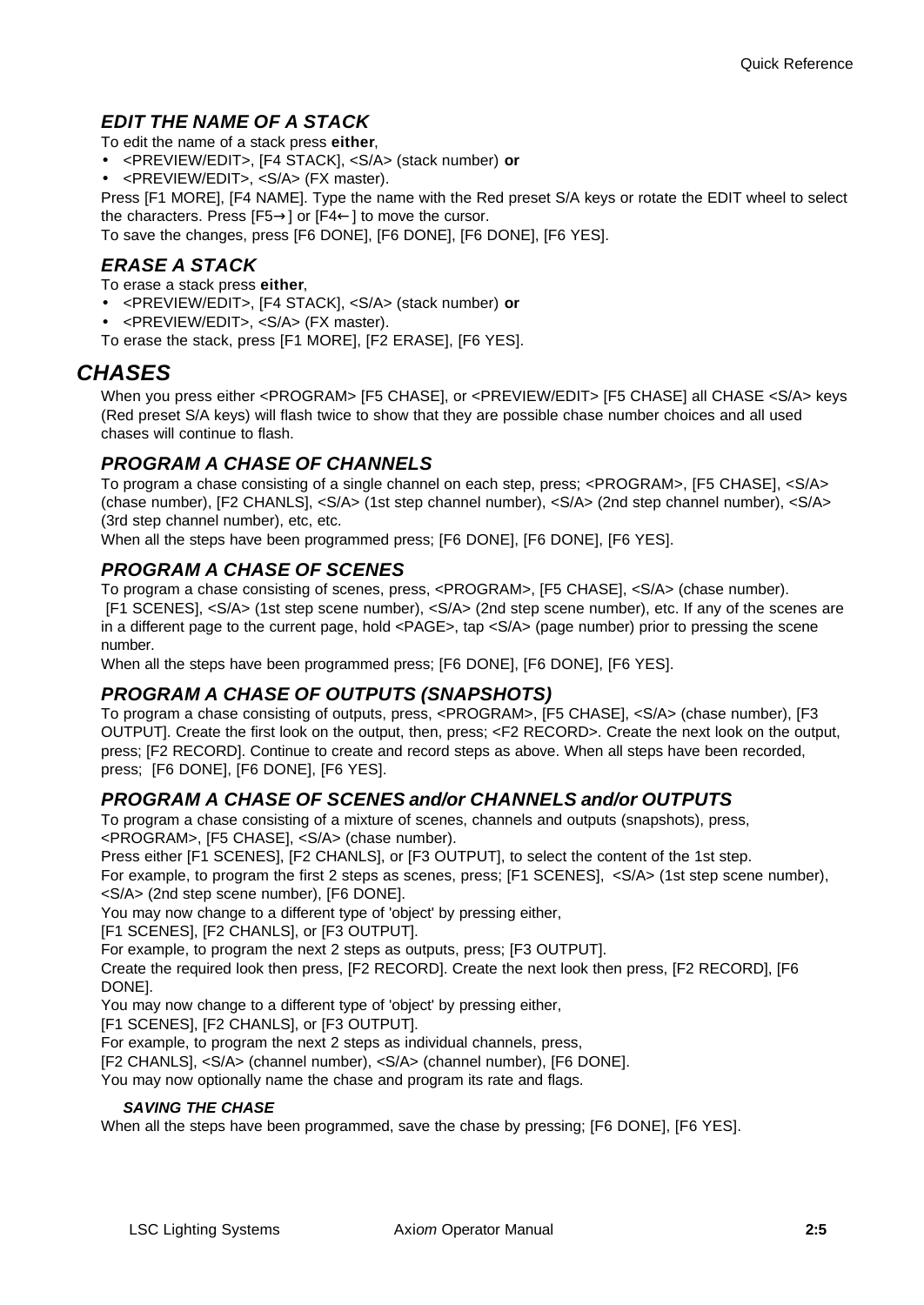# *PREVIEW A CHASE*

To preview a chase, press <PREVIEW/EDIT>, [F5 CHASE], <S/A> (chase number). Step through the chase using either [F4 ] or [F5 ]. Press either, [F6 DONE] or <PREVIEW/EDIT> when finished.

### *ASSIGN A CHASE TO AN FX MASTER*

To assign a chase to an FX master, press, <ASSIGN>, [F5 CHASE], <S/A> (chase number), <S/A> (FX master).

### *CONTROLLING A CHASE ON AN FX MASTER*

| <b>KEY</b>           | <b>ACTION</b>                                                                                           |
|----------------------|---------------------------------------------------------------------------------------------------------|
| STOP/STEP            | <b>STOPS</b> a running chase.                                                                           |
|                      | <b>STEPS</b> a <i>stopped</i> chase in the direction indicated by the currently lit direction key. This |
|                      | stepping will be the direction that the chase was running prior to being stopped.                       |
| > (Forward)          | <b>STARTS</b> a stopped chase and runs it forward.                                                      |
|                      | Changes the DIRECTION of a reverse running chase (runs it forward).                                     |
|                      | Changes a BOUNCE chase into a normal forward chase.                                                     |
|                      | SNAPS a forward running chase to the next step.                                                         |
| $\leq$ (Reverse)     | <b>STARTS</b> a stopped chase and runs it <b>backwards</b> .                                            |
|                      | Changes the DIRECTION of a forward running chase (runs it backwards).                                   |
|                      | Changes a BOUNCE chase into a normal reverse chase.                                                     |
|                      | SNAPS a backward running chase to the next step.                                                        |
| Hold $>$ , Tap $\lt$ | Selects <b>BOUNCE</b> mode.                                                                             |
| Hold $\lt$ , Tap $>$ | Also selects <b>BOUNCE</b> mode.                                                                        |
| $\geq$               | Deselects Bounce mode (runs forward).                                                                   |
| ≺                    | Deselects Bounce mode (runs reverse).                                                                   |
|                      | Hold Stop/Step, Tap > Selects SINGLE SHOT mode.                                                         |
| >                    | Runs a forward Single Shot.                                                                             |

**<** Runs a reverse Single Shot.

Hold Stop/Step, Tap **<** De-selects single shot mode.

### *MANUAL RATE CONTROL*

To take manual control of the chase rate, match the position of the Rate fader to the programmed chase rate. The backlit RATE indicator lights when the Rate fader takes control.

### *SAVING CHASE RATE AND FADE*

To save the rate and fade settings of a chase that is currently assigned to an FX master, press <PREVIEW/EDIT>, <S/A> (FX master). Use the rate fader to set the chase rate. Press, [F5 FADE] then rotate the edit wheel to set the percentage fade. Press [F6 DONE] to accept the fade setting. Press [F6 YES] to save both the settings in memory.

### *CLEARING AN FX MASTER*

To clear an FX master press, <ASSIGN>, <S/A> (FX master).

### *INSERT A STEP IN A CHASE*

- To insert a step in a chase press **either**,
- <PREVIEW/EDIT>, [F5 CHASE], <S/A> (chase number), [F2 EDIT] **or**

• <PREVIEW/EDIT>, <S/A> (FX master), [F2 EDIT].

Step through the chase using either [F4←] or [F5→] to the step PRIOR to the point where the new step is to be inserted then press, [F1 INSERT], [F6 YES].

Select the object to be inserted by pressing **either,**

- [F1 SCENES], <PAGE> <S/A> (page number) (optional), <S/A> (scene number) **or**
- [F2 CHANL], <S/A> (channel number) **or**
- [F3 OUTPUT], [F2 RECORD].
- To save the changes, press [F6 DONE], [F6 DONE], [F6 DONE], [F6 YES].

### *DELETE A STEP IN AN FX CHASE*

To delete a step in a chase press **either**,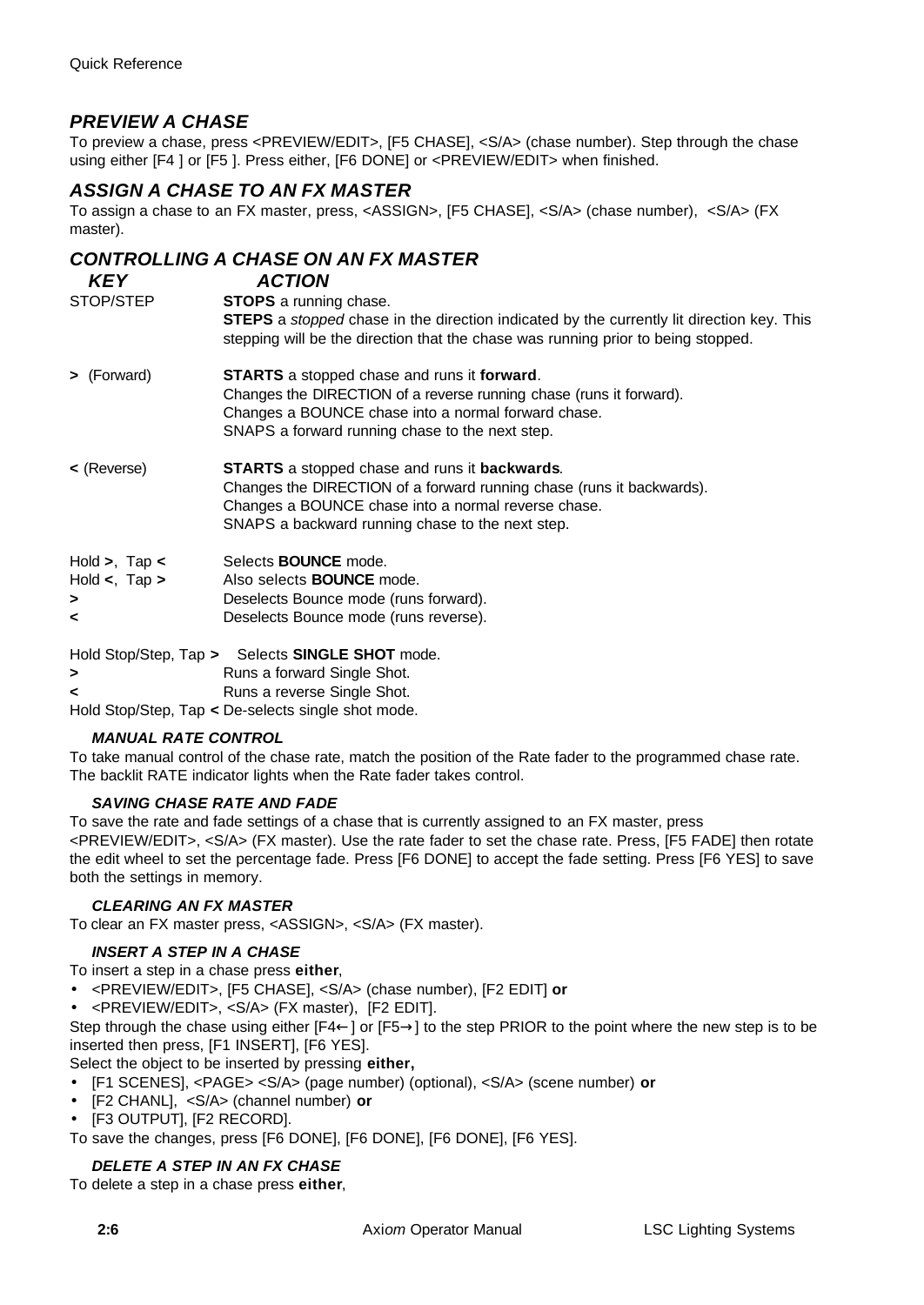- <PREVIEW/EDIT>, [F5 CHASE], <S/A> (chase number) **or**
- <PREVIEW/EDIT>, <S/A> (FX master).

Press, [F2 EDIT], [F2 DELETE], then step through the chase using either [F4←] or [F5→] to the step to be deleted and press [F6 YES].

To save the changes, press [F6 DONE], [F6 DONE], [F6 YES].

### *EDIT CHANNEL LEVELS OF A STEP IN A CHASE*

This function is only available if the step is a scene or a snapshot. To have a single channel step at a level other than full, delete the step then insert a new step as a scene or output with the channel at the required level. To edit the channel levels of a step in a chase press **either**,

- <PREVIEW/EDIT>, [F4 CHASE], <S/A> (chase number), [F2 EDIT] **or**
- <PREVIEW/EDIT>, <S/A> (FX master), [F4 EDIT].

Step through the chase using either  $[FA \leftarrow]$  or  $[FB \rightarrow]$  to the step to be modified then press, [F3 MODIFY], <S/A> (channel number). Use the EDIT wheel or function keys to change the level.

To edit another channel, press <S/A> (channel number).

To save the changes, press [F6 DONE], [F6 DONE], [F6 DONE], [F6 YES].

# *PATCH*

### *ASSIGN A PATCH*

To assign a Patch, press <ASSIGN>, [F1 PATCH], <S/A> (Patch number).

### *BYPASS THE PATCH*

To bypass the Patch, press <ASSIGN>, [F1 PATCH], [F1 BYPASS], [F6 OK].

### *PROGRAM A PATCH*

To program a patch, press <PROGRAM>, [F1 PATCH]. If the patch is currently bypassed, assign a patch by pressing <S/A> (Patch number).

#### *PATCHING DIMMERS TO CHANNELS*

Select Program Patch (above) then press, [F5 PATCH]. Rotate the EDIT wheel or press [F5→] or [F4←] to select the dimmer (DMX address). The screen gives all information for each dimmer as it is selected. To patch the selected dimmer to a channel, press <S/A> (Channel number). Select further dimmers and patch them in the same manner. To save the patch, press, [F6 DONE], [F6 SAVE].

### *SET A PROPORTIONAL PATCH LEVEL*

Select Program Patch (above) then press, [F5 PATCH]. Rotate the EDIT wheel or press [F5→] or [F4←] to select the dimmer. If the dimmer is a HTP "TYPE" and is patched to a channel, press [F3 LEVEL]. Rotate the EDIT wheel to set the patch level then press, [F6 DONE]. A level of 0% will automatically delete the patch.

### *PREVIEW A PATCH*

To Preview a patch, press <PREVIEW/EDIT>, [F1 PATCH]. If the patch is currently bypassed, assign a patch by pressing <S/A> (Patch number).

### *PREVIEWING DIMMERS*

Preview the patch (above) then press, [F5 PATCH]. Rotate the EDIT wheel or press [F5→] or [F4←] to select the dimmer. The screen gives all information for each dimmer as it is selected.

#### *PREVIEWING CHANNELS*

Preview the patch (above) then press, [F2 CHANS]. Press the <S/A> key of the channel to be previewed. The channel TYPE and "label" is shown. To see which dimmers are patched to this channel and their patch levels press, [F5 DIMMS]. As up to 512 dimmers may be patched to the one channel, press, [F3 MORE] to see any more dimmers. Press, [F6 DONE] when finished.

To see other channels, press their <S/A> keys.

### *EDIT A PATCH*

To Edit a patch, press <PREVIEW/EDIT>, [F1 PATCH]. If the patch is currently bypassed, assign a patch by pressing <S/A> (Patch number). The *procedure* for *Editing* a patch is exactly the same as the procedure for Programming a patch (refer above). If a dimmer is currently patched to a channel, selecting a different channel deletes the previous channel.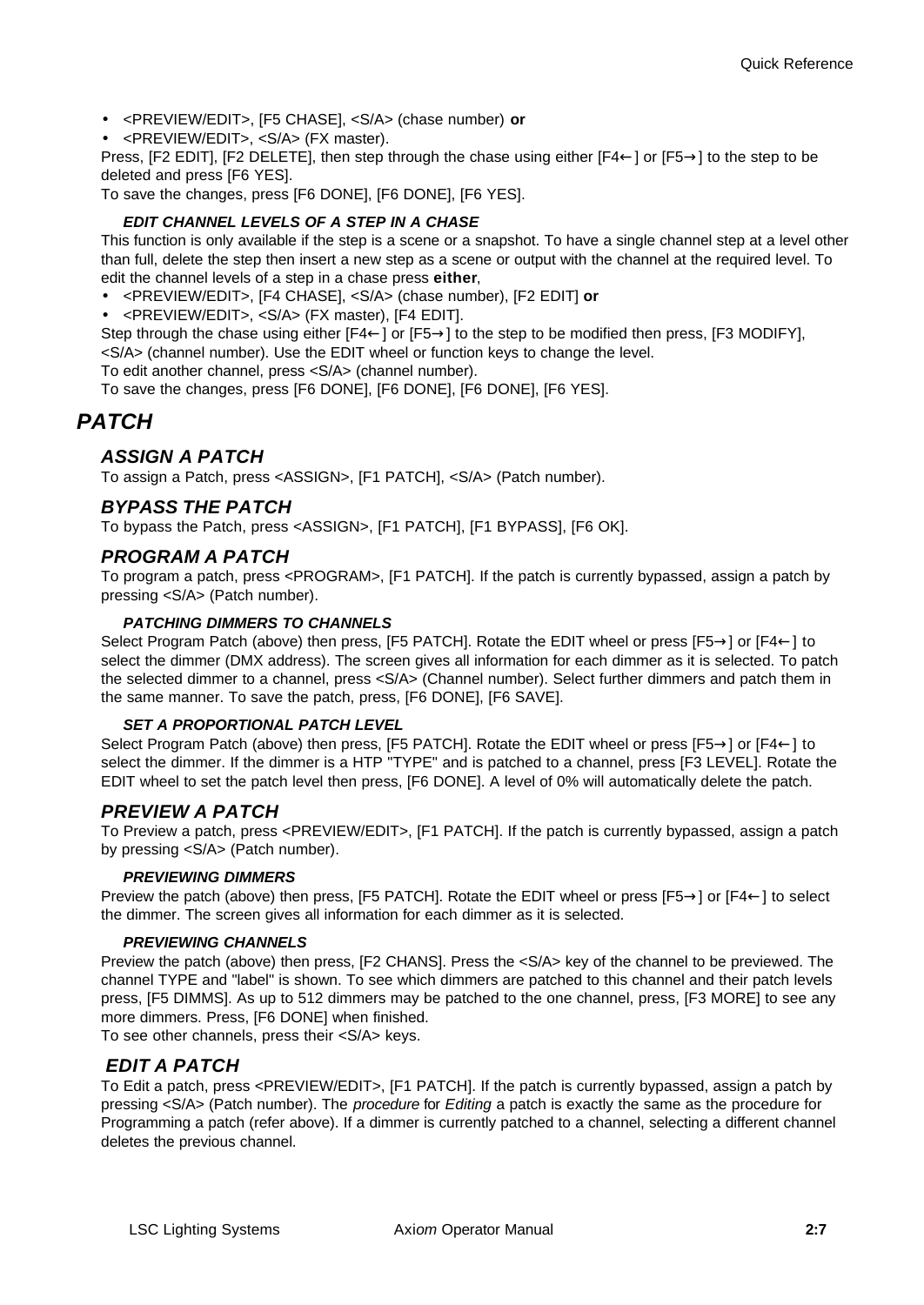### *ERASE A PATCH*

To erase a patch, press <PREVIEW/EDIT>, [F1 PATCH]. If the patch is currently bypassed, assign a patch by pressing <S/A> (Patch number). Press [F1 MORE], [F4 ERASE], [F6 YES].

### *ONE TO ONE PATCH*

To program a 1 to 1 patch, press <PROGRAM>, [F1 PATCH]. If the patch is currently bypassed, assign a patch by pressing <S/A> (Patch number). Press [F1 MORE], [F1 1 to 1], [F6 YES], [F6 YES].

### *COPY A PATCH*

To copy a patch, press <PREVIEW/EDIT>, [F1 PATCH]. If the patch is bypassed, assign a source patch by pressing <S/A> (Patch number). Press [F1 MORE], [F5 COPY], <S/A> (destination patch number), [F6 YES].

# *MOVING FIXTURES*

### *PATCH A MOVING FIXTURE*

### *LIBRARY PATCHING*

To program a patch for a moving fixture, press <PROGRAM>, [F1 PATCH].

If the patch is currently bypassed, assign a patch by pressing <S/A> (Patch number).

Press, [F5 PATCH]. Rotate the EDIT wheel or press [F5→] or [F4←] to select the *starting* dimmer number (DMX address) to control the fixture.

Press, [F2 FIXTURE], [F1 LIBRARY], then press the function key corresponding to the *manufacturer* of the fixture. If the manufacturer is not shown, press [F3 MORE] to see further manufacturers. After selecting the type of manufacturer, press the function key corresponding to the *model* of the fixture.

All the parameters of the selected fixture have now been assigned by the library.

Rotate the EDIT wheel or press [F5→] or [F4←] to see the function of each dimmer output (DMX address) and patch it to a channel (if it has not yet been patched) by pressing <S/A> (Channel number).

### *MANUAL PATCHING*

To manually program a patch for a moving fixture, press <PROGRAM>, [F1 PATCH]. If the patch is currently bypassed, assign a patch by pressing <S/A> (Patch number). Press, [F5 PATCH]. Rotate the EDIT wheel or press [F5→] or [F4←] to select the *starting* dimmer number (DMX address) to control the fixture. If the dimmer is to control a "movement" function of the fixture, press [F1 TYPE], [F4 LTP]. If the dimmer number is to control the "intensity" function of the fixture, press [F1 TYPE], [F5 HTP]. Assign a "Fixture Number" to the fixture by pressing [F2 FIXTURE], <S/A> (Fixture number). (Use any number not previously used for another fixture). Patch the dimmer output to a channel (if it has not yet been patched) by pressing <S/A> (Channel number). Press [F5→] to select the *next* dimmer number (DMX address) of the fixture. If the dimmer number is to control a "movement" function of the fixture, press [F1 TYPE], [F4 LTP]. If the dimmer number is to control the "intensity" function of the fixture, press [F1 TYPE], [F5 HTP]. Assign the **same** "Fixture Number" to the fixture by pressing [F2 FIXTURE], <S/A> (Fixture number). Patch the dimmer output to a channel (if it has not yet been patched) by pressing <S/A> (Channel number). Repeat the procedure using a common fixture number for all the dimmer outputs that are used to control the fixture. To save the patch, press, [F6 DONE], [F6 SAVE].

# *COLOUR SCROLLERS*

To program a patch for a colour scroller, press <PROGRAM>, [F1 PATCH]. If the patch is currently bypassed, assign a patch by pressing <S/A> (Patch number). Press, [F5 PATCH]. Rotate the EDIT wheel or press [F5→] or [F4←] to select the dimmer number (DMX address) to control the **dimmer** of the fixture. Press [F1 TYPE], [F5 HTP]. Assign a "Fixture Number" to the fixture by pressing [F2 FIXTURE], <S/A> (Fixture number). (Use any number not previously used for another fixture). Patch the dimmer output to a channel (if it has not yet been patched) by pressing <S/A> (Channel number).

Rotate the EDIT wheel or press [F5→] or [F4←] to select the dimmer number (DMX address) of the scroller motor. Press [F1 TYPE], [F4 LTP]. Assign the **same** "Fixture Number" to the scroller by pressing [F2 FIXTURE], <S/A> (Fixture number). Patch the dimmer output to a channel (if it has not yet been patched) by pressing <S/A> (Channel number). To save the patch, press, [F6 DONE], [F6 SAVE].

### *PROGRAMMING SCENES FOR A MOVING FIXTURE OR SCROLLER*

Scenes for moving fixtures and scrollers are programmed in exactly the same manner as normal scenes, with the exception that the levels for the *movement* channels (LTP's) are only included in the scene if the level of the *intensity* channel (HTP) is above zero. When a scene is played back, movements will only occur if the fixture has an intensity level in that scene. This prevents unwanted movements from occurring.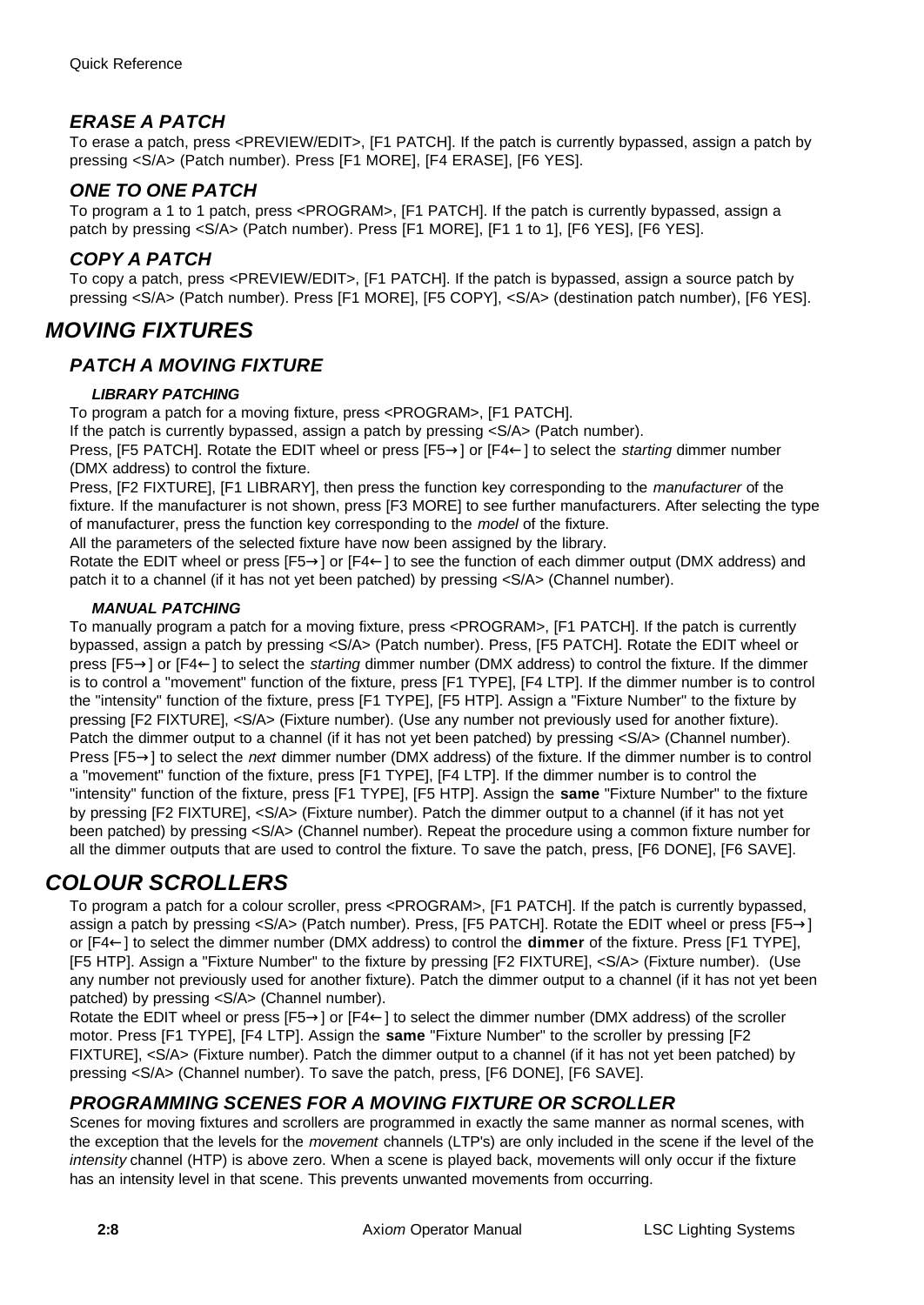# *UTILITIES*

### *DBO DISABLE*

To disable the DBO key, from menu 2 press, [F1 UTILS], [F5 PREFS], [F1 DBO], [F5 DISABLE]. To enable the DBO key, from menu 2 press, [F1 UTILS], [F5 PREFS], [F1 DBO], [F4 ENABLE].

### *DISK FUNCTIONS*

#### *SAVING A SHOW*

To save a show to disk, insert a double sided, high density (1.44 M) floppy disk in the disk drive, then from menu 2 press, [F1 UTILS], [F4 DISK], [F2 SAVE]. Rotate the Edit wheel to select a show number. Press [F6 SAVE]. After the Axi*om* saves and verifies, press [F6 OK].

#### *LOADING A SHOW*

Loading a show from disk will **ERASE ALL MEMORIES** in the Axi*om.* To load a show from disk, insert the disk in the disk drive, then from menu 2 press, [F1 UTILS], [F4 DISK], [F1 LOAD]. Rotate the Edit wheel to select the show number. Press [F6 LOAD], [F6 YES], [F4 YES].

### *LOCK / UNLOCK*

To create a password and lock out all programming functions, from menu 2 press, [F1 UTILS], [F5 PREFS], [F3 LOCK], [F4 LOCK]. Enter your 4 digit password by pressing any of the flashing <S/A> keys. Press [F6 DONE]. Re-enter your 4 digit password by pressing the same <S/A> keys. Press [F6 DONE], [F6 DONE]. To unlock the Axi*om*, from menu 2 press, [F1 UTILS], [F5 PREFS], [F3 LOCK], [F5 UNLOCK]. Enter your 4 digit password by pressing the correct <S/A> keys. Press [F6 DONE], [F6 DONE].

To use your *existing* password to lock out all programming functions, from menu 2 press, [F1 UTILS], [F5 PREFS], [F3 LOCK], [F4 LOCK]. Enter your 4 digit password by pressing any of the flashing <S/A> keys. Press [F6 DONE], [F6 DONE].

### *RESET*

### *SYSTEM RESET*

Performing a system reset will reset the operating system but will **not** affect any of the programmed memory. There are two way of performing a **SYSTEM** RESET;

- 1. Switch off the power to the Axi*om* (on the rear panel) and wait for a few seconds. Press <**HELP>** and whilst and holding it down, switch the power back on. When the menu 1 screen appears, release the key. The Axi*om* should now perform normally.
- 2. From menu 2 press, [F1 UTILS], [F1 MORE], [F2 RESET], [F2 SYSTEM], [F6 YES].

### *TOTAL RESET*

Total Reset will **ERASE** all the programmed memory from the Axi*om and* reset the operating system. All Scene, Stacks, Chases, MIDI set-ups, and Patches are erased. Reset also by-passes the patch.

There are two way of performing a **TOTAL** RESET;

- 1. Switch off the power to the Axi*om* (on the rear panel) and wait for a few seconds. Press and hold both <**HELP>** and <**PROGRAM>** and whilst holding them down, switch the power back on. The screen will warn you that all memory will be cleared. Press, [F6 YES], [F4 YES].
- 2. From menu 2 press, [F1 UTILS], [F1 MORE], [F2 RESET], [F1 TOTAL], [F6 YES], [F4 YES].

### *FADER BYPASS*

A **faulty** fader may be jammed fully ON or OFF. To jam a fader, from menu 2 press, [F1 UTILS], [F1 MORE], [F3 DIAGS], [F2 FADERS], <S/A> (Fader to be jammed). Repeated presses of [F4 CONTROL] will cycle through "Jam @ 100%", "Jam @ 0%" or "Fader" control. To enable your selection, press [F6 END], [F6 DONE].

### *YELLOW PRESET INVERT*

To invert the operation of the Yellow preset master, from menu 2 press, [F1 UTILS], [F5 PREFS], [F2 PRESET], [F5 INVERT], [F6 DONE]. To restore the operation of the Yellow preset master to its classic state, from menu 2 press, [F1 UTILS], [F5 PREFS], [F2 PRESET], [F4 CLASSIC], [F6 DONE].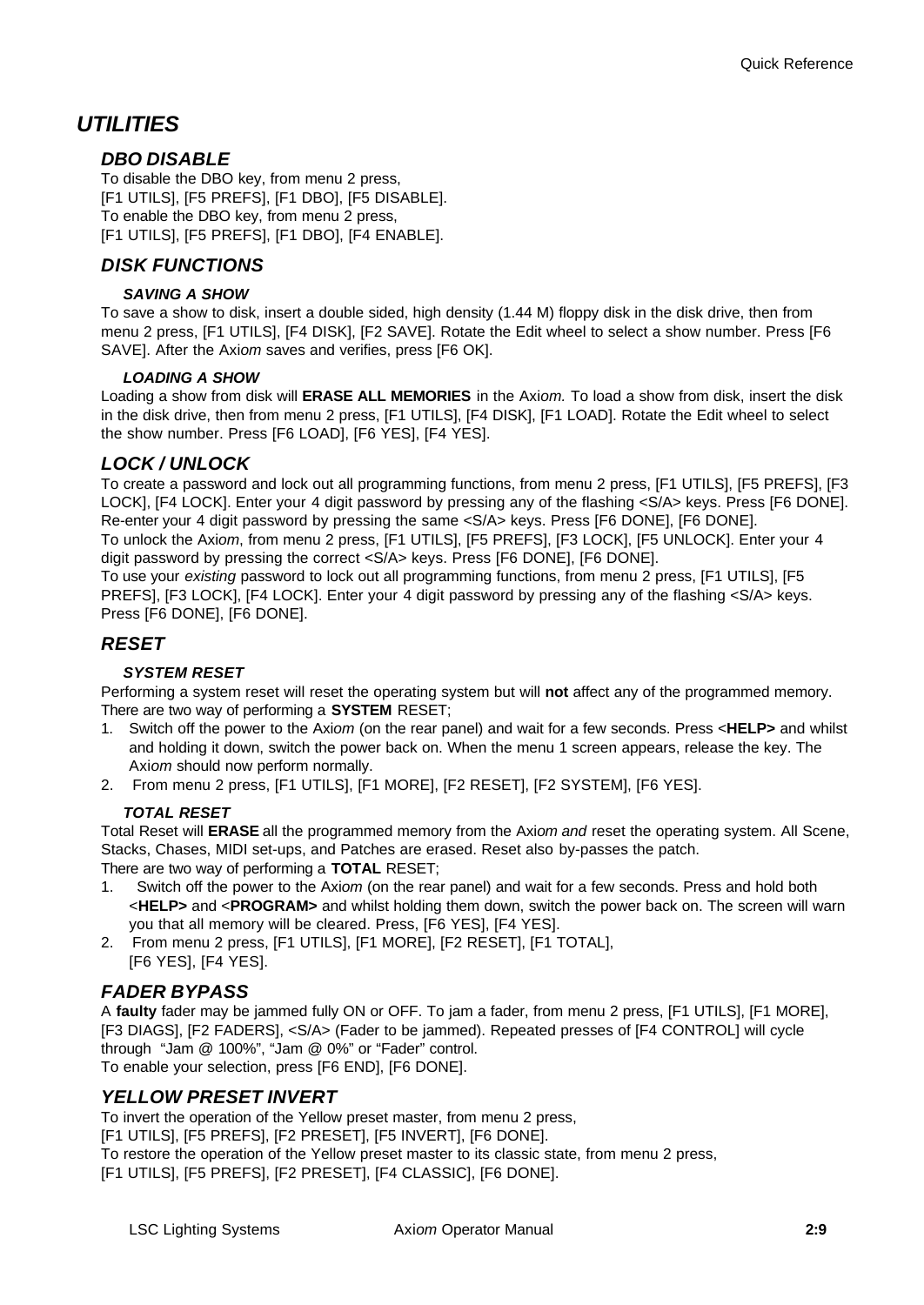### *DEFAULT TIMES*

To set you own default times that are used when you *rapidly* program scenes and stacks, from menu 2 press, [F1 UTILS], [F5 PREFS], [F5 TIMES], [F1 TIME]. Select each time that you wish to set with the [F4 ←] and [F5 →] keys. Set the time with the EDIT wheel or change it in single steps with the [F2**++**] key or the [F1−−] key. If you hold down either [F2**++]** or [F1−−**]**, they will auto repeat. Double clicking on them snaps the time to maximum or minimum respectively. Manual times are selected by reducing programmed times below 0.0 seconds. To accept the times, press [F6 DONE], [F6 DONE], [F6 DONE].

# *VIEW/RIDE*

### *VIEW*

To view the contents of any Channel fader, Scene master, or Preset master, quickly tap (and release) the VIEW/RIDE key. Press <S/A> (fader to be viewed). Select further faders by pressing their <S/A> keys. When finished viewing, press either [F6 DONE], or <VIEW/RIDE>.

### *RIDE*

When a timed fade is occurring on any master, the indicator LED on that Masters <S/A> key will flash quickly. To ride the fade time of any Softmaster or Scene master, press and HOLD the VIEW/RIDE key until the RIDE Scenemaster screen appears (about 1 second). Press <S/A> (master to ride).

Rotate the EDIT WHEEL to set the PERCENTAGE change to the fade RATE and so speed it up or slow it down whilst the fade is in progress.

When finished riding and to restore the original rate, press either [F6 DONE], or <VIEW/RIDE>.

# *OUTPUT TRIM*

The Output TRIM section allows you to trim the level of any channel at the output of the Grand master, either increasing it by up to 400% or decreasing it to 0% (off).

### *TRIMMING CHANNELS*

From MENU 1 press; [F3 TRIM], <S/A> (channel to be trimmed).

- HTP channels are shown as a level between 0% and 100%.
- LTP channels are shown as a level between 000 and 255.

Rotate the EDIT wheel to trim the channel level. Channels may be trimmed *down* to 0% (i.e. fully OFF) or by *up* to 400% of their internal level. Select other channels to trim by pressing their <S/A> keys.

When you have finished trimming, press; [F6 END] then either;

- Select [F3 CANCEL] to return to the previous screen and continue trimming.
- Select [F4 NO] to instantly restores **all** trimmed levels to their original levels.
- Select [F6 YES] to maintain all the trimmed levels.

### *RESTORING TRIMMED CHANNELS*

### *INDIVIDUAL CHANNELS*

When you use Output TRIM, when the menu asks you if you want to keep the modifications and you select [F5 YES], the trim will be maintained on the modified channel(s) until such time as that channel(s) no longer has a level at the output of the Grand master. The Output TRIM section monitors the output of the Grand master and if the level of a trimmed channel is greater than 0, even if it is coming from a different source, the trim will be maintained. When the channel is no longer detected on the output, the TRIM is cancelled. The next time that the channel appears, it will be at its correct (untrimmed) level.

### *ALL CHANNELS*

When you use Output TRIM, and the menu asks you if you want to keep the modifications, if you select [F4] NO], **all** trimmed levels are restored to their original levels. This includes any channels that were still being trimmed by previous trimming actions. Alternately, you may fade the Grand master fully down and up again or tap DBO twice.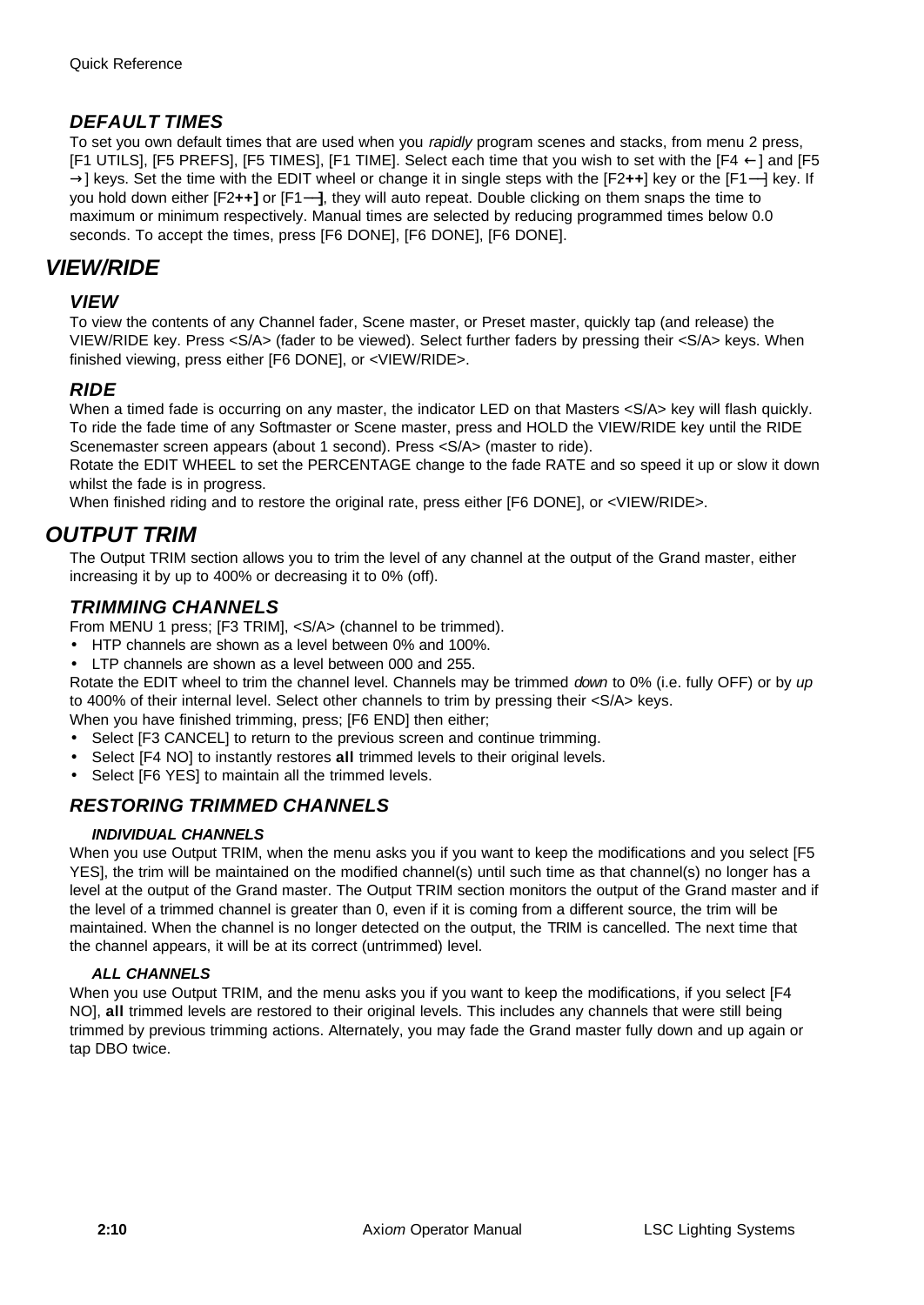# *Section 3: INTRODUCTION*

The *Axiom* is a simple to use yet powerful lighting control desk that is suited to a wide range of applications. It is available in three models.

Axi*om* 36/72



Axi*om* 12/24 Axi*om* 24/48

All models have similar features and **vary only in the number of channels and scene masters that they support, and in their memory capacity.**

# *APPLICATIONS*

The *Axiom's* wide range of applications includes:

- **Controlling "intelligent" moving fixtures and Colour Scrollers**, where the LTP channels and "Fixture Libraries" make complex programming a breeze.
- **Schools**...where unskilled operators can quickly use the colour coded presets to get lights up quickly and perform simple crossfades.
- **Hire Companies.** ..where unfamiliar operators will appreciate the "HELP" screens and "PROMPTS" provided on the LCD screen.
- **· Theatres**... where the "STACK" features with *split time dipless crossfades* allow an entire show to be programmed and then played back with a single keystroke for each lighting cue.
- **Audio Visual Displays**...where the external control features allow the *Axiom* to be synchronised with other devices.
- **Touring Shows**...where the TWO FX masters allow flexibility of playback, the "Add/Kill" functions and versatile chase features are great for "concerts" and the four inbuilt patches and fixture library allows easy interfacing with dimmers, colour scrollers and moving fixtures.
- **Television Studios**...where the extensive "Trimming", "Editing" and "Previewing" functions allow critical balancing of channel levels within scenes whilst "LIVE" to air.

# *FEATURES*

The *Axiom* incorporates the following features;

- Manual faders for all channels with associated Solo keys
- Preset, WIDE preset and Scene modes
- 3 Preset masters, (Red, Yellow and Grab), with associated Solo keys.
- Two Effects Masters to playback Stacks or Chases.
- Add/Kill fader, with associated Add or Kill mode key.
- Solo keys for all Channels and Masters
- Grand Master Fader, with associated DBO key.
- Channels may be set as "Highest Takes Precedence" (HTP) or "Last Takes Precedence" .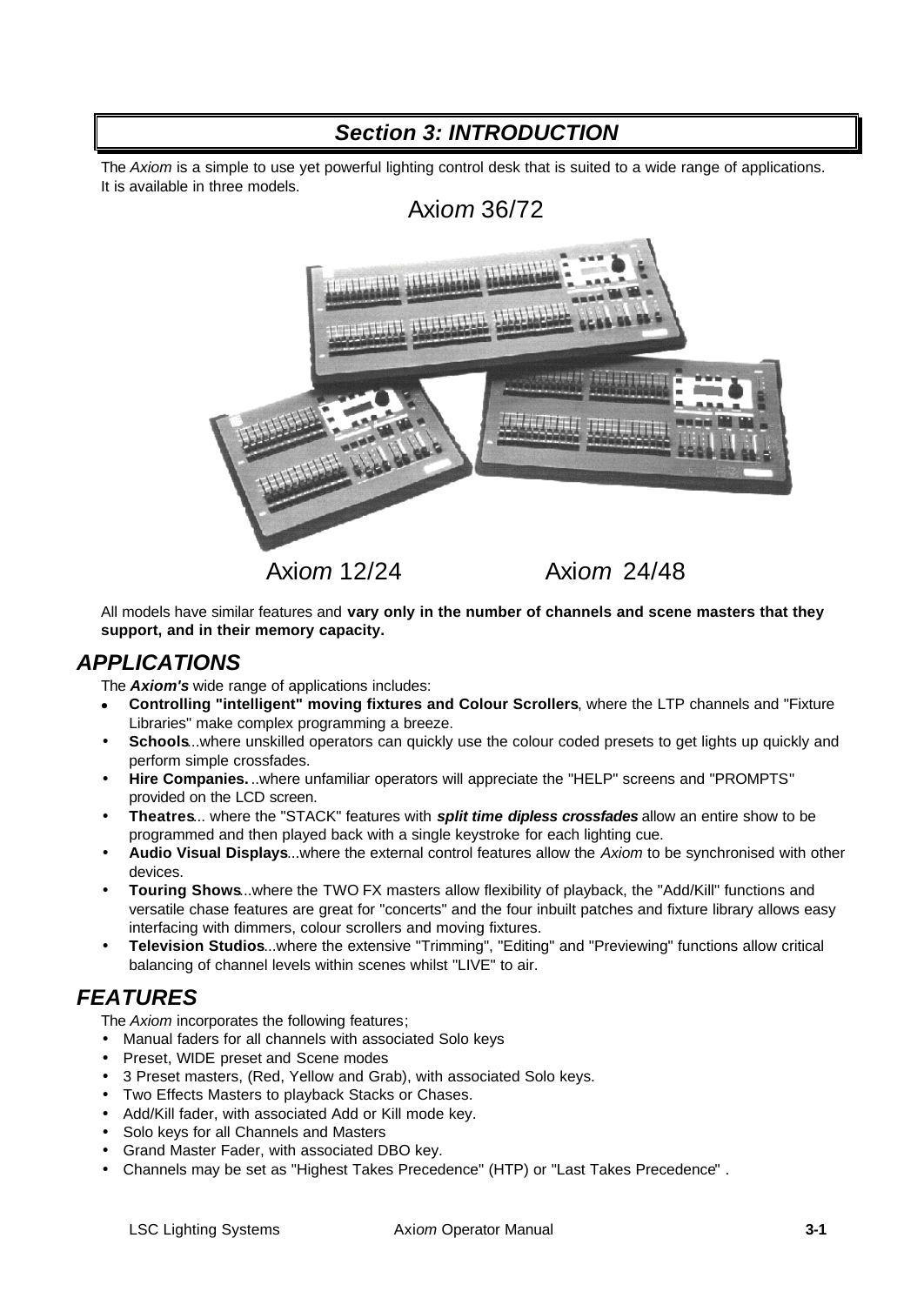.

- Inbuilt "Fixture Libraries" allow any of the popular Moving Fixtures to be patched in an instant.
- Scene masters and Stacks have separate In and Out fade times.
- Instant manual control (View/Ride) of a timed fade that is in progress.
- Separate fade times for LTP channels
- Dipless crossfades on stacks.
- Stacks may be linked to other stacks.
- Chases may be linked to other chases.
- Extensive **Programming Editing Trimming** and **Previewing** facilities for Scenes, Chases, Stacks & Sound to Light.
- "Help" screens are available on the LCD for all functions

|                               | <b>AXIOM 12/24</b>  | <b>AXIOM 24/48</b>  | <b>AXIOM 36/72</b>         |
|-------------------------------|---------------------|---------------------|----------------------------|
| <b>Channels - Preset Mode</b> | 12                  | 24                  | 36                         |
| Channels - Wide Mode          | 24                  | 48                  | 72                         |
| <b>Scene Masters</b>          | 12                  | 24                  | 36                         |
| <b>Scene Memories</b>         | $12$ X 12 pages =   | $24$ X 12 pages =   | $36 \times 12$ pages = 432 |
|                               | 144                 | 288                 |                            |
| <b>Total Memories</b>         | 1022                | 1022                | 1022                       |
| (Scenes + Snapshots)          |                     |                     |                            |
| Stacks -99 steps per stack    | 12                  | 24                  | 36                         |
| Chases -99 steps per chase    | 12                  | 24                  | 36                         |
| Sound to Light Setups         | 12                  | 24                  | 36                         |
| <b>Fixture numbers</b>        | 12 user fixtures    | 24 user fixtures    | 36 user fixtures           |
|                               | 28 Library fixtures | 28 Library fixtures | 28 Library fixtures        |

- All Scenes, Stacks, Chases, Sound To Light effects and Patches may be given an alpha-numeric name and all channels and Steps in a stack may be given a label.
- Four pages of fully proportional patch.
- Patch may be bypassed for "simple" operation.
- Program lockout with password.
- Isolated DMX 512/1990 output signal.
- Fully self contained...No external devices are required.
- Power supply is user selectable, 85−130 volts or 170−260 volts, 50/60 cycles.
- Comprehensive diagnostics are available via the LCD screen.
- Utilises "battery backed up" memory.



The Axi*om* contains a replaceable battery that maintains the memory.

### **CAUTION**

Danger of explosion if battery is incorrectly replaced. Replace only with the same or equivalent type recommended by the manufacturer. Dispose of used batteries according to manufacturer's instructions.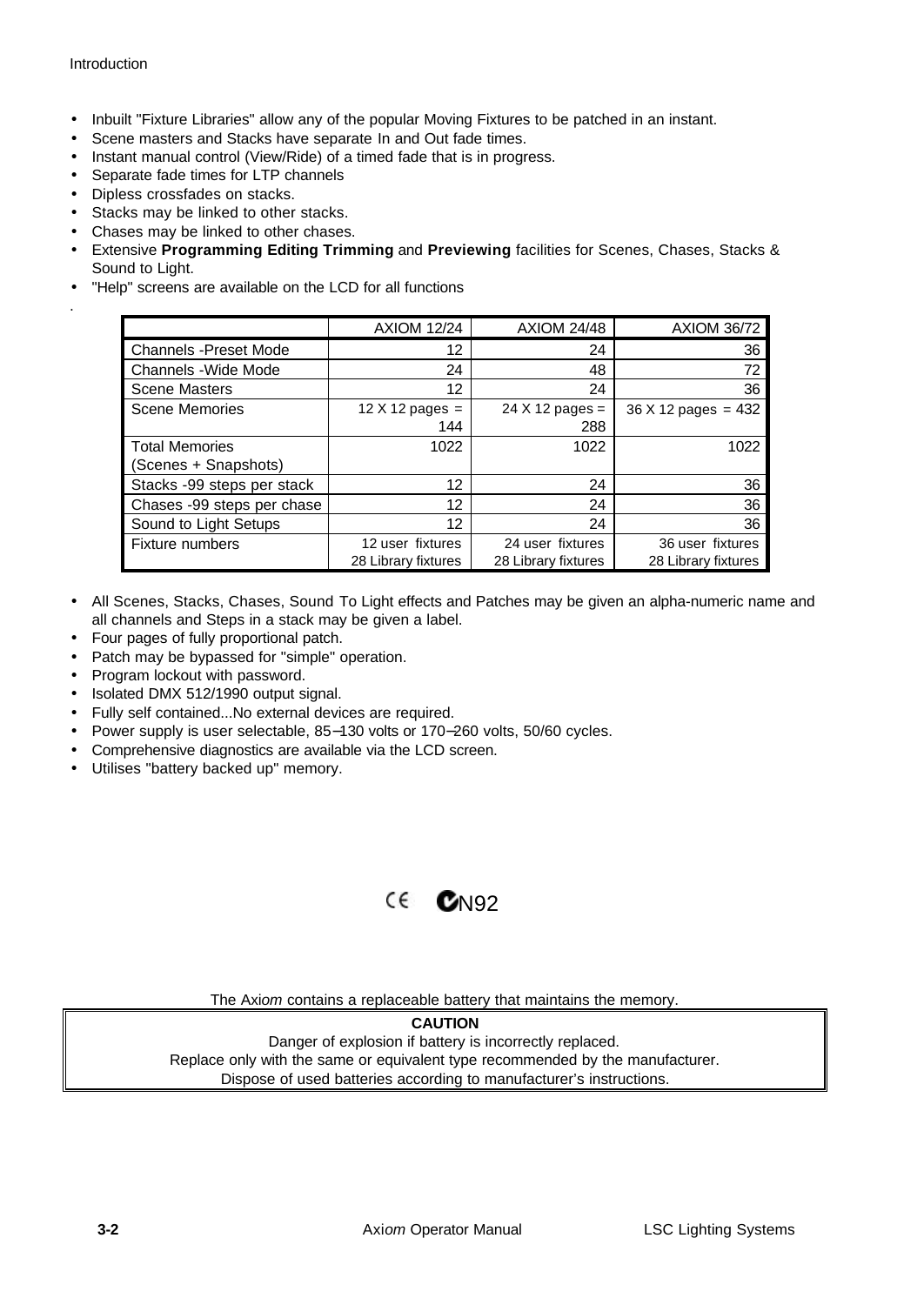# *EXTERNAL PORTS*

The following external ports are provided;

- MIDI In, Out and Thru.
- Audio input (stereo) for STL (Sound to Light).
- RS232 (computer interface).

# *CARING FOR YOUR AXI***OM**

The Axi*om* is manufactured from quality components and will give many years of service if you take some basic precautions.

- <sup>l</sup> Do not allow any liquids or foreign objects to enter the Axi*om*. If any liquids are spilt onto the Axi*om,* the *inside* should be cleaned and dried as soon as possible. Only suitably qualified personnel should remove the covers and perform any such maintenance.
- Do not apply excessive force to any of the controls. Spare parts and service are available from your LSC agent, but prevention is better than cure.
- If your Axiom is to be used "on the road", then you should use the optional flight case to protect the desk.
- <sup>l</sup> When the Axi*om* is not in use, protect it with the optional vinyl desk cover.
- <sup>l</sup> When connecting any devices to the Axi*om*, make sure that all connections are correct before switching on the power. If any doubt exists, obtain the assistance of qualified personnel.

# *LABELLING YOUR AXI***OM**

Areas are provided below the faders for you to write identifying labels. You may either place a strip of tape on which to write, or you may write directly onto the acrylic surface of the Axi*om* with a spirit based marker pen. Any such labels may be removed with a soft cloth moistened with methylated spirits.

# *OPTIONS*

The following options are available;

- Analogue output(s) (positive or negative 10 volt) to drive analogue devices such as analogue dimmers.
- 3.5 inch PC compatible Floppy Disk drive for the storage and recall of Shows.
- Axiom Floppy Disk "File Viewer" software that runs under "Microsoft Windows"<sup>©</sup>.
- 12 V Halogen gooseneck desk lamp. An inbuilt power/mounting socket is provided.
- Vinyl desk cover.
- Flightcase.

. The Axi*om*, with its in built "HELP" screens, "operator prompts", intelligent flashing of valid keys to be pressed and colour coded faders, is extremely user friendly. You will find that you can operate the majority of the basic functions without referring to this manual. However, we do suggest that you take the time to read the manual because there are some very special features that need to be fully understood in order to get the most out of your Axi*om*.

# *MODELS*

This manual covers all three models of the *Axiom*. All models have similar features and **vary only in the number of channels and scene masters that they support and their memory capacity.** The three models are:

#### Axi*om* 12/24 Axi*om* 24/48 Axi*om* 36/72

The Axi*om* may be operated in any of three modes and the number of channels that may immediately be controlled by individual channel *faders* will vary, depending upon the current mode.

The model numbers above refer to the number of channels for each model in the different modes.

- In "WIDE preset" mode, there is an individual channel fader and solo key for every channel, up to the maximum number supported by that model. This number of channels is the higher number indicated in the model number above.
- In "Preset" and "Scene" modes, there is an individual channel fader and solo key for **half** of the maximum number of channels. This number of channels is the lower number indicated in the model number above.

For example, the Axi*om* 12/24 in preset and scene modes provides faders and solo keys for channels 1 to 12 and in wide preset mode it provides faders and solo keys for channels 1 to 24.

In this manual, the lower half of the channels are referred to as the **low** channels and the upper half are referred to as the **high** channels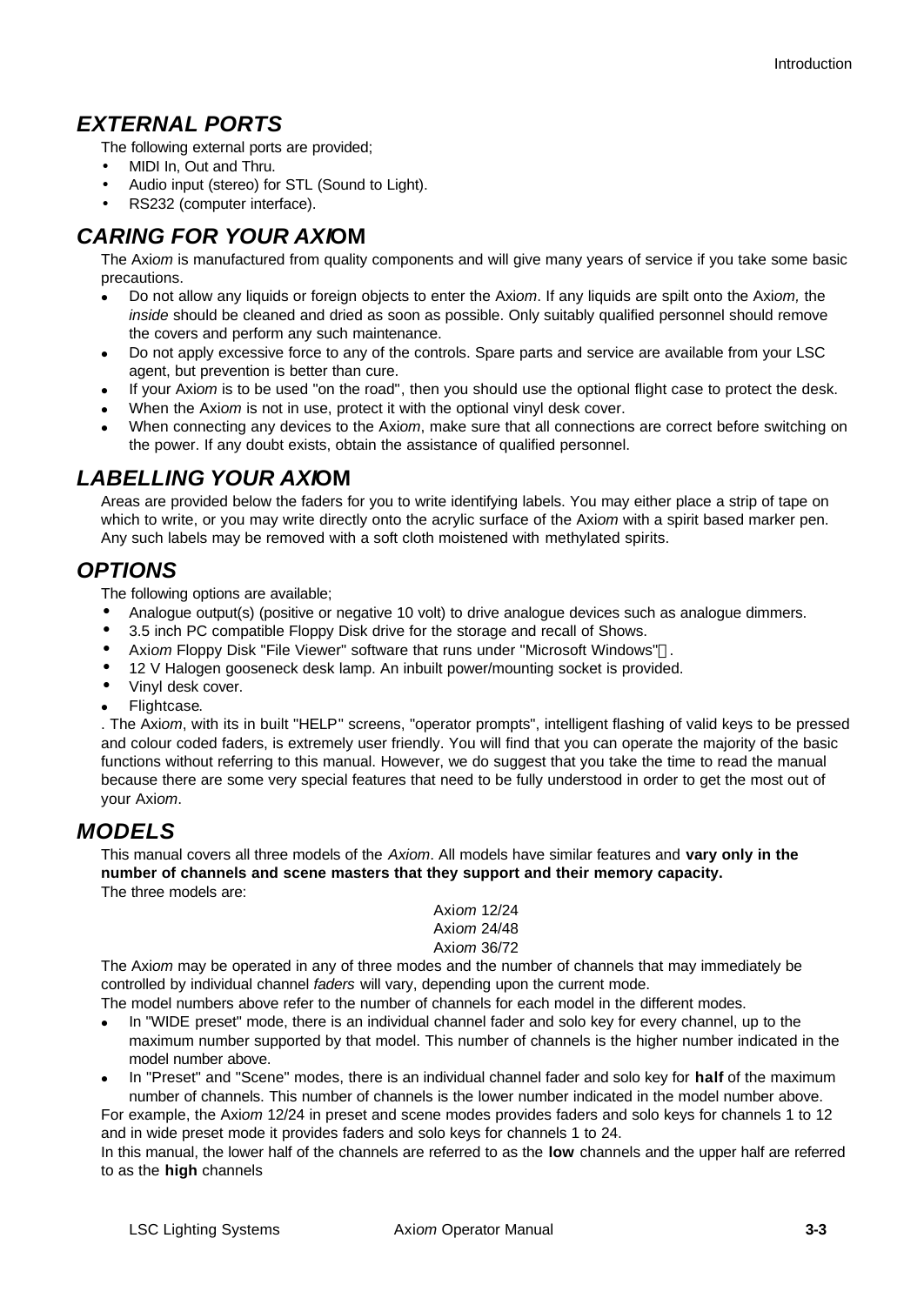In the above example of an Axi*om* 12/24, channels 1 to 12 are the low channels and channels 13 to 24 are the high channels.

At any point in this manual where the model affects the operational description, the text will describe the 12/24 channel model followed by the other two models in brackets.

For example,

"Press one of the 12 (24,36) <SOLO/ASSIGN> keys"

or

"The Yellow preset has faders for channels 1 to 12 (24,36)".

# *KEYSTROKE TERMINOLOGY*

Certain keystroke terminology will be used to describe the particular operations being undertaken.

### *GENERAL KEYS*

Any text enclosed in these symbols, **< > ,** refers to when that particular key needs to be **pressed**. For example; Press <PAGE> means to press the page key located to the left of the LCD screen.

SOLO/ASSIGN keys are often abbreviated to S/A. The term S/A is often used on the *menus* of the Axi*om's* LCD screen*.* If the key to be pressed is a SOLO/ASSIGN key (of which there are many) then it will be identified by naming it as follows; <SOLO/ASSIGN> (Name) or the shortened version

<S/A> (Name) or <SOLO> (Name).

For example; Press; <SOLO/ASSIGN> (GRAB), refers to the Grab master's SOLO/ASSIGN key or press; <SOLO/ASSIGN> (5) refers to the channel 5 SOLO/ASSIGN key.

# *FUNCTION KEYS*

The six function keys located above and below the LCD screen have varying functions depending upon the current state of the Axi*om*. Function keys are described by enclosing them in [ ] these brackets e.g. [F3 SCENE] refers to the top right function key when menu 2 is displayed. Pressing [F3 SCENE] would put the Axi*om* into "SCENE" mode.

The "current" function of each function key (if any),is indicated on the LCD screen in **UPPER CASE** letters adjacent to each key. Generally, any text on the LCD screen that is in both upper and lower case is information text only.

|       |                                       |    |      | F3     |  |
|-------|---------------------------------------|----|------|--------|--|
|       |                                       |    |      | SCENEI |  |
|       | PRESET WIDE<br>FX1 Empty<br>FX2 Empty |    |      |        |  |
|       |                                       |    |      |        |  |
| UTILS |                                       |    | MENU |        |  |
|       |                                       | F5 |      |        |  |

In the example above, function keys 1, 2, 3, 4, and 6 have current functions.

The Axi*om* utilises a "tiered" menu system. The menus allow you to make choices by pressing the appropriate function key. The choice that you make may present a further menu allowing further choices, or it may return you to the previous menu level.

To assist your understanding of when a particular choice has taken you to the next menu level or returned you to the previous level, the boxed function key labels *in this manual* are arranged from left to right across the page depending upon their level in the menu structure.

For example, pressing; [F4 UTILS] reveals the "UTILITIES" menu which contains the PREFS function. Pressing; [F5 PREFS] reveals the next menu level from which you can disable the DBO key by pressing; [F1 DBO], [F5 DISABLE].

# *SOFTWARE*

LSC Lighting Systems has a policy of continuous improvement of its products. As the Axi*om* is a computerised lighting desk, its software is subject to this policy as new features are added and existing features improved. The software version of your Axi*om* is momentarily displayed on the LCD screen when the Axi*om* is switched on or may be viewed on the "ABOUT" screen via the "UTILS" menu.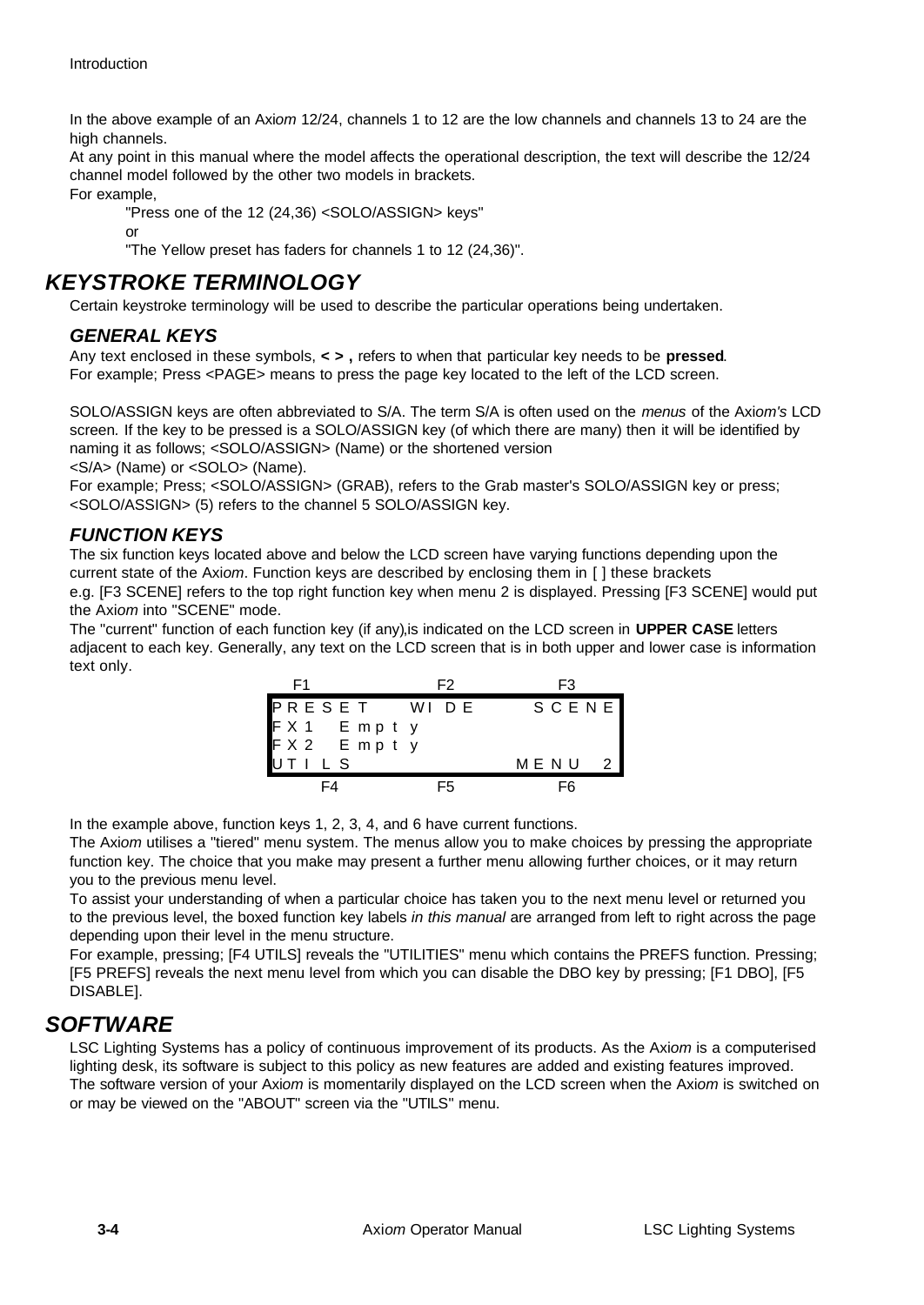# *REAR PANEL CONNECTIONS*

All connections to the Axi*om* are located on the rear panel. The diagram of the rear panel below shows the layout of an Axi*om* 12. The Axi*om* 24 and Axi*om* 36 differ only in the number of optional analogue connectors that may be fitted.



**Axi***om* **12 Rear Panel**

### *MAINS INPUT*

An IEC mains input socket is located on the rear panel and a mains lead is provided. The Axi*om* has been designed to operate from a variety of mains voltages. Before switching on, ensure that the correct setting has been set for your local mains supply. The current setting is indicated in a window on the fuse holder located in the base of the mains input socket.

The 120 position enables the Axi*om* to operate on a voltage range from from 85 to 130 Volts AC, 50 or 60 cycles per second (Hz)

The 240 position enables the Axi*om* to operate on a voltage range from from 170 to 260 Volts AC, 50 or 60 cycles per second (Hz)

If the setting is incorrect, squeeze the tabs on the side of the fuse holder and slide it out. Rotate the voltage select insert to reveal the correct voltage setting in the window. Replace the holder.

Plug the mains lead into the MAINS INPUT socket and connect it to a source of mains power.

### *DIGITAL OUTPUT (DMX 512/1990) CONNECTOR*

A 5 pin female AXR connector provides an optically isolated DMX512/1990 digital signal for connection to your devices to be controlled, (dimmers, scrollers, moving fixtures etc). DMX512 is the industry standard *digital control* system for the transmission of control data between lighting equipment. DMX512 utilises a single pair of wires on which the information to control up to 512 channels is transmitted. When good quality data cables are used, DMX512 cable runs may be up to 1,000 metres in length.

If your equipment to be controlled, (dimmers, moving lights, scrollers etc) accepts a DMX512 signal, then simply connect a data cable from the DMX512 output of the Axi*om* to the DMX512 input of your equipment and set the required channel address on your equipment.

The pin connections for the DIGITAL OUTPUT connector are printed on the rear of the Axi*om* adjacent to the connector.

*Note: DMX512/1990 together with some typical setups and address settings are described in "Appendix A" at the end of this manual.*

# *SWITCHING ON*

At this point, with the mains power and DMX connected, the Axi*om* is ready to be operated. Simply switch on the "POWER ON" switch located beside the mains input connector. The inbuilt neon in the switch will glow and the Axi*om* will commence its start up procedures. After briefly displaying the opening screen, the Axi*om* will commence operating in exactly the same state that it was in when it was last switched off. All the scenes, stacks, chases, patches etc will be as they were.

If you are starting a new lighting session, LSC recommends that you RESET the Axi*om* to avoid being confused by previous settings.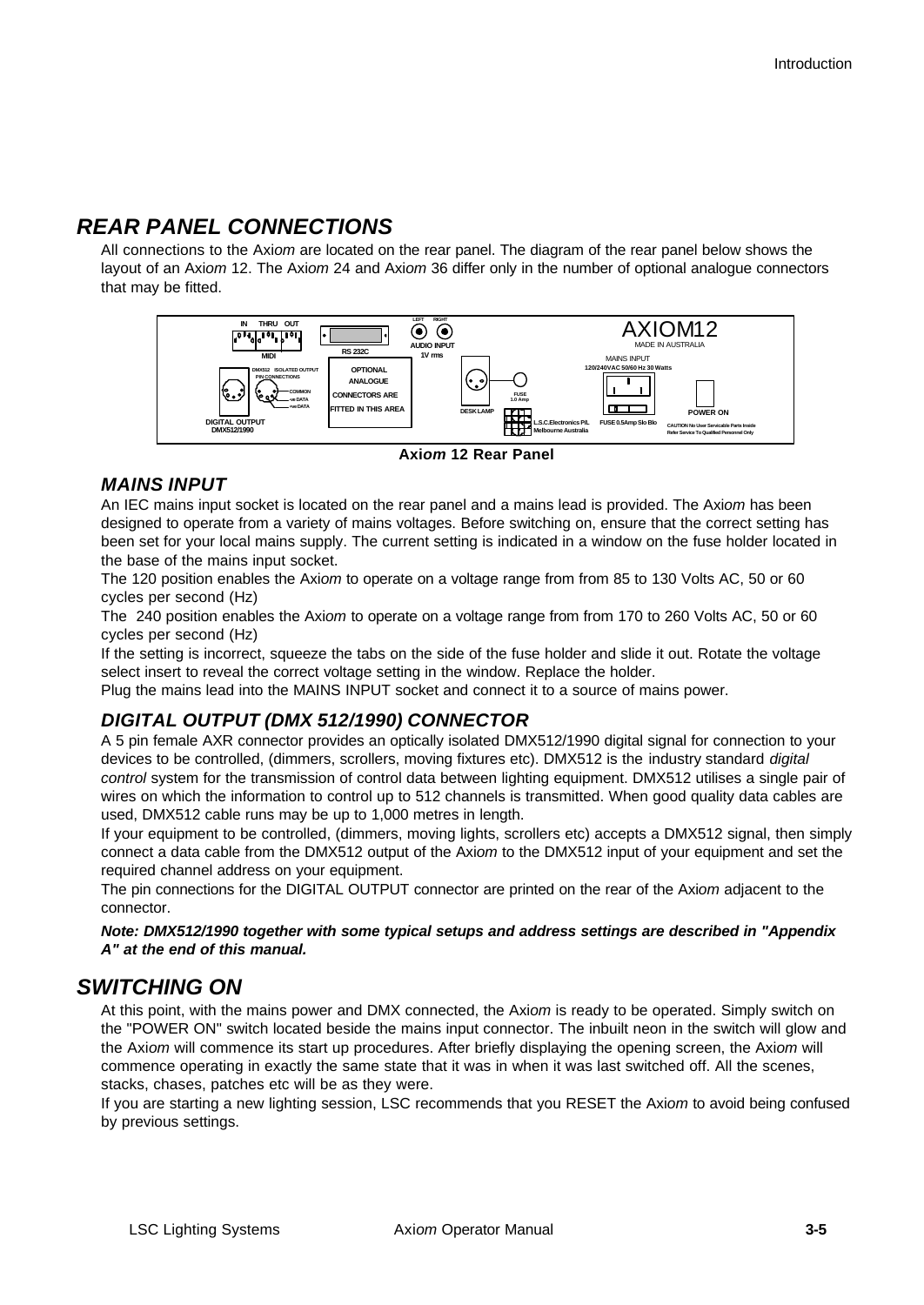### *FUSE*

The mains fuse is located in a slide out tray in the base of the mains input socket. Should the fuse blow remove the mains lead and slide out the fuse tray. Pop out the blown fuse and replace it with a 0.5 Amp slow blow fuse. A spare fuse is provided in the slide out fuse tray.

# *OTHER CONNECTORS*

The following connections are only required if you wish to access some of the Axi*om*'s additional features.

### *AUDIO INPUT CONNECTORS*

Audio signals may be used to vary the intensity of lights in sympathy with the variations in the audio level. This is known as STL (Sound To Light) effects. Two RCA type connectors are provided to which you may connect a stereo audio signal for STL's. The audio signal should be normal "LINE LEVEL". Refer to the "STL" section for details on how to operate the STL function.

### *MIDI CONNECTORS*

MIDI (**M**usical **I**nstrument **D**igital **I**nterface) is an international standard for data communication between musical instruments, computers and other equipment such as lighting desks.

Refer to the "MIDI" section for details on how to operate the MIDI functions.

### *RS 232C CONNECTOR*

The RS 232C connector is a serial port that may be connected to a computer or VDU, allowing you to download the Axi*om* memory contents for viewing or printing and also for the previewing of Scenes, Stacks, Chases or the Axi*om's* output. A Serial Printer may also be connected. Refer to the "PRINT" and "TERMINAL" sections in the "UTILITIES" section for details.

### *DESK LAMP CONNECTOR*

The optional goose neck desk lamp is connected to this socket. The socket provides both power and mounting for the lamp. If you have purchased the optional desk lamp, simply plug the goose neck into the connector and adjust the position of the lamp to illuminate the front panel. The desk lamp is separately fused from the main Axi*om* power supply. Should the desk lamp fuse blow, replace it with a 1 amp fuse.

### *ANALOGUE output CONNECTORS (OPTIONAL).*

The *optional* analogue outputs provide an analogue control voltage (0 to positive 10 volts or 0 to negative 10 volts) on a one wire per channel basis to control older analogue dimmers. Wiring details of the analogue connectors are given in "APPENDIX B".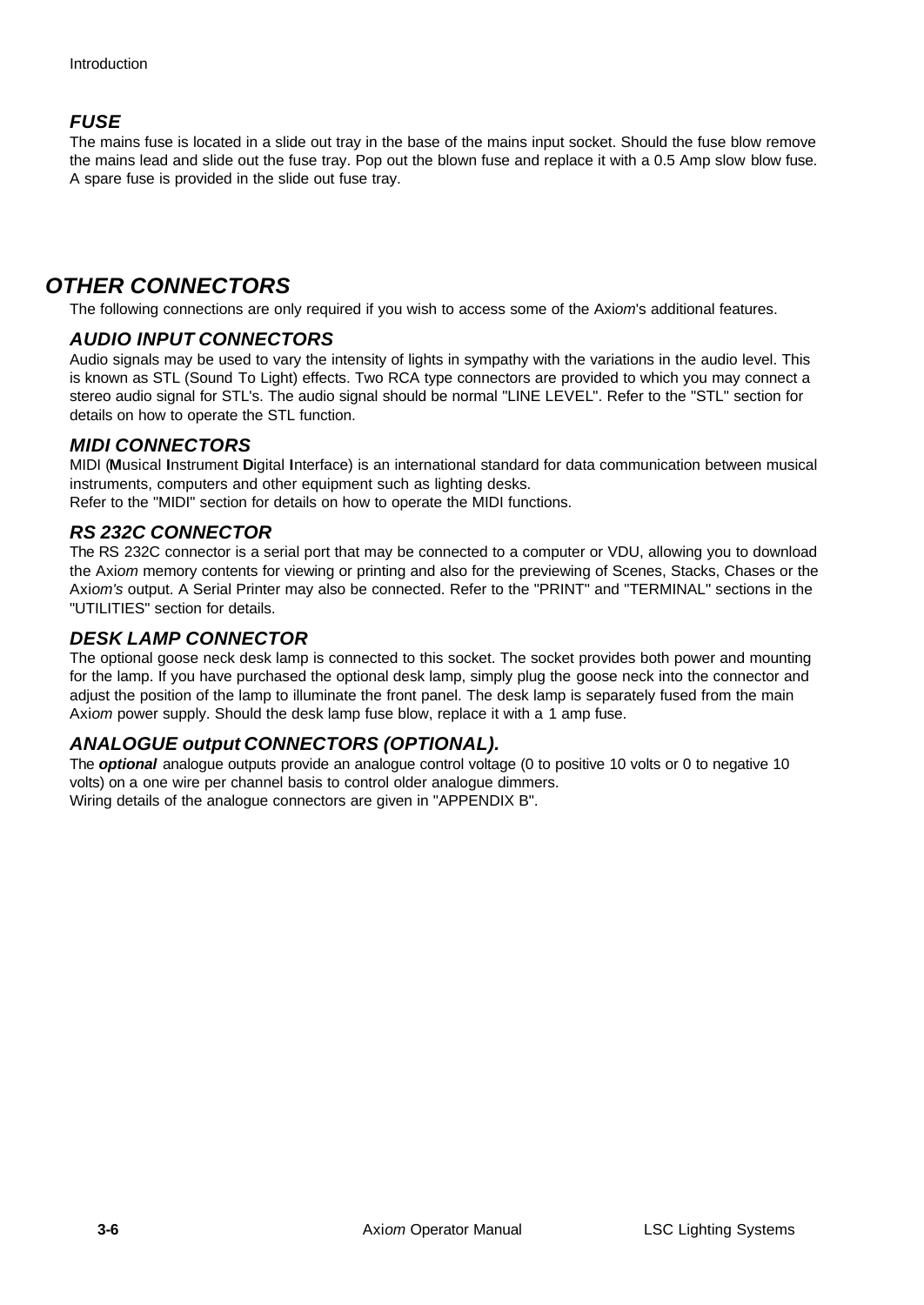# *Section 4: GUIDED TOUR*

# *LAYOUT*

The front panel of the Axi*om* is divided into two main areas;

- The **fader** section on the left, consisting of the Yellow (upper) fader bank and the Red (lower) fader bank and their associated SOLO/ASSIGN keys.
- The **mastering** and **programming** section on the right.

*Note: The size of the fader bank area varies depending upon the model, as it provides a fader for every channel. The mastering and programming section is identical for all models.*



**Front panel layout of an Axi***om* **12/24.**

### *PRESET FADERS*

The Yellow preset faders control the levels of channels 1 to 12 (24, 36).

The Red preset faders have different functions depending upon the current "MODE" of the Axi*om* as selected by the <MODE> key (see below).

- PRESET mode. They control the levels of channels 1 to 12 (24, 36). (A duplicate of the Yellow preset).
- WIDE Preset mode. They control the levels of channels13 (25, 37) to 24 (48, 72).
- SCENE mode. They become Scene masters. There are 12 PAGES of memory for the Scene masters. You determine what each PAGE contains when you program (or copy) scenes into them.
- Below each fader is a S/A (SOLO/ASSIGN) key with an integral red indicator LED. They may be used to:
- SOLO (flash or bump) the contents of their fader. (See also SOLO level and ADD/KILL key below).
- Provide a NUMERIC ENTRY function. When the "number" of a channel, scenemaster scene, stack, chase, etc needs to be selected, the appropriate <S/A> key "number" is pressed.

Below each **Red** fader are two numbers;

- The LARGER font is used for scenemaster scene, stack, chase, patch or page number entry. It also indicates the channel number in PRESET mode.
- The SMALLER font is used for channel number entry when previewing, editing or softpatching. It also indicates the channel number in WIDE mode.

When you are required to make a numeric entry, only valid S/A keys will be active and their LED will light. The brightness of each S/A key LED is proportional to the level of its channel: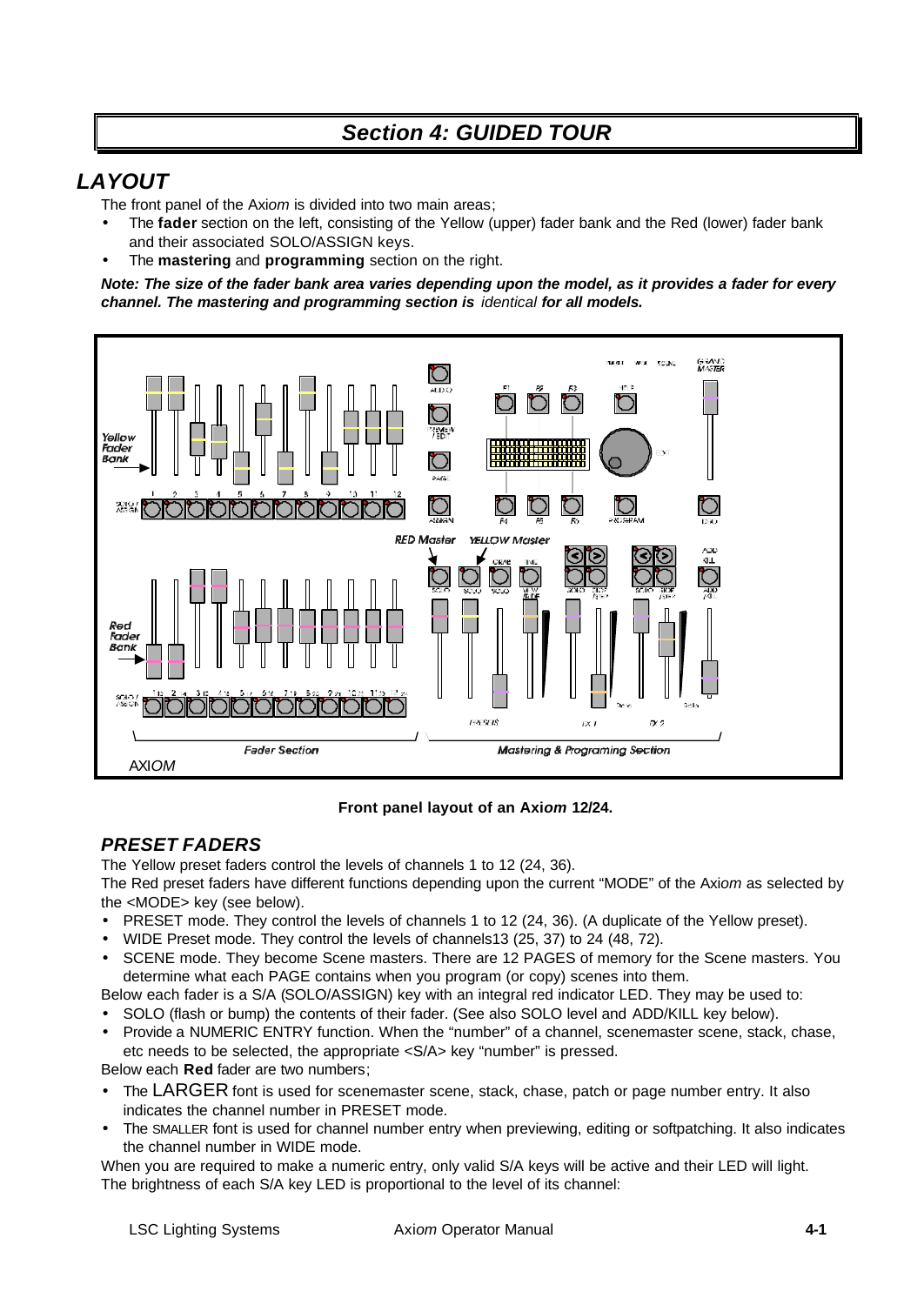- In normal operation, they indicate the level of their channel at the *output* of the Axi*om*.
- In Preview/Edit mode they indicate the level of their channel in the Scene or Step being previewed or edited.
- The S/A LED of a master will flash *slowly* whilst a timed fade is in progress

### *PROGRAMING SECTION*

Extensive **Programming Editing** and **Previewing** facilities for Scenes, Chases, Stacks Patches & Sound to Light are provided by the LCD screen with its six associated function keys, dedicated keys and Edit Wheel. The function keys, LCD screen and edit wheel also provide access to user preferences, program lockout and passwords, floppy disk storage and recall, MIDI setups, diagnostics etc.



# **1&2**. Function keys.

Six function keys (F1 to F6) located above and below the LCD screen have varying functions depending upon the current state of the Axi*om*. The "current" function (if any) of each function key is generally described on the LCD screen in UPPER CASE TEXT adjacent to that key. The Axi*om* uses an interactive "tiered" menu system utilising the LCD screen and function keys that guide you through all Programming Editing and Previewing operations. See "MAIN MENUS" below for more details.

# **3**. LCD Screen

A 20 character by 4 line back lit LCD (Liquid Crystal Display).

### **4**. EDIT Wheel.

continuously rotatable and is used to:

- Adjust the level of channels or set fade times when editing.
- Set fade times when programming.
- Adjust STL audio levels.
- Scroll any messages on the LCD screen.
- Scroll through the dimmers on the Patch screen.
- Scroll through characters when entering names and labels.

Manually control the time of a fade that was previously a timed fade in progress and has been taken over by the "TIME RIDE" function.

# **5**. EDIT Wheel indicator.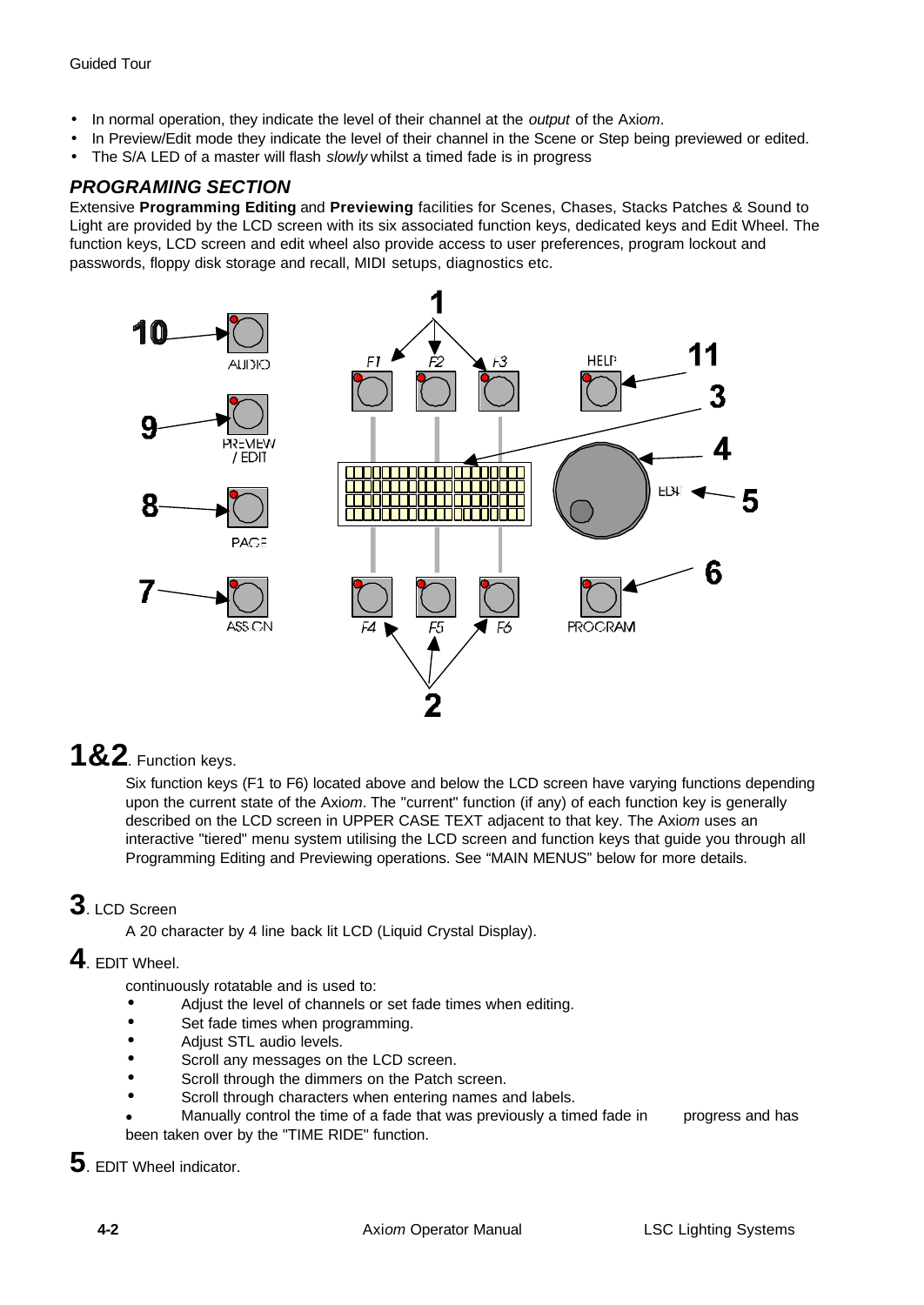Lights when the Edit Wheel is active.

# **6**. PROGRAM key.

when pressed, it places the Axi*om* in Program mode. You may then choose to program a Scene, Stack, Chase, STL or Patch.

# **7**. ASSIGN key.

when pressed, it places the Axi*om* in Assign mode. You may then choose to assign a Scene, Stack or Chase, to a master or select a particular STL or Patch number.

# **8**. PAGE key.

when pressed, it places the Axi*om* in page select mode and displays the current page number.

### **9**. PREVIEW/EDIT key.

when pressed, it places the Axi*om* in Preview /Edit mode. You may then choose to Preview or Edit any Scene, Stack, Chase, STL, the currently assigned patch or the contents of the Grab master or either FX master.

# **10**. AUDIO key.

when pressed, it places the Axi*om* in STL "adjust" mode, allowing access to the frequency band sensitivity controls and overall volume control so that the currently assigned STL effect may be quickly optimised for varying audio signals.

# **11**. HELP Key.

may be pressed at any time, irrespective of the mode or menu level that the Axi*om* is currently in. The help key indicator will light and the LCD screen will display a brief description of the purpose of the *current menu level* and tell you what to do to achieve the desired result. As some help screens contain more details than can be displayed on the screen at one time, you may page through the text with the *F5* (page up) and *F6* (page down) function keys or use the EDIT WHEEL to *scroll* up and down through the text. To exit from the help screen, simply press the help key a second time.

### *MAIN MENUS*

There are four main menus on the LCD from which to choose. They are labelled in the bottom right of the screen as MENU 1, MENU 2, MENU 3 and MENU 4.

Pressing; [F6 MENU] will change to the next sequential menu with MENU 4 looping back to MENU 1. In this way you may step through all menus by repeated presses of; [F6 MENU]. As a short cut, you can always return immediately to MENU 1 from any other main menu by pressing; [F5], which is one of the lit but "unlabelled" function keys mentioned above.

From any of the four main menus, other menus may be selected by pressing *active* function keys, or any of the six dedicated keys. The choice that you make may present further menus allowing further choices, or it may return you to the previous menu level.

As a general rule, you may return to the previous menu level in one of three ways.

- Selecting "DONE" will accept any changes that you have made in a particular menu and return to the previous menu with all settings updated
- Selecting "CANCEL" will ignore any changes that you have made in a particular menu and return to the previous menu without updating any settings.
- <sup>l</sup> Pressing any of the six dedicated keys a *second* time will cancel that selection and return to the previous menu without updating any settings.

### *MENU 1*

Main MENU 1 provides the following functions and information.

|                                   |  |  |  |  |  | F2. |  |    |  |  |  | F3 |  |  |  |  |  |        |  |
|-----------------------------------|--|--|--|--|--|-----|--|----|--|--|--|----|--|--|--|--|--|--------|--|
| EDIT->PxxSyy TRIM                 |  |  |  |  |  |     |  |    |  |  |  |    |  |  |  |  |  |        |  |
| FX1:Stk ## Stp ## <               |  |  |  |  |  |     |  |    |  |  |  |    |  |  |  |  |  |        |  |
| $FX2:Chs$ ## Stp ## $\rightarrow$ |  |  |  |  |  |     |  |    |  |  |  |    |  |  |  |  |  |        |  |
| Pxx TxMxxS                        |  |  |  |  |  |     |  |    |  |  |  |    |  |  |  |  |  | MENU 1 |  |
| FΔ                                |  |  |  |  |  |     |  | F5 |  |  |  |    |  |  |  |  |  |        |  |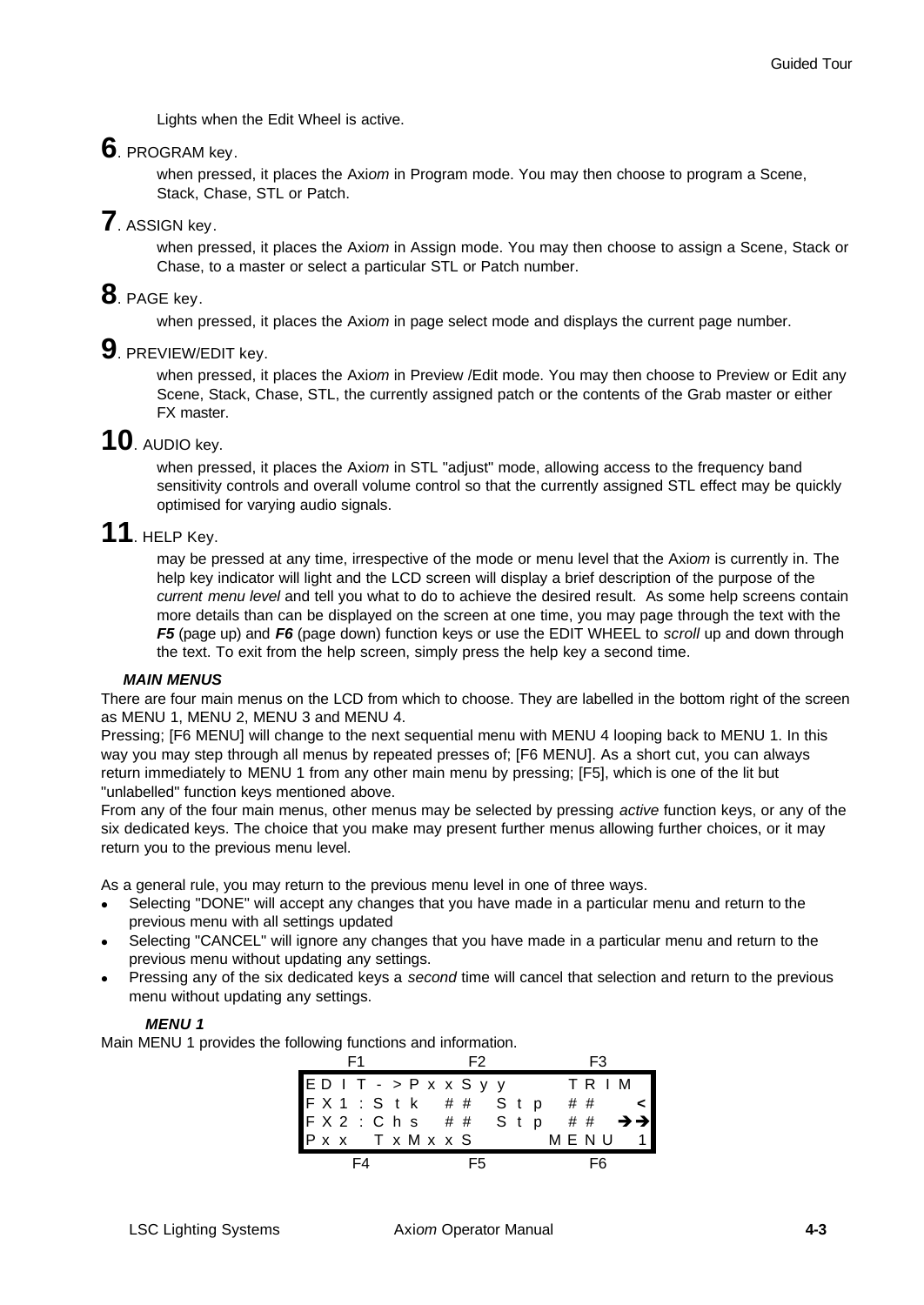Pressing F1 will access the "Quick EDIT" function allowing you to quickly edit the indicated → Page xx, Scene yy, (the latest scene to be faded up). Refer to "Quick EDIT" in the "SCENES" section for details.

Pressing F3 will access the Output TRIM function. Refer to the "OUTPUT TRIM" in the "GUIDED TOUR" section for details.

If a Stack or Chase has been assigned to either of the FX masters, then the Stack or Chase number and its current step are shown in the middle two lines adjacent to the FX1: and FX2:

labels. (The diagram above shows a STacK assigned to FX1 and a CHaSe assigned to FX2).

If a stack is assigned to an FX master, then its current state is shown on the right of the screen using the following symbols;

| Current step (the stack is idle). |  |
|-----------------------------------|--|
|-----------------------------------|--|

**^** Crossfading to next step.

If a chase is assigned to an FX master, then its current state is shown on the right of the screen using the following symbols;

| →→                       | Running forward |
|--------------------------|-----------------|
| $\leftarrow$             | Running reverse |
| П                        | Stopped         |
| $\rightarrow \leftarrow$ | <b>Bounce</b>   |
| $\rightarrow c$          | Single Shot     |

The bottom line gives the "current" page as "Pxx". Beside the page number,the setting of the Time fader is given in minutes and seconds, or seconds and tenths of seconds, depending upon the position of the Time fader. The bottom line also indicates that this is MENU 1 and that F6 will change to the next MENU.

### *MENU 2*

Main MENU 2 provides the following functions and information;

|                              | F3                     |
|------------------------------|------------------------|
| PRESET WIDE                  | SCENE                  |
| F X 1 : S t k # # S t p # #  |                        |
| FX 2 : C h s # # S t p # # → |                        |
| UTILS                        | MENU<br>$\overline{2}$ |
|                              |                        |

You may change the mode (PRESET, WIDE, or SCENE) that the Axi*om* is operating in by pressing the appropriate function key.

The information given beside the FX1 and FX2 labels is identical to that in MENU 1.

The bottom line indicates that the F4 key will access the "UTILities" menu, that this is MENU 2 and that F6 will change to the next MENU.

#### *MENUS 3 AND 4*

MENU 3 and MENU 4 are identical to each other, except that MENU 3 gives expanded details about the state of FX1 and MENU 4 gives expanded details about FX2.

The FX masters may have either a Stack or a Chase assigned to them (or they may be empty) and the information on the menus will differ slightly depending upon what is assigned.

Details and an example of menu 3 with a Stack assigned are given in the "STACKS" section and details and an example of menu 4 with a chase assigned are given in the "CHASES" section.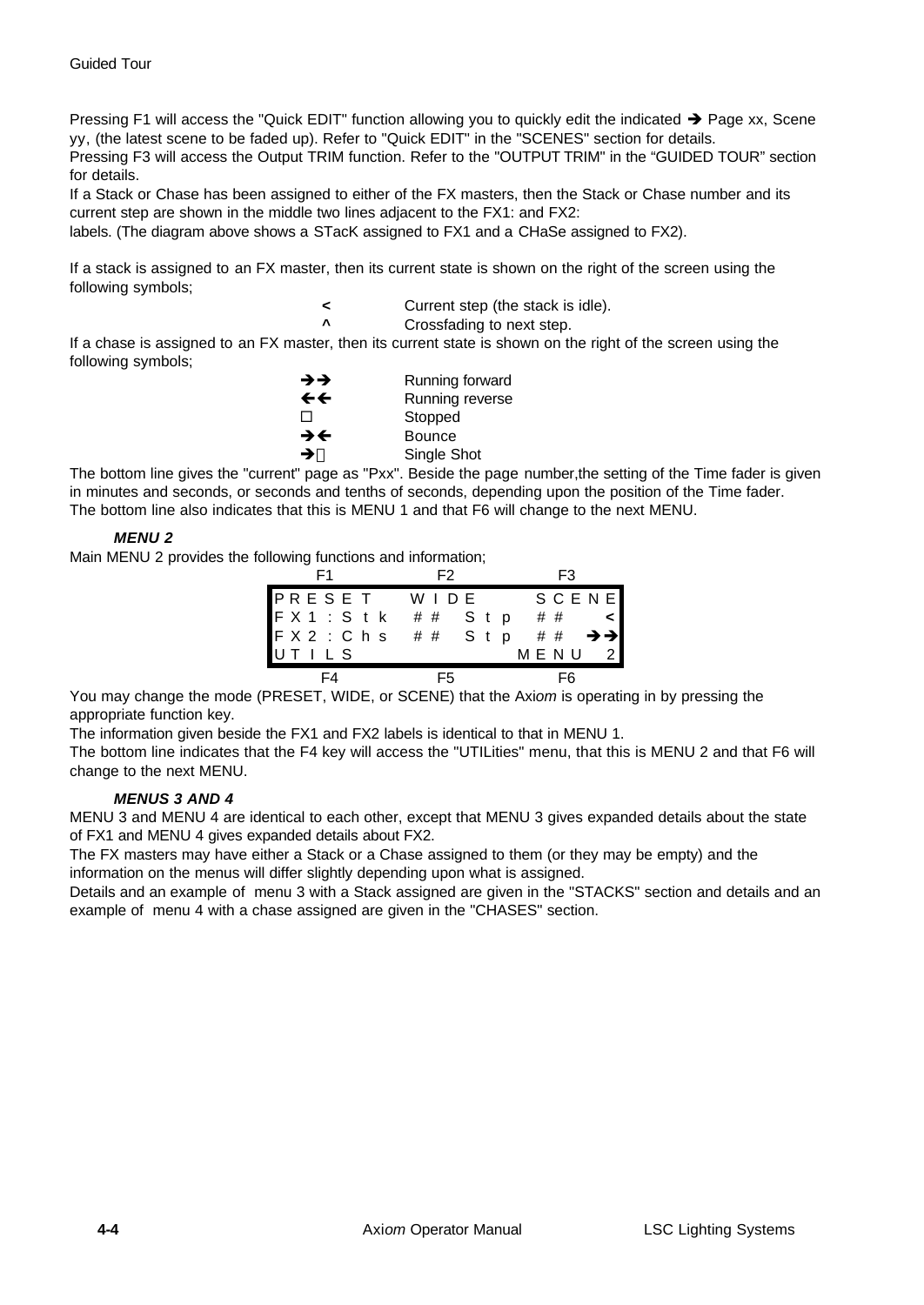### *PRESET MASTERS*



# **1**. Red Preset Master.

Controls the overall level of the Red preset, be it the high channels in "Wide preset" mode, low channels in "Preset" mode or Scenes in "Scene" mode.

# **2**. Red Solo/Assign key.

Solo's (flashes) the Red preset to the level set by the Add/Kill master. The brightness of its red indicator (LED) shows the level of the Red master at the output of the Axi*om*. It also will flash *slowly* whilst a timed fade is in progress*.*

# **3**. Yellow Preset Master.

Controls the overall level of the Yellow preset, (the low channels). The operation of the Yellow preset master may be inverted (full level at lower position) via the "UTILITIES" menu.

# **4**. Yellow Solo/Assign key.

Solo's (flashes) the Yellow preset to the level set by the Add/Kill master. The brightness of its red indicator (LED) shows the level of the Yellow master at the output of the Axi*om*. It will also flash *slowly* whilst a timed fade is in progress*.*

# **5**. Grab Master.

Controls the overall level of the contents of the Grab master. This may consist of a "Grab", a "STL" effect or an assigned "Scene".

# **6**. Grab Solo/Assign key.

Solo's (flashes) the contents of the Grab master to the level set by the Add/Kill master. In conjunction with the Assign key, it performs the "GRAB" function to load the grab master, or selects the grab master when required for other various functions, as prompted by the LCD screen. The brightness of its red indicator (LED) shows the level of the Grab master at the output of the Axi*om*. It also will flash *slowly* whilst a timed fade is in progress*.*

# **7**. Time Fader.

Controls the fade time of the Preset masters and may be assigned to control the fade time of any Scene master.

# **8**. Time View/Ride key.

Allows the "programmed" fade time of a Scene master or Preset master to be VIEWed or allows you to take over a timed fade in progress and RIDE it manually.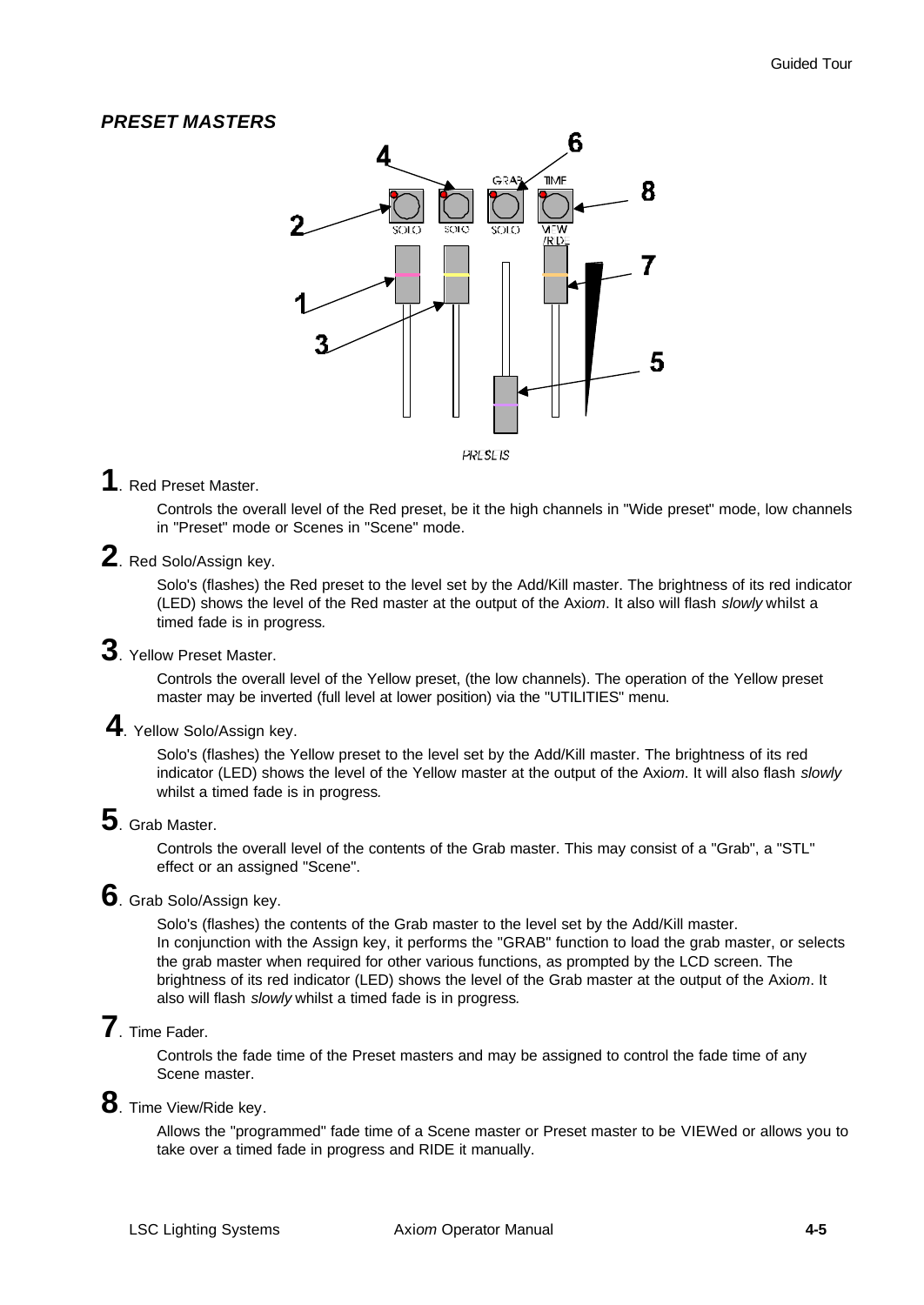*Note: Although the View/Ride key is located above the time fader it is not directly associated with it in the way that a Solo/Assign key is associated with a fader. The time fader merely allows a readily adjustable means of setting a common fade time for all masters that have the Time master assigned as their time source.*

### *FX (EFFECTS) 1 & 2 MASTERS*

The Axi*om* provides two FX masters which may be used to control the playback of "Stacks" or "Chases". The FX masters provide comprehensive control over their output. Their output level is controlled by their master fader and their output may also be flashed with their SOLO key. Their effects may be set to run automatically, may be started, stopped, changed in direction, manually stepped, instantly snapped to their next or prior step and their rate of stepping may be programmed in memory or manually controlled with their own rate fader. The operation of the FX keys vary depending upon whether a Stack or a Chase is assigned. The precise functions are described in the "STACK" and "CHASE" sections.



FX 1 and FX2 are two **identical** effects masters that provide comprehensive playback facilities.

**1**. FX1 Master.

Controls the overall level of FX1.

**2**. FX1 SOLO/ASSIGN key.

Solo's (flashes) FX1 to the level set by the Add/Kill master. The brightness of its red indicator (LED) shows the level of the FX1 master at the output of the Axi*om*. The indicator will flash when the FX master is a valid choice in response to a selection request from the Axi*om*.

**3**. FX1 Forward **>** key.

Generally crossfades a stack in the forward direction or runs a chase in the forward direction.

**4**. FX1 Reverse **<** key.

Generally crossfades a stopped stack in the reverse direction or runs a chase in the reverse direction.

**5**. FX1 STOP/STEP key.

Stops an executing fade in a Stack. Stops a running chase. Steps a stopped chase.

**6** FX1 Rate fader.

Provides manual control of the rate of chase or the fade time of a stack.

**7** FX1 Rate fader indicator.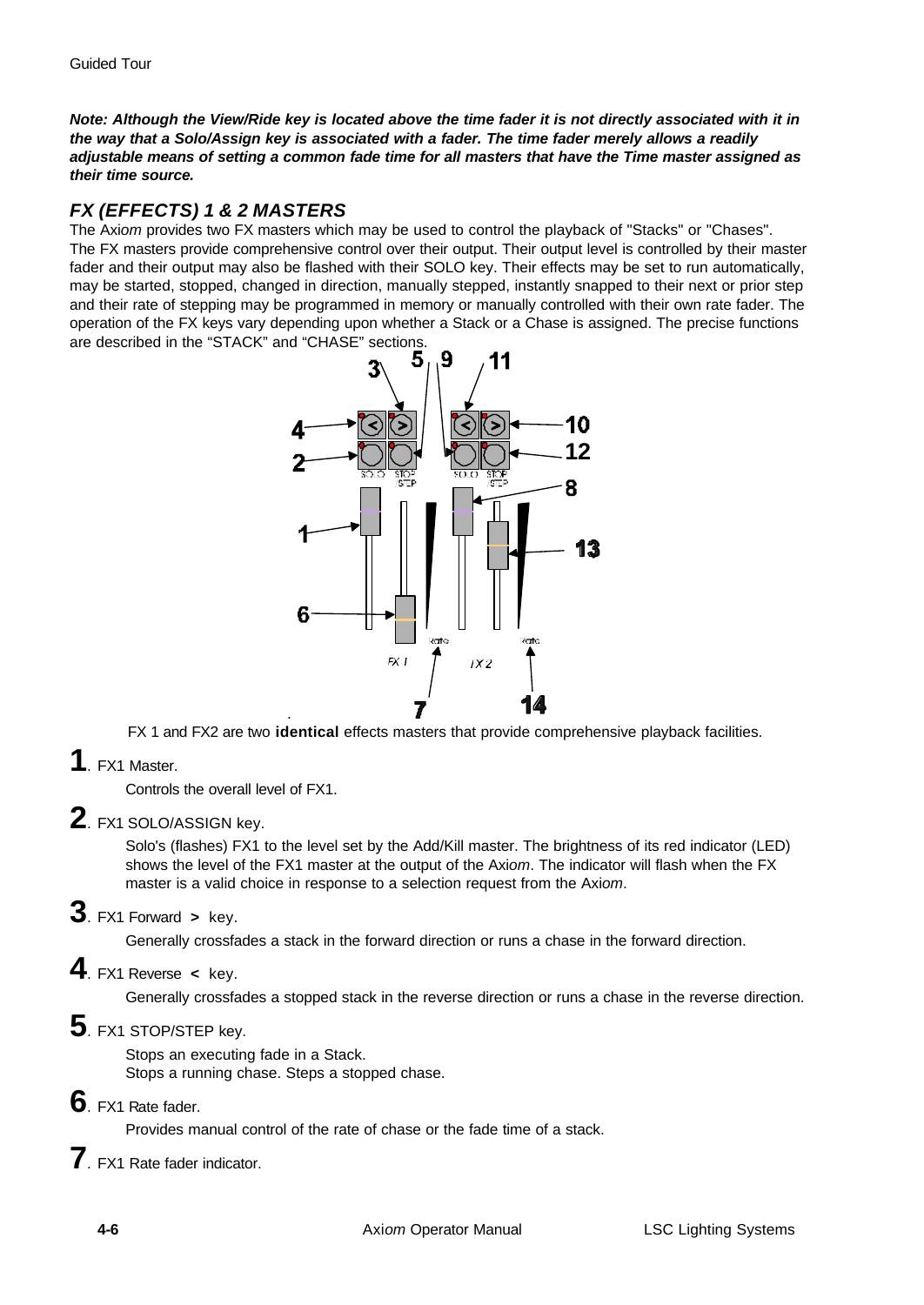Lights when the rate fader is active.

### **Numbers 8 to 14 apply to FX 2 and perform functions which are identical to the controls for FX1.**

### *ADD KILL MASTER.*

The ADD/KILL section affects the output of the Axi*om* when any of the SOLO/ASSIGN keys are pressed. The default behaviour of the SOLO/ASSIGN keys is to act as "SOLO" (flash) keys. Their effect on the output of the Axi*om* is determined by the setting of both the ADD/KILL mode key and the level of the Add/Kill Master. When a solo key is pressed, you may choose to simply ADD its channels to the output or to KILL the normal output *and* ADD its channels



The Add/Kill section works in conjunction with the SOLO/ASSIGN keys.

# **1**. ADD/KILL MASTER

sets the level to which any HTP channels, scenes, presets, or FX, will be flashed when their respective SOLO/ASSIGN key is pressed.

# **2**. ADD/KILL key

toggles the Add/Kill mode between "Add" and "Kill".

toggles the Add/Kill mode between "Add" and "Kill".

- In ADD mode, soloed channels add to the current output.
- In KILL mode, soloed channels replace the current output.

### *Note : Multiple Solo/Assign keys may be pressed at the one time.*

# **3**. Add/Kill MODE indicator.

The *current* mode is always indicated by a red backlit indicator above the Add/Kill key.

### *GRAND MASTER*

The "Grand Master" has overall control of the level of all HTP channels in the Axi*om*. Below the grand master is the DBO (Dead Black Out) key.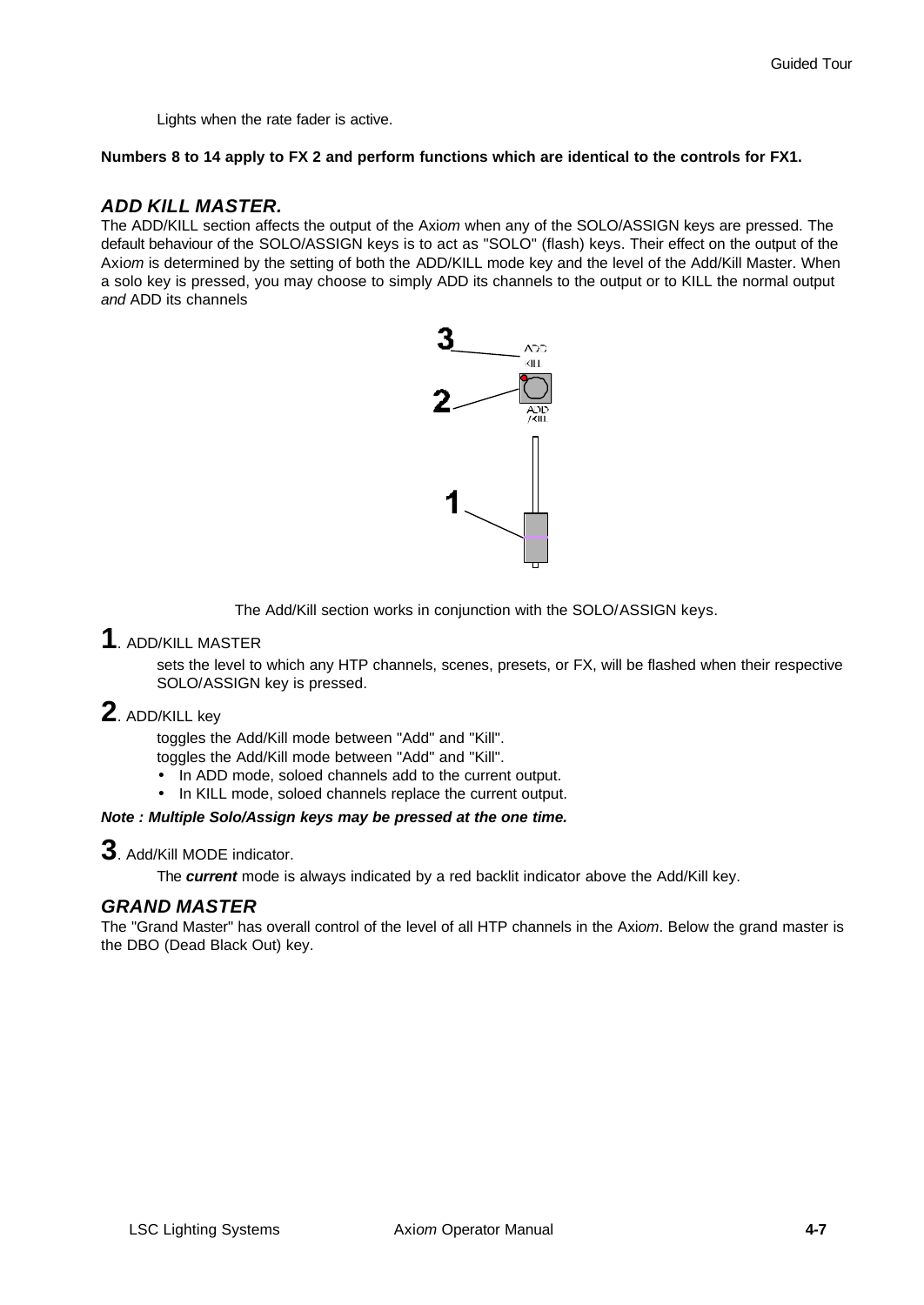

# **1**. DBO (**D**ead **B**lack **O**ut) key.

Pressing the DBO key will instantly kill the output of the desk. The operation of the DBO key may be varied by the user via the "UTILITIES" menu. The options are:

- Enabled (press to DBO / press **again** to unDBO)
- Disabled (DBO key is inoperative)
- **2**. GRAND MASTER.

controls the level of the total output (of all HTP channels) of the Axi*om*.

**3**. MODE INDICATORS

show the current operating mode (Preset, Wide preset or Scene) of the Axi*om*. The required mode is selected using the function keys via menu 2. The *current* mode is always indicated by a red backlit indicator(s).

### *Note; In WIDE Preset mode, both the WIDE and PRESET indicators are lit.*

# *AXI***OM** *STRUCTURE*

The **basic** structure a 12/24 channel Axi*om* is shown in the following simplified block diagram. The larger Axi*om* models differ only in the number of channels provided. The bold lines show the flow of channel level information through the Axi*om*.

This description applies only to HTP channels. LTP channels do not behave like HTP channels in that they are not influenced by the level of any preset master, grab master, either FX masters or the Grand master. LTP channels are described in the "MOVING FIXTURES " and "PATCH" sections. In the descriptions of the various operating modes later in this section, the patch is omitted (bypassed) to simplify the diagrams.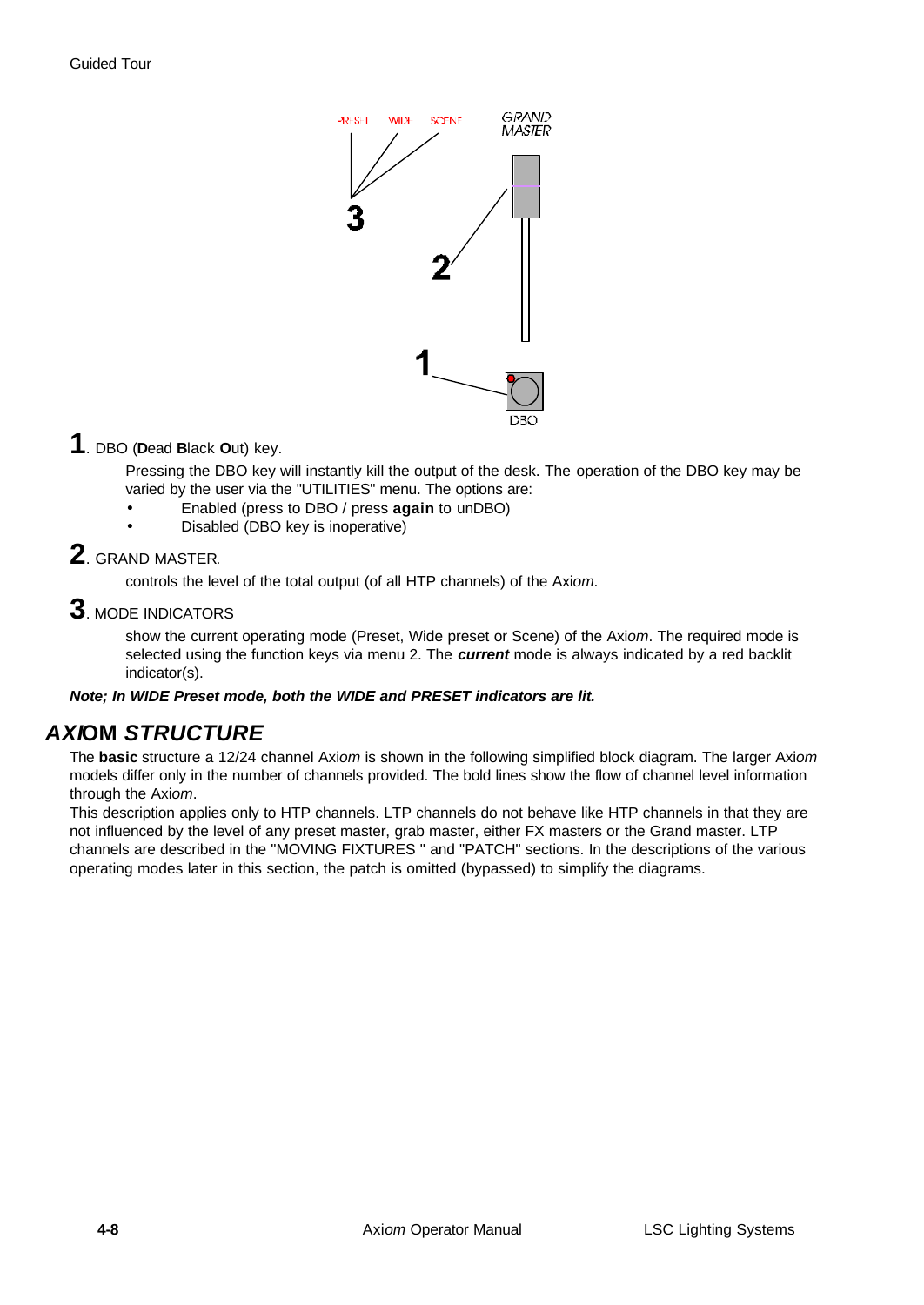

**Simplified** block diagram of a 12/24 Axi*om*.

The patch is shown **bypassed**, hence, **all channels** are **HTP** types, (as LTP types can only be set in the patch). Bypassing the Patch and dealing with HTP channels only, simplifies the explanation and operation of the Axi*om*.

The output of the Yellow preset, (the low channels), is under control of Yellow preset master and feeds into the Add/Kill section. The output of the Red preset, which may be the low channels or the high channels or scenes, depending upon the mode of operation, is under control of the Red preset master and feeds into the Add/Kill section. The contents of the grab section which may be either grabs ("snapshots"), a scene, or a STL (Sound To Light) effect, is under the control of the Grab master and also feeds into the Add/Kill section.

The two **FX** (Effects) **masters**, which may contain either stacks or chases, are under the control of their individual FX masters and are also fed to the Add/Kill section.

All of the above outputs enter the Add/Kill section which controls the **total** output when any Solo/Assign key is used for Soloing, (flashing).

The output of the Add/Kill section is fed to the DBO (Dead Black Out) key and onto the Grand Master which controls the entire output.

The output of the Grand Master may be fed to the patch (where desk channels may be patched to different dimmer outputs) or the patch may be bypassed (as shown).

### *MODES OF OPERATION*

The Axi*om* has 3 modes of operation;

• PRESET • WIDE • SCENE

The different modes only affect the operation of the RED preset faders.

- PRESET mode. The Red preset controls the levels of channels 1 to 12 (24, 36), (a duplicate of the Yellow preset).
- WIDE Preset mode. The Red preset controls the levels of channels13 (25, 37) to 24 (48, 72).
- SCENE mode. The Red preset faders become SUBMASTERS and control the levels of scenes that may be programmed or copied into the submasters. Twelve pages of scene memory are available.

You may freely change modes at any time during your operation of the Axi*om* and the current mode is **always shown** by the MODE indicators beside the Grand master.

Each mode has its particular advantage for different types of operations.

### *PRESET MODE*

Two identical presets (Yellow and Red) provide duplicate faders for the low channels, 1 to 12 (24, 36). The output of each preset is controlled by its own Preset master.

The fade times of the preset masters are set by the time fader.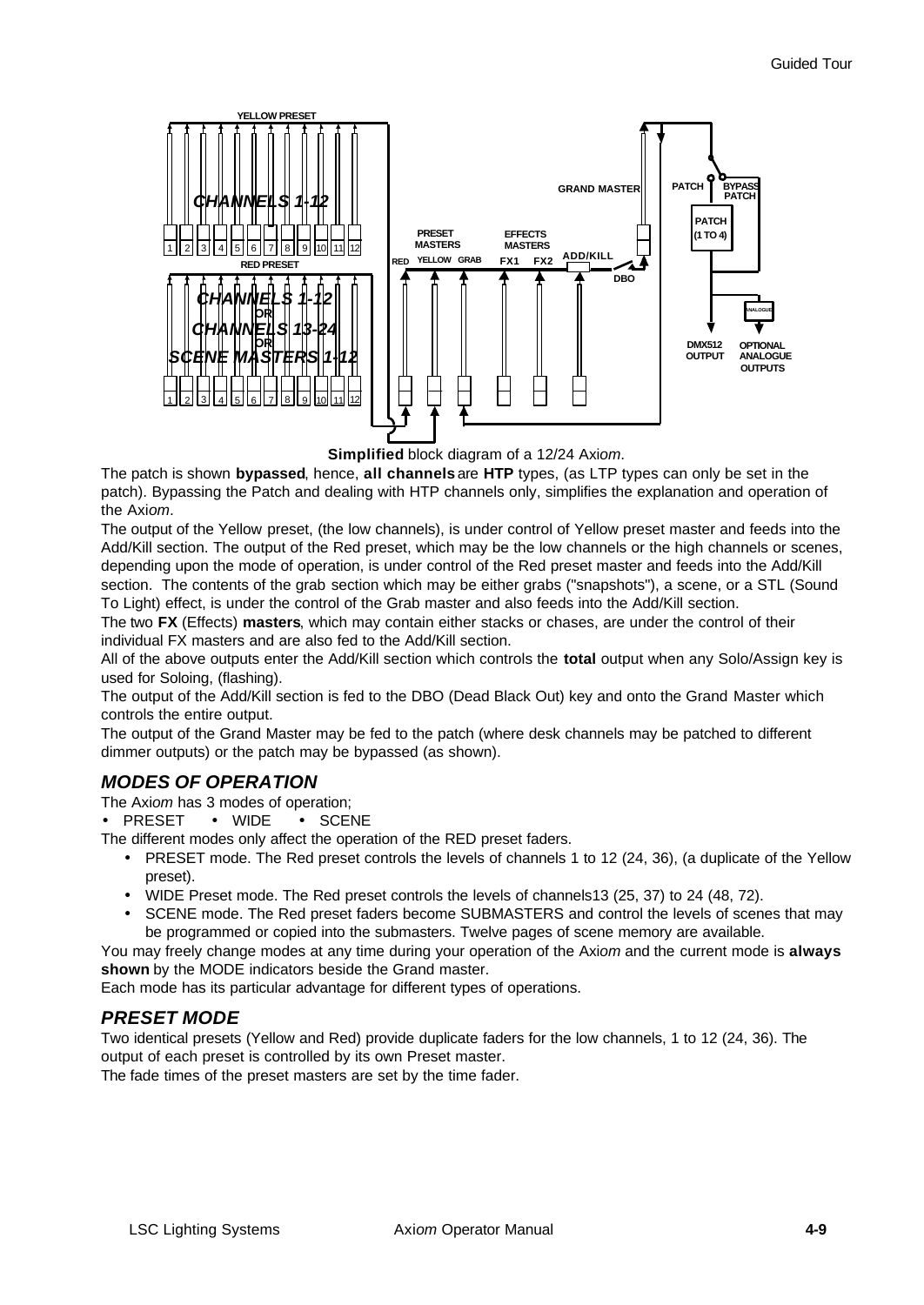



This simple mode of operating is most useful in unrehearsed situations where the next "look" needs to be created blind "on the fly". The channel faders provide instant "hands on" control of any channel level.

### *WIDE PRESET MODE*

Wide preset mode utilises both the red *and* yellow fader banks as a *single* manual preset of 24 (48, 72) channels. The yellow faders control the low channels and the red faders control the high channels. There is an individual fader for **every channel**. This is most useful when you are PROGRAMMING scenes as you can access ALL channels with faders to create your scenes. Either preset master controls the preset output. OUTPUT



Simplified block diagram of a 12/24 Axi*om* in **Wide** preset mode.

### *SCENE MODE*

In Scene mode the faders of the red fader bank become Submasters containing **scenes**. There are 12 (24,36) Scenemasters with 12 pages of memory available.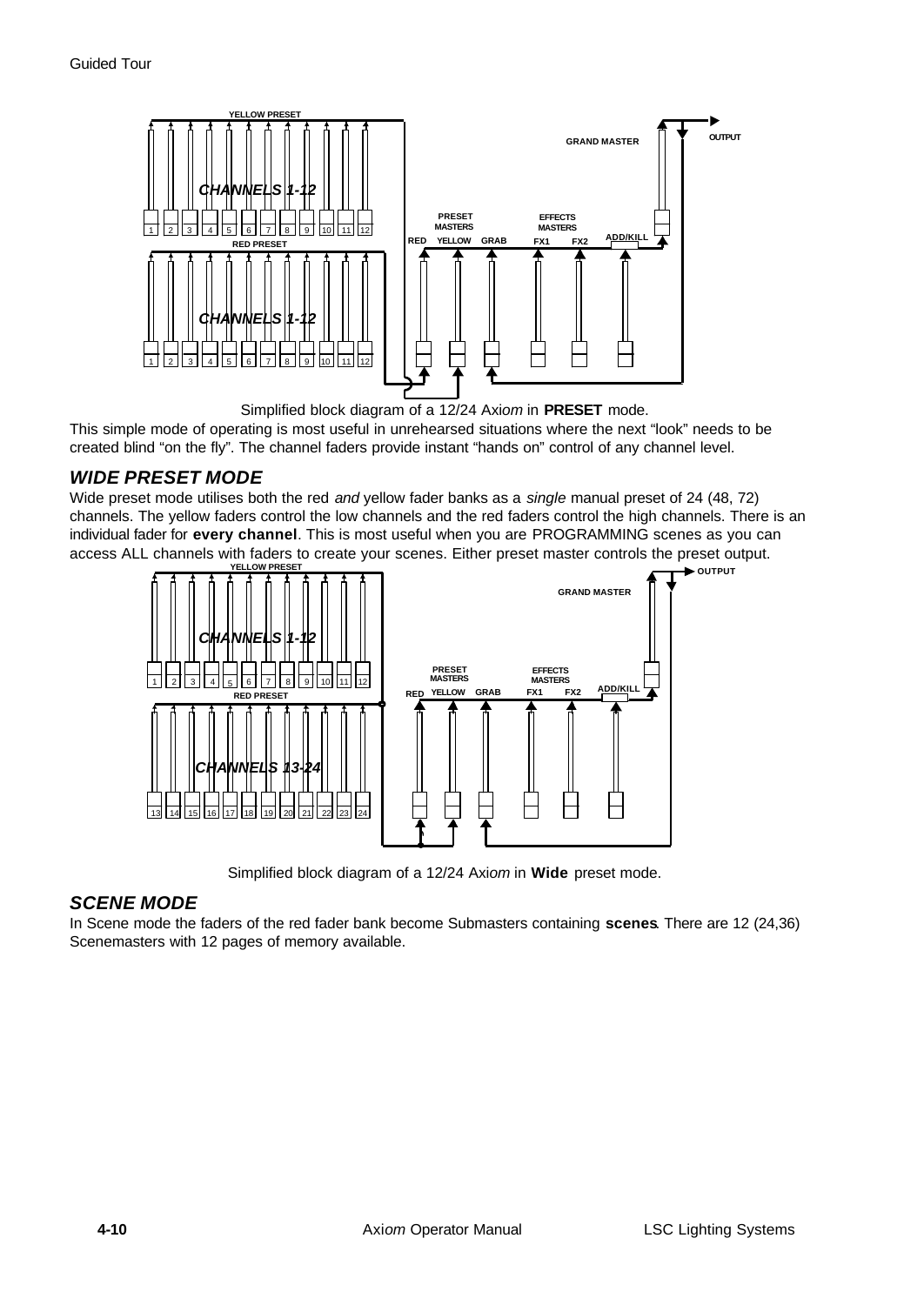

Simplified block diagram of a 12/24 Axi*om* in **SCENE** mode.

*Note; Scenes can be programmed, previewed or edited and all channels may be controlled via the edit wheel whilst operating in any of the three modes.*

# *MEMORY STRUCTURE*

Memory is divided into several areas.

- Scenemaster memory defined by PAGE and Red preset number.
- Chase memory defined by Red preset S/A number.
- Stack memory defined by Red preset number.

### *SCENEMASTER MEMORY*

Scenemaster scenes are stored in the Red Preset Scenemasters. There are 12 PAGES of memory with 12 (24,36) scene numbers in each page. The PAGE key selects the page and the RED Preset S/A keys select the scene number. The **contents** of each number in each page is determined by what you **program** into them. The memory capacity of each model is;

- Axi*om* 12; 12 (pages) x 12 (S/A numbers) = 144 scenes.
- Axi*om* 24; 12 (pages) x 24 (S/A numbers) = 288 scenes.
- Axi*om* 36; 12 (pages) x 36 (S/A numbers) = 432 scenes.



#### **Axi***om* **12 Scene Memory**

In Scene mode, when you change pages, the scenes from the selected page are automatically assigned to their respective scene masters.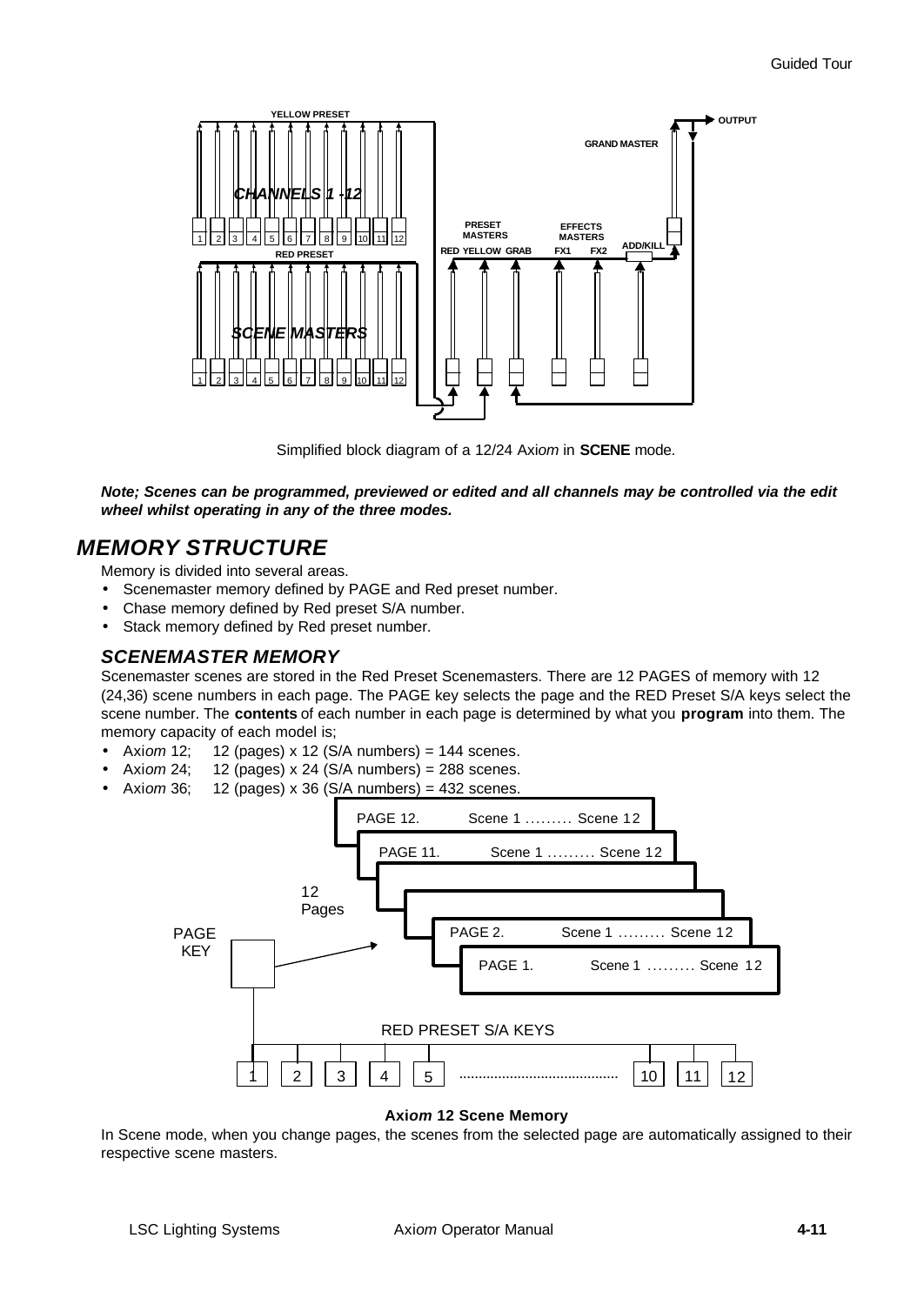## *CHASE MEMORY*

• There are 12 (24, 36) chases.

| Chase 1 Chase 12                                                                          |
|-------------------------------------------------------------------------------------------|
| <b>RED PRESET S/A KEYS</b><br>5<br>3<br>12<br>10                                          |
| <b>Axiom 12 Chase Memory</b>                                                              |
| The Red Preset S/A keys are used to select Chases that may be assigned to the FX masters. |
| <b>STACK MEMORY</b><br>• There are $12$ (24,36) stacks.                                   |
| Stack 1<br>Stack 12                                                                       |
|                                                                                           |

RED PRESET S/A KEYS 1 2 3 4 5 10 11 12 .........................................

#### **Axi***om* **12 Stack Memory**

The Red Preset S/A keys are used to select Stacks that may be assigned to the FX masters.

### *MODE /PAGE FREEZE*

A "*FREEZE*" feature prevents the contents of any Red preset fader from being changed if it is active when a different *PAGE* or *MODE* (Preset, Wide or Scene) is selected.

The current contents of any *active* fader is held until such time as the active fader is faded down below about 5%. When it is faded down, it will be automatically updated with its **pending** assignment for the new mode or page. This prevents scenes, chases or channels "crashing in" on stage if their fader is contributing to the output when a different mode, or page is selected.

#### *FREEZE INDICATORS*

### *RED PRESET*

Whenever there is a pending scene or channel due to a MODE/PAGE FREEZE, the indicator in the VIEW/RIDE key will flash. To see which fader(s) is pending, quickly tap and release <VIEW/RIDE>. The indicators in the <S/A> keys of any pending red preset faders will now flash together with the VIEW/RIDE key. To exit from VIEW mode either press; <VIEW/RIDE> again, or press; [F6 DONE].

# *GRAB MASTER*

The Grab master is a multi function master. It can be used as;

- A Grab master.
- A Scene master.
- A STL (Sound To Light) master.

You change its function by simply *assigning* either a Grab, a Scene or a STL to it.

### *GRAB MASTER*

The Grab master allows you to "GRAB" and maintain the current output of the Axi*om* in the Grab master. The Grab master takes a "snapshot" of the Axi*om*'s output and maintains the look. This allows the master(s) currently producing the output to be faded down so that the next look may be preset *blind*.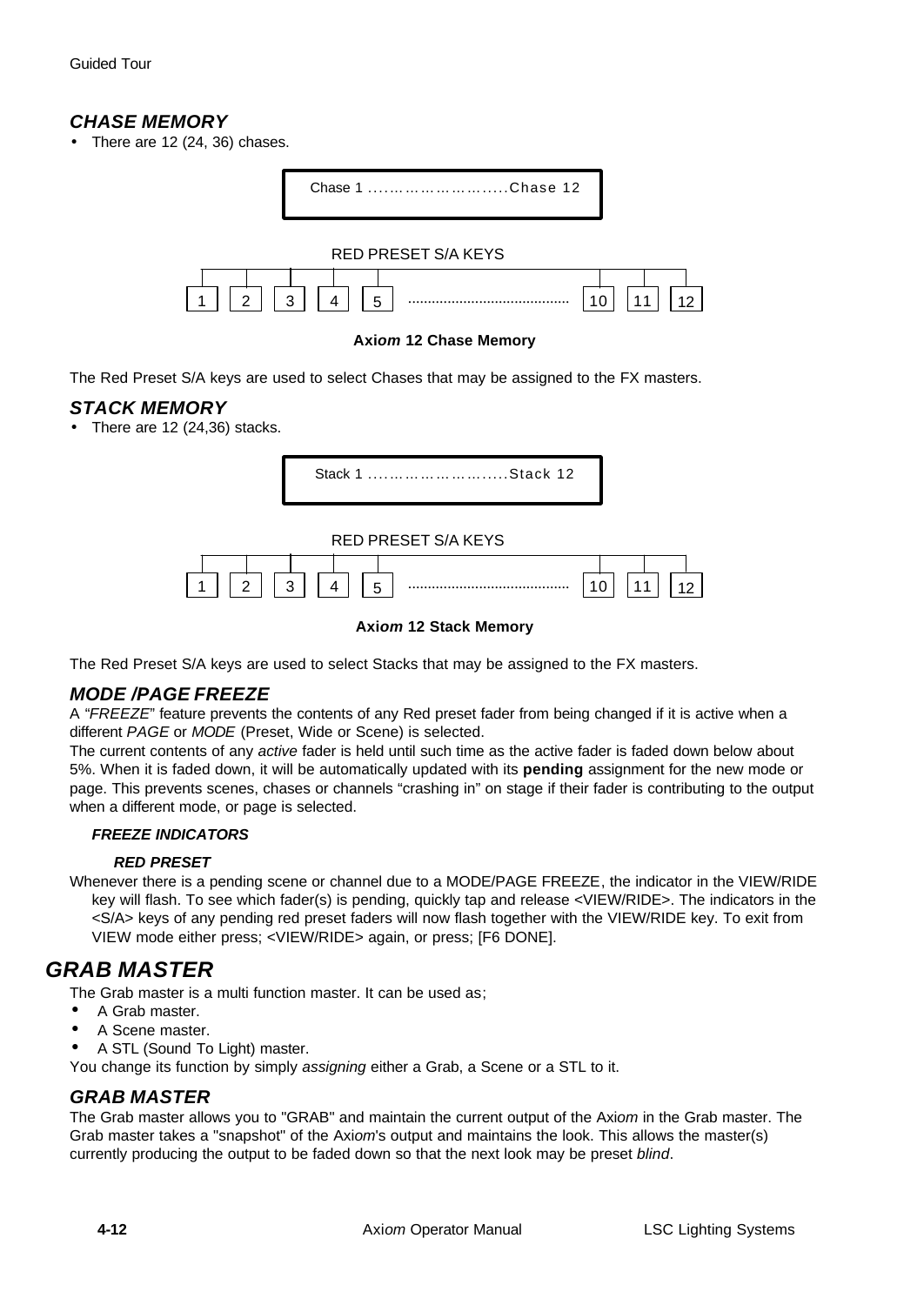The Grab master is often referred to as a "Phantom" preset. To "Grab" the output of the Axi*om*, press; <ASSIGN> <SOLO> (GRAB).

### *Note; Mode/Page freeze rules apply. See "MEMORY STRUCTURE" for details.*

By default, the fade time for the Grab master is controlled by the Time Fader (beside it). The contents of the Grab master (including its fade times), may be previewed and edited, exactly the same as a scene master. Refer to "PREVIEWING A SCENE" and "EDITING A SCENE' in the "SCENES" section. Refer to the "TUTORIAL" section for typical "Grab" operations.

### *SCENE MASTER*

Any Scene from any Page may be assigned to the Grab master. The Grab master then performs like any other Scene master. The fade times are determined by the time settings that have been programmed into the assigned Scene. To assign a scene from any page of memory, to the Grab master press; <ASSIGN> [F6 SCENE] <PAGE> <S/A> (page number optional) <S/A> (scene number) <S/A> (Grab master).

### *Note; Mode/Page freeze rules apply. See "MEMORY STRUCTURE" for details.*

The Scene in the Grab master may be previewed and edited, exactly the same as a scene master. Refer to "PREVIEWING A SCENE" and "EDITING A SCENE' in the "SCENES" section.

### *STL MASTER*

Any of the 12 (24, 36) STL effects may be assigned to the Grab Master. To Assign an STL press; <ASSIGN> [F2 STL] <S/A> (STL number), <S/A> Grab). The Grab master acts as a master controlling the overall level of the STL effect. Refer to the "STL (Sound To Light)" section for full details on STL effects.

### *Note; Mode/Page freeze rules apply. See "MEMORY STRUCTURE" for details.*

# *SOLO*

The following discussions refer to HTP channels. LTP channels and their actions when SOLO/ASSIGN keys are pressed are described in the "MOVING FIXTURES AND SCROLLERS" section.

### *OVERVIEW*

The SOLO section of the Axi*om* utilises the SOLO/ASSIGN keys to provide extensive soloing control of channels and masters. "Soloing" is sometimes known as "flashing" or "bumping".

You may Solo any channel or multiple channels, any Scenemasters, any Preset master or any multiple combination of the above at the one time. The only limit is your ability to hold down multiple keys. The Solo function is a momentary action. As soon as **all** Solo keys are released, normal output is restored. There are no times associated with the SOLO function. All actions are instantaneous.

### *ADD/KILL MODE*

You may select what effect the Solo keys have on the *output* of the Axi*om,* by selecting either ADD mode or KILL mode. Pressing the ADD/KILL key will toggle from one mode to the other.

Kill mode is indicated when LED indicator in the ADD/KILL key flashes.

- In ADD mode, pressing any SOLO key will simply add the solo'ed channels to the output (at the SOLO fader level) without having any effect on the current output of the Axi*om*.
- In KILL mode, pressing any SOLO key will add the solo'ed channels to the output (at the SOLO fader level) and at the same time it will KILL (black out) all other output of the Axi*om*.

### *SOLO FADER*

The SOLO fader sets the solo'ed *level* for individual channels at the output of the SOLO section. For the contents of any Scenemaster or FX master, it sets the *percentage* of the channel's *programmed* level. For example, if the Solo fader is set to its mid (50%) position;

- Soloed **channels** will come on at a level of 50%.
- If a scene is Soloed and it contains a channel at a level of 80% then that channel will come on at 40% (50% of 80%).

*Warning; Setting the SOLO LEVEL fader to minimum and the ADD/KILL mode to KILL will cause all of the SOLO keys to act as DBO (Dead Black Out) keys because pressing a SOLO key will cause its channel(s) to come on at 0% and all normal output to be killed.*

*Hint; To safeguard against inadvertently "flashing" any lights on stage or killing the output, you can set the SOLO LEVEL fader to minimum and the ADD/KILL mode to ADD. Pressing any SOLO key will now have no affect*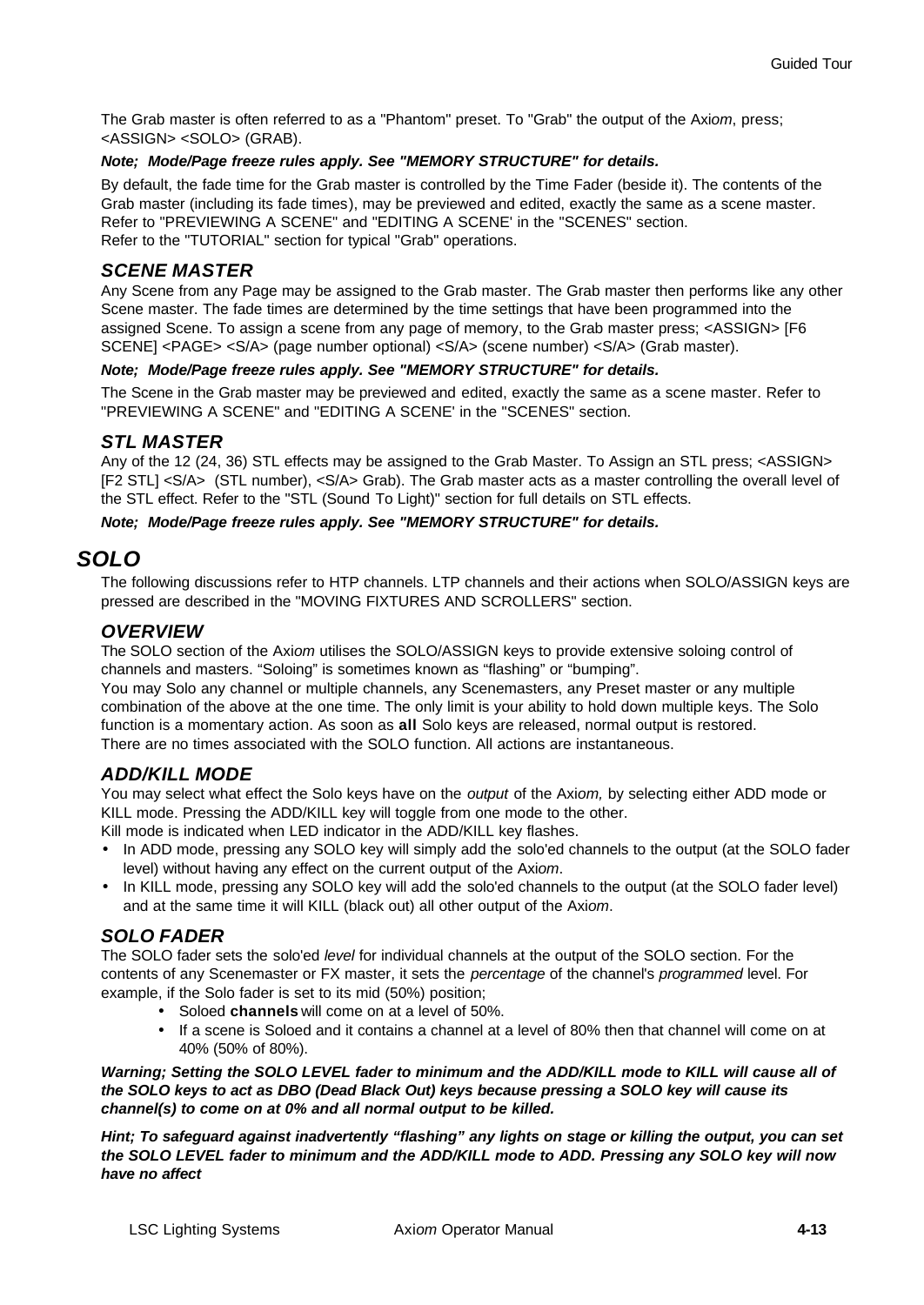# *FADE TIMES*

The *Axiom* utilises times in the following manner;

### *MANUAL FADES*

### *CHANNEL FADERS, ADD/KILL, & GRAND MASTER*

Individual CHANNEL faders, the ADD/KILL master and the GRAND MASTER operate manually. They may not be programmed with times. All solo (add/kill) actions occur instantaneously.

### *TIMED FADES*

The times that are used when a timed fade is executed may come from various sources depending upon where the fade is occurring.

- For HTP channels, the time may come from the Time fader, the Rate fader or it may be programmed in memory.
- For LTP channels, the time is always programmed in memory.

### *TIME SOURCES*

### *TIME FADER*

The Time fader always controls the fade time for the Red and Yellow Preset masters. It may also be used to control the fade times of Scene masters and the Grab master.



The longest time (11 minutes) is when the Time fader is at its top position and the shortest time (0 seconds, or fully manual) is when the Time fader is at its bottom position. The intermediate times that can be set are on a sliding scale starting with increments of 0.1 seconds at the bottom position and gradually increasing until the increments are in minutes at the top position.

The current time setting of the Time fader is always displayed on the bottom line of main menus 1, 3 and 4, for example a setting of 1.9 seconds is shown as;

| $EDIT - > P1S1$                      |  |  |      | TRIM |             |
|--------------------------------------|--|--|------|------|-------------|
| FX1: Empty                           |  |  |      |      |             |
| F X 2 : E m p t y<br>P 0 1 T 1 . 9 S |  |  |      |      |             |
|                                      |  |  | MENU |      | $\mathbf 1$ |

This display may be in seconds and tenths of seconds, for example; **'T 7.3 S'** which indicates a fade time of 7.3 seconds or in minutes and seconds or; **'T 1m 30s'** which indicates a fade time of 1 minute and 30 seconds.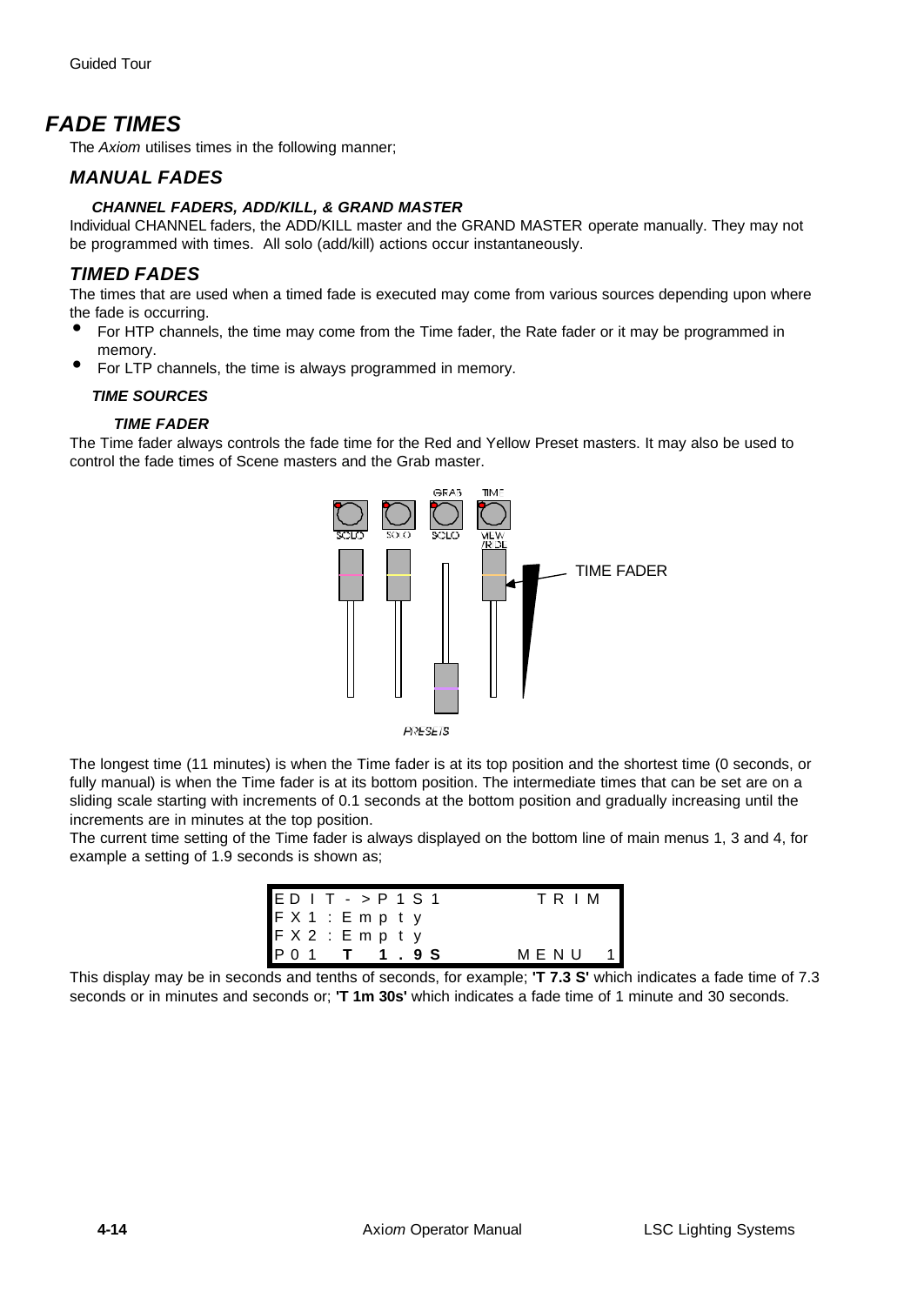### *RATE FADERS*

Each of the FX masters has its own Rate fader which may provide manual control of the rate of a chase or manual control of the fade times of a stack.



The fade time of a step in a stack is adjustable between 0 seconds and 11 minutes, exactly the same range as provided by the Time fader above.

The rate of a chase is adjustable from 0 to 999 BPM (Beats Per Minute).

If a Rate fader is active, its red backlit "RATE" indicator is lit and its setting is displayed on the screen. Menu 3 gives the setting for FX1 and menu 4 gives the setting of FX 2. Rate fader settings are distinguished from programmed settings by the letter "M" (manual) beside the time reading.

#### *PROGRAMMED TIMES*

Scenes, Steps in a Stack and Chases may have their times programmed in memory. This allows every scene, step, and chase to have its own exclusive time.

#### *PRESET MASTERS, SCENE MASTERS, FX MASTERS*

For these sections of the Axi*om*, the influence of time settings varies depending upon the type of channel, either **HTP** or **LTP.**

### *HTP CHANNELS*

### *PRESET MASTERS*

Both the Red and Yellow Preset masters always fade at the rate set by the time fader.

*The setting of the time fader is shown at the bottom of the LCD screen on menus 1, 3 & 4*.

When a Preset master is moved, the output of that master will always progress towards the current position of that master at a rate set by the time fader.

For example, if a fade time of 3 seconds has been set, then the Preset master must be moved from one end to the other in less than 3 seconds for the fade to take 3 seconds to execute. If the Preset master was only faded to the half way position, then the fade would take 1.5 seconds to reach that point and then stop. If the Preset master was then moved to the end of its travel, the fade would take another 1.5 seconds to complete. A fully manual fade is achieved by setting the Time fader to 0 seconds. The fade will then instantly follow the position of the Preset master movement.

### *SCENE MASTERS*

Just like a Preset master, a Scene master's fade will always progress towards the current position of the fader at a rate set by the fade time.

Unlike a Preset master, a Scene master may derive its fade time either of two sources and you may program separate IN (up fade) and OUT (down fade) times for *every* scene. When you program or edit a scene, you may choose to change the time source from the Time fader (the default setting) to a time that you set via the function keys or edit wheel.

The IN time may be set to either;

- MAN (Time Fader)
- Programmed time.

The OUT time may be set to either;

- $=$  IN (a copy of the IN time)
- MAN (Time Fader)
- Programmed time.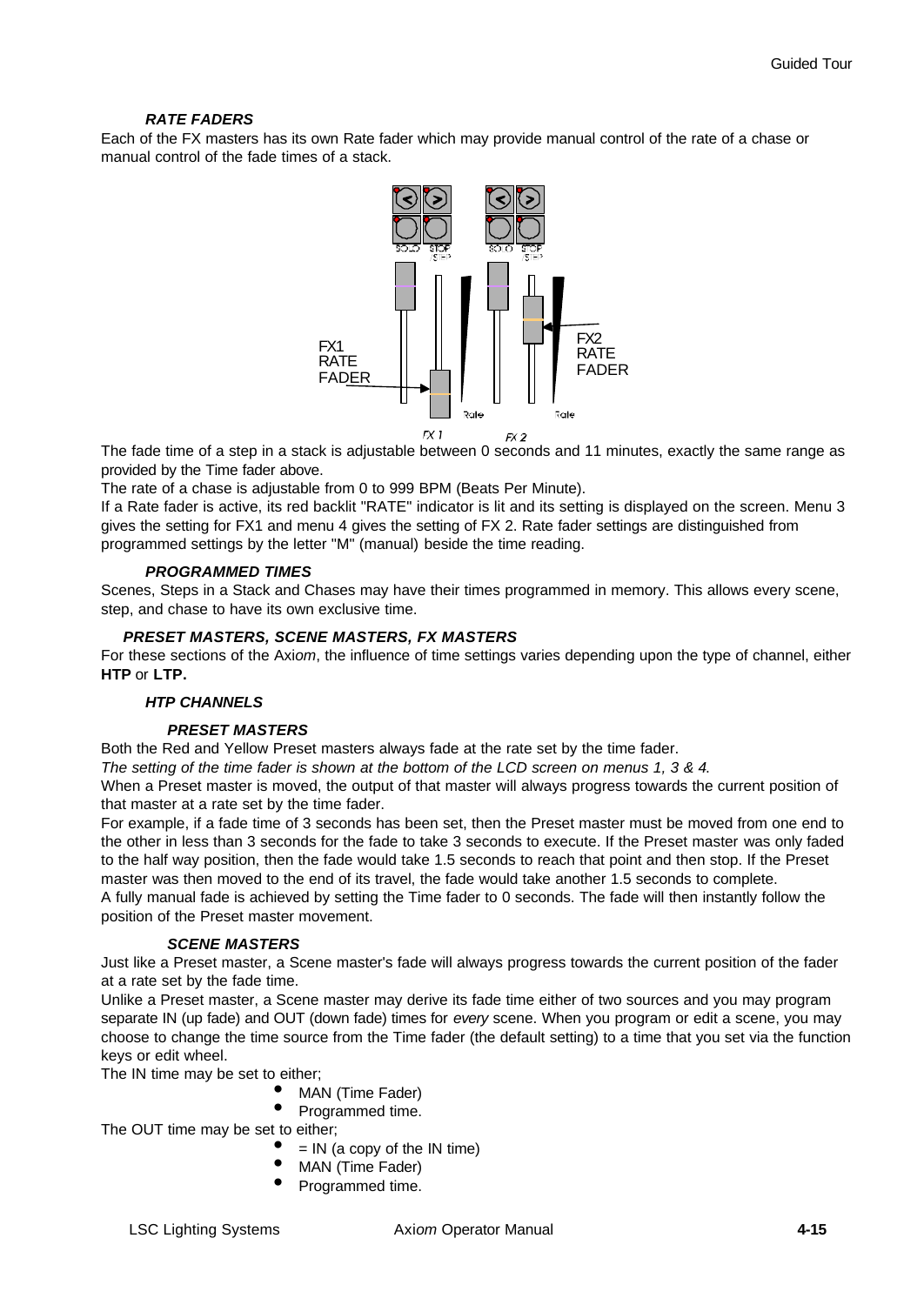Apart from its unique fade times, the programmed timed fade is identical in operation to a Time fader fade in that the fade will always progress toward the current position of the Scene master at a rate set by the time settings. On upward movements of the Scene master the IN time will be used and on downward movements of the Scene master the OUT time will be used.

As before, a fully manual fade is achieved by setting a fade time of 0 seconds. This may be either a Time fader setting of 0 seconds or a programmed time of 0 seconds.

### *FX MASTERS*

### **STACKS**

When you program or edit a Stack, you may choose to set the time source from either the Rate fader or a Programmed time that you set via the function keys or edit wheel. You may program separate IN (up fade) and OUT (down fade) times for *every* step.

The IN time may be set to either;

- MAN (Rate Fader)<br>• Programmed time
	- Programmed time.

The OUT time may be set to either;

- =NXT (a copy of the IN time of the **NEXT** step in the stack)
- MAN (Rate Fader)<br>• Programmed time
- Programmed time.

When the  $>$  key on an FX master is pressed the transition from one step to the next step of the stack will be a DIPLESS crossfade with the outgoing step fading out in its OUT time and the incoming step fading in its IN time. If the outgoing step is programmed with its OUT time set as OUT =NXT, then the OUT time used for this outgoing step will be equal to the IN time of the Next (*incoming)* step.

Refer to the "STACKS" section for more details.

#### **CHASES**

When a **Chase** is assigned to an FX master, it will step at the programmed rate or the rate may be manually controlled by that FX master's Rate fader. Chases usually 'snap' from step to step but they may also be programmed to **fade** from step to step and the fade *time* may be set to be a percentage of the step *rate*. Refer to the "CHASE" section for more details.

The FX master **level** faders operate manually. They may not be programmed with times.

#### *LTP CHANNELS*

LTP channels are fully explained in the "MOVING FIXTURES " section. The following description only gives a brief overview of LTP channels with respect to times.

#### *PRESET MASTERS*

LTP channel levels are not influenced by the **Preset** masters and hence any settings of the **Time** fader are irrelevant.

### *SCENE MASTERS*

Every scene may have an individual LTP fade time programmed into it.. When a scene is faded up, all the LTP channels in that scene will fade up at the LTP fade time programmed into that scene. This fade up occurs as soon as the Scene master is raised above and continues irrespective of the any further fader movement.. When a scene is faded down, all LTP channels **do not change**. Each LTP channel will only change when another scene master containing that LTP channel is faded up from the fully down position. This new level may be any value including zero.

### *FX MASTERS*

Scenes that contain LTP channels and that are assigned to a step in a Stack or a Chase will respond in the same manner as they do when controlled by a Scene master (above) in that they will only change to a new level if they are programmed into the incoming step. When a step in a stack is fading out, the LTP channels will not fade unless they have a new level in the incoming step. An individual LTP time may be programmed for every step. By default, the LTP time of each scene will be used in each step, however you may modify these times independently of the original scene LTP times.

LTP channels are only used when you are controlling Moving fixtures or colour scrollers.

### *DEFAULT TIMES*

When you are programming times, the Axi*om* will offer you "default" time settings for you to use. The factory default times are;

In MAN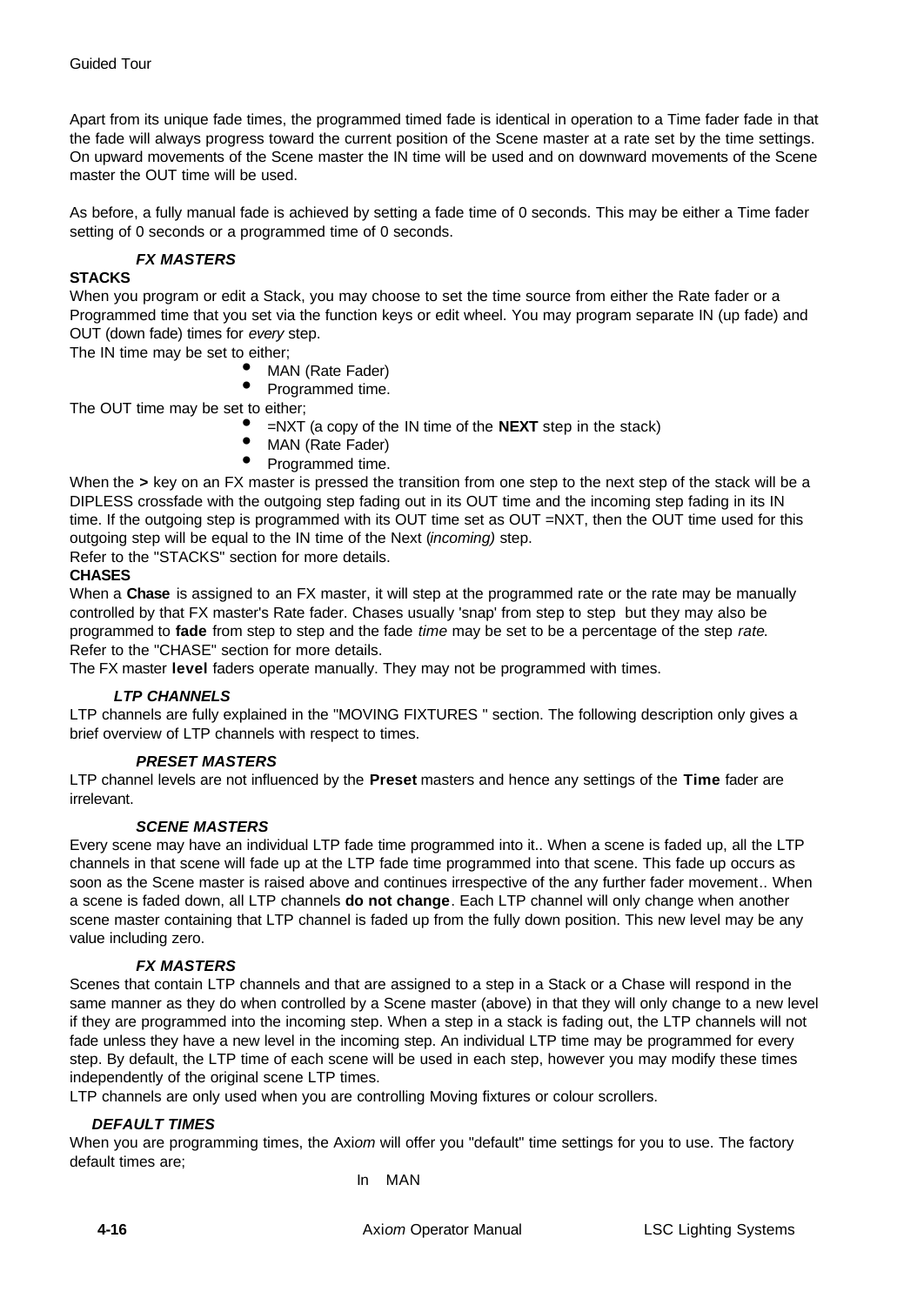Out =IN (for scenes) =NXT (for stacks)

$$
L(LTP) \quad 0.0
$$

You may set your own default times. From menu 2 press; [F4 UTILS], [F5 PREFS], [F5 TIMES], [F1 TIME]. The following menu appears;

| Γ1 | F2    | F3                               |
|----|-------|----------------------------------|
|    | $+ +$ | CANCEL                           |
| ←  |       | In MAN Out = $ N L 0.0 $<br>DONE |
|    | F5    |                                  |

You select the time that you wish to alter by positioning the highlight bar (-----) over the time name by using the  $F_4$   $\leftarrow$  and F5  $\rightarrow$  function keys. When a time is selected, it may be quickly varied by using the EDIT wheel or it may be incremented in single steps with the F2 **++** key or decremented with the F1 **--** key. A time may be snapped to minimum or maximum by tapping F1 or F2 once, then quickly pressing again and **holding**.

When the IN time is incremented above the "MAN" (Time fader) setting, it changes to a "programmed" time. When a "programmed" IN time is decremented below 0.0 seconds, it changes back to "MAN".

In a similar fashion, when the OUT time incremented, it changes from "=IN" to "MAN" and when incremented again it changes to a "programmed" time. When a "programmed" OUT time is decremented below 0.0 seconds, it changes back to "MAN" and when decremented again it changes to "=IN".

Setting a default OUT time of "=IN" will result in scene default OUT times of "=IN" and stack default OUT times of "=NXT"

*Hint; If you have many scenes to program and they will all be using the same time values, you can set these values as the default times. These values will be used by the Axi***om** *when you use the "rapid programming" techniques described in the "SCENES" and "STACKS" sections.*

You can quickly restore the default times back to their factory settings by pressing; [F4 UTILS], [F5 PREFS], [F5 TIMES], [F2 FACTRY], [F6 OK].

#### *FADE IN PROGRESS INDICATION.*

When a timed fade is occurring on *any* master (either from the Time fader or a Programmed time), and regardless of whether it is a HTP time or a LTP time, the indicator LED on that Masters SOLO/ASSIGN (S/A) key will flash quickly to indicate that a timed fade is in progress.

## *VIEW /RIDE*

As its name implies, the VIEW/RIDE key is a multi function key.

- It permits you to VIEW the current contents and output level of any Channel faders, Scene masters, Preset masters or the Grab master together with the fade times and a *dynamic* readout of the "time to go" on any fade in progress.
- It allows you to temporarily RIDE (vary) any programmed fade time in any Scene master or in a scene assigned to the Grab master.
- It flashes to indicate that a Scene master or channel fader has a 'PENDING' scene or channel due to a 'Mode/Page Freeze'.

#### *VIEW*

To view the contents of any Channel fader, Scene master, Preset master or the Grab master, quickly tap (and release) the VIEW/RIDE key and the screen displays;

| View Scenemaster.                         |      |
|-------------------------------------------|------|
| Select SM to View.<br>Pending SM's flash. |      |
|                                           |      |
|                                           | DONE |
|                                           |      |

As prompted by the screen, press the S/A key of the Channel fader, Scene master , Preset master or Grab master that you wish to view. The screen will display the information for your selection as shown below.

| Ξ4. | ニク<br>г<br>г | F3 |
|-----|--------------|----|
|-----|--------------|----|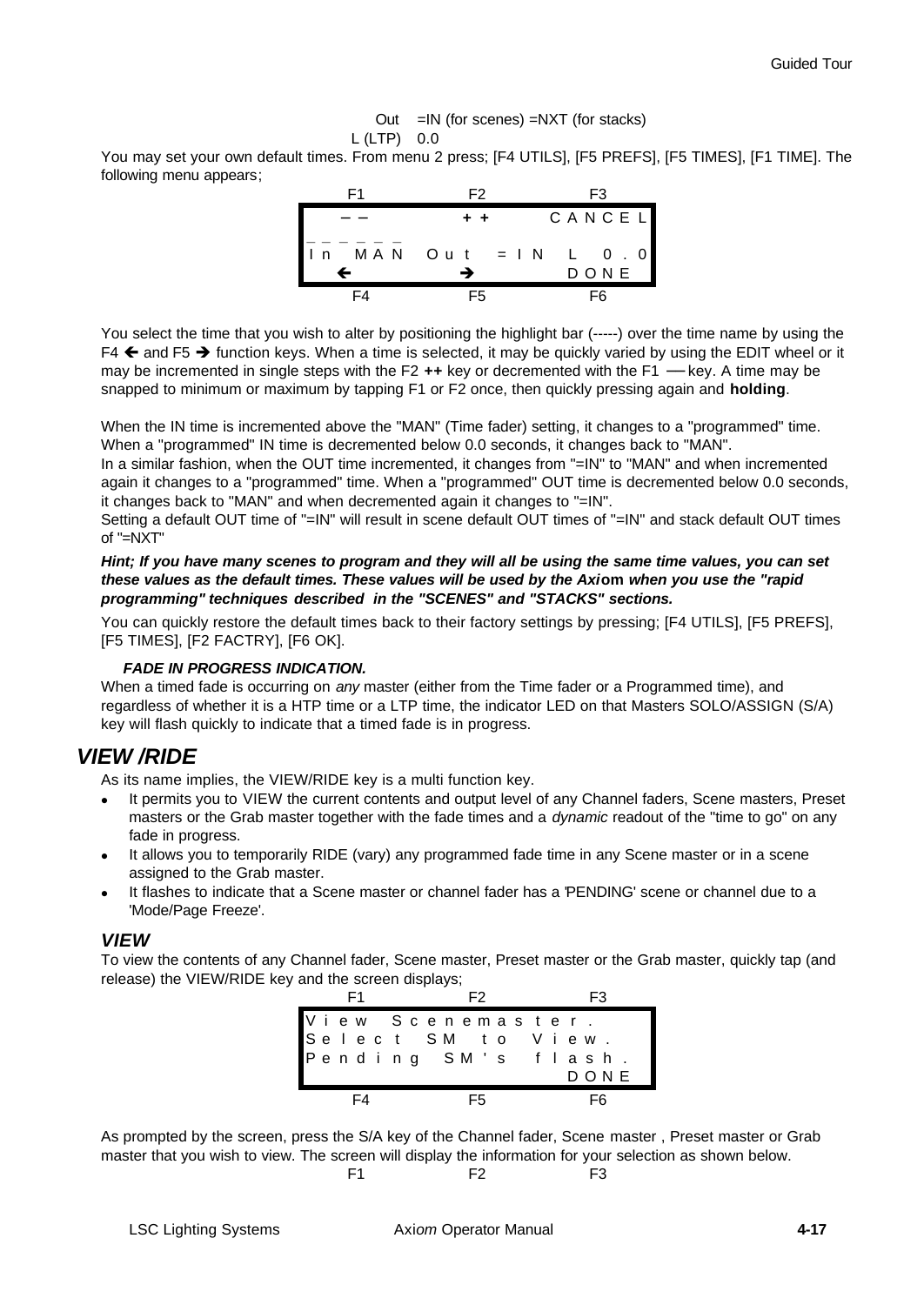|  |  |    |  |  | End ---s<br>Pxx Syy - ' ' '<br>In # # Out # # L # #<br>SM ## View Scn DONE |  |  |  |    |  |  |
|--|--|----|--|--|----------------------------------------------------------------------------|--|--|--|----|--|--|
|  |  | FΔ |  |  | F5.                                                                        |  |  |  | F6 |  |  |

The bottom line tells you that this fader is SM (Scene Master) number ## and that you are Viewing a Scn (Scene). The actual page number and scene number of the scene that is currently assigned to this scene master are given on the second line together with the scene name (if any) shown as ' above. The third line gives the current In, Out and L (LTP) fade times for this master.

The top line gives an *dynamic* readout of the time to go to the *End* of any fade that is in progress on this master. The top line also gives a *dynamic* readout of the Lvl (Level) of this master at the OUTPUT of the Grand master (but prior to the patch). This level may be different to the current fader position due to a fade time being executed.

To view the contents of a different fader or master simply press the S/A key for that fader or master. You may switch between any master or any fader without exiting this mode.

- If you view a Preset master or the Grab master, the display is similar to a Scene master but without the scene details.
- If you view a Channel fader, the display only gives the channel number and the dynamic readout of the Lvl (Level) of the channel at the OUTPUT of the Grand master (but prior to the patch). HTP channels are shown in the range 0% to 100%. LTP channels are shown as either a level in the range 000 to 255 or N/C (Not Connected), if the fader does not currently have control of the channel.

To exit from VIEW mode either press; <VIEW/RIDE> again, or press; [F6 DONE].

## *RIDE*

Ride allows you to temporarily vary the programmed fade time in any Scene master or in a scene assigned to the Grab master. This allows you to vary a programmed scene fade time "on the fly". It is invaluable when unexpected changes occur in a performance and you need to slow down a fade or quickly end a long fade. The variation that you make is only applied whilst the RIDE function is assigned to the particular Scene master. If you assign the RIDE key to another Scene master or de-select RIDE, then the varied Scene master will revert to its original programmed time setting.

The variation that you can make is in the form of a percentage change to the programmed time.

- <sup>l</sup> When you select RIDE, the fade RATE is at 100% of the programmed time. That is, the fade time is unaltered.
- To speed up the fade, you can increase the programmed time by up to 400%.
- To slow down the fade, you can decrease the programmed time, down to 0%, that is, you can stop the fade.

To ride the fade time of any Scene master, press and HOLD the VIEW/RIDE key until the RIDE Scene master screen appears, (about 1 second).

|                                         |  |  |  |  | F2. |  |  | F3   |  |
|-----------------------------------------|--|--|--|--|-----|--|--|------|--|
| Ride Scenemaster.<br>Select SM to Ride. |  |  |  |  |     |  |  |      |  |
|                                         |  |  |  |  |     |  |  | DONE |  |
|                                         |  |  |  |  |     |  |  |      |  |

As prompted by the screen, press the S/A key of the Scene master that you wish to ride. The screen will display the information for your selection as shown below. The EDIT WHEEL becomes active and is used to set the PERCENTAGE change to the fade RATE. You may 'RIDE' the fade by making continuous adjustments to the RATE of the fade and so speed it up or slow it down, whilst the fade is in progress.

To ride a different Scene master simply press the S/A key for that fader. You may switch between any Scene masters without exiting this mode.

| End ---s<br>Lvl ###% Rate ###%<br>In #.# Out #.# L #.#<br>Ride ScnMstr:## DONE |  |  |  |  |    |  |  |  |  |  |
|--------------------------------------------------------------------------------|--|--|--|--|----|--|--|--|--|--|
|                                                                                |  |  |  |  |    |  |  |  |  |  |
|                                                                                |  |  |  |  |    |  |  |  |  |  |
|                                                                                |  |  |  |  |    |  |  |  |  |  |
|                                                                                |  |  |  |  | F5 |  |  |  |  |  |

This menu is very similar to the VIEW menu described above, but it also includes the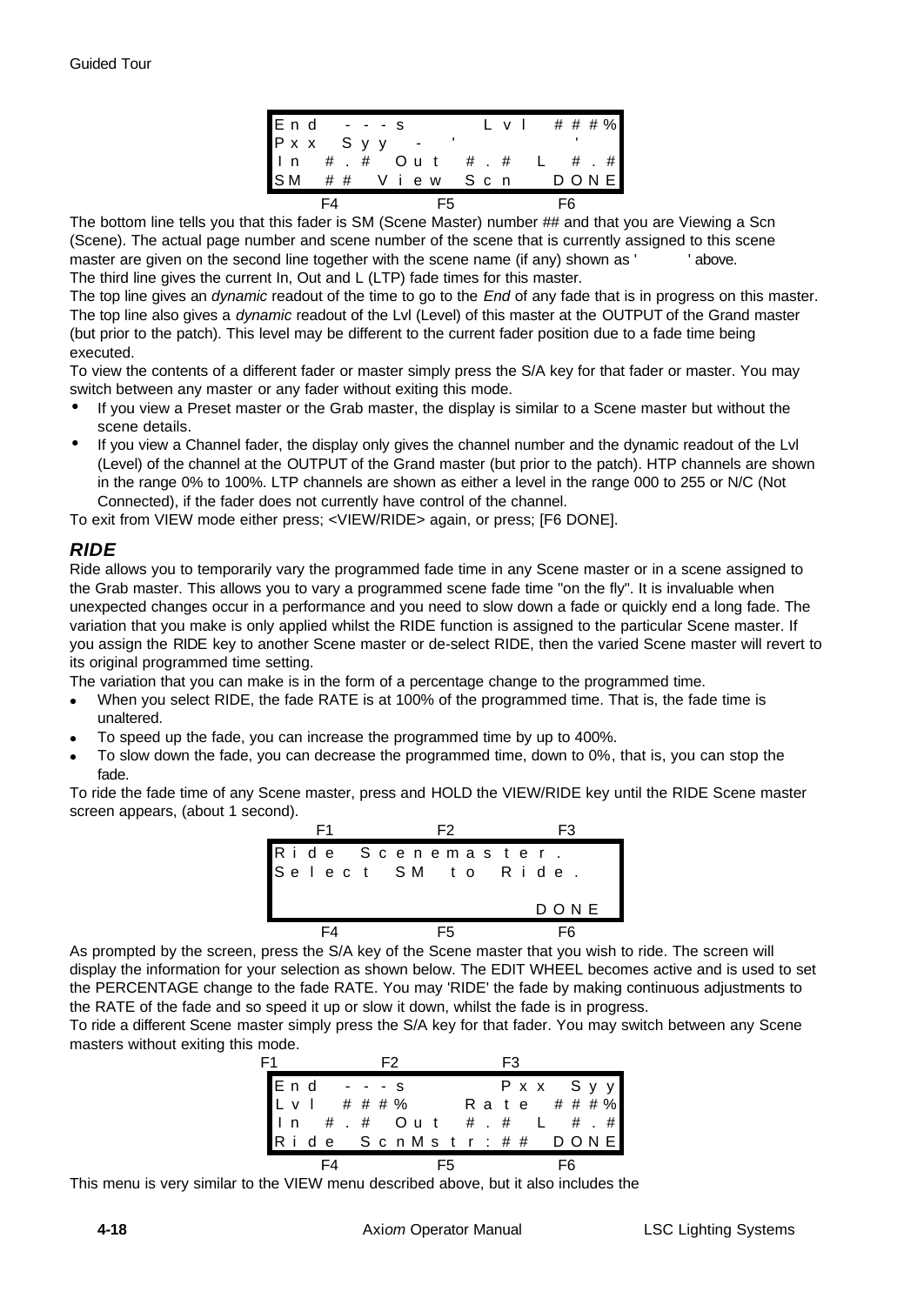'Rate ### % 'readout which is the current percentage change that you are making to the programmed time. To exit from RIDE mode either press; <VIEW/RIDE> again, or press; [F6 DONE].

## *OUTPUT TRIM*

## *OVERVIEW*

Output TRIM provides a *rapid* method of varying the level of any channel that has a level above zero on the output of the Axi*om*. It affects both HTP and LTP channels. The channel levels at the output of the Grand master flow through the Output TRIM section and then to the output of the Axi*om*. The Output TRIM section allows you to trim the level of any channel at the output of the Grand master, either increasing it by up to 400% or decreasing it to 0% (off). You might like to think of the Output TRIM section as a group of channel "trimpots" on the output.

Typical applications where a channel has to be trimmed;

- A fixture has been knocked and is misfocused.
- An actor has not hit their correct spot hence the light is too dark or too bright.
- A complex lighting look is on stage and a channel needs to be rapidly trimmed and a scene programmed. There is no time to determine from which master, masters, FX master or channel fader the channel level is coming from. In fact it may be coming from several at the one time. By utilising output TRIM, you can **instantly** adjust the channel level and program the scene.

### *TRIMMING CHANNELS*

Output TRIM is accessed from MENU 1. Press; [F3 TRIM] and the Output TRIM menu appears.

|  |  |  |  |  |     |  |  | F3 |  |                                                                                   |
|--|--|--|--|--|-----|--|--|----|--|-----------------------------------------------------------------------------------|
|  |  |  |  |  |     |  |  |    |  |                                                                                   |
|  |  |  |  |  |     |  |  |    |  |                                                                                   |
|  |  |  |  |  |     |  |  |    |  |                                                                                   |
|  |  |  |  |  |     |  |  |    |  | ** OUTPUT TRIM **<br>Select channel to<br>TRIM and then use<br>edit wheel. CANCEL |
|  |  |  |  |  | F5. |  |  | FR |  |                                                                                   |

Press the <S/A> key of the channel that you wish to trim. The EDIT wheel indicator lights to show that it is active and the screen changes to show;

|  |  |  |  |  |     |  |  |  | ** OUTPUT TRIM **<br>Trimming channel ##<br>Present output xxx<br>Trimmed 100 % END |  |
|--|--|--|--|--|-----|--|--|--|-------------------------------------------------------------------------------------|--|
|  |  |  |  |  |     |  |  |  |                                                                                     |  |
|  |  |  |  |  |     |  |  |  |                                                                                     |  |
|  |  |  |  |  |     |  |  |  |                                                                                     |  |
|  |  |  |  |  | F5. |  |  |  |                                                                                     |  |

Where ## is the channel number and xxx is the present output level of that channel.

- HTP channels are shown as a level between 0% and 100%.
- LTP channels are shown as a level between 000 and 255.

The initial trim is 100% of its level at the output of the Grand master. That is, the level of a channel is unaltered. Rotate the EDIT wheel to trim the channel level. As you trim a channel, its actual level at the output of the Axi*om* is displayed on the screen. Channels may be trimmed *down* to 0% (i.e. fully OFF) or by *up* to 400% of their internal level. It is not possible to turn on channels that are off because to increase a level of 0 by 400% still results in a level of 0.

#### *Hint; If you wish to turn on channels in a scene using the EDIT wheel, you can use the Quick EDIT function described in the "SCENES" section.*

After trimming a channel, you may select other channels to trim by simply pressing their <S/A> keys. When you have finished trimming, press; [F6 END]. The menu will ask;

|                     |  |     |  |  |  | F2 |               |  | F3  |  |        |
|---------------------|--|-----|--|--|--|----|---------------|--|-----|--|--------|
|                     |  |     |  |  |  |    |               |  |     |  | CANCEL |
|                     |  |     |  |  |  |    | * OUTPUT TRIM |  |     |  |        |
| Keep Modifications? |  |     |  |  |  |    |               |  |     |  |        |
|                     |  | N O |  |  |  |    |               |  | YES |  |        |
|                     |  |     |  |  |  | F5 |               |  | FR  |  |        |

- Select [F3 CANCEL] to return to the previous screen and continue trimming
- Select [F4 NO] to instantly restores **all** trimmed levels to their original levels.
- Select [F6 YES] to maintain all the trimmed levels.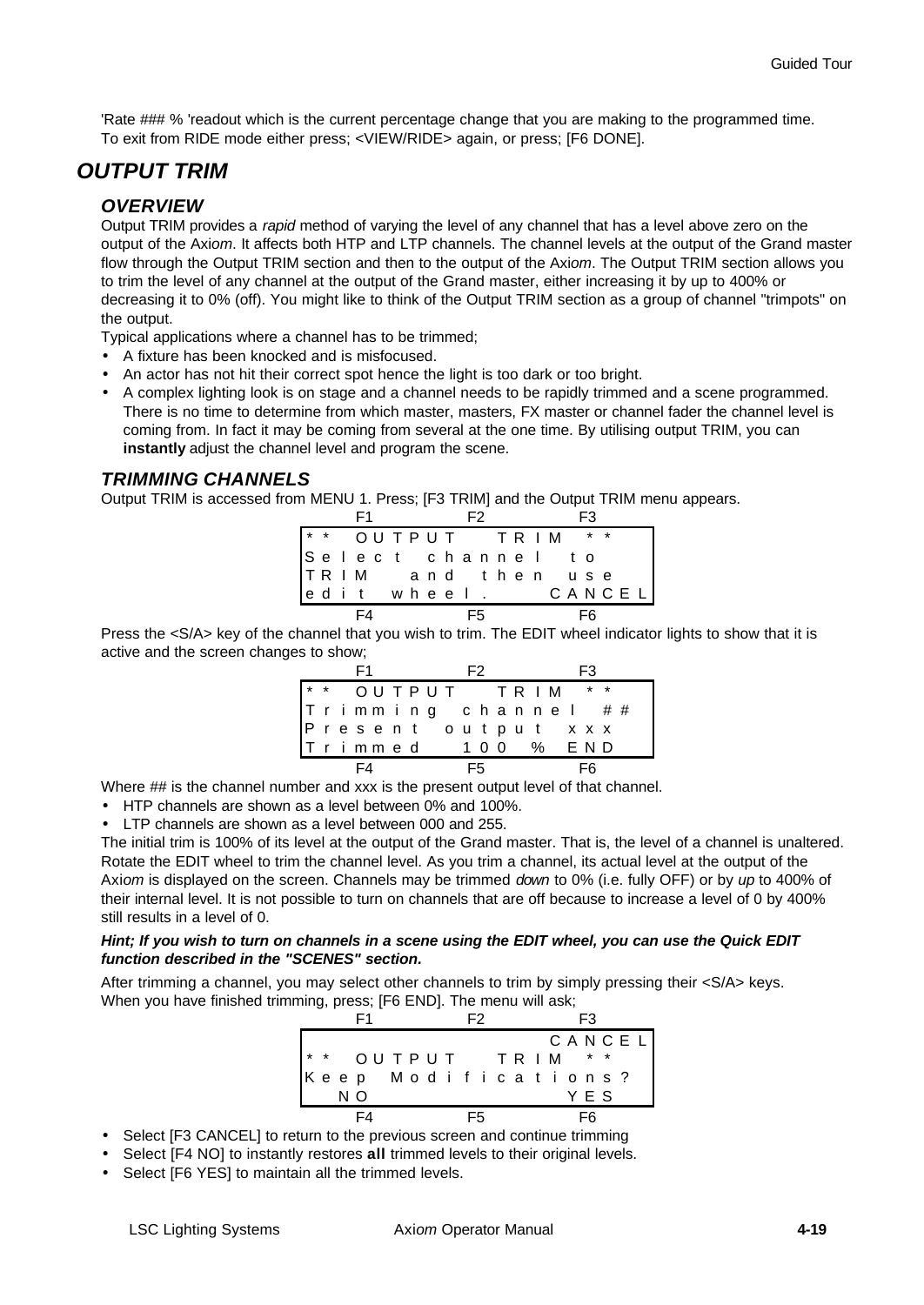## *RESTORING TRIMMED CHANNELS*

#### *INDIVIDUAL CHANNELS*

When you use Output TRIM, when the menu asks you if you want to keep the modifications and you select [F5 YES], the trim will be maintained on the modified channel(s) until such time as that channel(s) no longer has a level at the output of the Grand master. The Output TRIM section monitors the output of the Grand master and if the level of a trimmed channel is greater than 0, even if it is coming from a different source, the trim will be maintained. When the channel is no longer detected on the output, the TRIM is cancelled. The next time that the channel appears, it will be at its correct (untrimmed) level.

#### *ALL CHANNELS*

When you use Output TRIM, when the menu asks you if you want to keep the modifications, if you select [F4 NO], **all** trimmed levels are restored to their original levels. This includes any channels that were still being trimmed by previous trimming actions. Alternately, you may fade the Grand master fully down and up again or tap DBO twice. SCENES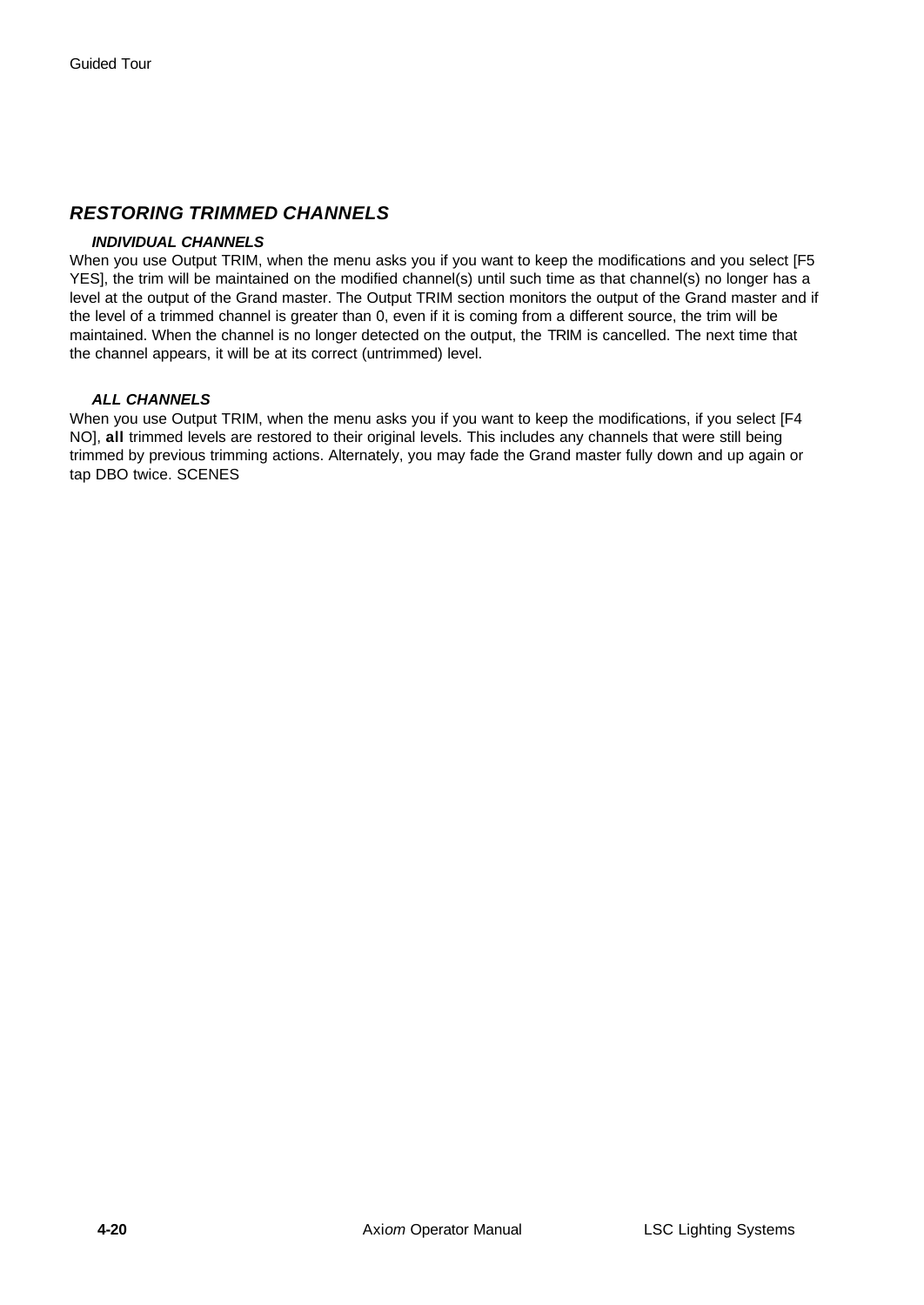# *Section 5: TUTORIAL*

The following tutorial covers the BASIC principles involved in operating the Axi*om.* It does not cover every feature but it does provide sufficient information to allow you to perform most of the common functions. By following the sections in order, you will quickly learn how easy the Axi*om* is to operate.

Always remember that you can press the  $HELP$  key at any time that you need assistance.

## *RESETTING THE AXIOM*

When the Axi*om* is switched on, it displays an initial message on the LCD screen and then configures itself exactly as it was when it was last switched off. All the scenes, stacks, chases, patches etc will be exactly as they were.

If you are starting a new show, it is preferable to reset the Axi*om.* This will erase everything that has been "Programmed" into the Axi*om*, so that you may make a fresh start. If the current programs in the Axi*om* are needed in the future, you should save them onto the optional floppy disk before resetting. The Axi*om* has many powerful features that you may use, however if you do not reset the Axi*om* prior to a new lighting session*,* previous settings, especially in patches and LTP channels may give unexpected results.

*Hint: If your Axi***om** *is fitted with a floppy disk, it is wise to save your programming to disk at the end each session with the Axi***om***. In this way, you can always reload your shows in the event of the Axi***om** *being reset by someone else.*

To reset the Axi*om*, look at the bottom right corner of the LCD screen. If it does not read: "MENU 2" as shown below,

|             | F2. | F3    |
|-------------|-----|-------|
| PRESET WIDE |     | SCENE |
| FX1: Empty  |     |       |
| FX2: Empty  |     |       |
| UTILS       |     | MENU  |
| FΔ          | F5  | FR    |

repeatedly press, [F6 MENU], until it does read "MENU 2". Menu 2 provides access to the UTILitieS menu. Press; [F4 UTILS], [F1 MORE], [F2 RESET], [F1 TOTAL].

The screen warns you that this action will clear all memory from the desk! To proceed with the reset, press; [F6 YES]. The screen asks you to confirm by pressing; [F4 YES]. The Axi*om* takes a moment to perform the reset and then returns to MENU 2 in Preset mode.

# *PRESET MODE*

## *OVERVIEW*

Preset mode provides a simple means of setting up a lighting "LOOK" on stage with a dedicated fader for each of the low channels and a Preset master controlling the overall level. The two presets are colour coded for easy identification. The yellow channel faders are under the overall control of the yellow Preset master and the red channel faders are under the overall control of the red Preset master.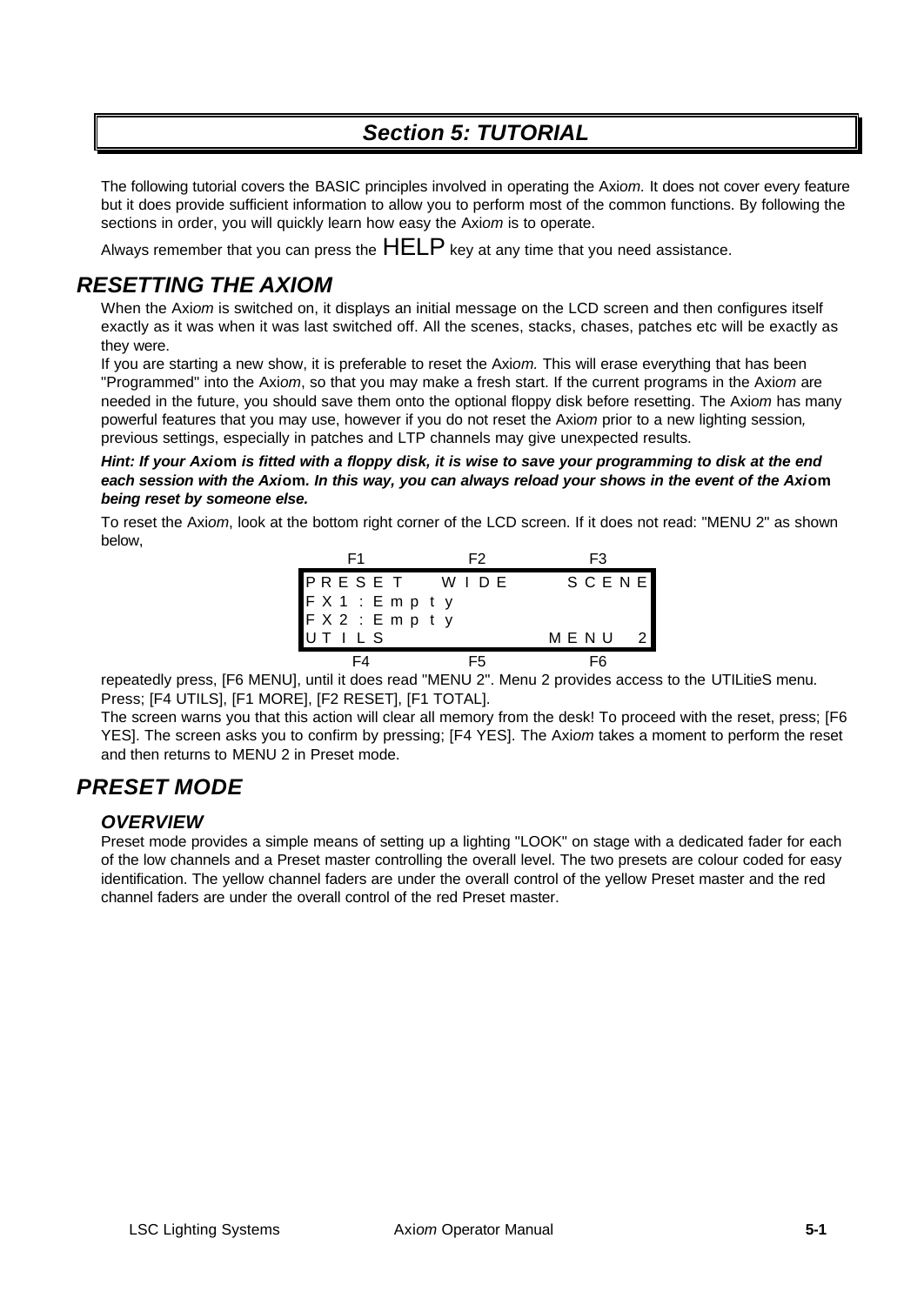

You create a lighting look by fading up your required channels on one of the colour coded presets and fading up the same colour preset master. By keeping the other preset master faded down, another look can be preset on the duplicate set of channel faders of the other colour coded preset without the channels being revealed on stage. At the appropriate time, (the lighting "CUE"), the new look is revealed by fading up its Preset master whilst the first look is faded down with its Preset master. The *next* look may now be prepared on the preset that has just been faded down.

## *SELECTING PRESET MODE*

The different modes of operation are selected by pressing the appropriate function keys on main menu 2. Preset mode was *automatically* selected when you reset the Axi*om*. If at any time the Axi*om* is not in Preset mode, repeatedly press; [F6 MENU], until main menu 2 appears and then press; [F1 PRESET]. The current mode of the Axi*om* is **always shown** by the red backlit labels located above the HELP key.

*Hint; You can quickly change to menu 2 from any other main menu by performing the following keystrokes; [F5], (changes to menu 1) [F6 MENU 1] (steps from menu 1 to menu 2). This allows you to change to menu 2 without having to read the actual menu numbers from the screen.*

## *CREATING A LIGHTING LOOK*

We will now create a lighting look on the Yellow preset. Pull every fader on the Axi*om* to its lower limit. Now fade up the Grand master and the Yellow Preset master to maximum (top limit). Fade up channel 1 on the Yellow fader bank. The fixture(s) connected to dimmer output 1 fade up on stage. Fade up channel 3 on the Yellow fader bank and the fixture(s) connected to dimmer output 3 come on. You can "balance" the look that you are creating by adjusting the intensities of the individual channels. This is done by setting the positions of the individual channel faders on the yellow preset. The brightness of the red indicators in the channel S/A keys give you a visual indication of their channel's intensity.

## *PRESETTING THE NEXT LOOK*

The next look can now be "preset" on the Red preset. As the Red Preset master is faded down, any channels that are faded up on the Red preset will not be revealed on stage. Fade up channels 2 and 5 on the Red preset and set them to the level that you desire.

## *CROSSFADING TO THE NEXT LOOK*

To perform a crossfade from the Yellow preset to the Red preset, simply fade UP the Red Preset master whilst at the same time, fade DOWN the Yellow Preset master. Channels 2 and 5 will fade up on stage whilst channels 1 and 3 will fade down.

*Hint: You can obtain different effects by simply varying the timing of your UP fades and DOWN fades. If you fade UP fully before commencing your DOWN fade, you will have a period where both looks are on at the same time. If you fully fade DOWN before commencing your UP fade, then the stage will dip to black between the two looks. The most pleasing crossfades are often accomplished by starting only with the UP fade and then commencing the DOWN fade when the incoming look is just starting to become visible on stage.*

As the Yellow Preset master is now down, the next look may be preset on the Yellow channel faders without being revealed on stage. (In lighting terms, this is known as working "BLIND"). Fade down channels 1 and 3 and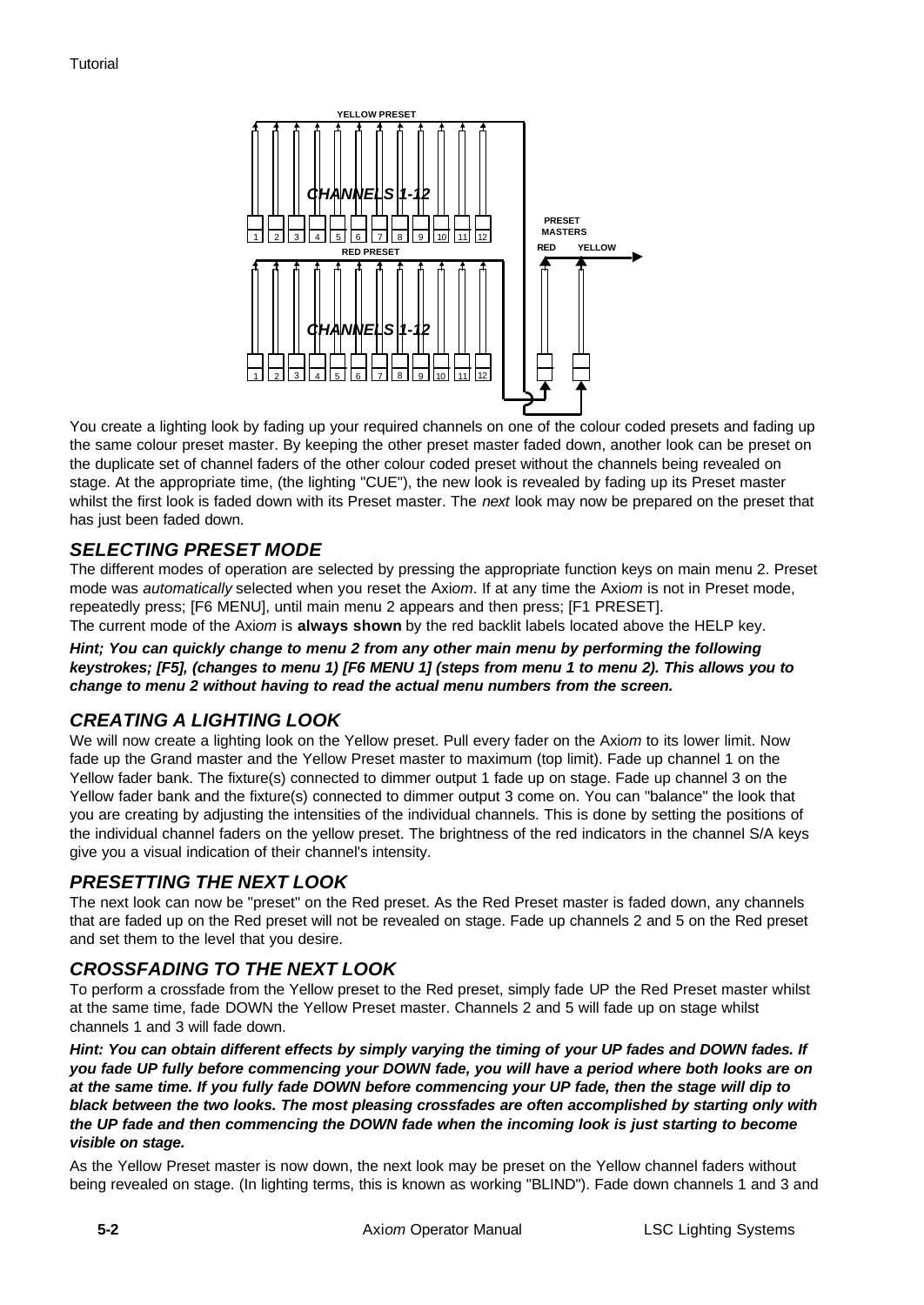fade up channels 4 and 7. Crossfade to this new look by fading UP the Yellow Preset master and fading DOWN the Red Preset master.

In this manner, whilst one preset is faded up, a new look can be created on the preset that is faded down and then the crossfade to the next look is performed with the Preset masters. The entire show may be performed by fading between the varying looks on the red preset and the yellow preset.

The Preset mode is most useful in "unrehearsed" or "adlib" situations where each lighting look must be created quickly and immediate control of any channel is desired.

## *TIMED PRESET FADES*

The fades that you have been performing on the Red and Yellow Preset masters in the previous section have been "manual" fades. That is, the fades have directly followed the actual positions of the Red and Yellow Preset master faders. The speed that you move the fader determines the time of the fade. This is because the Time fader was set to 0 seconds.

You can **accurately** control the time of these fades by using the Time fader to set the required duration. The Time fader is ALWAYS ACTIVE on the Preset masters.



#### **The Time master always controls the fade times of the Preset masters**

The Time fader acts on the masters that it controls in the following manner.

When a Master is moved, the fade will always progress toward the current position of that Master at a rate determined by the Time fader. This applies no matter in which direction the Master is moved. If the Time fader is set to say 5 seconds, and a Master is quickly faded fully up, then the actual fade up will take 5 seconds. If you do not bring the Master fully up, then the fade will only fade up to the level of the Master and then stop. If the Master was only faded up half way, and the Time fader was set to 5 seconds, then the fade up would reach the Masters position and stop in 2.5 seconds. Likewise, if the Master was then returned to fully down, the down fade would take 2.5 seconds.

The manual fades that we performed in the previous section were achieved by simply setting the Time fader at its lower limit, a time setting of 0 seconds. It therefore has no affect on the Preset masters. When the Time fader is faded up, its time setting increases.

To see the current fade time setting, change to menu 1 by pressing; [F5]. This is a short cut key that will always change directly to menu 1 from any of the other three main menus. The actual time setting is shown on the bottom line of LCD screen on main menus 1, 3 & 4 in the form; **T 0.0 s**

Fade up the Time fader and observe the fade time setting change on the screen. Set the Time fader to 6 seconds and *quickly* perform a crossfade between the Red and Yellow Preset masters as you did in the previous section. The crossfade now takes *exactly* 6 seconds. Notice that the LED's in the SOLO/ASSIGN keys for the Red and Yellow Preset masters flash whilst the crossfade is occurring. The flashing indicates that a timed fade is in progress. You can view the progress of the crossfade with the "VIEW/RIDE" feature.

*Hint: This flashing is especially useful when a long fade time is being executed, because the actual physical position of a master may be misleading as it does not represent the actual level of the masters output. If you have some unexplained output from the Axi***om***, check to see if any master's SOLO/ASSIGN key is flashing, indicating that a timed fade is in progress.*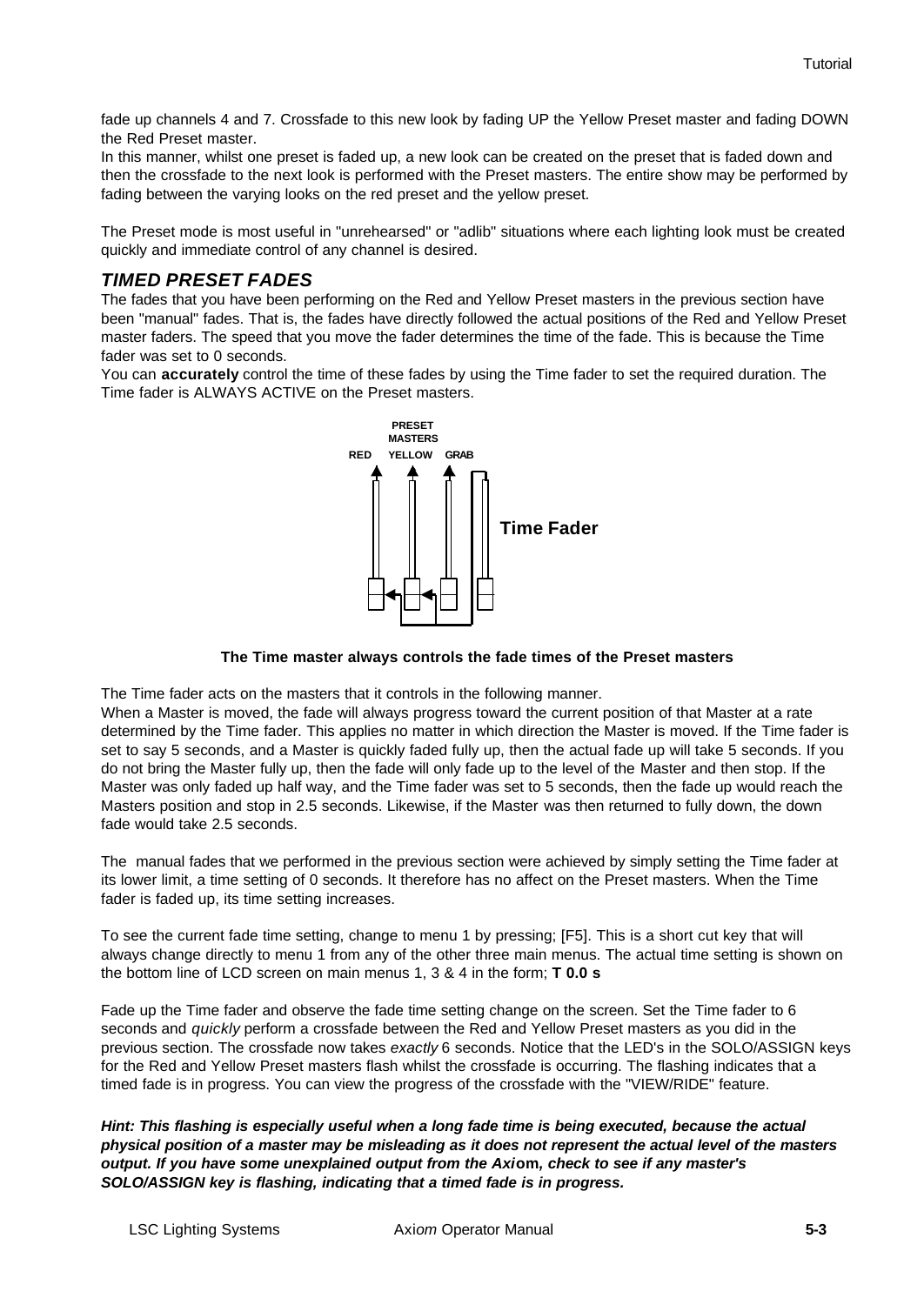## *WIDE Preset MODE*

### *OVERVIEW*

WIDE preset mode provides instant access to ALL AVAILABLE CHANNELS with a dedicated fader for every channel. The number of channel faders is 24 (36, 72). The output of all this single WIDE preset is under control of either of the Preset masters.



Simplified block diagram of a 12/24 Axi*om* in **WIDE** preset mode. The bold lines show the flow of channel level information.

## *SELECTING WIDE PRESET MODE*

To change to WIDE Preset mode, repeatedly press; [F6 MENU] until main menu 2 appears and then press; [F2 WIDE]. The WIDE and PRESET red indicators light.

## *CREATING A LIGHTING LOOK*

Pull every fader on the Axi*om* to its lower limit. Now fade up the Grand master and the Red preset master to maximum (top limit). Fade up channel 1 on the Yellow fader bank. The fixture(s) connected to dimmer 1 fades up on stage. Fade up channel 3 on the Yellow fader bank and the fixtures connected to dimmer 3 come on. Fade up the first fader on the Red fader bank. This will cause the fixture connected to dimmer 13 (25, 37) to fade up on stage. The faders on the red fader bank control the higher channel numbers that are printed in the smaller font size below each channel fader.

**All** of the channels are under the control of the Red **or** the Yellow Preset master. You can "balance" the look that you are creating by adjusting the intensities of the individual channels. This is done by setting the positions of the channel faders on the two fader banks.

You may fade this "look" up and down with either the Red Preset master or the Yellow Preset master and of course, you may use the Time fader to set the fade time.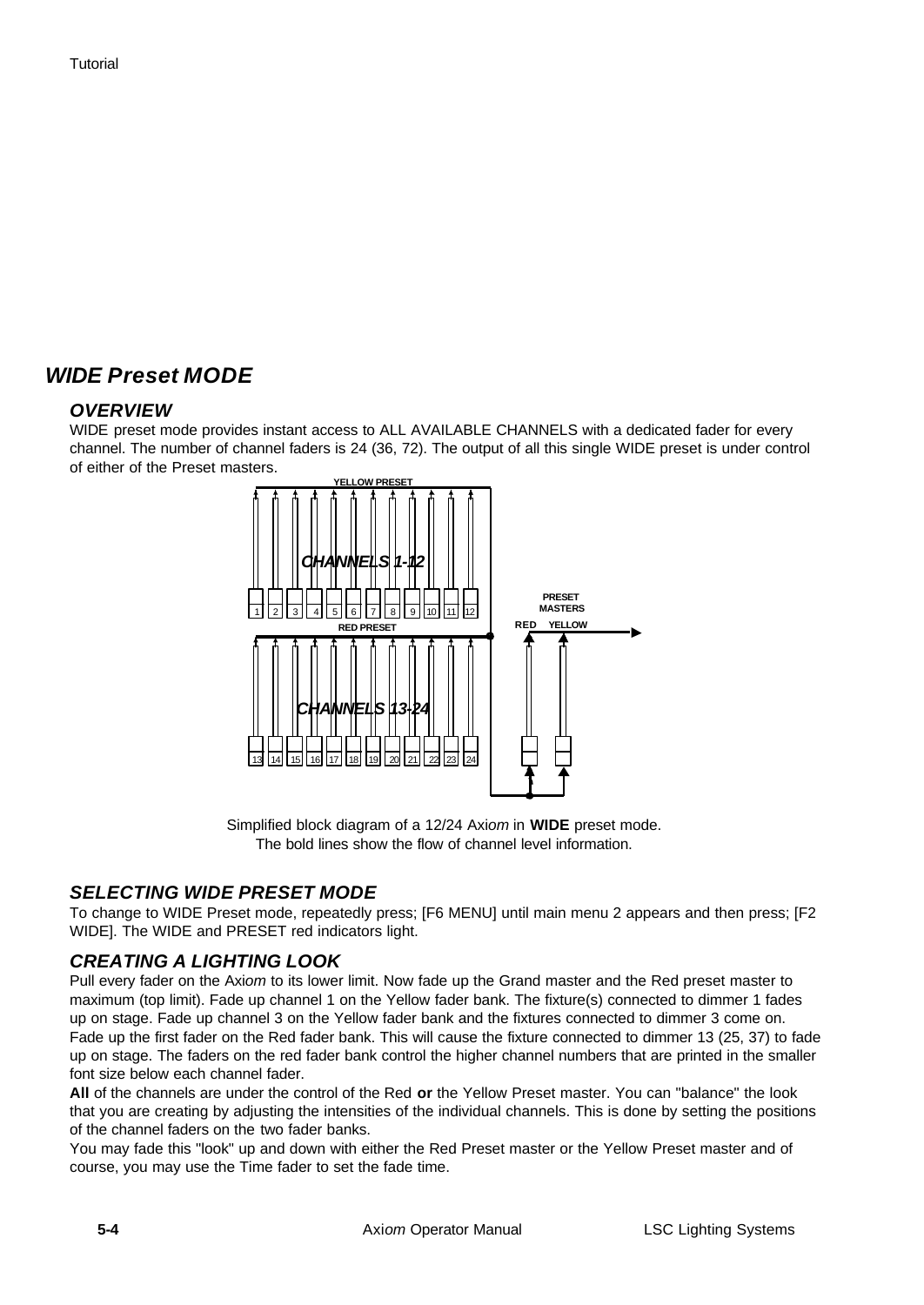Although you do not have a second preset on which to create the next look, the advantage of "WIDE Preset" mode is that you have access to the maximum number of channels that are available on the Axi*om*. This is most useful when you start to program "Scenes" in a later section.

The Axi*om* still permits you to perform crossfades to another look even when you are in WIDE Preset mode by utilising the Grab master as a "phantom" preset as described in the next section.

## *GRAB MASTER*

Preset mode allowed you to preset looks and crossfade between them using the Red and Yellow presets, but it did not allow you control of the higher channels.

WIDE Preset mode allowed access to all (low and high) channels but it did not allow crossfades to other preset looks as there was only **one** preset.

The Grab master allows you to utilise the best features of both Preset and WIDE Preset modes. The Grab master is always available for you to use no matter which mode you are operating in but it is of most use when operating in WIDE preset mode.

As you know from the previous section, WIDE preset mode allows you to create a look using any of the channels, up to 24(48, 72) channels. However, you could not preset another look "blind" and then crossfade to it. The Grab master overcomes this problem by allowing you to "GRAB" and maintain the current output of the Axi*om* in the Grab master. The Grab master effectively takes a "snapshot" of the Axi*om*'s output and maintains the look, allowing the Preset master(s) to be faded down so that the next look may be preset *blind* using the channel faders.

The Grab master is often referred to as a "Phantom" preset.

We will use the look that you created in the previous section using the Red preset master in WIDE preset mode. To "Grab" this look, (the output of the Axi*om)*, press; <ASSIGN> and then press; <SOLO> (GRAB). Fade up the Grab master to full so both the Red preset master AND the Grab master are contributing identical looks to the output of the Axi*om*. Fade down the Red preset master and the there is no change on stage. The look of the Red Preset master has been "Grabbed" and is being maintained on stage by the Grab master. You may now preset the next look blind, using any of the channel faders.

To crossfade to the next look, simply fade up the Red preset master whilst fading down the Grab master. (This is similar in operation to Preset mode). In order to create the next look, you must once again "Grab" the current look in the Grab master so that you can free the Red Preset master. As before, press; <ASSIGN>, <SOLO> (GRAB) to "Grab" this look.

Once again, the Grab master now holds a duplicate of the Axi*om*'s output so it may be faded up without any affect on stage. Now fade down the Red Preset master (again there is no change on stage) and create the next look "blind" on the channel faders. You may continue to "Preset" and "Grab" for every new look that you require.

*Note; The fade time of the Grab master is also controlled by the Time master.*

## *SCENES*

All of the "looks" that you have created in the previous sections have been made on a "one off" basis. That is, they have not been programmed into the memory of the Axi*om*. If you needed to re-use a look that you had previously created, then you need to remember all of the channels and their respective levels together with the fade times (if any), that were involved. The Axi*om* allows you to "Program", (also known as "store" or "record" on some desks), any of the looks that you create. When you program a look it is known as a **Scene**. Scenes are created on the Axi*om* by establishing the lighting look that you require on the output and then programming this look into the memory in a selected page and scene number. The lighting look that you program as a scene may be made up of any combinations of channels, presets or other scenes. Scene mode, (described later), provides a method of replaying scenes and fading between them. Scenes may be Programmed whilst the Axi*om* is in any of the three operating modes, (Preset, WIDE preset or Scene).

The following description gives you the *basics* of how to program, playback, preview and edit scenes

## *PROGRAMMING A SCENE*

To Program a Scene, firstly create a look on stage as described earlier. When you are happy with the look, press; <PROGRAM>. The menu offers the following options;

 F1 F2 F3 P A T C H S T L C A N C E L C h o o s e O b j e c t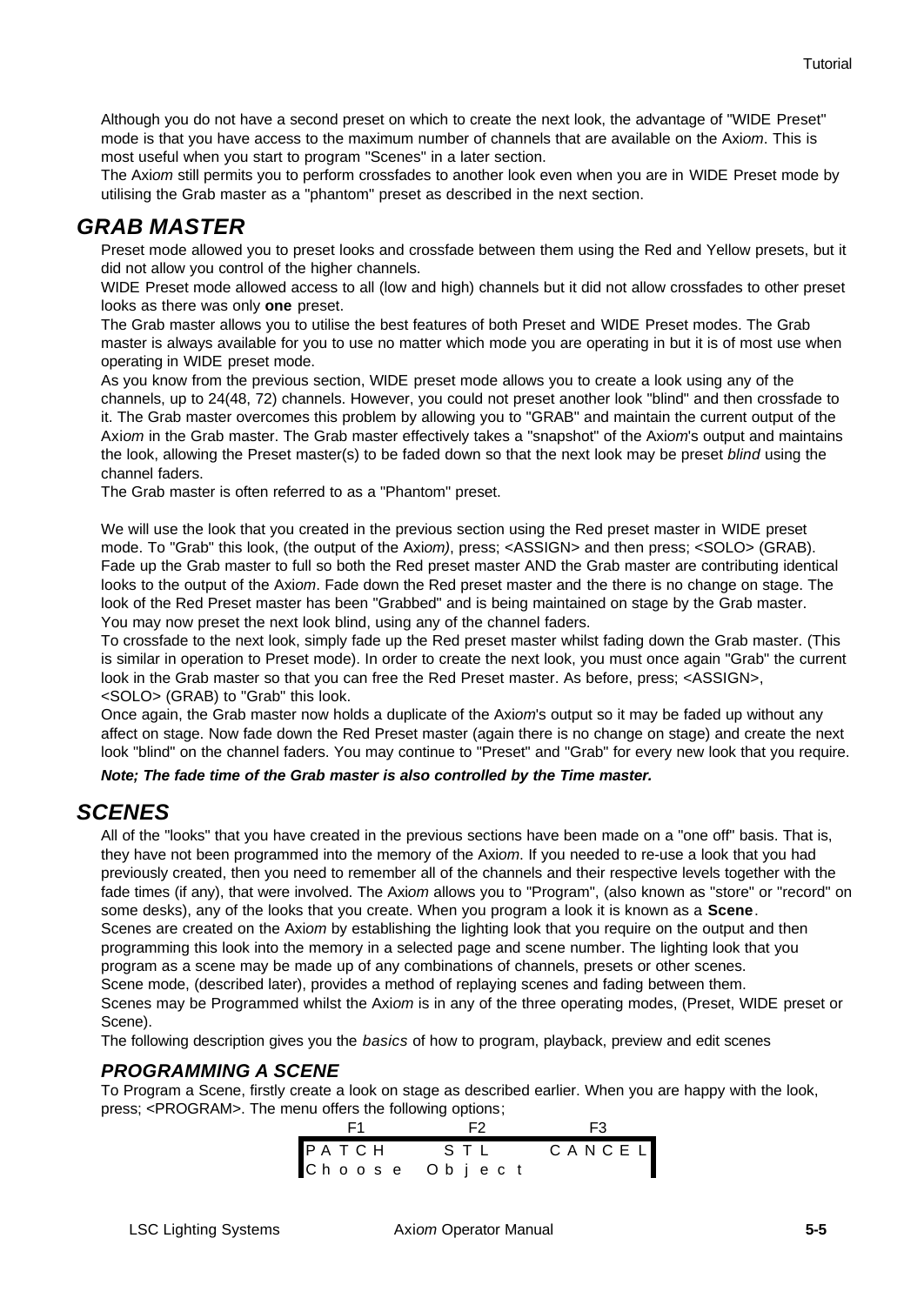T o P r o g r a m S T A C K C H A S E S C E N E F4 F5 F6

You will also notice that the S/A keys below the lower fader bank will flash twice. They indicate the scene *numbers*. Any scene numbers that are already programmed will continue to flash.

You may select "SCENE" as the object to program and then proceed to program all the parameters for that scene, such as fade times and name as prompted by the menus. Such comprehensive programming of scenes takes several keystrokes to complete and would be time consuming to do when time is short, such as in a fast moving rehearsal where you need to quickly create a look, program it as a scene and immediately create the next look.

The Axi*om* provides two methods of programming scenes.

- Rapid scene programming.
- Comprehensive scene programming.

#### *RAPID SCENE PROGRAMMING*

Rapid scene programming uses the technique of "double clicking" as used with a computer mouse to select an object and enter it in the one operation. This rapid programming technique uses all the default settings (default fade times, no scene name and current page) for the scene .

#### *Note; You may set your own default fade times. Refer to the "GUIDED TOUR" section for details.*

As mentioned above, the S/A keys below the lower fader bank flashed twice when you pressed the program key. These S/A keys correspond to scene numbers. To rapidly program the current look into scene 1 (of the *current* page), double click S/A key 1. This completes the programming operation and a brief message will appear on the screen confirming that "Page 1, Scene 1" HAS BEEN SAVED.

Now create a different look using the channel faders. When you are happy with the look, program it as scene 2 by pressing; <PROGRAM> and the S/A keys flash twice as previously, but this time S/A key 1 continues to flash. This flashing tells you that scene 1 already exists and if you program scene 1 you will overwrite the previous scene 1.

To program this new scene as scene 2; double click; <S/A> (2) and the screen will confirm your action with a brief message noting that "Page 1, Scene 2 HAS BEEN SAVED".

Create another 4 different looks and program them as scenes 3 through 6. You will use these scenes in later sections.

**Recapping**, to rapidly program a scene (in the current page), press; <PROGRAM>, double click; <S/A> (scene number)

You can program up to 12 (24, 36) scenes on each page and there are 12 pages available.

#### *PROGRAMMING SCENES IN OTHER PAGES*

When you used the rapid programming techniques above, you programmed your scenes in to the *current* page of the Axi*om* (and with the default settings of fade times and no scene name).

There are 12 pages of memory available and you may program a scene into any page. To program a scene into a page other than the current page you must use the comprehensive technique. Press; <PROGRAM> and the PROGRAM menu appears. Instead of double clicking your scene number, select SCENE as the object to program by pressing; [F6 SCENE] and the next menu appears;

|              | F2.                | F3     |
|--------------|--------------------|--------|
| Program;     |                    | CANCEL |
|              | Choose Scene using |        |
|              | Page and S/A keys  |        |
| Current Page |                    | 01     |
|              | F5                 |        |

You are asked to select a page in which to program the scene. The current page is shown on the bottom line as Page 01. We will program this new scene as Page 2 Scene 1. To select the page, press; <PAGE>. The page key lights, the twelve page number S/A keys flash and the screen prompts you to select your page by pressing the appropriate S/A key. Press; <S/A> (2). The page key red indicator goes out and the screen shows your selection. To select scene number 1, press; <S/A>, (1). The program scene menu appears,

 F1 F2 F3 C A N C E L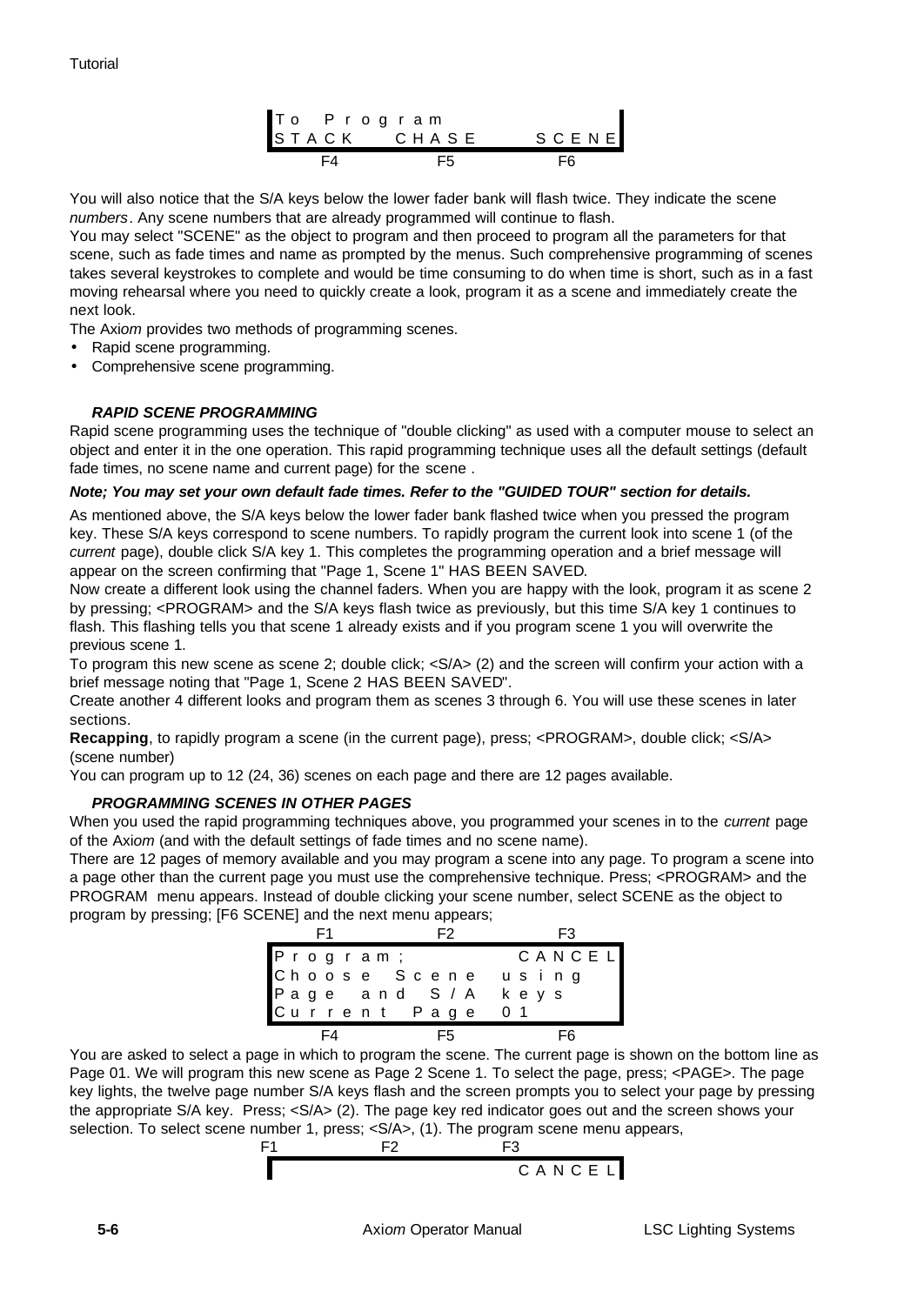P 0 2 S 0 1 - ' ' I n M A N O u t = I N L 0 . 0 N A M E T I M E S S A V E F4 F5 F6

You may now choose to complete the programming of the scene with the factory default fade time settings of "In" time MAN (from the Time fader), "Out" time =IN (equal to the IN time) and LTP time of 0 seconds by pressing; [F6 SAVE]. The screen will confirm your action with a brief message noting that "Page 2, Scene 1 HAS BEEN SAVED".

#### *PROGRAMMING A SCENE WITH FADE TIMES AND A NAME*

We have programmed several scenes with default settings for fade times. We will now program another scene, but we will use some of the other scene programming functions and program the scene into the current page as scene 9 with a programmed IN fade time of 10 seconds, an OUT fade time of 5 seconds and a name of 'Cue 3'. Create a look using the channel faders and then to program this look as scene 9 press; <PROGRAM>, [F6 SCENE], <S/A> (9) and the program scene menu now appears,

|                         | F2    | F3     |
|-------------------------|-------|--------|
|                         |       | CANCEL |
| P01 S09                 |       |        |
| In MAN Out = $IN$ L 0.0 |       |        |
| <b>NAME</b>             | TIMES | SAVE   |
|                         |       |        |

To program the fade time setting press; [F5 TIMES]. The program time menu appears;

|   | F2                    | F3     |
|---|-----------------------|--------|
|   | $+ +$                 | CANCEL |
| ← | In MAN Out = IN L 0.0 | DONE   |
|   |                       |        |

You may program the settings for the In, Out and L (LTP) times in the scene.

The "In" fade time for this scene is shown as being manual (In MAN), because it is controlled by the setting of the time fader.

The "Out" fade time for this scene is shown as being equal to the In time (Out  $=$ IN).

The LTP fade time is shown as 0.0 seconds. LTP times are not covered in this tutorial section. Refer to the "MOVING FIXTURES " and "SCENES" sections for details on LTP times.

The IN time may be set to either;

- MAN (Time Fader)
- Programmed time.

The OUT time may be set to either;

- $\bullet$  = IN (a copy of the IN time)
- MAN (Time Fader)
- Programmed time.

The LTP time may only be a programmed time.

You select the time that you wish to program by positioning the highlight bar (-----) over the time by using the F4  $\leftarrow$  and F5  $\rightarrow$  function keys. When a time is selected, it may be quickly varied by using the EDIT wheel or it may be incremented in single steps with the F2 **++** key or decremented with the F1 **--** key. If you hold down either F1 or F2, they will auto repeat. A time may be snapped to minimum or maximum by tapping F1 or F2 once, then quickly pressing again and **holding**.

The In time is already highlighted so simply rotate the EDIT wheel (or use the F2 key) until the In fade time is 10.0 seconds.

To program the Out time, press;  $[F5 \rightarrow]$  to move the highlight bar over the Out time and then rotate the EDIT wheel (or use the F2 key) until the Out fade time is 5.0 seconds. As the times are now correct, press; [F6 DONE]. The screen now returns to the previous menu which now shows the programmed times. To program the name press; [F4 NAME]. The program name menu appears;

$$
F1 \hspace{1.5cm} F2 \hspace{1.5cm} F3
$$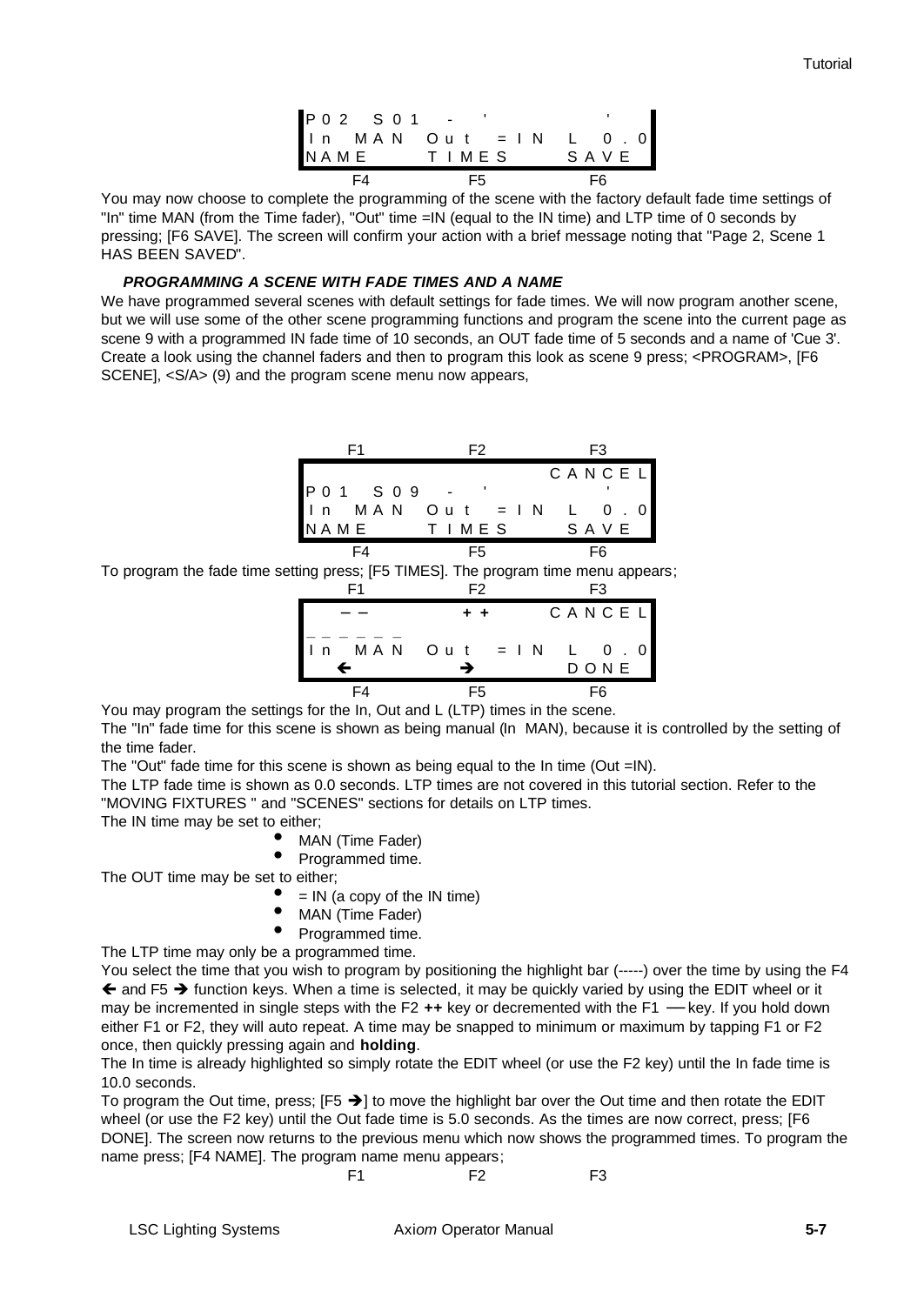

The Name of the scene is entered into the area below the word Page. A cursor is in the first character position. The Edit Wheel lights to show that it is active. We wish to enter the name 'Cue 3'. Rotate the EDIT wheel to select the first character, C. You may scroll through the set of UPPER case and lower case letters, numbers and various other characters by rotating the Edit Wheel in either direction. When the character C is displayed, press;  $[F5 \rightarrow]$  to move the cursor to the right and select u as the next character using the EDIT wheel. Repeat the procedure to program the rest of the name then press; [F6 DONE] to accept the name and return to the previous menu.

To complete the programming of the scene, press; [F6 SAVE] and a brief message will confirm that: "Page 01 Scene 09 HAS BEEN SAVED"

## *SCENE PLAYBACK*

To playback any of the individual scenes that you have programmed, you must select SCENE mode. In SCENE mode, the red faders act as a bank of 12 (24, 36) SCENE MASTERS with 12 pages of scenes available. When you select SCENE mode, all the scenes from the *current* page are automatically assigned to their corresponding Scene masters. The output from all of the Scene masters is under the control of the Red Preset master.

Scene mode is selected with the function keys. To change to Scene mode, repeatedly press; [F6 MENU] until main MENU 2 appears and then press; [F3 SCENE].

To reveal scene 1 on stage, fade up both Scene master 1(Red fader 1) and the Red Preset master.

To crossfade to scene 2, fade up scene master 2, whilst at the same time fading down scene master 1. Crossfading between scenes is similar in operation to cross-fading between the Red and Yellow presets described earlier. By factory default, these scenes that you have programmed use the Time fader as their time source for timed fades. Set the Time fader to a fade time of 5 seconds and crossfade to scene 3. Notice that the Scene master S/A keys flash whilst the timed fade is in progress. Now crossfade to scene 9. Scene 9 has an programmed In time of 10.0 seconds. Scene 3 fades OUT in 5 seconds (as set by the Time fader) and scene 9 fades IN in 10.0 seconds (as programmed in the scene). The flashing of the scene master S/A keys show the different fade duration's. Fade down scene 9 and note that it fades out in 5 seconds.

#### *PAGING THE SCENE MASTERS*

You may assign (load) **all** of the Scene masters from a different page of memory by simply selecting a new page number as the *current* page. To change to a different page, press; <PAGE>, <S/A> (the page number). When the new page is selected, the scenes in that page are immediately assigned, in order, to their respective scene masters, 1 through 12 (24,36). Scene 1 will be assigned to Scene master 1, Scene 2 will be assigned to Scene master 2, and 3 to 3, 4 to 4 etc, etc.

#### *MODE/PAGE FREEZE*

"Mode/Page freeze" rules apply when a different page is selected or a different Scene is assigned. This prevents scenes "crashing in" on stage if a scene master is contributing to the output when the page is changed. The VIEW/RIDE key flashes when a change of scene is pending.

### *PREVIEWING SCENE MASTERS*

You may preview the channels, times and name that are programmed in a scene assigned to a scene master prior to fading up the scene. To preview scene 9, press; <PREVIEW/EDIT>, [F5 SCENE], <S/A> (9). The channel S/A key indicators now provide a preview of all the channels in the scene and their *intensities* reflect their individual levels in the scene. The Preview/Edit menu appears on the screen;

| MORE | C H A N S            |  |
|------|----------------------|--|
|      | P01 S09 - 'Cue 3 '   |  |
|      |                      |  |
|      | THES DONE TIMES DONE |  |
|      |                      |  |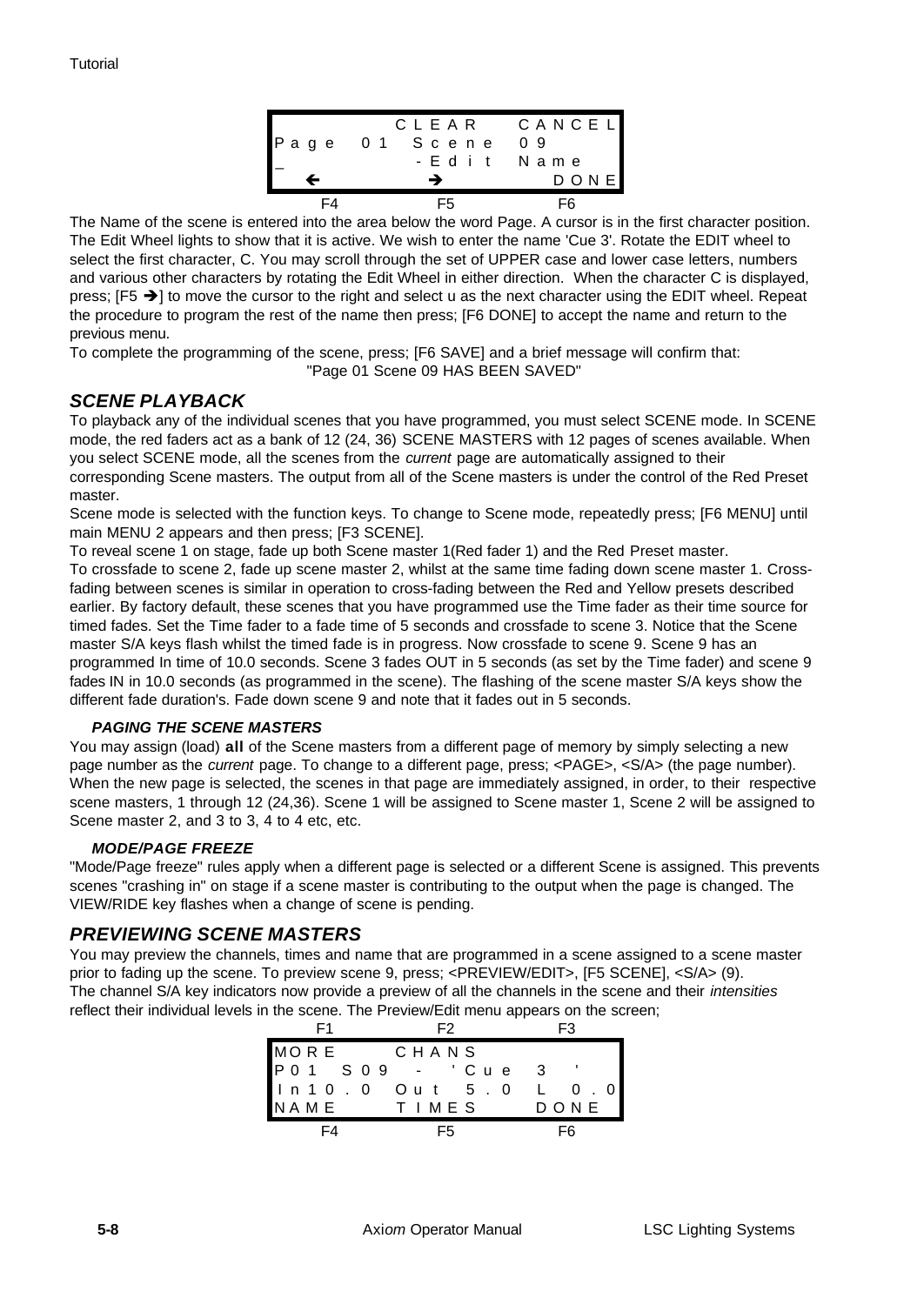This shows that this is page 1 scene 9 and the In time for this scene is a programmed time of 10.0 seconds and the Out time is a programmed time of 5.0 seconds. The function keys are used if the scene is to be edited as described in the next section.

Whilst the Axi*om* is in preview mode, you can preview other scenes in the current page by simply pressing their S/A keys. To preview scene 2, press; <S/A> (2). The menu shows the details for scene 2.

| MORE CHANS<br>P01 S02 - '<br>In MAN Out = IN T 0.<br>NA <u>ME TIMES</u> DONE |  |
|------------------------------------------------------------------------------|--|
|                                                                              |  |

Notice that the In time source for this scene is the Time fader (Man) and that the Out time is equal to the In time. To preview **Page** 2 Scene 1, press; <PAGE>, <S/A> (2), <S/A> (1).

*NOTE; The contents of the scenes that you preview (name, times, channels and levels), can be automatically displayed on a Video Terminal or computer connected to the RS232C port on the rear of the Axiom. Refer to the "UTILITIES" section for details.*

To de-select preview either press; <PREVIEW/EDIT> a second time, or from the preview menu press; [F6 DONE].

### *EDITING SCENES*

Editing scenes is an extension of Previewing scenes. To edit a scene, you must first preview the scene as described above. Once you are in the Preview Scene menu, you may edit the various contents of the scene by selecting the appropriate function key. Select from either "MORE", "CHANS", "NAME", or "TIMES". Editing times is exactly the same procedure as programming times described earlier.

#### *EDITING CHANNEL LEVELS*

To edit the channel levels in scene 1, preview scene 1 as described above and then press; [F2 CHANS] and all the channel S/A keys flash twice to show that they are valid choices and they then indicate their respective levels in the scene. The level of **any** channel, not only those already programmed in the scene, may be edited by pressing the S/A key of the desired channel.

We will edit the level of channel 3, so press; <S/A> (3) and the Edit wheel becomes active and can be used to edit the level of channel 3 by simply rotating the wheel. Set channel 3 to a level of 50% as displayed on the bottom line of the screen.

Now adjust the level of channel 23 by simply pressing; <S/A> (23) and using the Edit wheel to set the level to 80%. If you vary the level of a channel, you may toggle it to its previous level by pressing; [F1 TOGGLE] and then toggle it back to its edited level by again pressing; [F1 TOGGLE]. To complete the editing of channel levels in scene 1 press; [F6 DONE] and to save the changes that you have made press; [F6 DONE], [F6 YES]. A complete description of all of the editing functions including "QUICK EDIT" can be found in "EDITING A SCENE" in the "SCENES" section.

There are many other features and functions available when working with scenes that are fully described in the "SCENES" section.

## *STACKS*

A **Stack** is a list of steps consisting of scenes or channels or snapshots (of the Axi*om* output), that are programmed in the order that they are to be replayed. If all the scenes in a "show" have been programmed as a "stack", then the entire show may be played back on a single FX master. At each lighting cue, a press of the " > " forward key will perform a "dipless" crossfade to the next step in the stack. The Axi*om* can program up to 12 (24,36) stacks and there may be up to 99 steps in a stack but as stacks may be "linked" together, the

maximum number of steps may be much higher. The following description gives you the basics of how to program a stack consisting of scenes 2, 4 and 1, followed by channel 8 and ending with scene 9. The first four steps will be programmed with the default times, but for the fifth step, we will program an IN fade time. We will then assign the stack to FX 1 and play the stack whilst varying the fade times with the Rate fader and observing the main menu displays. We will stop a crossfade from one step to the next before it completes and then restart it and also observe the programmed time execute for the fifth step. For full details on stacks, refer to the "STACKS" section.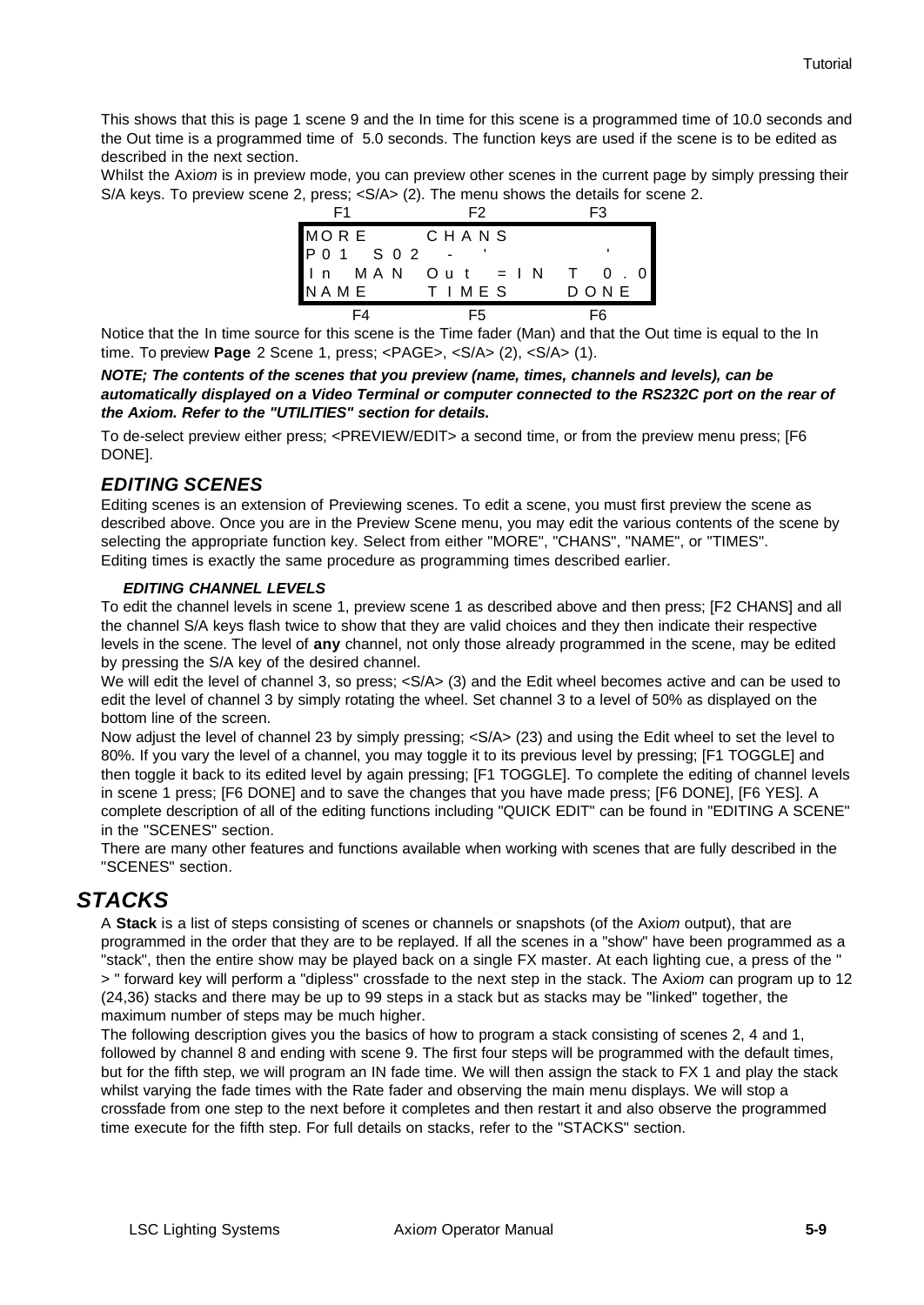## *PROGRAMMING A STACK*

To program stack 1 press; <PROGRAM> [F4 STACK] <S/A> (1) (stack 1). As the first step is to be a scene, press; [F1 SCENES]. This displays the "Select Scenes" programming menu and all scene S/A keys will flash twice, and then all the scene numbers that you have programmed will continue to flash. To program scenes 2, 4 and 1 into the first three steps press;  $\langle S/A \rangle$  (2)  $\langle S/A \rangle$  (4)  $\langle S/A \rangle$  (1). The step number in the menu automatically increments with every scene number that you enter and observe that the screen now shows that step 3 contains P01 S01, (Page 1 Scene 1).

The next step in the stack will be a single channel so we close the Select Scenes programming menu by pressing; [F6 DONE] and select Channels by pressing; [F2 CHANLS]. This displays the "Select Channels" programming menu and all channel S/A keys flash. To program channel 8 as step 4 press; <S/A> (8). As we only wish to program one step as a single channel press; [F6 DONE].

In all the previous steps we have simply selected the type of object for the steps (scenes, chanls or output) and then entered the numbers of the objects. When we did this, we accepted the default settings for the fade times for each step (the fade times originally programmed in each scene if the step was a scene) but this time we will program an In time for the step.

To program a scene as the next step, press; [F1 SCENES] then to select scene 9 as the step, press; <S/A> (9). As before, the Select Scenes programming menu appears.

|          | FLAG<br>"Cue 3 "Stp05 P01S09             |  |  |                         |  |    |  |  |      |    |                                                                                                                 |
|----------|------------------------------------------|--|--|-------------------------|--|----|--|--|------|----|-----------------------------------------------------------------------------------------------------------------|
|          | In 10 0 Out = IN L 0<br>LABEL TIMES DONE |  |  |                         |  |    |  |  |      |    |                                                                                                                 |
|          |                                          |  |  |                         |  |    |  |  | DONE |    |                                                                                                                 |
|          |                                          |  |  |                         |  | F5 |  |  |      | -6 |                                                                                                                 |
| $\cdots$ |                                          |  |  | $\cdot$ $\cdot$ $\cdot$ |  |    |  |  |      |    | and the state of the state of the state of the state of the state of the state of the state of the state of the |

Notice that the fade time settings are a *copy* of those originally programmed into the scene. We will now program our own fade time for this step. When we do this, it will affect only this step of stack 1 and will not alter the fade times programmed for scene 9 when replayed on a scene master. To program a fade time for this step, press; [F5 TIMES] and the program time menu appears. This menu is the same as that for programming a scene fade time as described "PROGRAMMING A SCENE WITH A FADE TIME AND A NAME" earlier in this section. Use the Edit wheel or the [F1 **-]** key to set the In fade time to 4 seconds and then press; [F6 DONE]. As the stack is now finished, press; [F6 DONE] [F6 DONE] [F6 YES] and the programming of the stack is completed.

## *PLAYING A STACK.*

To play a Stack we must firstly assign the stack to one of the FX masters. To assign stack 1 to FX master 1, press; <ASSIGN> [F4 STACK] (all programmed stack S/A keys flash) <S/A> (1) (stack 1). Both FX master S/A keys now flash prompting you to select an FX master. Press; <S/A> (FX 1) and stack 1 is assigned to FX 1 as indicated on main menus 1, 2 and 3. To see an expanded view of the state of FX master 1, repeatedly press; [F6 MENU] until menu 3 is displayed.

| F1 | F2                | F3               |
|----|-------------------|------------------|
|    | F X 1 : S t k 0 1 |                  |
| ∣> |                   |                  |
|    |                   | М<br>0.0s        |
|    |                   | 3<br><b>MENU</b> |
| FΔ |                   |                  |

To play the stack, fade the FX 1 level fader up to maximum and set a fade time of 3.0 seconds with the FX 1 Rate fader. The Rate fader will set the fade time for incoming steps if the letter M (Manual) appears to the left of the fade time value for that step. The RATE indicator below the Rate fader also lights to show that it is active. The second line of the menu shows the *current* step and the third line shows the *next* step (currently the first step of the stack). The FX master was previously empty, so our stack loaded with step 0 (blank) on the output. Step 1 of our stack has a Manual (M) IN fade time as set by the position of the FX 1 Rate fader.

To crossfade to step 1 press ; **> (**the forward key) and step 1 (Page 1 Scene 1) will fade up in 3.0 seconds. The STOP/STEP key flashes while the fade is in progress. When the fade completes, step 1 becomes the current step (shown on line 2) and now shows its OUT fade time (= IN). Step 2 loads as the next step. Step 2 is also a manual fade step (M displayed beside fade time and RATE indicator lights). Set the Rate fader to 8.0 seconds and then crossfade to step 2 by pressing; **> (**the forward key). Whilst the fade is in progress, you may vary the fade time with the Rate fader or stop the fade by pressing; <STOP/STEP> and then restart the fade in the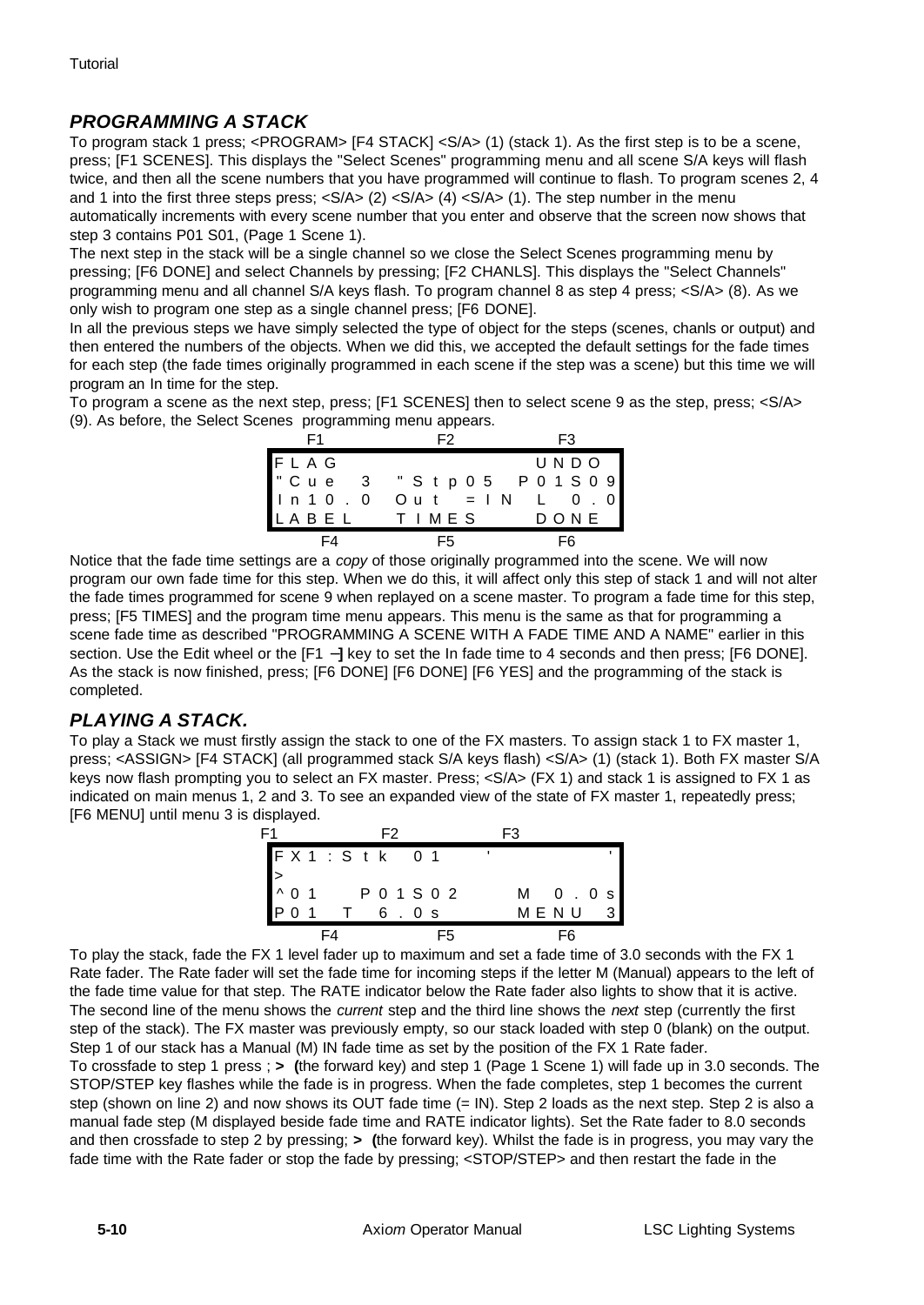forward direction by pressing; **> (**the forward key) or restart the fade in the reverse direction by pressing; **< (**the reverse key). The next step cannot be started until the current step has been completed.

The next step in the stack will automatically load when the crossfade has completed. When it does load, you may crossfade to it by once again pressing the > (forward) key. When a step with a programmed time loads as the next step, the RATE indicator extinguishes and the fade will occur in the programmed time when the > key is pressed.

Many more functions exist to control, preview and edit stacks. For full details on stacks, refer to the "STACKS" section, .

# *CHASE*

A chase is very similar to a stack in that it is a list of steps that are to be replayed in order. A Chase differs from a stack in that it is designed to step continuously from one step to the next and to automatically repeat the list when it has reached the end.

Up to 99 steps may be programmed for each chase and up to 12 (24, 36) separate chases may be programmed into the memory.

The program chase menu, like the program stack menu, allows you to select a different object (CHANNEL, SCENE, OUTPUT or LINK) for each step and it also allows you to program many other parameters for each chase. For full details on chases, refer to the "CHASE" section.

For this tutorial, we will program chase 10 consisting of channels 1, 2, 3, 4, 5 and 6.

## *PROGRAMMING A CHASE*

To program a chase as chase 10, press; <PROGRAM> [F5 CHASE] <S/A> (10), (chase 10). As the first step is to be a channel, press; [F2 CHANLS]. This displays the "Select Channel" programming menu and all channel S/A keys flash to show that they are valid choices. To program channels 1, 2, 3, 4, 5 and 6 as the six steps press; <S/A> (1) <S/A> (2) <S/A> (3) <S/A> (4) <S/A> (5) <S/A> (6). The step number automatically increments with every channel number that you enter. As this completes all of the channels in the chase, press [F6 DONE]. To accept the default setting for the STATE, MODE and RATE of the chase, press; [F6 DONE] [[F6 YES]. The programming of the chase is completed. These default setting will give you a conventional forward running chase that you may edit when you actually see it on stage.

## *PLAYING A CHASE*

To play a Chase we must firstly assign the chase to one of the FX masters. To assign chase 10 to FX master 2, press; <ASSIGN> [F5 CHASE] and all programmed chase S/A keys flash, <S/A> (10) and both FX master S/A keys flash, <S/A> (FX 2) and chase 10 is assigned to FX 2 as indicated on main menus 1, 2 and 4. The STOP/STEP key flashes at the default *rate* for the chase. To reveal the chase, fade the FX 1 level fader up to maximum. To manually adjust the rate simply move the FX2 Rate fader through its range until the RATE indicator lights. The Rate fader now controls the chase rate. The state of a chase is best seen from main menu 1 by pressing; [F5]. The  $\rightarrow \rightarrow$  symbols on the third line of menu 1 indicate that the chase is running forwards. To stop the chase, press; <**STOP**/STEP> (FX2) and the STOP/STEP key lights, the chase stops and menu 1 shows ® (Stopped) as the chase state. Press; **>** and the chase starts again. Press; **<** and the chase reverses as indicated by  $\leftarrow \leftarrow$  on the menu. Stop the chase again by pressing; <**STOP**/STEP> and then manually STEP the chase in the direction that it was previously running by repeatedly pressing; <STOP/**STEP**>. Press; and the chase starts again in the forward direction.

Many more functions exist to control, preview and edit chases. Refer to the "CHASE " section for details.

## *CONTROLLING A CHASE - KEYSTROKE SUMMARY*

| <b>KEY</b><br><stop step=""></stop> | <b>ACTION</b><br>STOPS a running chase.<br>STEPS a <i>stopped</i> chase in the direction indicated by the currently lit direction key.<br>This stepping will be the direction that the chase was running prior to being stopped.    |
|-------------------------------------|-------------------------------------------------------------------------------------------------------------------------------------------------------------------------------------------------------------------------------------|
|                                     | When the chase is STOPPED, the indicator in the STOP/STEP key is lit.                                                                                                                                                               |
| > (Forward)                         | <b>STARTS</b> a stopped chase and runs it forward.<br>Changes the DIRECTION of a reverse running chase (runs it forward).<br>Changes a BOUNCE chase into a normal forward chase.<br>SNAPS a forward running chase to the next step. |
| $\leq$ (Reverse)                    | <b>STARTS</b> a stopped chase and runs it <b>backwards</b> .                                                                                                                                                                        |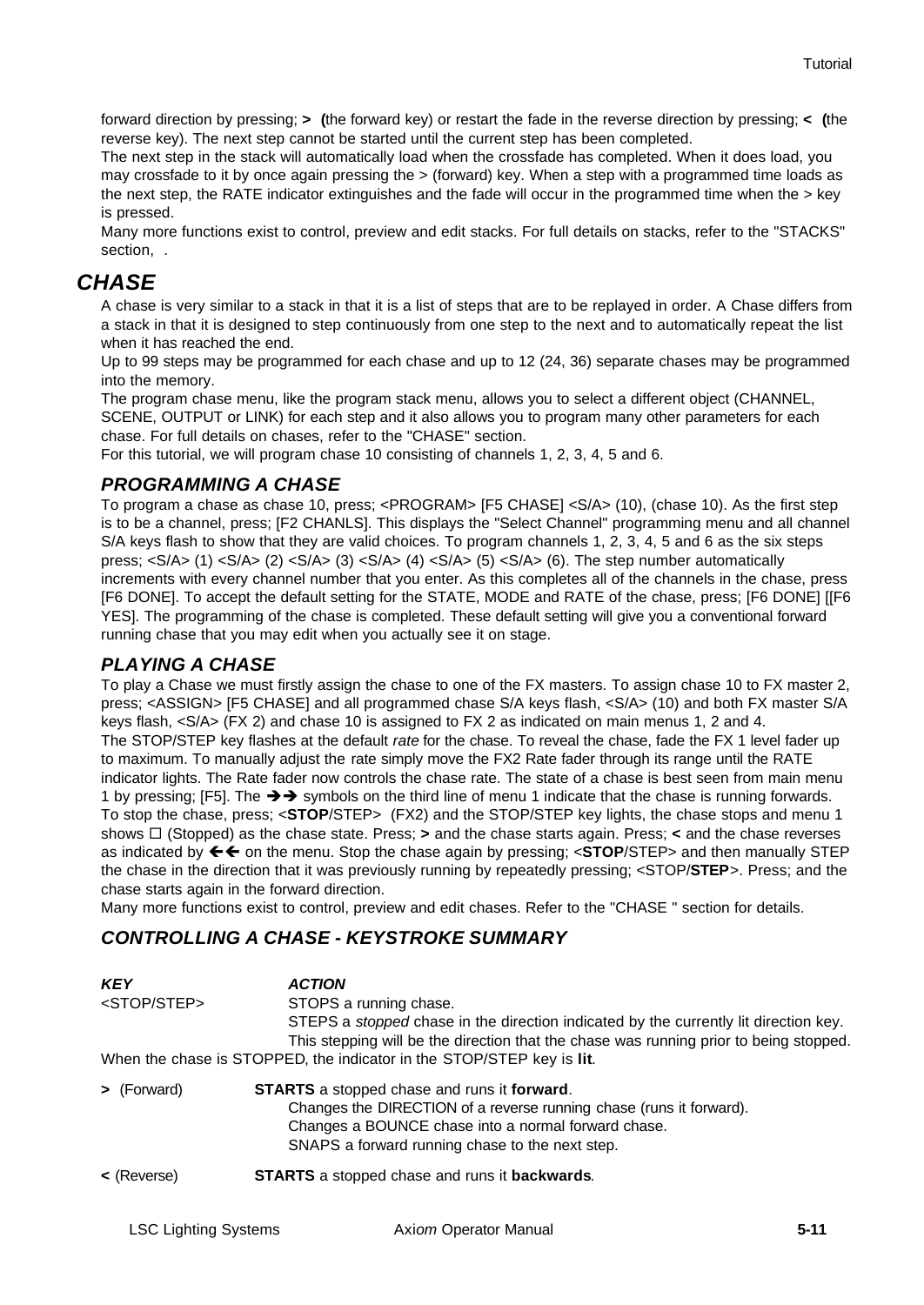|                       | Changes the DIRECTION of a forward running chase (runs it backwards). |
|-----------------------|-----------------------------------------------------------------------|
|                       | Changes a BOUNCE chase into a normal reverse chase.                   |
|                       | SNAPS a backward running chase to the next step.                      |
| Hold $>$ , Tap $\lt$  | Selects <b>BOUNCE</b> mode.                                           |
| Hold $\lt$ , Tap $>$  | Also selects <b>BOUNCE</b> mode.                                      |
| $\geq$                | Deselects Bounce mode (runs forward).                                 |
| $\tilde{\phantom{0}}$ | Deselects Bounce mode (runs reverse).                                 |
|                       | Hold Stop/Step, Tap > Selects SINGLE SHOT mode.                       |
| $\geq$                | Runs a forward Single Shot.                                           |
| $\prec$               | Runs a reverse Single Shot.                                           |
|                       |                                                                       |

Hold Stop/Step, Tap **<** De-selects single shot mode.

To take manual control of the chase rate, match the position of the Rate fader to the programmed chase rate. The backlit RATE indicator lights when the Rate fader takes control.

The following symbols are displayed on main menus 1 and 2 when a chase is assigned to an FX master;

| →→                       | Running forward |
|--------------------------|-----------------|
| $\leftarrow$             | Running reverse |
| П                        | Stopped         |
| $\rightarrow \leftarrow$ | <b>Bounce</b>   |
| $\rightarrow c$          | Single Shot     |

## *SOLO (ADD/KILL)*

You may Solo (flash) any HTP channel or multiple channels, any Scene masters, any Preset master, Grab master or any FX master. Two different solo modes may be selected;

- In ADD mode, pressing any SOLO key will simply add the solo'ed channels to the output (at the add fader level) without having any affect on the current output of the Axi*om*.
- In KILL mode, pressing any SOLO key will add the solo'ed channels to the output (at the add fader level) and at the same time it will KILL (black out) the current output.

## *ADD MODE*

When the Axiom is in ADD mode the ADD indicator above the ADD/KILL key is lit. If it is not lit, press; <ADD/KILL> to select ADD mode and light the indicator. Set the Add/Kill Level fader to the fully up position. To solo channel 11 press; <S/A> (channel 11) and channel 11 is added to the output at full level. To solo scene 4, ensure that the Axi*om* is in SCENE mode and then press; <S/A> (Scene master 4) and scene 4 is added to the output. To solo channel 8 at 50%, set the Add/Kill Level fader to 50% and then press; <S/A> (channel 8) and channel 8 is added to the output at 50%.

## *KILL MODE*

To select KILL mode, press; <ADD/KILL> to light the KILL indicator. Set the Add/Kill Level fader to the fully up position. To solo channel 3 press; <S/A> (channel 3) and channel 3 is added to the output at full level and all other output from the Axi*om* is killed. To solo scene 2 at 50 % of its programmed level, set the Add/Kill Level fader to the mid position and press; <S/A> (scene 2) and scene 2 is added to the output at 50 % of its programmed level and all other output from the Axi*om* is killed. To solo a chase that is assigned to FX 1, set the Add/Kill Level fader to the fully up position and then press; <S/A> (FX 1) and the chase is revealed whilst all other output from the Axi*om* is killed.

*Hint; You can create some stunning visual effects with the ADD/KILL modes and the SOLO keys. For example, when lighting a musical item, if a particular Scene master only contains the lights for the drummer, and the rest of the stage lighting is coming from other masters, then by setting the mode to KILL and the level to full, pressing the SOLO key for the drummers scene master at the appropriate time in the song will highlight the drummer and kill all the other stage lighting. This can be especially effective if you Solo a Chase on one of the FX masters.*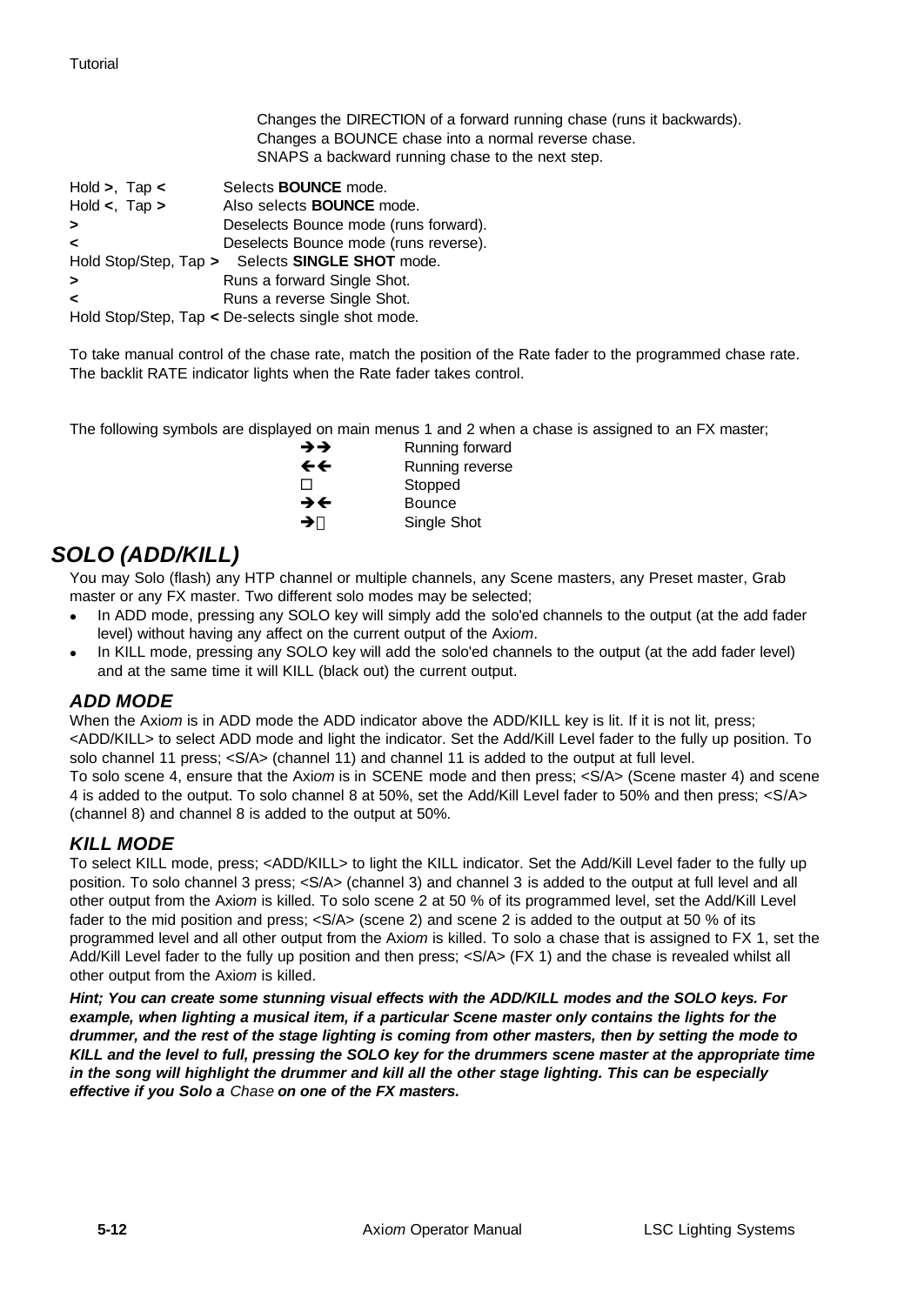# *Section 6: SCENES*

## *OVERVIEW*

A SCENE is a programmed (stored or memorised) group of channels, together with their respective levels, fade times and a descriptive 'name'. Scenes are created on the Axi*om* by establishing the lighting look that you require on the output and then programming this look into the memory in a selected page and scene number. Scenes may be programmed "blind" using the "PREVIEW/EDIT SCENE" function. A scene can be replayed on a scene master, or be included as a step of a stack or chase. A scene may also be assigned to the Grab master and scenes may be varied in level by an audio signal via the STL (sound to light) function.

Scenes are arranged by page number and scene number. There are 12 pages with 12 (24,36) scenes in each page. In this manual, when referring to any particular scene, it is called Page xx, Scene yy, where xx is a page number between 1 and 12 and yy is a scene number between 1 and 12 (24,36).

Individual IN, OUT and L (LTP) fade times may be programmed for every scene. The scene will fade up in the IN time and will fade down in the OUT time. These times may come from the Time fader or may be programmed in memory. The L time affects only LTP channels in the scene and is only used when controlling moving light fixtures or colour scrollers. You may enter and edit a descriptive name (up to 6 characters) for every scene. These scene names appear on the LCD screen whenever you "PROGRAM", "PREVIEW" or "EDIT" a scene and the names are always displayed in single quotation marks. If the Axi*om* is "LOCKED", you cannot program or edit scenes.

# *PROGRAMMING SCENES*

Several methods are available to program scenes.

The Axi*om* provides two "rapid" programming methods and a "complete" programming method.

- Use a rapid method when time is short, such as in a fast moving rehearsal where you need to quickly create a look, program it as a scene and immediately create the next look. Rapid programming uses default fade times and no name. You can update all parameters at a later time via the EDIT function.
- Use the complete method to program all parameters of a scene.
- Scenes may also be programmed "blind".

## *SCENE PROGRAMMING (RAPID METHODS)*

With rapid programming, the scene will be saved into the *current* page with a blank 'name' and with the default time settings. If you wish to use a different page, then select it *prior* to performing the rapid programming described below. You can set your own default time settings that rapid programming uses via the Utils menu. Rapid programming uses the technique of "double clicking" to *select* an object and *enter* it in the one operation.

#### *METHOD 1*

To rapidly program a scene;

- Create the look on the output that you wish to program into a scene.
- Press, <PROGRAM>. All scene S/A keys will flash twice to show that they are possible choices and all existing scene numbers (in the current page) will continue to flash.
- Double click the  $\leq$ S/A $>$  (Red Preset) key of the scene number that you require.

This completes the operation and a brief message will appear on the screen confirming that;

" Page xx, Scene yy HAS BEEN SAVED".

#### *Note; This technique will program the current lighting look into the selected scene in the current page without any warning as to the previous contents of that scene. Any previous contents will immediately be erased and replaced with your new scene.*

#### *METHOD 2*

The second rapid programming technique allows you can program a scene almost as rapidly as described above, but it also allows the Axi*om* to warn you of any existing scene and it shows you the default time settings that will be used.

To rapidly program a scene;

- Create the look on the output that you wish to program into a scene.
- Press, <PROGRAM> and the standard programming menu appears. All scene S/A keys will flash twice to show that they are possible choices and all existing scene numbers (in the current page) will continue to flash.
- Press <S/A> (Red Preset) of the scene number that you require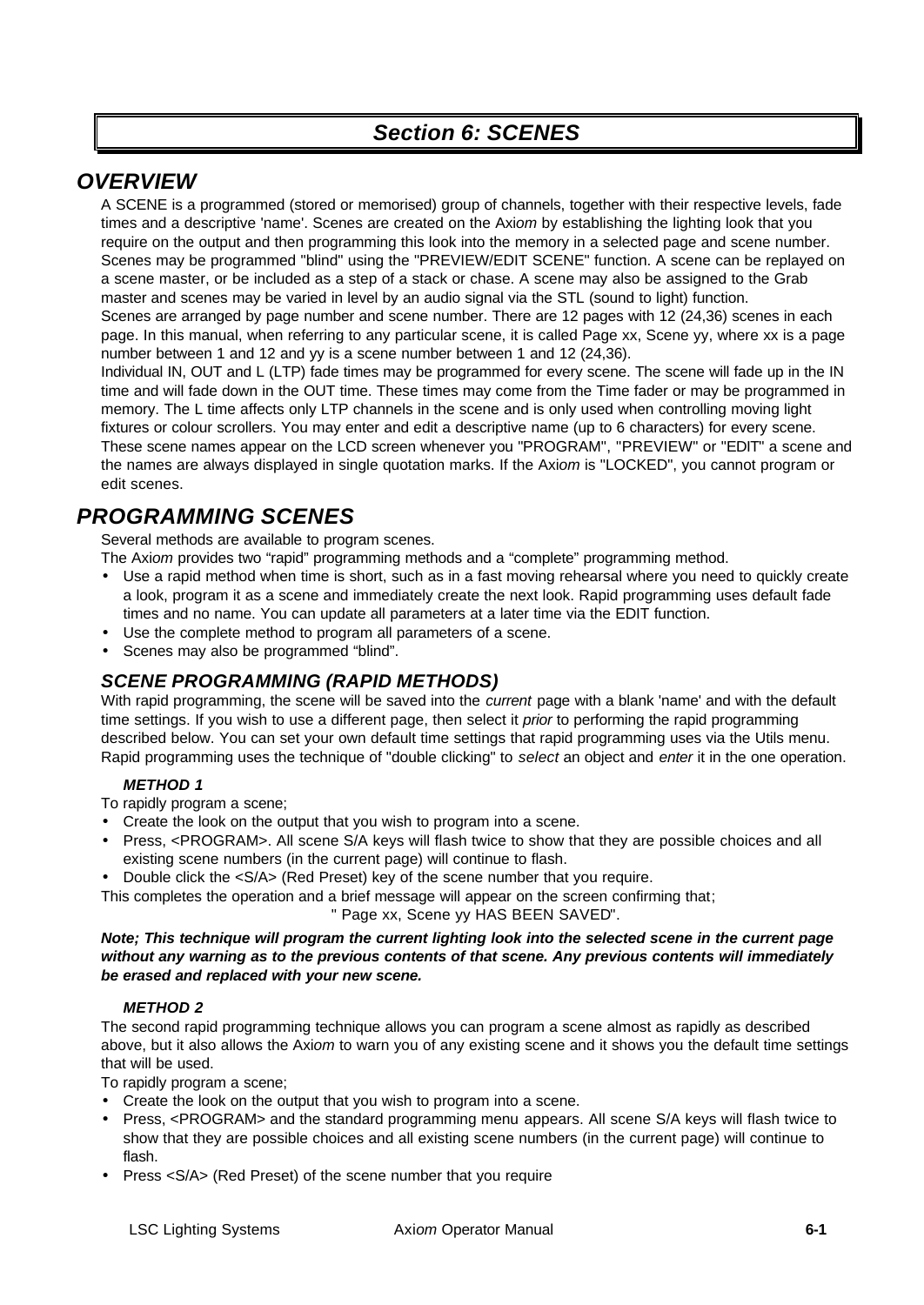- If the scene exists the LCD screen will warn you and give you the option of continuing or not.
- If the scene does not exist, the scene programming menu appears showing the default settings.
- In either case, double click the <S/A> key of the scene number

This completes the operation and a brief message will appear on the screen confirming that;

" Page xx, Scene yy HAS BEEN SAVED".

In method 2, when the scene programming menu appears, you may program the times or name if you desire.

### *SCENE PROGRAMMING (COMPLETE DESCRIPTION)*

To program a Scene, create the look that you wish to program on the output of the Axiom , then press; <PROGRAM>. The following menu appears;

| F <sub>2</sub>                                                       | F3  |
|----------------------------------------------------------------------|-----|
| PATCH STL CANCEL<br>Choose Object<br>To Program<br>STACK CHASE SCENE |     |
|                                                                      |     |
|                                                                      |     |
|                                                                      |     |
| F5.                                                                  | F6. |

Select; [F6 SCENE] and the next menu appears;

| Program; CANC<br>Choose Scene using<br>Page and S/A keys<br>Current Page xx | CANCEL |
|-----------------------------------------------------------------------------|--------|
|                                                                             |        |
|                                                                             |        |
|                                                                             |        |
|                                                                             |        |

If you want to program your scene into a page other than the current page use the PAGE keys to make your selection.

#### *Note; If you select a different page from the "current" one, this will only apply for the programming action that you make. It will not change the "current" selection for the Scenemasters.*

As each page is selected, all used scene numbers in that page will flash. Press the S/A key of the scene number into which you wish to program your scene. The program scene menu now appears,

|                        |               | CANCEL |
|------------------------|---------------|--------|
|                        |               |        |
| P x x S y y<br>I n I N | Out OUT L 0.0 |        |
| <b>NAME</b>            | TIMES         | SAVE   |
|                        | ᇊ             |        |

The page and scene numbers are shown, as is the area for the scene 'NAME' between the quotation marks. The third line shows the default In, Out and L (LTP) time settings for the scene. The diagram above shows the factory default times but you may set your own default times if you wish.

### *PROGRAMMING SCENE FADE TIMES*

To alter the fade time setting press; [F5 TIMES]. The time select menu appears;

|                                                                                                                                                                                                                                                                                                                                                                                                                                                                                 | F2            | F3     |
|---------------------------------------------------------------------------------------------------------------------------------------------------------------------------------------------------------------------------------------------------------------------------------------------------------------------------------------------------------------------------------------------------------------------------------------------------------------------------------|---------------|--------|
|                                                                                                                                                                                                                                                                                                                                                                                                                                                                                 | $+ +$         | CANCEL |
| $\overline{\phantom{a}}$ $\overline{\phantom{a}}$ $\overline{\phantom{a}}$ $\overline{\phantom{a}}$ $\overline{\phantom{a}}$ $\overline{\phantom{a}}$ $\overline{\phantom{a}}$ $\overline{\phantom{a}}$ $\overline{\phantom{a}}$ $\overline{\phantom{a}}$ $\overline{\phantom{a}}$ $\overline{\phantom{a}}$ $\overline{\phantom{a}}$ $\overline{\phantom{a}}$ $\overline{\phantom{a}}$ $\overline{\phantom{a}}$ $\overline{\phantom{a}}$ $\overline{\phantom{a}}$ $\overline{\$ | Out OUT L 0.0 |        |
| $-4$                                                                                                                                                                                                                                                                                                                                                                                                                                                                            | F5            | FR     |

You may program the settings for the In, Out and L (LTP) times in the scene. The HTP channels in the scene will fade *up* in the IN time and will fade *down* in the OUT time. The L time affects only LTP channels in the scene.

The "In" time may be set to either;

- IN (IN Time Fader)
- Programmed time.
- The "Out" time may be set to either;
	- OUT (OUT Time Fader)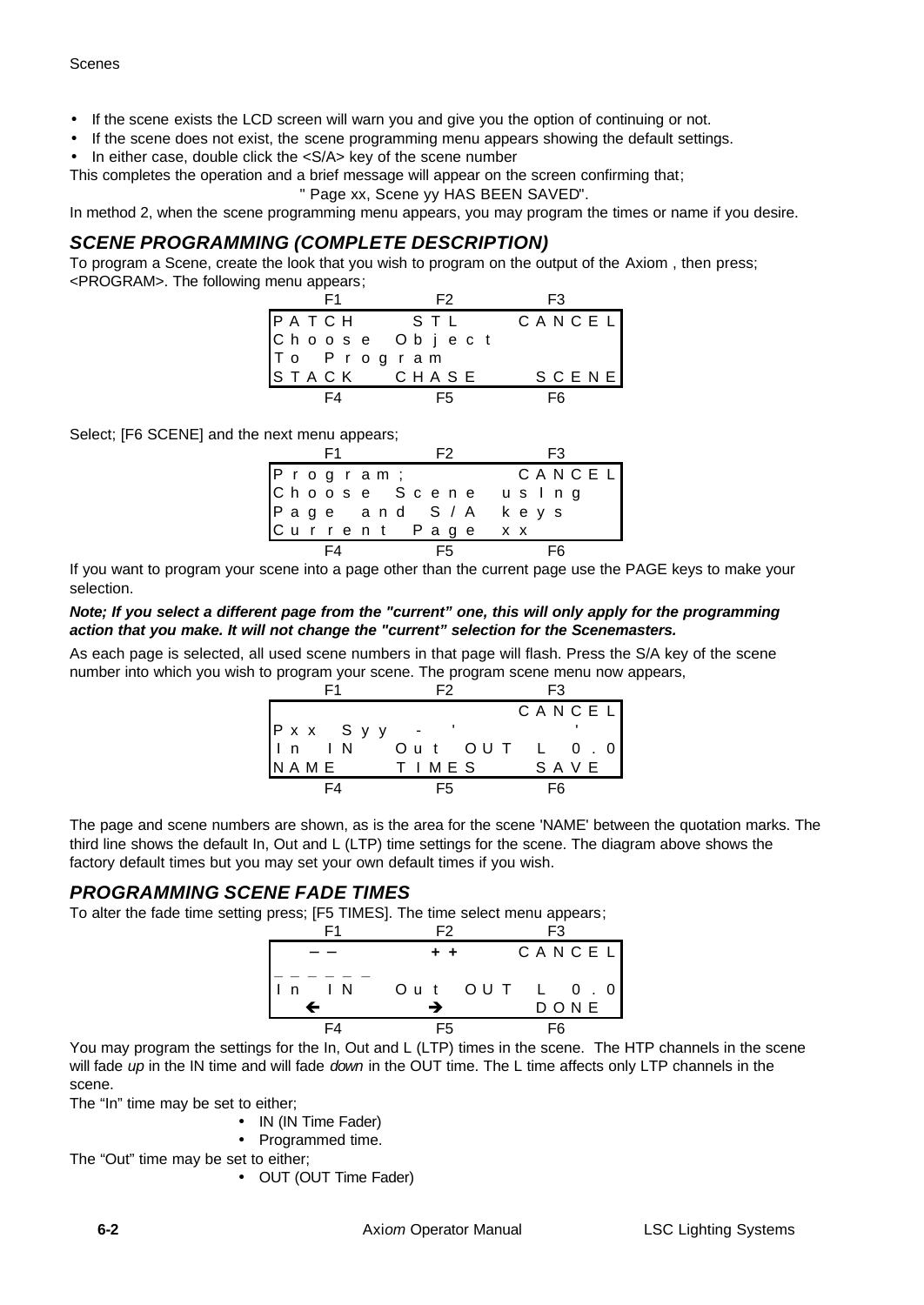- $\bullet$  = IN (a copy of the IN time)
- Programmed time.

The "L" (LTP) time may only be a programmed time.

The factory default settings for the three times are;

- In time from the IN Time fader (In IN)
- Out time from the OUT Time fader(Out OUT)
- L time of 0 seconds (L 0.0).

Refer to the " GUIDED TOUR " section for details on how to set your own default times.

You select the time that you wish to program by positioning the highlight bar (-----) over that time using the [F4  $\leftarrow$ ] and [F5  $\rightarrow$ ] function keys. When a time is selected, it may be quickly varied by using the EDIT wheel or it may be incremented in single steps with the [F2 **++**] key or decremented with the [F1 **--**] key. If you hold down either [F1] or [F2], they will auto repeat. A time may be snapped to minimum or maximum by tapping [F1] or [F2] once, then quickly pressing again and **holding**.

When the In time is incremented above the IN (Time fader) setting, it changes to a programmed time. When a programmed In time is reduced below 0.0 seconds, it changes back to IN. In a similar fashion, when

incremented, the Out time changes from  $OUT$  to  $= IN$  and then to a programmed time.

When the OUT time is set to  $"$  =  $\mathsf{IN}$ ", it will be the same as the IN time.

Refer to "FADE TIMES" in the " GUIDED TOUR " section and "REPLAYING SCENES" later in this section for further details on how these times operate.

When all the times have been programmed press; [F6 DONE] to return to the previous menu.

#### *NAMING A SCENE*

After following the instructions for Programming a scene (described above) press; [F4 NAME] and the program name screen appears. For details on how to program the characters in the NAME, refer to "NAMES AND LABELS" in the "UTILITIES" section.

#### *SAVING THE SCENE*

If you are satisfied with the look, 'Name' and the "Time" settings, you complete the programming function by pressing; [F6 SAVE] and a message on the screen confirms that;

"Page xx Scene yy HAS BEEN SAVED".

## *BLIND SCENE PROGRAMMING*

New scenes may be programmed blind (not appearing on the output) by using any of the scene editing techniques described below. Simply PREVIEW/EDIT the new scene number. When you select the scene number, the Axi*om* will warn you that the scene is empty and ask if you wish to continue. Select YES, and create the scene with editing functions.

## *LTP CHANNELS IN SCENES*

LTP channels are treated differently to HTP channels when scenes are being *programmed*. When they are assigned to a *Fixture* number, they will normally only be stored in memory if their associated HTP channel has a level above zero when the scene is programmed. Refer to the "MOVING FIXTURES " section for details.

## *REPLAYING SCENES*

### *OVERVIEW*

Scenes may be replayed in many ways;

- Scenemasters. In SCENE mode, the 12 (24,36) red preset faders become Scenemasters.
- Stacks. The contents of any step in a stack may be any scene. See the "STACKS" section for details.
- Chases. The contents of any step in a chase may be any scene. See the "CHASES" section for details.

### *FADE TIMES*

The control that a Scenemaster exhibits over the channels in the scene that it contains depends upon the type of channel, HTP or LTP in the scene.

#### *HTP CHANNEL FADE TIMES.*

The level of all HTP channels in a scene is dependent upon the level of the fade. The level of the fade is dependent upon the physical position of the fader *and* the time settings for the Scene.

A fade will always progress towards the current position of the fader at a rate set by the In fade time for upward movements and the Out fade time for downward movements.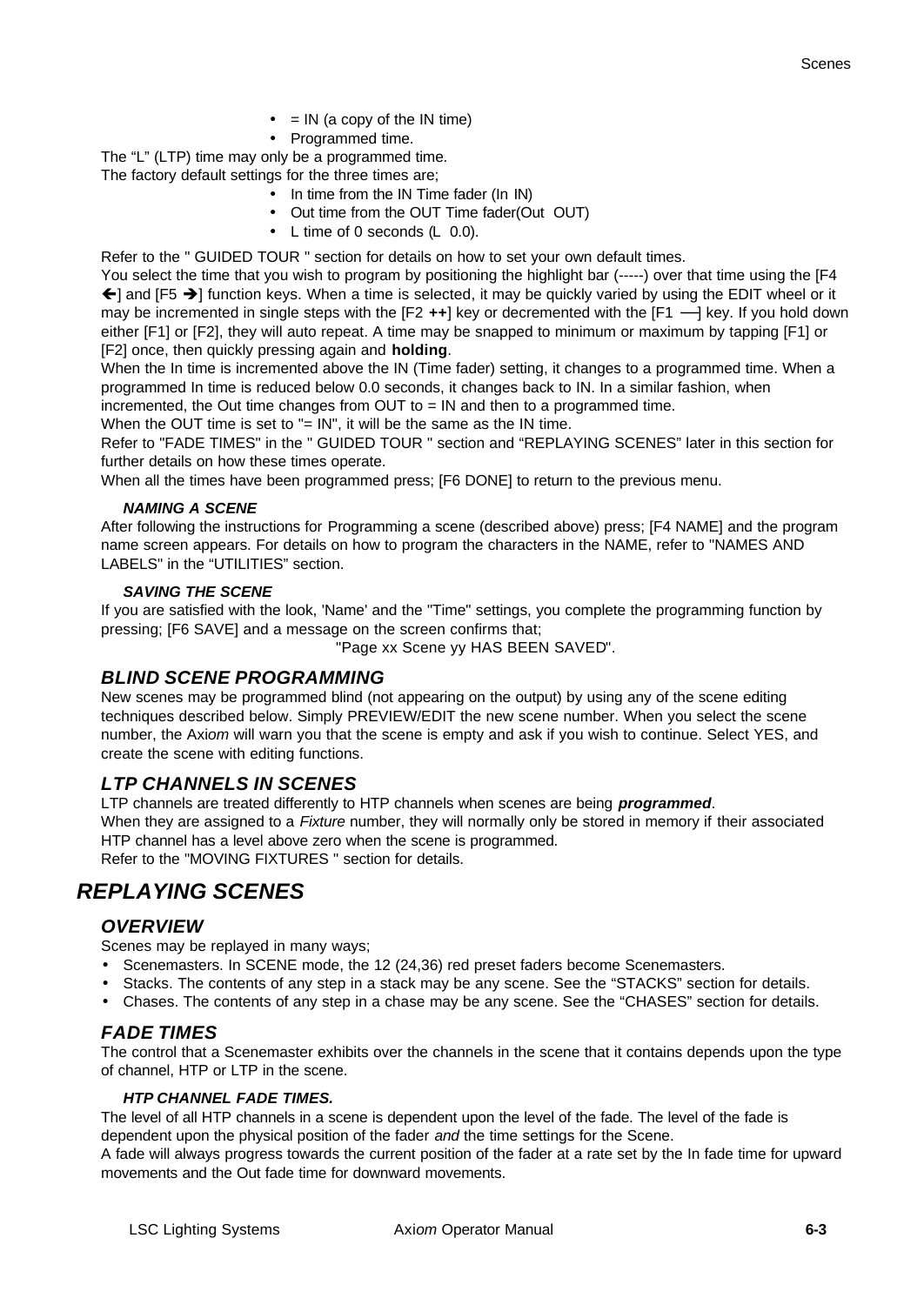For example, for an In fade time of 3 seconds, the fader must be moved from the bottom to the top in less than 3 seconds for the fade to take 3 seconds to execute.

- A fully manual fade is achieved by setting In and Out fade times of 0 seconds. The fade will then instantly follow the position of the fader movement.
- A timed fade is achieved by setting the required In and Out times and then *quickly* moving the scene fader from one end to the other. The fade will follow over the relevant time period.

#### *LTP CHANNEL FADE TIMES*

LTP channels are only used when controlling moving lights and scrollers.

Every scene has its own LTP fade time programmed into it. This "programmed" time is the *only* time source for any LTP channels in the scene. When a scene is faded up, all the LTP channels in that scene will fade up in the LTP fade time. This fade up occurs as soon as the fader is raised above zero. The LTP channels will fade up irrespective of the movement of the fader once it has advanced above zero. Once the fade has been initiated, the fader position has no effect on the LTP channels in the scene. When a scene is faded down, all LTP channels **DO NOT CHANGE**. Each LTP channel will only change in level when another scene that contains that LTP channel is faded up as this is recognised as the "latest" action. Hence the term "Latest Takes Precedence". Refer to "MOVING FIXTURES " for more details.

### *SCENEMASTERS*

The 12 (24,36) faders of the red fader bank act as Scenemasters when the Axi*om* is operating in SCENE mode. Any one of 12 pages of scene memory may be selected. The contents of each Scenemaster for each page is determined by what you program (or copy) into them. It may be a Scene or it may be empty. When you change pages, the scenes in the selected page are assigned, in order, to their respective scene masters, 1 to 12 (24,36).

To cycle through the pages of Scenemasters repeatedly press <PAGE>.

To directly select a page, hold <PAGE>, tap <S/A> (1 to 12) (Red preset S/A keys)

#### *Note; Freeze rules apply. See "MEMORY STRUCTURE" for more details.*

To reveal a scene on the output;

- select Scene mode
- select the page that contains the scene.
- fade up the Red Preset Master.
- fade up the Scenemaster containing the scene.

## *PREVIEWING AND EDITING A SCENE*

You may **Preview** the programmed channels and the fade times contained in any scene without revealing the scene on the output.

**Editing** a scene is an extension of Previewing a scene. You may edit the channel levels (including channels not already ON in the scene), the fade times and the name.

## *PREVIEWING A SCENE*

To preview a scene press; <PREVIEW / EDIT>. The following menu appears;

|               | F2.                | F3       |
|---------------|--------------------|----------|
|               | PATCH STL CANCEL   |          |
| Choose Object |                    |          |
|               | To Preview or Edit |          |
| STACK CHASE   |                    | $S$ CENE |
|               | F5                 | FR       |

Select SCENE as the object to preview by pressing; [F6 SCENE]. The next menu appears;

| AvailMem xx% CANCEL<br>Choose Scene to<br>Prevlew with Page or<br>Bank and S/A keys |  |  |  |  |  |  | F2     |  |  |  |  |  |  | F3 |    |  |  |  |
|-------------------------------------------------------------------------------------|--|--|--|--|--|--|--------|--|--|--|--|--|--|----|----|--|--|--|
|                                                                                     |  |  |  |  |  |  |        |  |  |  |  |  |  |    |    |  |  |  |
|                                                                                     |  |  |  |  |  |  |        |  |  |  |  |  |  |    |    |  |  |  |
|                                                                                     |  |  |  |  |  |  |        |  |  |  |  |  |  |    |    |  |  |  |
|                                                                                     |  |  |  |  |  |  |        |  |  |  |  |  |  |    |    |  |  |  |
| F4                                                                                  |  |  |  |  |  |  | - F5 - |  |  |  |  |  |  |    | F6 |  |  |  |

All scene <S/A> keys will flash twice to show that they are possible choices and all existing scene numbers (in the current page) will continue to flash. You are asked to select the page of the scene that is to be previewed. The *current* page is shown on the bottom line. If necessary, select a different Page then press the <S/A> key of the scene number that you wish to preview. The preview scene menu now appears,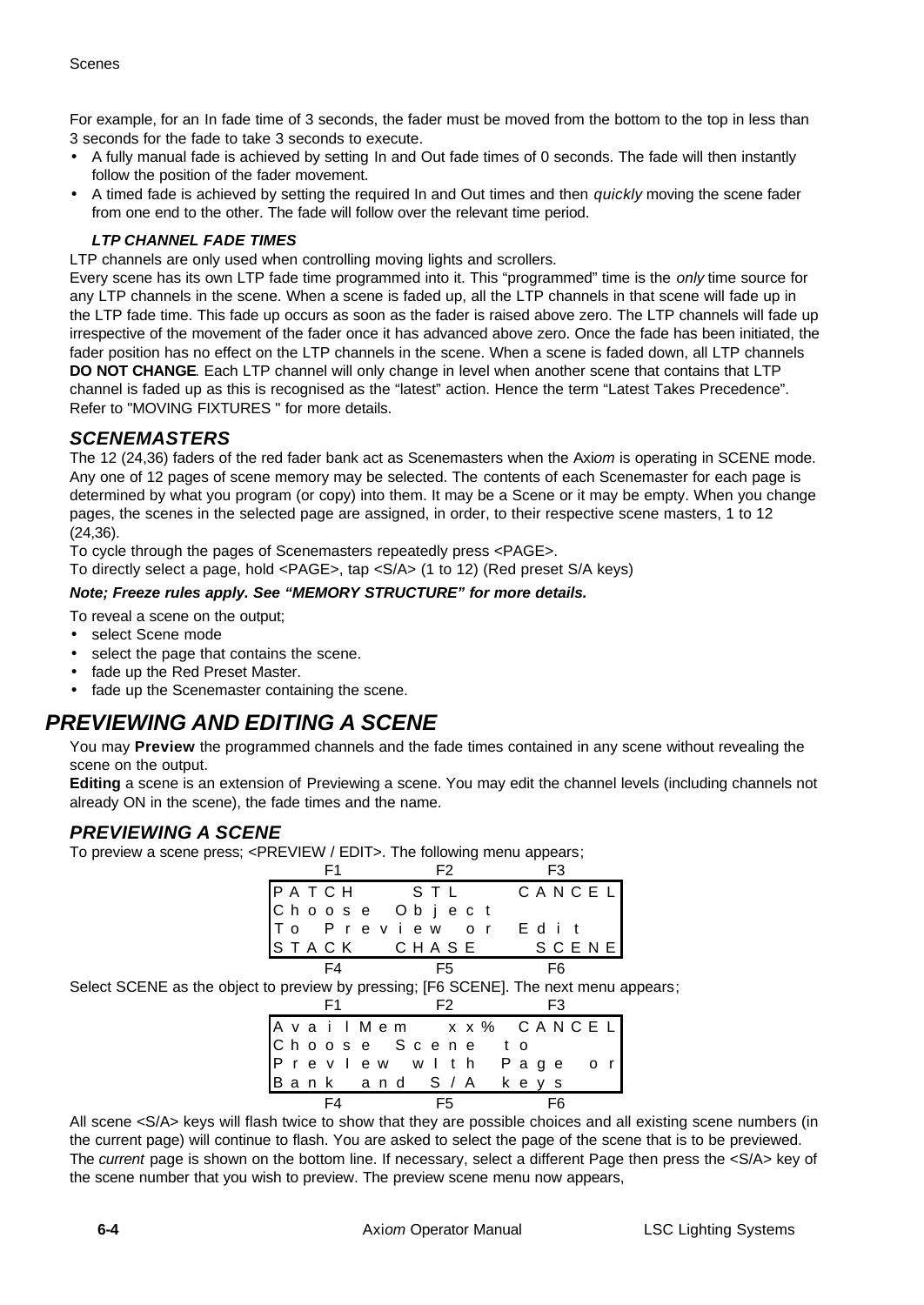|                    | F <sub>2</sub>     | F3   |  |  |  |  |  |  |  |
|--------------------|--------------------|------|--|--|--|--|--|--|--|
| MORE               | CHANS              |      |  |  |  |  |  |  |  |
| Pxx Syy            |                    |      |  |  |  |  |  |  |  |
|                    | In IN Out OUT L 0. |      |  |  |  |  |  |  |  |
| <b>NAME</b>        | TIMES              | DONE |  |  |  |  |  |  |  |
| F4                 | F5                 | F6   |  |  |  |  |  |  |  |
| PREVIEW SCENE MENU |                    |      |  |  |  |  |  |  |  |

The LED indicators in the channel S/A keys of any channels programmed in the scene will light and the *intensity* of the indicators reflect the levels of those channels. The programmed times and name are shown on the screen. (The factory default times are shown above). The name, times and channel levels of the scene will be displayed on a Video Monitor.

The functions of "MORE", "CHANS", "NAME", and "TIMES", are all used to **edit** the scene as described in "Editing a Scene", below..

Whilst the Axi*om* is in preview mode, you can preview other scenes in the current page by simply pressing their <S/A >keys or preview scenes in other pages by using the <PAGE> key, then the scene <S/A> key.

## *EDITING A SCENE*

Any scene may be edited. You may edit the channel levels, the fade times, the name and you may also copy channel levels or copy or erase the entire scene.

There are *three* ways of editing a scene;

- PREVIEW/EDIT SCENE is accessed from the PREVIEW SCENE MENU (above). Once you are previewing the scene you may edit the various contents of the scene by selecting the appropriate function key. Select from either "MORE", "CHANS", "NAME", or "TIMES".
- QUICK EDIT allow rapid editing of channel levels of the last scene to be faded up.
- LIVE EDIT is accessed directly from the <Preview/Edit> key and allows easy editing of the fade times by allowing you to see the fades executing on the channel S/A keys.

#### *PREVIEW/EDIT SCENE*

Preview the scene (also described above) by pressing; <PREVIEW / EDIT>, [F6 SCENE], <PAGE> <S/A> (Optional), <S/A> (scene number).

This reveals the Preview Scene menu and the channel levels are previewed on the channel S/A key LED indicators.

|         | F2                                                 | F3   |  |  |  |
|---------|----------------------------------------------------|------|--|--|--|
|         | MORE CHANS<br>Pxx Syy - '<br>In MAN Out = IN L 0.0 |      |  |  |  |
|         |                                                    |      |  |  |  |
|         |                                                    |      |  |  |  |
| N A M E | TIMES                                              | DONE |  |  |  |
|         |                                                    |      |  |  |  |

The functions of "MORE", "CHANS", "NAME", and "TIMES", are all used to *edit* the scene.

#### *EDITING A CHANNEL LEVEL*

To change the level of any channel in a scene, preview the scene (as described above), then press; [F2 CHANS]. Select the required channel by pressing it's <S/A> key. You may select any channel, not only those that already exist in the scene. When you select a channel, the channel edit menu appears;

| F1                                                      | F2.     | F3   |
|---------------------------------------------------------|---------|------|
| TOGGLE REMOVE CANCEL<br>PxxSyy Chn ## *TP<br>Level: *** |         |      |
|                                                         |         |      |
|                                                         |         |      |
|                                                         | $+$ $+$ | DONE |
| FΔ                                                      | F5      | FR   |

The Page (P) number and Scene (S) number are shown followed by the Channel (Chn) number that you have selected to edit. The "\*TP" label shows the type of channel, either HTP or LTP.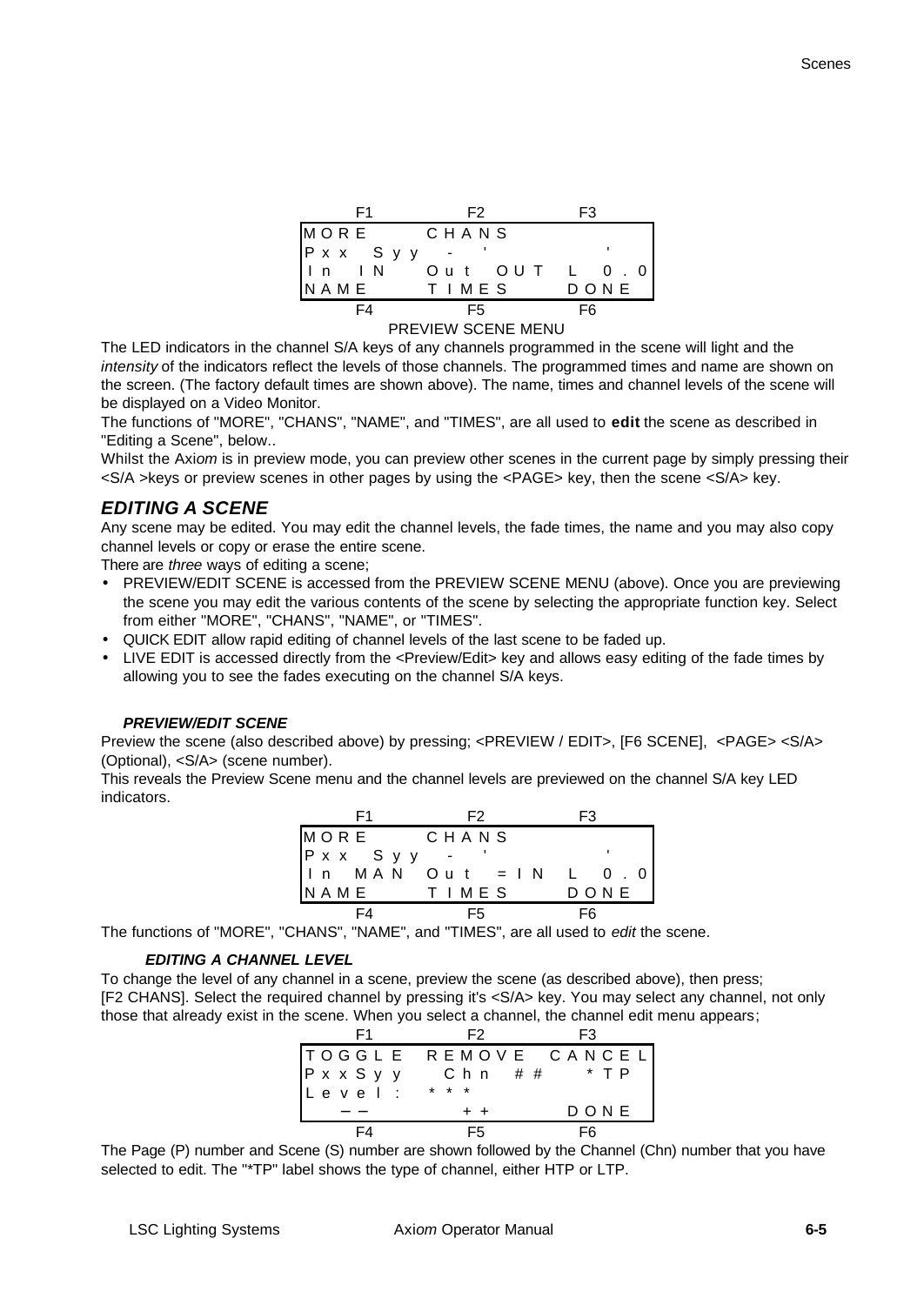The current level of the channel being edited is shown on the third line.

- HTP channels are shown as a level between 0% and 100%.
- LTP channels are shown as a level between 000 and 255.

When a channel is selected, its level may be quickly varied by using the EDIT wheel or it may be decremented in single steps with the [F4 −] key or incremented with the [F5 +] key. If you hold down either [F4] or [F5], they will auto repeat. A channel may be snapped to 0 or Full by tapping [F4] or [F5] once, then quickly pressing again and **holding**.

If you vary the level, a "**+**" or a "**-**" sign indicates the current level to be above or below the programmed level. If you return the channel to the programmed level the + or - sign will disappear.

If you have edited the channel level, you may instantly returned to the *original* programmed level by pressing [F1 TOGGLE]. To return to the *edited* level press [F1 TOGGLE] again. The channel may be "toggled" between its programmed level and its edited level by repeated presses of [F1 TOGGLE]. You can always identify the *edited* level by the "+" or "-" sign beside the current channel level. You may select other channels to edit by pressing their <S/A> keys. When all channel levels are correct press; [F6 DONE].

#### *Hint; Use the "TOGGLE" function described above to compare different levels when you are balancing lights. You can keep making changes to the edited level using the edit wheel and then compare the changed level with the originally programmed level by using the "TOGGLE" function*

#### *REMOVING A CHANNEL*

When you edit the level of a HTP channel to 0 %, the channel will be automatically removed from the scene when you complete the editing function. If you edit the level of a LTP channel to 000, the channel will still be included as part of the scene but with its level at 000. This is because 000 is a legitimate level for LTP channels. Refer to the "MOVING FIXTURES AND SCROLLERS" section for details. If you want to totally remove a LTP channel from the scene, you can do so by selecting the channel as if to edit its level and then press; [F2 REMOVE], [F6 YES]. You can also use the [F2 REMOVE] function to instantly set any HTP channel to 0%. When all channel level editing is complete, press; [F6 DONE] to return to the preview scene menu.

#### *EDITING A SCENE NAME*

To edit the name of a scene, preview the scene (as described above), then press; [F4 NAME]. This will reveal the name editing menu. For details on how to edit the characters in the NAME, refer to "NAMES AND LABELS" in the "UTILITIES" section.

#### *EDITING FADE TIMES*

To edit the fade times of a scene, preview the scene (as described above), then press; [F5 TIMES]. This will reveal the Time editing menu. This is the same menu used for programming scene fade times and uses the same techniques. Refer to "PROGRAMMING SCENE FADE TIMES" earlier in this section for details. Also refer to "LIVE EDIT" later in this section.

#### *MORE EDITING FUNCTIONS*

When you are previewing a scene (above), pressing; [F1 MORE] will reveal the erase and copy menu.

| ERASE       |         |      |  |  |
|-------------|---------|------|--|--|
| P x x S y y |         |      |  |  |
|             |         |      |  |  |
| ScnCpy      | Chn Cpy | DONE |  |  |
|             |         |      |  |  |

#### *ERASING A SCENE*

In the above (MORE) menu, pressing, [F1 ERASE] will reveal a further menu asking you to confirm that you wish to erase the indicated scene. If you select [YES], the scene will be erased. Once erased, the scene may not be recovered! If you do not wish to erase the scene, select [CANCEL] .

#### *COPYING A SCENE*

In the above (MORE) menu, pressing, [F4 Scn Cpy] will allow you to make a duplicate of the scene being Preview/Edited, in a page number and scene number that you nominate. A message on the screen prompts you to select the page and scene number into which the copy is to be placed. Use the page key and the S/A keys to select the required page and scene number. When you make your selection the screen confirms your entries. Press; [F6 OK] to complete the copying process or press; [F6 CANCEL] to abort the process.

#### *Note; When you make a copy of a scene, any scene that is currently programmed in the destination scene will be overwritten by the copy.*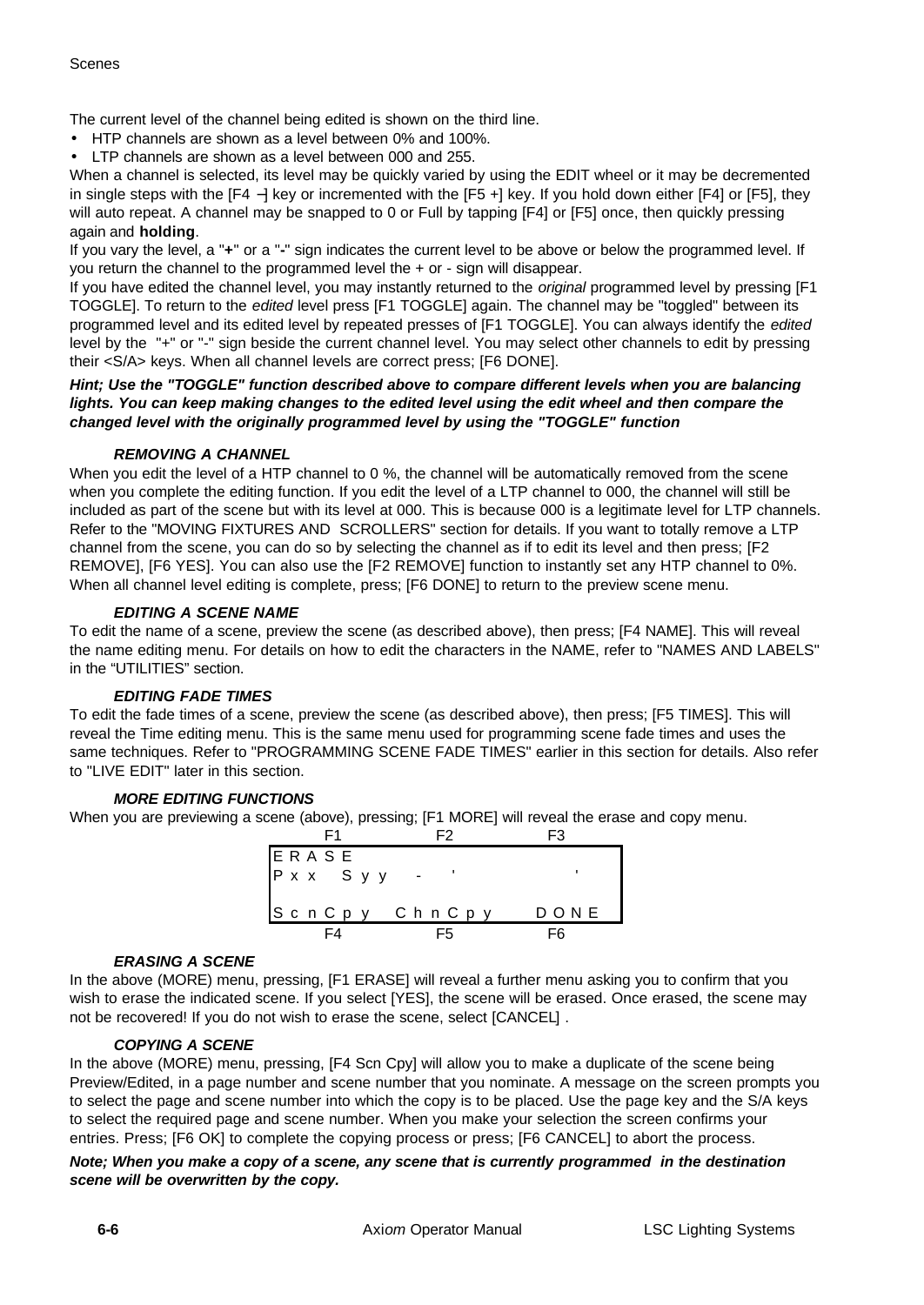### *COPYING A CHANNEL LEVEL*

You may copy the level of any channel in a scene to any other channel in the scene. In the above (MORE) menu, press, [F5 Chn Cpy], <S/A>(source channel), <S/A> (destination channel). The screen will display both the source and destination selections. You may change the destination channel by pressing; [F3 CANCEL], <S/A> (destination channel). Complete the copy by pressing [F6 OK].

*Hint; Channel copy is especially useful when programming moving fixtures and scrollers. Once you have programmed the setting of a channel for a fixture, you may set other similar fixtures to the exact same settings by duplicating the channel levels using channel copy.*

#### *LIVE EDIT*

Live Edit only operates in SCENE MODE. If a scene is currently assigned to a scene master, there are times when you may wish to *edit* the fade times, whilst at the same time fading the scene up and down to see the scene levels fade IN and fade OUT on the channel S/A key **indicators** (and on stage). Previewing and Editing of scenes as described earlier does not allow this as it uses the channel S/A key indicators to *preview* the **contents** of the scene on the S/A keys. The LIVE EDIT function shows the **output** of the scene master on the S/A keys as you fade the scene master up and down.

To Live Edit a scene, press; <PREVIEW/EDIT> <S/A> (The scene to be edited). This reveals the Preview Scene menu. When in the Preview Scene menu, pressing; [F5 TIMES] will reveal the Time editing menu. This is the same menu as for programming a scene fade time and uses the same techniques. Refer to

"PROGRAMMING SCENE FADE TIMES" earlier in this section for details. As you edit the times you can fade the scene master up and down and see the results of your edit.

#### *Hint: This feature is especially useful when you are programming scenes prior to a show when no dimmers or fixtures are connected to the Axi***om** *. It allows you to* **see** *the relative fade times executing on the channel S/A key indicators as you are editing.*

#### *QUICK EDIT*

Quick EDIT provides a *rapid* means of editing a Scenemaster scene. The editing that you can perform with Quick EDIT is limited to editing channel levels only, however, it is the way that the Scene is selected that makes Quick EDIT so useful.

Quick EDIT is accessed from menu 1. The top line of menu 1 contains the [F1 EDIT] function followed by an arrow pointing to a page/scene label. It shows the Page number and Scene number of the last scene that was faded **UP** (from zero). It is this scene that will be edited when you press [F1 EDIT].

|  |  |                    |  |  | F2. |  |  | F3 |  |                        |
|--|--|--------------------|--|--|-----|--|--|----|--|------------------------|
|  |  | * * QUICK EDIT * * |  |  |     |  |  |    |  |                        |
|  |  |                    |  |  |     |  |  |    |  | Page xx Scn yy Push    |
|  |  |                    |  |  |     |  |  |    |  | S / A for channel. Use |
|  |  |                    |  |  |     |  |  |    |  | edit wheel. CANCEL     |
|  |  |                    |  |  | F5. |  |  |    |  |                        |

Press the <S/A> key of the channel that you wish to edit and the screen changes to show the selected channel and its current level in that scene. Rotate the EDIT wheel to set the level of the channel. This is the same menu as described in "EDITING A CHANNEL LEVEL" described earlier. You may select other channels to edit by simply pressing their channel <S/A> keys.

When you have finished editing the scene press; [F6 DONE].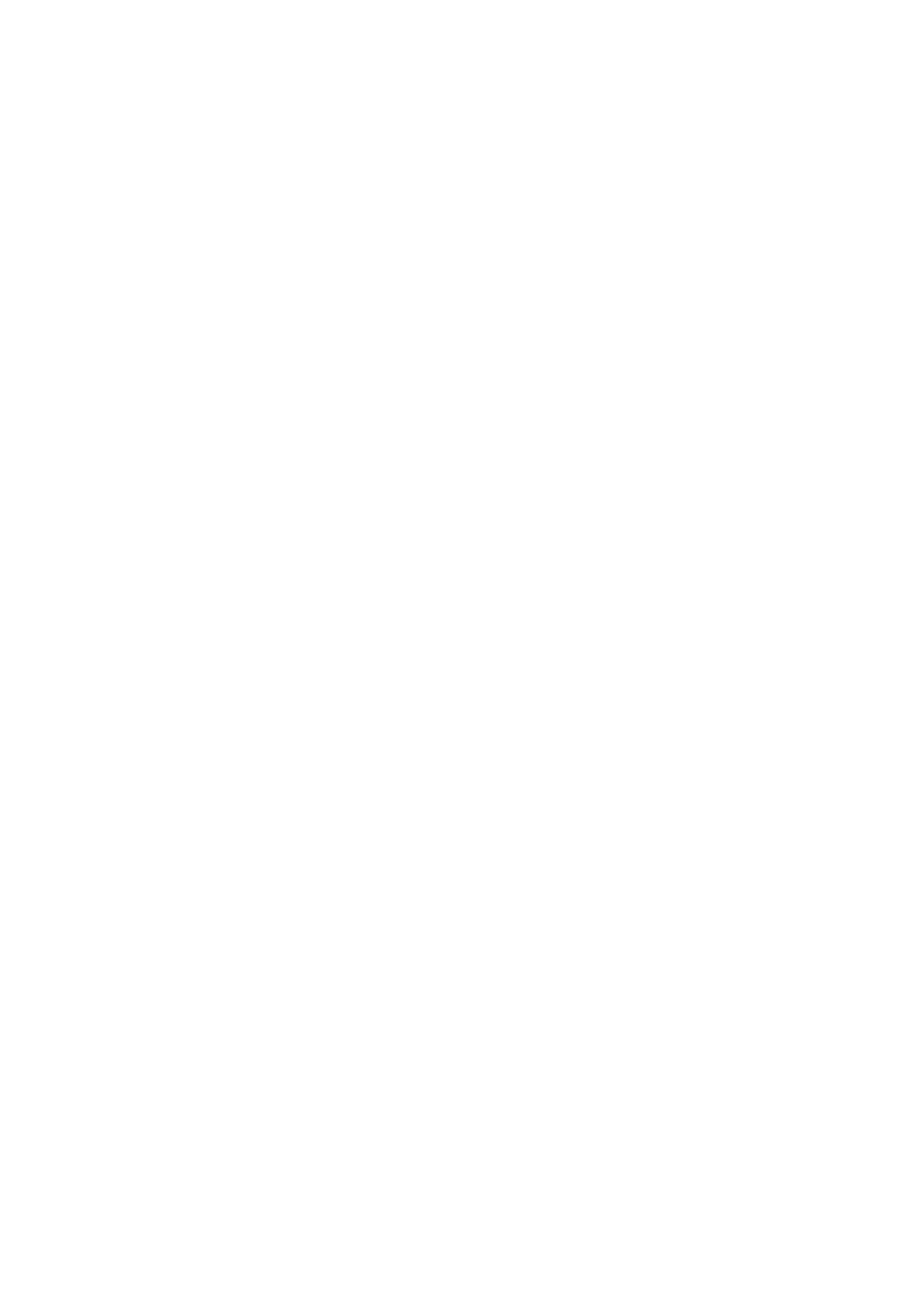# *Section 7: CHASES*

## *OVERVIEW*

A chase is a list of steps that are to be replayed in order, stepping continuously from one step to the next and automatically repeating when it has reached the end. Each step in a chase may consist of either a channel, a scene, a snapshot of the Axi*om* output or a link to another chase. Up to 99 steps may be programmed for each chase and up to 12 (24, 36) separate chases may be programmed into the memory. You may enter and edit a descriptive name (up to 6 characters) for every Chase.

Chases may be programmed and run in any of the following modes;

- FORWARD
- REVERSE
- BOUNCE (Auto reverse at each end)
- SINGLE SHOT (Run once and stop) (in either direction)
- STOPPED
- MANUALLY STEPPED FORWARD
- MANUALLY STEPPED REVERSE

Chases may *snap* (instantly switch) from step to step or *crossfade* from step to step.

Chases may be replayed on either FX1 or FX2. When a chase is assigned to an FX master, it will automatically load with its programmed Rate, Direction, Mode (normal, single shot or bounce), State (running or stopped) and Fade settings. You may instantly switch between any mode whilst the chase is assigned and live on stage. The chase RATE may be programmed into the chase memory in BPM (Beats Per Minute) or you may instantly and smoothly take manual control with the Rate fader of the FX master on which the chase is running. With the live edit function, if you change the Rate or Fade of a Chase on an FX master you can save the new settings in the Chase memory so that the next time the chase is assigned to an FX master it will operate exactly as it is now.

The contents of a chase may be previewed and edited, either in memory or directly on the FX master to which a chase is assigned. Any of the parameters may be changed and steps may be inserted or deleted. If the Axi*om* is "LOCKED", you cannot program or edit chases.

# *PROGRAMMING A CHASE*

## *CHASE PROGRAMMING - (RAPID METHOD)*

To program a Chase with each step consisting of a *snapshot of the output* of the Axi*om*, press; <PROGRAM>, [F5 CHASE], <S/A> (Red preset number) [F3 OUTPUT] Create the first look on the output, then to program it as the first step, press; [F2 RECORD]. Create the next look on the output. To record this step, press; [F2 RECORD]. Continue to create and record steps as above. When all desired steps have been recorded, complete the chase by pressing; [F6 DONE], [F6 DONE], [F6 YES].

#### *PLAYING THE CHASE*

To assign and play the chase press <ASSIGN>, [F5 CHASE], <S/A>, (Chase number (red S/A number)), <S/A> (FX master), then fade up the FX master.

## *CHASE PROGRAMMING (COMPLETE DESCRIPTION)*

To program a Chase press; <PROGRAM>, [F5 CHASE] as the object to program. As you may program up to 12 (24, 36) separate chases you must give the chase a number. All valid S/A keys will flash twice to show that they are possible choices and then any *existing* chases numbers will continue to flash. Press the S/A key of the Chase number that you wish to Program. The program Chase menu appears;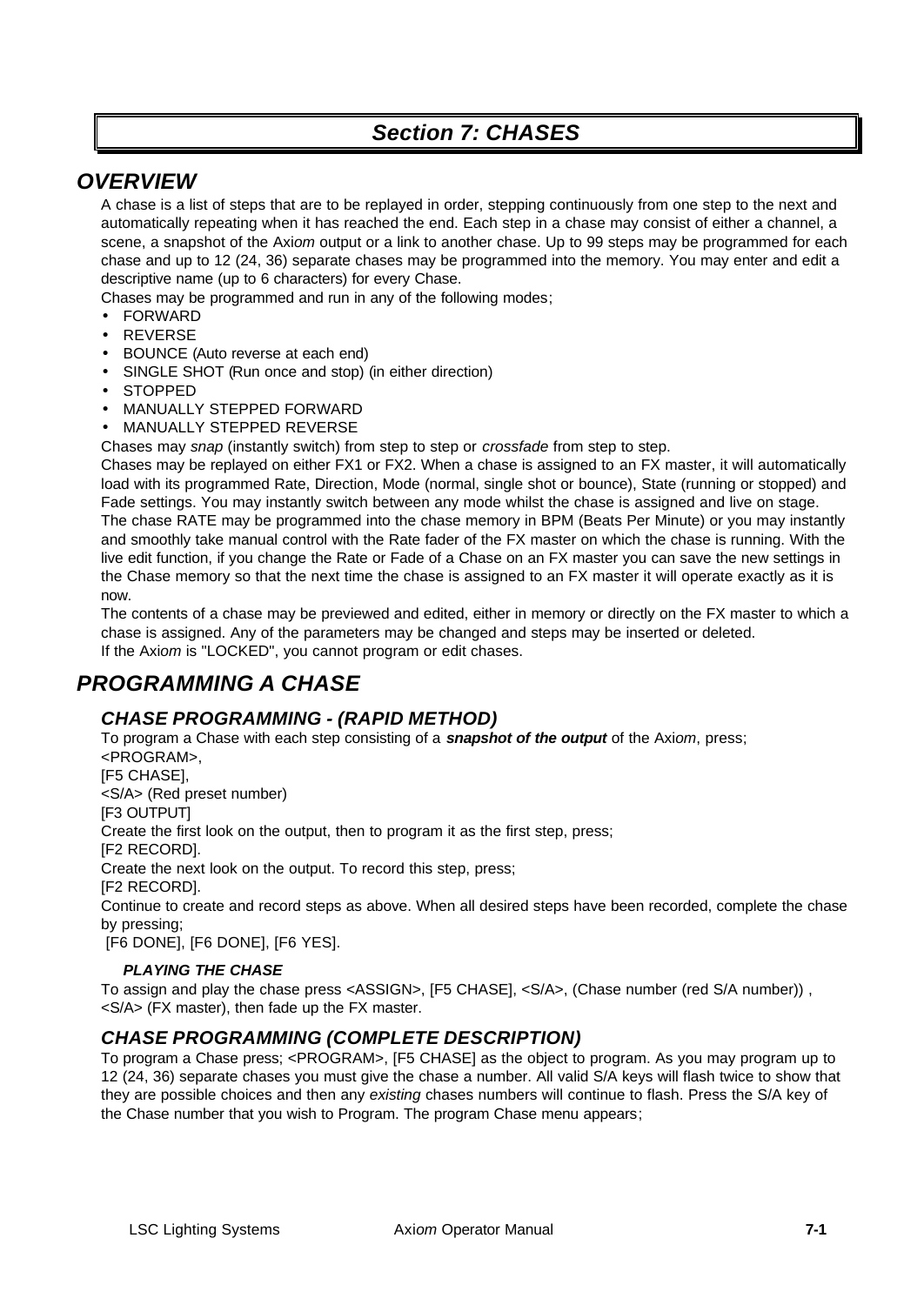| E1                                          | F2.  | F3      |
|---------------------------------------------|------|---------|
|                                             |      |         |
| SCENES CHANLS OUTPUT<br>Chs ## Stp 00 Fd 0% |      |         |
|                                             |      | 100 BPM |
| MORE                                        | LINK | DONE    |
|                                             |      |         |

The Chase (Chs) number (##) is shown on the second line as is the current Step (Stp) number and the Fade (Fd) setting which is automatically set to 0%. Below the Chase number is the area for the Chase 'NAME' between the quotation marks and beside the 'NAME ' is the chase rate which is automatically set to 100 BPM (Beats Per Minute). You may alter these "default" rate and fade settings later.

The top and bottom lines indicate the function key labels that select the objects that you may choose to program into each step of the chase. You may program either SCENES, CHANNELS, OUTPUT (snapshots of the Axi*om* output) or LINKS to other chases. The MORE function key allows you to program the chase 'NAME', 'RATE', 'FADE' and 'FLAGS'. More about these later.

Select which type of object you wish to program into the first step by pressing the appropriate function key. Typical chases will usually consist of either a number of channels (or a number of scenes or outputs) that follow each other. To assist rapid programming, when you select an object, the Axi*om* will enter the appropriate mode to accept a quantity of the same object on consecutive steps of the chase.

If for example, you select CHANLS, then the Axi*om* will go into "Select Channel" mode allowing you to program your selected channels onto consecutive steps of the chase by simply pressing the channel S/A keys in the order that you want them to chase. You may change to a different type of "object" on any step of the chase and as often as you like. A Chase may consist entirely of channels or scenes or snapshots, or it may be a mixture of a few channels followed by some snapshots and may end in a link to another chase. You determine the composition when you program or edit the chase.

#### *PROGRAMMING SCENES IN A CHASE*

If a Scene is programmed as a step in a chase, when that step is active, all the channels that are programmed into the scene will come on at their *programmed* levels.

To program a scene as a step in a chase, select the program chase menu as described above and then press; [F1 SCENE]. The select Scene menu appears;

|                                               | F3   |  |  |  |  |
|-----------------------------------------------|------|--|--|--|--|
|                                               | UNDO |  |  |  |  |
|                                               |      |  |  |  |  |
| Chs # # Stp # # PxxS00<br>Select Scenes using |      |  |  |  |  |
| S/A keys                                      | DONE |  |  |  |  |
|                                               |      |  |  |  |  |

The Chase (Chs) number is shown on the second line as is the current Step (Stp) number. This is followed by the *current* Page number and Scene number.

You may now select the Scenes for each consecutive step and the Scene S/A keys flash twice to show they are valid choices and any *existing* scene numbers (in the current page) will continue to flash. If you wish to select a scene from a page other than the *current* page, you may change pages with the PAGE key. Press the Scene S/A key of the scene number for step 1. Each time that you press a Scene S/A key, the Scene will be selected and entered into the NEXT step. In this way, the step number will *increment* every time that you enter a scene so all you have to do is press the scene number S/A keys in the order that you want them to chase and the steps are automatically created.

If you make an error you may step back and erase each step in order by pressing; [F3 UNDO]. When you have finished entering scenes, press; [F6 DONE]. The Program Chase menu returns.

You may now select a different object to program (into the following step) or if all the steps have been programmed you may press *either*; [F4 MORE] to program the 'NAME', RATE, FADE and FLAGS which are described later in this section *or* if the Chase is complete, press; [F6 DONE]. The Axi*om* will ask you to confirm and save the chase by pressing; [F6 YES].

### *PROGRAMMING CHANNELS IN A CHASE*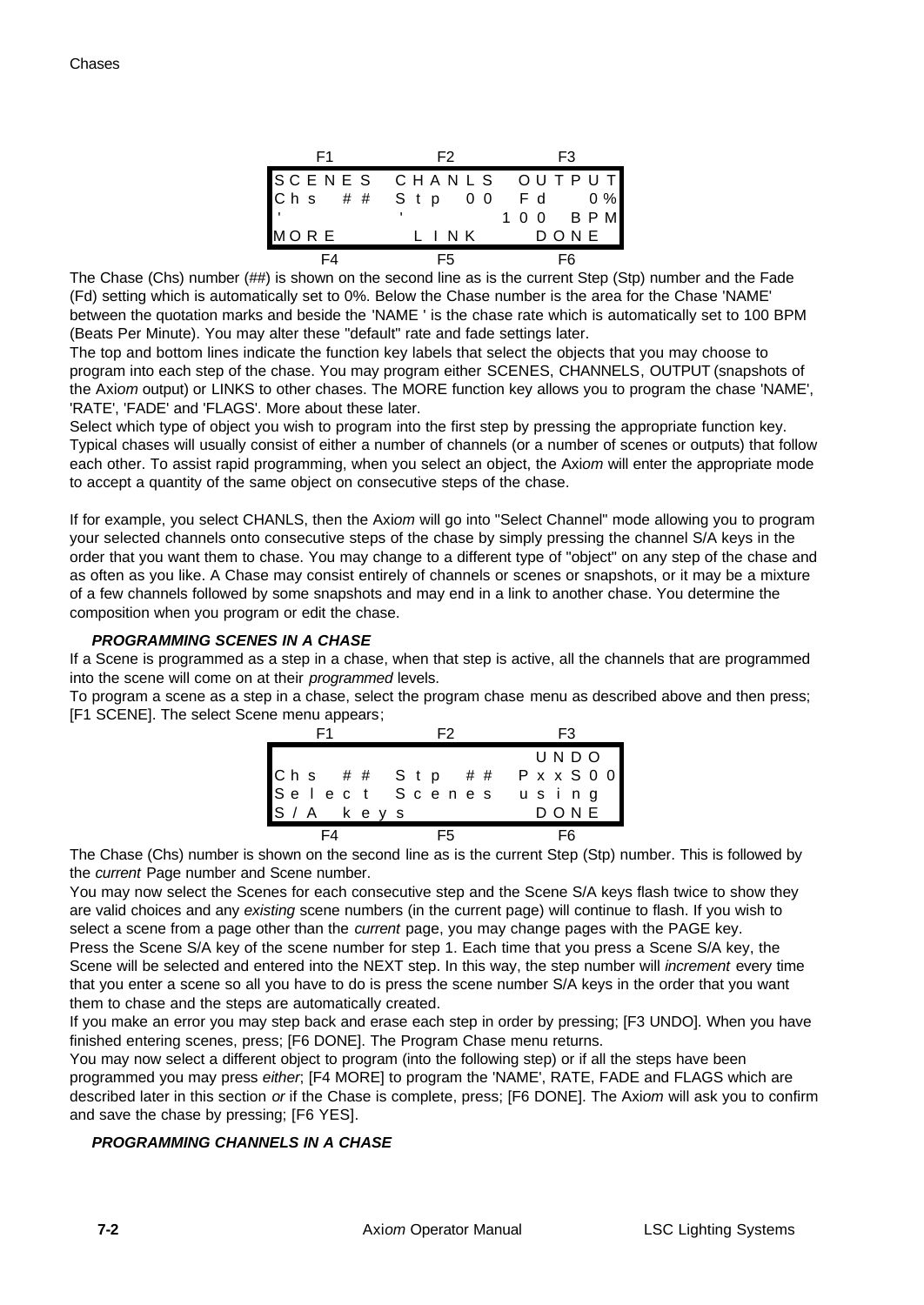When a channel is programmed as a step in a chase, it will come on at its maximum level when it is the current step of the chase. If you want more than one channel in a step of a chase or a channel at a level other than full, then you must either make the step a Scene or a Snapshot of the channel(s) at the required level(s). To program a channel as a step in a chase, select the program chase menu as described above and then press; [F2 CHANS] as the object to be recorded into the step. The select Channel menu appears;

|                                                                  | F3     |  |  |  |  |
|------------------------------------------------------------------|--------|--|--|--|--|
|                                                                  | UNDO I |  |  |  |  |
| Chs # # Stp # # Chn # #<br>Select channel using<br>S/A keys DONE |        |  |  |  |  |
|                                                                  |        |  |  |  |  |
|                                                                  |        |  |  |  |  |
|                                                                  |        |  |  |  |  |

The Chase (Chs) number is shown on the second line as is the current Step (Stp) number. This is followed by the channel number. You may now select the channels for each consecutive step and all the channel S/A keys flash to show that they are valid choices. Press the channel S/A key of that channel number for the indicated step. Each time that you press a channel S/A key, the Channel will be selected and entered into the NEXT step. In this way, the step number will *increment* every time that you enter a channel so all you have to do is press the channel number S/A keys in the order that you want them to chase and the steps are automatically created. If you make an error you may step back and erase each step in order by pressing; [F3 UNDO]. When you have finished entering channels, press; [F6 DONE]. The Program Chase menu returns. You may now select a different object to program (into the following step) or if all the steps have been programmed you may press *either*; [F4 MORE] to program the 'NAME', RATE, FADE and FLAGS which are described later in this section *or* if the Chase is complete, press; [F6 DONE]. The Axi*om* will ask you to confirm and save the chase by pressing; [F6 YES].

## *PROGRAMMING SNAPSHOTS IN A CHASE*

To program the current OUTPUT of the Axi*om* as a step in a chase, select the program chase menu as described above and then press; [F3 OUTPUT]. The Record Output menu appears;

|                        |  |  |  |  | F <sub>2</sub> |  | F3 |  |  |    |      |  |
|------------------------|--|--|--|--|----------------|--|----|--|--|----|------|--|
| Push - > > RECORD UNDO |  |  |  |  |                |  |    |  |  |    |      |  |
| To record the output   |  |  |  |  |                |  |    |  |  |    |      |  |
| as Step ## of Chs ##   |  |  |  |  |                |  |    |  |  |    |      |  |
|                        |  |  |  |  |                |  |    |  |  |    | DONE |  |
|                        |  |  |  |  | F5             |  |    |  |  | F6 |      |  |

Each time that you press; [F2 RECORD], a snapshot of the current output of the Axi*om* will be recorded and entered into the NEXT step. Use the channel faders and, or scene masters, to create each lighting look then press; [ F2 RECORD]. This programs the next step of the chase. Create the next look then program it as the next step by pressing; [F2 RECORD]. Continue to create and record each look as subsequent steps. If you make recordings of the output and notice that the output was not what you wanted at the time, you may step back and erase each step in order by pressing; [F3 UNDO].

When you have finished entering snapshots, press; [F6 DONE]. The Program Chase menu returns. You may now select a different object to program (into the following step) or if all the steps have been programmed you may press *either*; [F4 MORE] to program the 'NAME', RATE, FADE and FLAGS which are described later in this section or if the Chase is complete, press; [F6 DONE]. The Axi*om* will ask you to confirm and save the chase by pressing; [F6 YES].

## *PROGRAMMING A LINK TO ANOTHER CHASE*

The last step in a Chase may contain a LINK to another chase.

This allows not only very long chases to be created, but more importantly, it allows very complex chases to be very easily made, by linking together several short simple chases. Each chase may be programmed not only with its own steps, but also with its own Rate, Fade, and Flags. Thus, as one chase finishes and "Links" to another chase, the new chase will load and run with its own programmed settings which may be quite different to the previous Chase. The combinations and effects that you can create are enormous. When several chases are Linked together, the last chase can be linked back to the first chase, to make a complex multi speed/fade continuous chase. The last chase may be programmed so that it does not contain a Link. When the first chase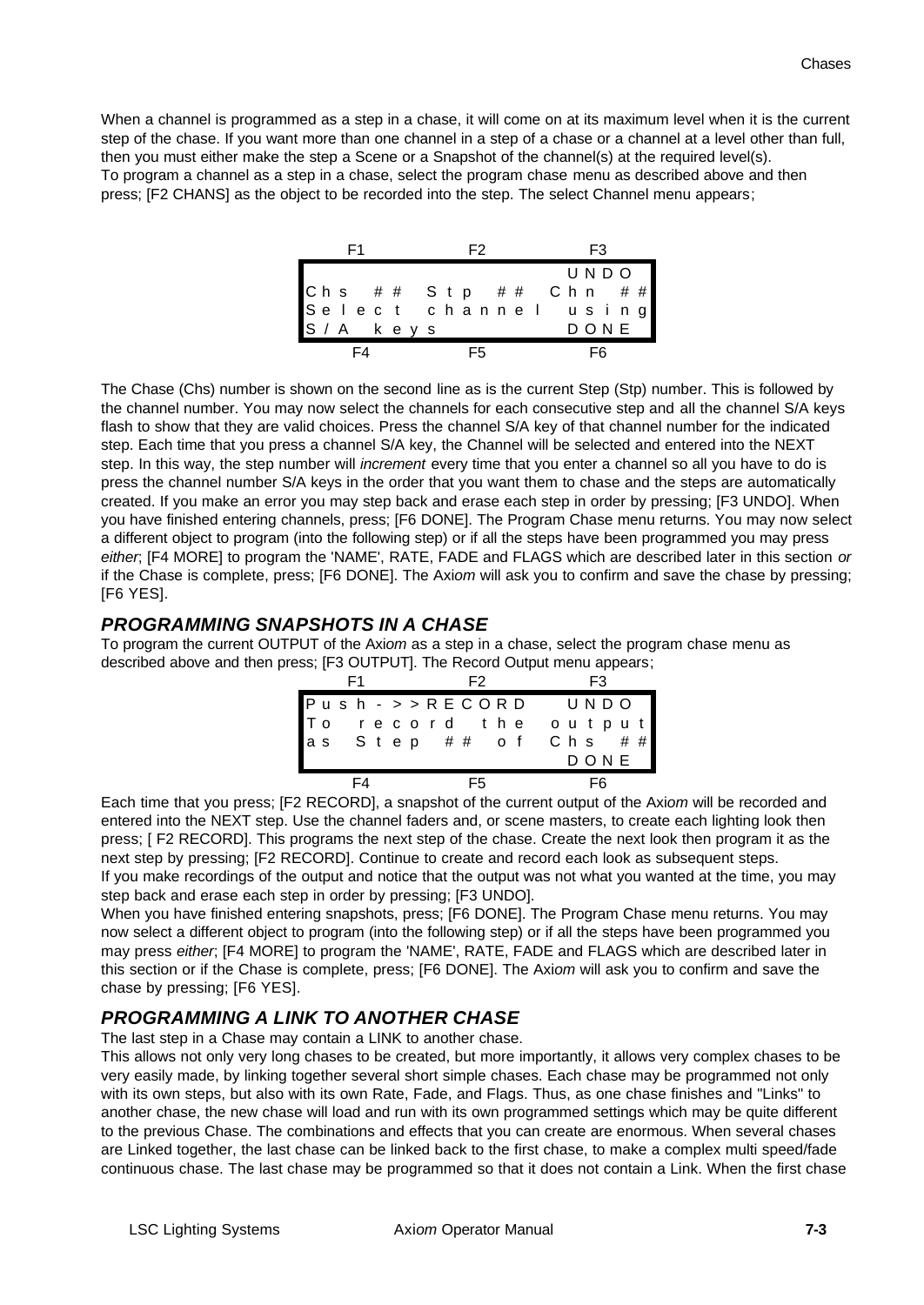is run, it will be like a Single Shot effect until the last chase is reached. The last chase (without a Link) will then run as a normal looping chase.

To program a LINK as a step in a chase, select the program chase menu as described above and then press; [F5 LINK]. The LINK TO CHASE menu appears.

|                    | Ξ3  |
|--------------------|-----|
| After Step xx      | N O |
| LINK TO CHASE 00   |     |
| Select chase using |     |
| S/A <u>keys</u>    | YES |
|                    |     |

The top line of the menu indicates the last step number that you have programmed. The LINK will be inserted in the next step. The S/A keys flash twice to show that they are valid choices and then all existing chase numbers will continue to flash. Press the S/A key of the chase number that you want to Link to. The second line of the menu indicates the number of the Chase that you have selected. To enter a Link press; [F6 YES], [F6 DONE]. The Axi*om* will ask you to confirm and save the chase by pressing; [F6 YES].

## *PROGRAMMING THE NAME, RATE, FADE AND FLAGS IN A CHASE*

*Note; These steps are optional. If you have time, it is advisable to name the chase, but you may do this later via Edit Chase. The default settings for the Rate, Fade and Flags will produce a standard chase.*

To program the NAME, RATE, FADE and FLAGS, select the PROGRAM CHASE MENU as described earlier and then press; [F4 MORE]. The following menu is then displayed from which you may select the required object to program;

|                  | F2          | F3            |
|------------------|-------------|---------------|
|                  | <b>RATE</b> | CANCEL        |
| FLAGS<br>Chs # # |             | $F$ d x x x % |
|                  |             | x x x B P M   |
| NAME             | FADE        | DONE          |
|                  | F5          |               |

#### *PROGRAMMING THE FLAGS*

You may set the way that the chase will operate when you **assign** it to an FX master by appropriately programming the FLAGS. To program the flags, from the MORE menu above press; [F1 FLAGS]. The FLAG menu appears;

|                                                  | F1                      | F <sub>2</sub> | F <sub>3</sub> |
|--------------------------------------------------|-------------------------|----------------|----------------|
|                                                  | IR                      | STATE          | MODE           |
|                                                  |                         | Run            | Norma          |
|                                                  | S<br>lect<br>e          | t h e<br>h o w | chase          |
|                                                  | should load.            |                | DONE           |
|                                                  | F <sub>4</sub>          | F <sub>5</sub> | F <sub>6</sub> |
| The three FLAGS and their possible settings are; |                         |                |                |
|                                                  | <b>DIRection</b>        | <b>STATE</b>   | <b>MODE</b>    |
|                                                  | $\rightarrow$ (Forward) | Run            | Normal         |
|                                                  | $\leftarrow$ (Reverse)  | Stop           | S/shot         |
|                                                  |                         |                | (Single/shot)  |
|                                                  |                         |                | <b>Bounce</b>  |

The default settings of the three flags are, Forward, Run and Normal. If you do not select the flags menu, then this is how the Chase will load. You may change any of the flags by pressing the function key associated with each flag. [F1] changes the DIRection flag, [F2] changes the STATE flag and [F3] changes the MODE flag. Repeated presses of any key will step its flag through all of its possible states. When the flags are correctly set, press; [F6 DONE] to return to the previous menu.

#### *MODE DESCRIPTIONS*

- **NORMAL:** A conventional chase that steps from one step to the next and when it reaches the last step it loops around to the beginning and repeats the steps in the same order.
- **BOUNCE**: The chase runs but automatically changes direction when it reaches the last or first step. In this manner, it continuously "bounces" from end to end. On an FX master, the indicators in the ">"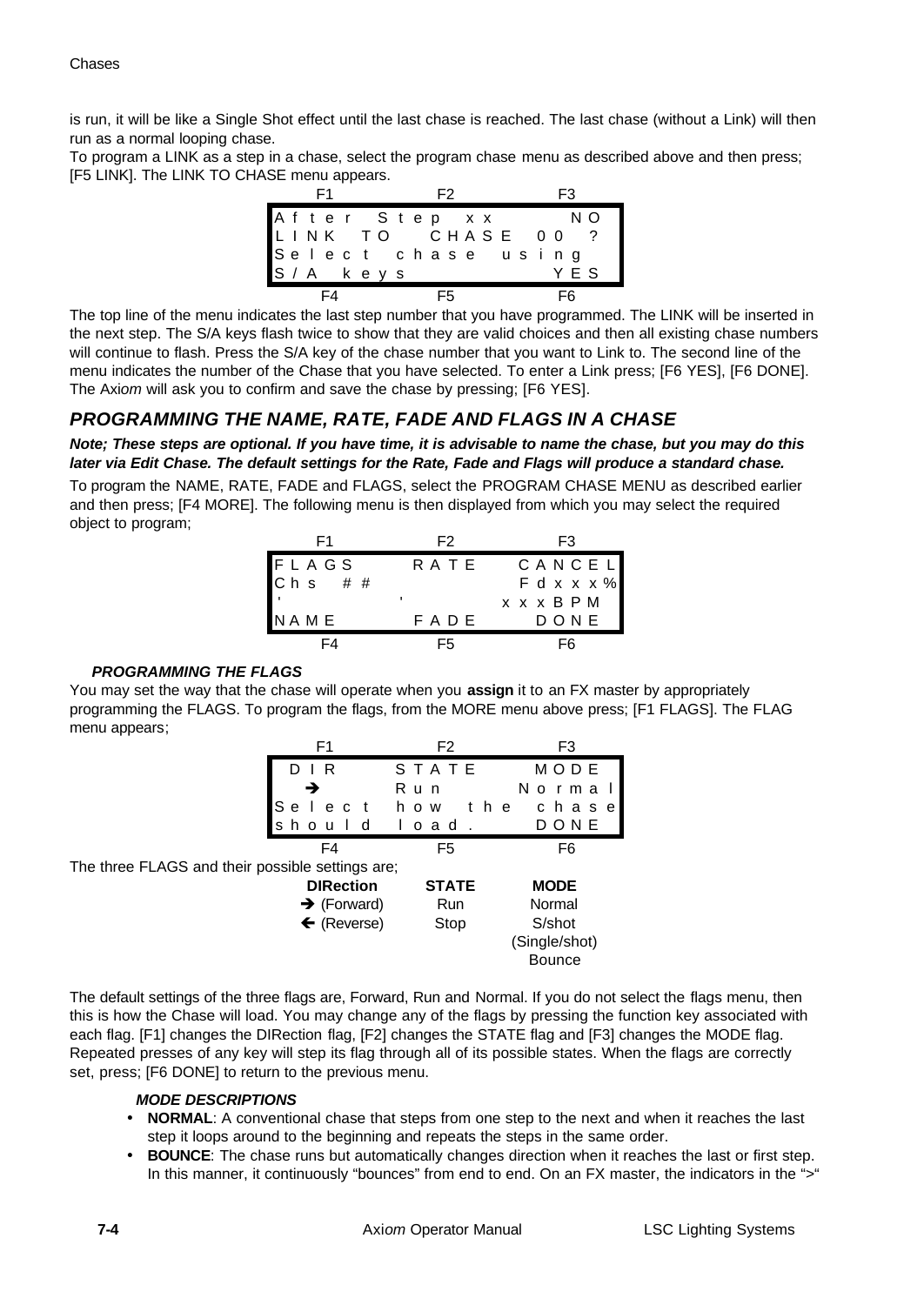(forward) key and the "<" (reverse) key indicate bounce mode as each only flashes (at the chase rate), when the chase runs in its indicated direction.

• **SINGLE SHOT**: The chase is normally stopped. When it is started, it will run through its programmed steps once in the direction in which it is started. It will then stop and wait until it is manually started again in either direction.

*Note; When the Chase is assigned to one of the FX masters it will load according to the settings of the flags, but you are then free to change the way the chase is operating by using the FX keys as described in "RUNNING A CHASE", later in this section.*

#### *PROGRAMMING THE RATE*

You may set the RATE at which the chase will run when you **assign** it to an FX master. To program the RATE of the chase, select the MORE menu as indicated above, and then press; [F2 RATE]. The RATE menu appears;

|                                                                      |  |  |  |              | F2 |  |  | F3 |  |  |
|----------------------------------------------------------------------|--|--|--|--------------|----|--|--|----|--|--|
|                                                                      |  |  |  | CLEAR CANCEL |    |  |  |    |  |  |
|                                                                      |  |  |  |              |    |  |  |    |  |  |
| Chase ## '<br>Set RATE $\rightarrow$ 100 BPM<br>Use edit wheel. DONE |  |  |  |              |    |  |  |    |  |  |
|                                                                      |  |  |  |              |    |  |  |    |  |  |
|                                                                      |  |  |  |              |    |  |  |    |  |  |

The default rate setting is 100 BPM (Beats Per Minute). The Edit wheel lights to show that it is active. Rotate the Edit Wheel to set the rate that you desire. When the Rate is correct, press; [F6 DONE].

#### *Hint; Unless you know the specific chase rate that you require, it is quicker to accept the default rate of 100 BPM and then visually set the rate by Editing the Chase when it has been Assigned to an FX master.*

#### *PROGRAMMING THE NAME*

If you wish, you may give the chase a 'NAME' of up to 6 characters.

To program the NAME of the chase, select the MORE menu as indicated above, and then press; [F4 NAME]. The NAME menu appears;

For details on how to program the characters for the name refer to "NAMES AND LABELS" in the "UTILITIES" section.

#### *PROGRAMMING THE FADE*

The transition from step to step may be a snap or a fade. The fade is programmed as a percentage of the chase rate.

For example, if the chase rate is set at 60 BPM (which is one step per second), then with Fade set at 0% (that is, no fade), the chase will wait for one second, then snap to the next step. None (0%) of the available rate time will be used for crossfading.

If the Fade is set to 50%, then the chase will perform a 0.5 second crossfade to the next step, wait for 0.5 seconds and then perform the next crossfade. That is, 50% of the Rate time is used to perform a cross fade and 50% of the Rate time is spent waiting before starting the next crossfade.

If the Fade is set to 100%, then the Chase will use all of the Rate time performing a crossfade to the next step. When the crossfade is complete, the next crossfade will commence immediately as 100% of the available rate time has been used by the crossfade.

To program the FADE of the chase, select the MORE menu as indicated above, and then press; [F5 FADE]. The FADE menu appears;

| F2.                                                      | F3 |
|----------------------------------------------------------|----|
| CLEAR CANCEL                                             |    |
| Chase ##<br>Set FADE rate → xxx%<br>Use Edit wheel. DONE |    |
|                                                          |    |
|                                                          |    |
|                                                          |    |

You may change the Fade setting by rotating the Edit Wheel. When the Fade setting is correct, press; [F6 DONE].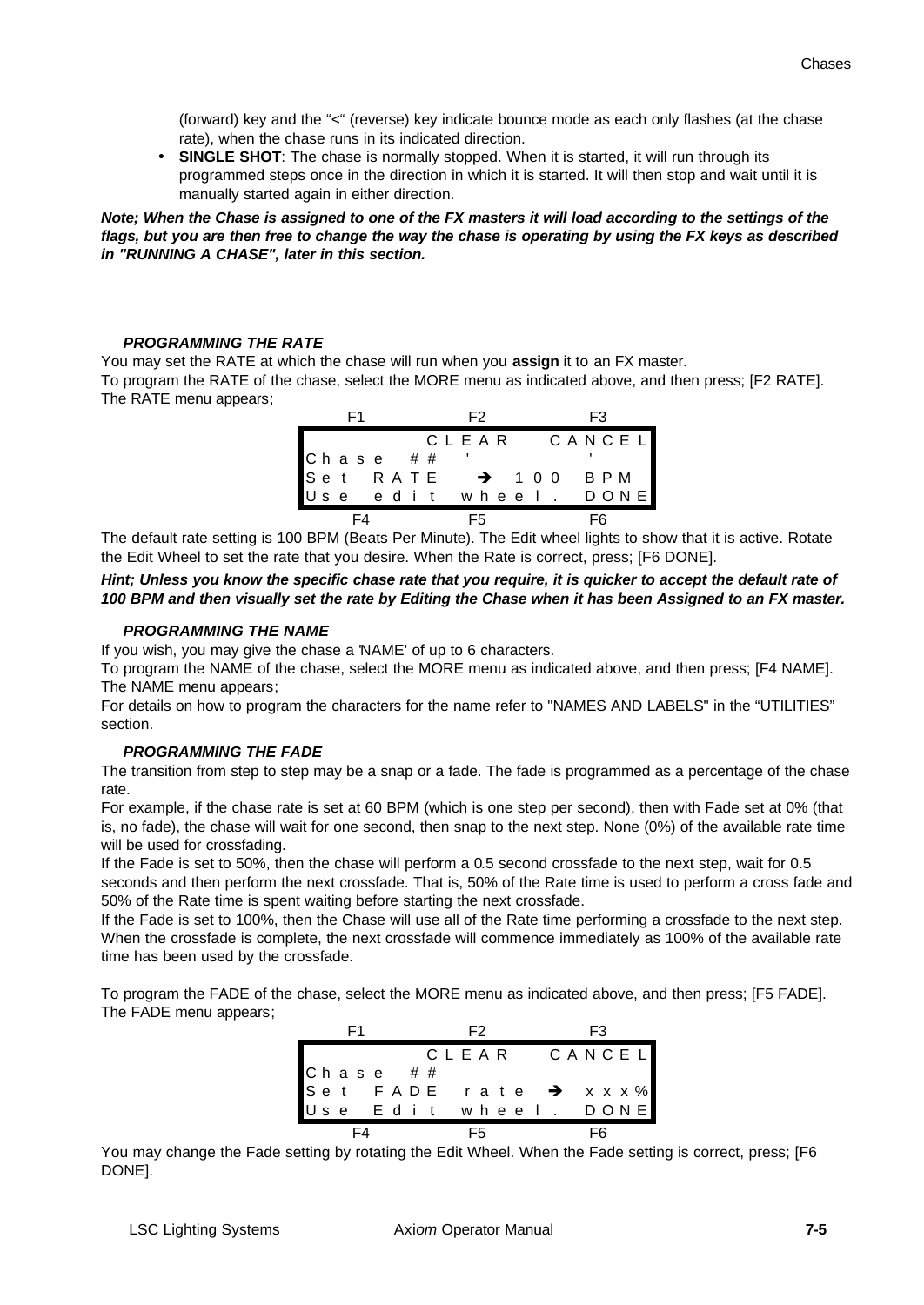When the NAME, RATE, FADE and FLAGS are all correct, press; [F6 DONE]. The Program Chase menu returns. If the Chase is complete, press; [F6 DONE]. The Axi*om* will ask you to confirm and save the chase by pressing; [F6 YES].

# *PLAYING A CHASE*

## *ASSIGNING A CHASE*

To run a Chase, you must first ASSIGN it to either of the FX masters. When a Chase is assigned, it will load in the condition set by its programmed Flags, (refer above). These flags set its direction, state and mode. It will also load its programmed Rate and Fade settings.

To assign a chase, press; <ASSIGN>, [F5 CHASE] <S/A> (Chase number), <SOLO> (FX1 or FX2).

When you choose "F5 CHASE" from the ASSIGN menu (above), the screen will prompt you to make a selection. All chase S/A keys will flash twice to show that they are possible choices and then any *existing* chase numbers will continue to flash. Press the S/A key for the Chase number you wish to assign. Chases may be assigned to either of the FX masters and the FX master's S/A keys will flash to indicate this. To reveal the Chase, simply fade up the FX master to which you assigned the chase.

## *CONTROLLING A CHASE*

The FX master provides comprehensive control over the way a chase is run.



You may control the overall level of the chase or you may "SOLO" (flash) the chase. You may control the direction, state and mode, simply pressing the correct key combinations as described below and you may manually control the rate. The key LED's, together with the menu screens display extensive information about the chase.

### *PROGRAMMED SETTINGS*

The settings of a Chase when it is assigned to an FX master are determined by the programmed settings in memory. Changes that you make on the FX master appear on the output but do not affect the programmed settings. If you assigned the chase again, it will load with its original settings. You can save the changes that you make on the FX master by pressing; <PREVIEW/EDIT>, <SOLO> (FX master). You then have the option of saving the new settings in memory.

#### *LEVEL*

The FX master fader controls the overall level of all HTP channels in the chase. The chase may be flashed with the SOLO key of the FX master. When the level of a running chase is reduced below 5%, the chase is automatically stopped. When the chase level rises above 5% (via either the level fader or SOLO key) the chase automatically starts. The "auto stop" feature stops LTP channels from chasing when the chase is not visible on the output. This prevents unnecessary movement of moving lights and scrollers.

### *RATE*

The current rate of a chase, whether it is running or stopped is visually displayed by the flashing of either the "**>**" (forward) key indicator or the "**<**" (reverse) key indicator. When a Chase is assigned to an FX master, the rate of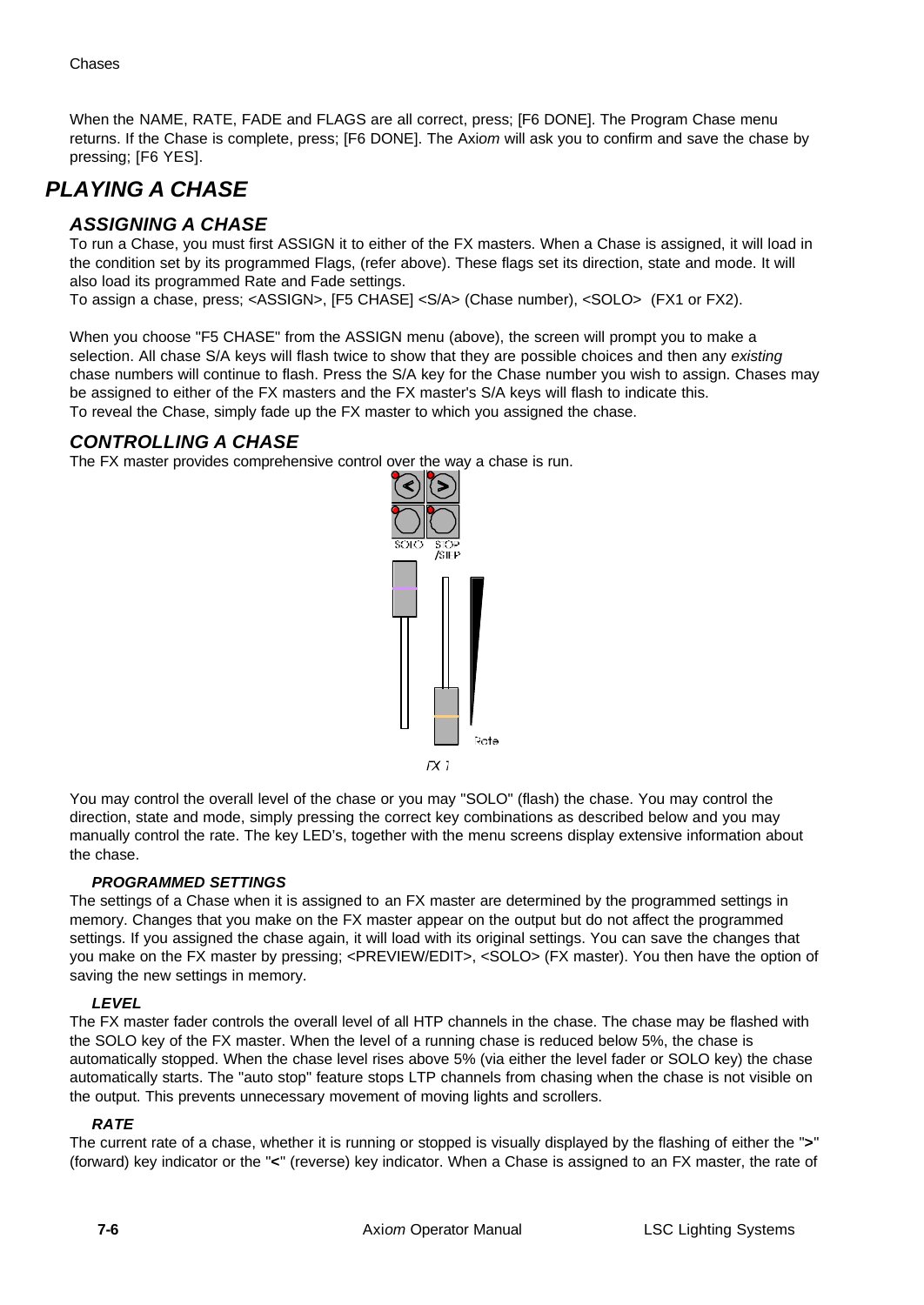the chase is determined by the RATE setting, in Beats Per Minute, that was set when the chase was programmed or edited.

To manually control the Chase rate, move the FX Rate fader through its range until the RATE indicator lights. To change back to the programmed rate re-assign the chase to the FX master as described above.

#### *DIRECTION, STATE, MODE*

#### *MANUAL CONTROL*

The four keys above the FX master provide extensive control of the Direction, State and Mode of the Chase. You may change the **direction**, **state** and **mode** of an assigned Chase at any time by simply pressing the correct key combinations as described below.

| <b>KEY</b><br><stop step=""></stop> | <b>ACTION</b><br>STOPS a running chase.<br>STEPS a <i>stopped</i> chase in the direction indicated by the currently lit direction key.<br>This stepping will be the direction that the chase was running prior to being stopped.<br>When the chase is STOPPED, the indicator in the STOP/STEP key is lit. |
|-------------------------------------|-----------------------------------------------------------------------------------------------------------------------------------------------------------------------------------------------------------------------------------------------------------------------------------------------------------|
|                                     |                                                                                                                                                                                                                                                                                                           |
| > (Forward)                         | <b>STARTS</b> a stopped chase and runs it forward.<br>Changes the DIRECTION of a reverse running chase (runs it forward).<br>Changes a BOUNCE chase into a normal forward chase.<br>SNAPS a forward running chase to the next step.                                                                       |
| $\leq$ (Reverse)                    | <b>STARTS</b> a stopped chase and runs it <b>backwards</b> .<br>Changes the DIRECTION of a forward running chase (runs it backwards).<br>Changes a BOUNCE chase into a normal reverse chase.<br>SNAPS a backward running chase to the next step.                                                          |
| Hold $>$ , Tap $\lt$                | Selects <b>BOUNCE</b> mode.                                                                                                                                                                                                                                                                               |
| Hold $\lt$ , Tap $>$                | Also selects <b>BOUNCE</b> mode.                                                                                                                                                                                                                                                                          |
| >                                   | Deselects Bounce mode (runs forward).                                                                                                                                                                                                                                                                     |
| ≺                                   | Deselects Bounce mode (runs reverse).                                                                                                                                                                                                                                                                     |
|                                     | Hold Stop/Step, Tap > Selects SINGLE SHOT mode.                                                                                                                                                                                                                                                           |
| >                                   | Runs a forward Single Shot.                                                                                                                                                                                                                                                                               |
| $\prec$                             | Runs a reverse Single Shot.                                                                                                                                                                                                                                                                               |
|                                     | Hold Stop/Step, Tap < De-selects single shot mode.                                                                                                                                                                                                                                                        |

## *CHASE MAIN MENU DISPLAYS*

#### *MENUS 1 AND 2*

The current state of an assigned chase is always displayed on main MENUS 1 and 2. They provide identical displays of the two FX masters status.

|                                                                                                                             |  |  |  |  |  |  |    |  |  |  |  |  |  |  | -∺3 - |  |
|-----------------------------------------------------------------------------------------------------------------------------|--|--|--|--|--|--|----|--|--|--|--|--|--|--|-------|--|
| EDIT - > P x x S y y T R I M<br>F X 1 : C h s 3 S t p # # →<br>F X 2 : C h s 1 2 S t p 2 1 0<br>P x x T x M x x S M E N U 1 |  |  |  |  |  |  |    |  |  |  |  |  |  |  |       |  |
|                                                                                                                             |  |  |  |  |  |  |    |  |  |  |  |  |  |  |       |  |
|                                                                                                                             |  |  |  |  |  |  |    |  |  |  |  |  |  |  |       |  |
|                                                                                                                             |  |  |  |  |  |  |    |  |  |  |  |  |  |  |       |  |
|                                                                                                                             |  |  |  |  |  |  | トヘ |  |  |  |  |  |  |  |       |  |

The second line gives details of FX 1 and the third line gives details of FX2.

The following symbols are used on the right of the screen to indicate the current state of an assigned chase.

| Symbol                    | <b>State</b>    |
|---------------------------|-----------------|
| $\rightarrow \rightarrow$ | Running forward |
| $\leftarrow$              | Running reverse |
| П                         | Stopped         |
| $\rightarrow \leftarrow$  | <b>Bounce</b>   |
|                           |                 |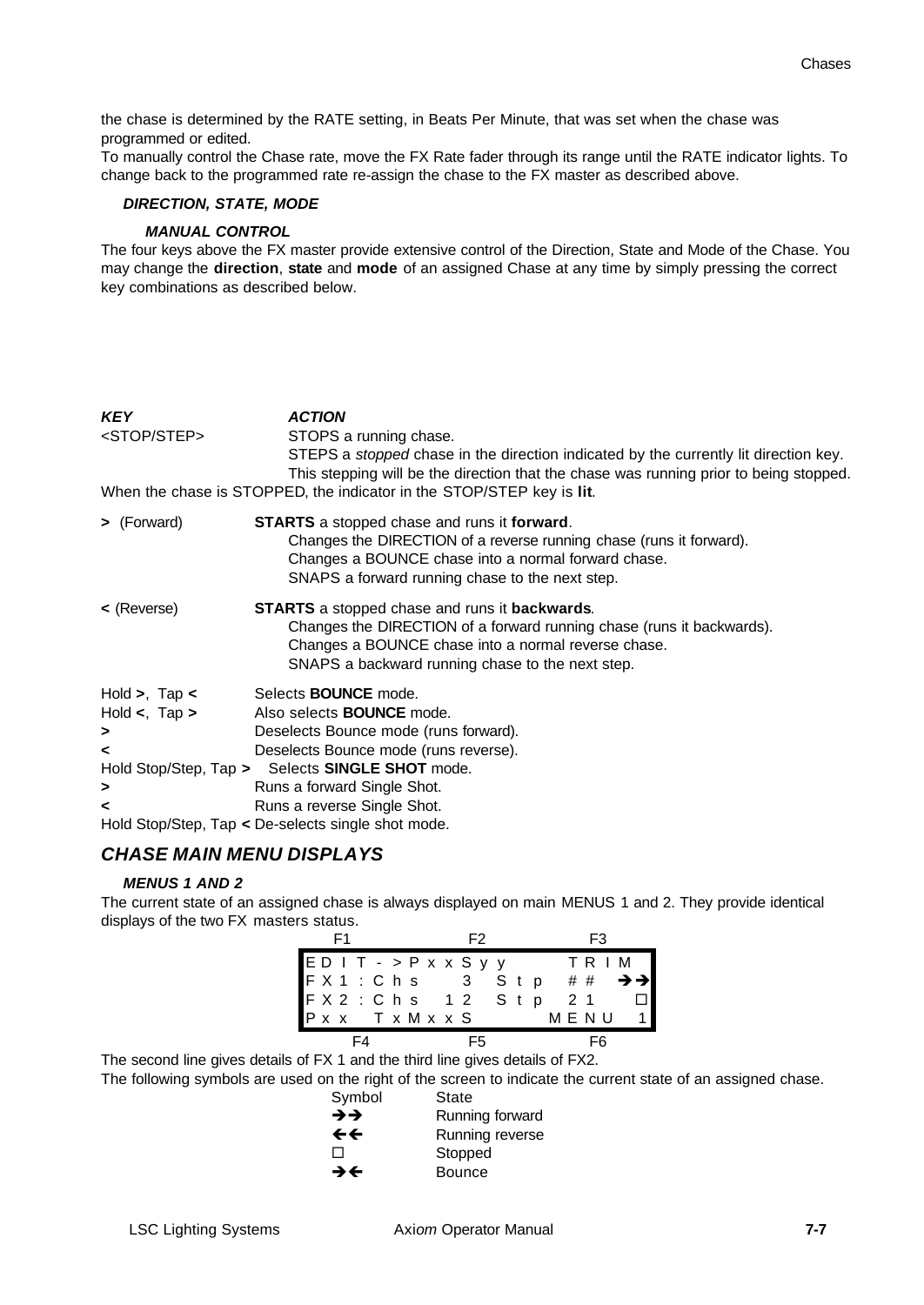**→ c** Single Shot

Main menus 1 and 2 are fully explained in the "GUIDED TOUR" section.

#### *MENUS 3 AND 4*

Main menus 3 and 4 show expanded details of FX masters 1 and 2 respectively, including the *current* and *next* steps together with the contents of each step, the chase RATE in BPM and the FADE setting.

| F X 2 : C h s # # |             |              |
|-------------------|-------------|--------------|
| > # #             | * * * * * * | BPM: x x x M |
| $\wedge$ # #      | * * * * * * | Fadexxx%     |
| Pxx TxMxxS        |             | MENU         |
|                   | F5          | -6           |

#### **MENU 3 SHOWING A CHASE ASSIGNED TO FX2**

The top line tells you that this is the display for FX2 and indicates Chase (Chs) number (##), followed by the name of the chase if any.

The second line details the *active* step in the Chase. The third line details the *next* step in the Chase. In both lines, the step number is given followed by details of the contents of that step. This may take the form of either a channel number, a page and scene number or the word "snapshot". This is indicated by \*\*\*\*\*\* on the second and third lines in the diagram above.

Beside the *active* step contents is the chase rate in BPM. If the rate is controlled from the Rate fader, the letter M (Manual) follows the BPM value. Below the rate on the third line, the percentage fade setting is given.

## *PREVIEWING A CHASE*

You may preview and edit the steps and programmed settings contained in a chase without revealing the chase on the output of the Axi*om* or whilst the chase is active.

To preview a chase press <PREVIEW / EDIT>. The PREVIEW / EDIT menu appears;

|               | F2.                | F3           |
|---------------|--------------------|--------------|
|               | PATCH STL CANCEL   |              |
| Choose Object |                    |              |
|               | To Preview or Edit |              |
| STACK CHASE   |                    | dit<br>SCENE |
|               | F5                 | FR           |

• To preview an FX chase stored in memory press; [F5 CHASE], <S/A> (Chase number).

• To preview an FX chase that is currently assigned to an FX master; press <SOLO> (FX master).

The Chase Preview menu appears.

|                | F2.  |        |
|----------------|------|--------|
| MORE           | EDIT |        |
| C h S # #      |      | Fdxxx% |
| Stp # # Ch # # |      | BPMxxx |
| ←              |      | DONE   |
|                |      |        |

The first line of the screen contains the MORE and EDIT function key labels. They are described in EDITING A CHASE, below.

The second line of the screen shows the Chase (Chs) number  $(\# \#)$ , Name  $'$  ) and the Fade (Fd) setting. The third line shows the Step (Stp) number (# #) followed by the contents of that step, (shown as a Channel in this diagram). The contents may of course be any of the following;

| Ch## | (Channel number $##$ )          |
|------|---------------------------------|
|      | P xx S yy (Page xx Scene yy)    |
|      | Son Sht (Spanshot of the output |

Snp Sht (Snapshot of the output) LChs  $# #$  (Link to Chase number  $##$ )

Beside the step contents, the chase Rate is shown in BPM (Beats Per Minute).

You may STEP through the chase in either direction by pressing either;  $[F4 \leftarrow]$  or  $[F5 \rightarrow]$ . As you step the chase, the contents of each step will be displayed beside the step number, and the **channel levels** will be indicated by the intensity of their S/A key indicators.

If the TERMINAL PREVIEW function is ON, the contents of the step will be displayed on a Video Terminal or computer connected to the RS232C port. When you have finished previewing the chase you may either press; <PREVIEW/EDIT> or [F6 DONE].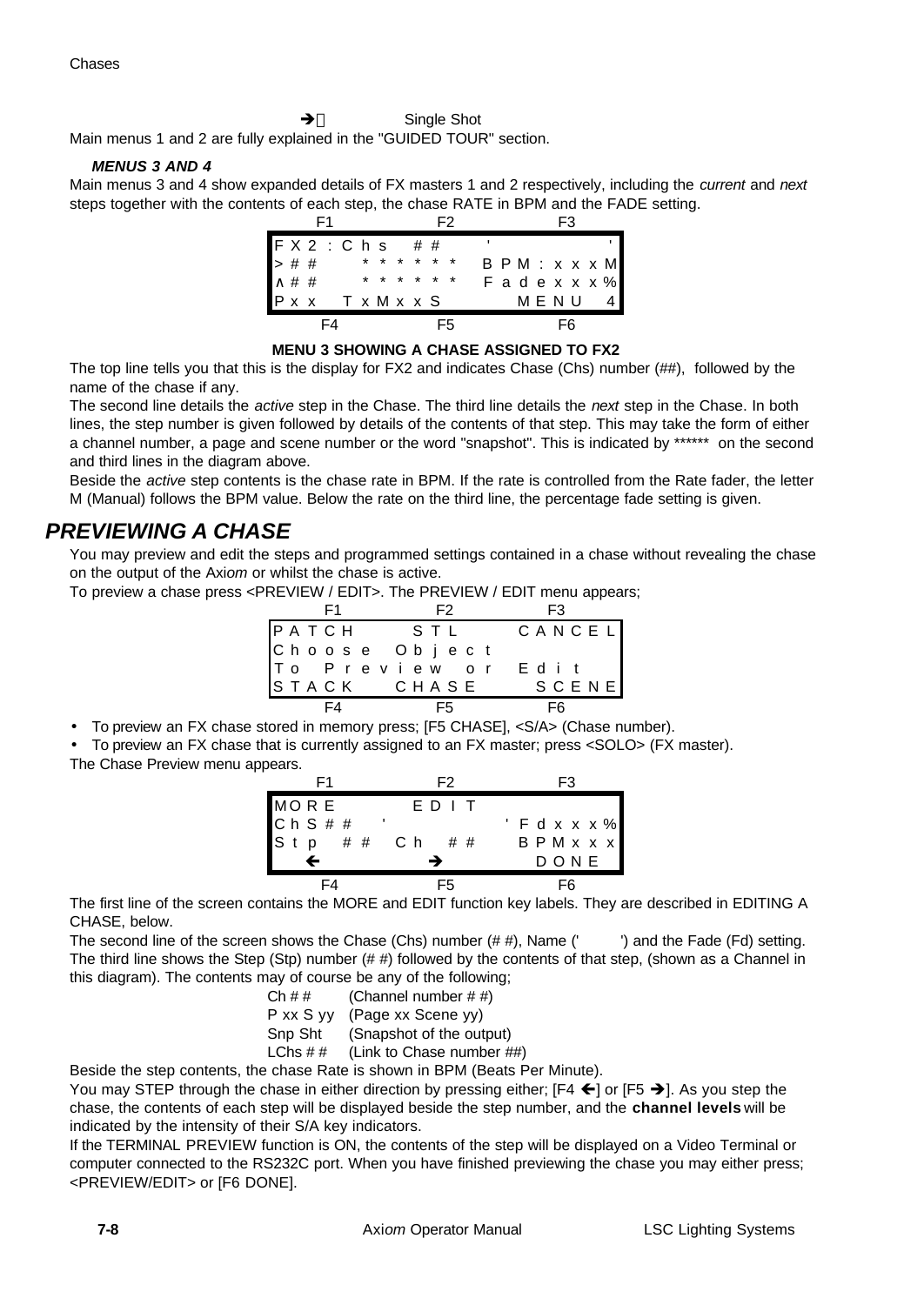## *EDITING A CHASE*

There are two ways of editing a chase on the Axi*om*. You may edit a chase that is stored in memory or you may edit a chase that is currently assigned to an FX master.

## *EDITING A CHASE IN MEMORY*

To edit a chase, you must first preview the chase as described above. Once you are in the PREVIEW CHASE menu, you may select from either "MORE", or "EDIT" to edit the chase.

## **1. MORE**.

Pressing; [F1 MORE] will reveal the following menu.

| F1   | F2.                                   | F3    |  |  |  |  |
|------|---------------------------------------|-------|--|--|--|--|
|      |                                       |       |  |  |  |  |
|      | FLAGS RATE FADE<br>Chase ## Fade xxx% |       |  |  |  |  |
|      | B P M                                 | x x x |  |  |  |  |
| NAME | ERASE                                 | DONE  |  |  |  |  |
|      | -5                                    |       |  |  |  |  |

You may elect to edit either the FLAGS, RATE, FADE, or NAME or you may ERASE the chase by pressing the appropriate function key, [F1] to [F5] respectively.

The menus that are displayed when you select FLAGS, RATE, FADE, or NAME are exactly the same as in "PROGRAMMING THE NAME, RATE, FADE and FLAGS". They are described earlier in this section.

#### *ERASING A CHASE*

A chase may be erased from memory. To erase a chase, firstly preview the chase, then from the MORE menu above, press; [F5 ERASE]. The Axi*om* will ask you to confirm this action because once erased, the chase cannot be recovered.

## **2. EDIT.**

From the PREVIEW CHASE menu, pressing; [F2 EDIT] will reveal the Edit Chase menu;

|  |  |   |  |                             |  |  |  |  |   |  |  |  |  | F3 |  |      |  |  |  |
|--|--|---|--|-----------------------------|--|--|--|--|---|--|--|--|--|----|--|------|--|--|--|
|  |  |   |  | INSERT DELETE MODIFY        |  |  |  |  |   |  |  |  |  |    |  |      |  |  |  |
|  |  |   |  | IChase ##                   |  |  |  |  |   |  |  |  |  |    |  |      |  |  |  |
|  |  |   |  | $Step$ ## - $P$ x x $S$ y y |  |  |  |  |   |  |  |  |  |    |  |      |  |  |  |
|  |  | L |  |                             |  |  |  |  | ▲ |  |  |  |  |    |  | DONE |  |  |  |
|  |  |   |  |                             |  |  |  |  |   |  |  |  |  |    |  |      |  |  |  |

This menu again allows you to STEP through the chase in either direction by pressing either; [F4 **← 1,** or [F5 **→ 1**. As you step the chase, the contents of each step will be displayed beside the step number, and the channel levels will be indicated by the S/A key indicators in an identical fashion to PREVIEW CHASE above. This menu varies from Preview Chase in that it allows you to INSERT new steps or DELETE existing steps at any point in the chase. If the step that you select is a Scene or a Snapshot, then you may also MODIFY (Edit) the channel levels.

### *INSERTING A STEP*

To insert a step in a chase, select the EDIT CHASE menu above, then step the chase to the step PRIOR to the point where the new step is to be inserted and press; [F1 INSERT]. The Insert step menu appears;

|  |  |  |  |                    |  |  |  |  |  |  |   |  |  |  | F3 |     |     |                       |
|--|--|--|--|--------------------|--|--|--|--|--|--|---|--|--|--|----|-----|-----|-----------------------|
|  |  |  |  |                    |  |  |  |  |  |  |   |  |  |  |    |     | N O |                       |
|  |  |  |  | Insert step here ? |  |  |  |  |  |  |   |  |  |  |    |     |     |                       |
|  |  |  |  |                    |  |  |  |  |  |  |   |  |  |  |    |     |     | Step - # # Step - # # |
|  |  |  |  |                    |  |  |  |  |  |  | Λ |  |  |  |    | YES |     |                       |
|  |  |  |  |                    |  |  |  |  |  |  |   |  |  |  |    |     |     |                       |

The "  $\bullet$  " on the bottom line indicates that the new step will be inserted between Step # # and Step # #. If this is not the correct insertion point, you may step the insertion point in either direction with the [**F4]** and [**F5]** function keys. When the insertion point is correct, press; [F6 YES]. The step type menu appears;

|                                                                 |  |  |  |  | F2.       |  |  | F3 |  |  |
|-----------------------------------------------------------------|--|--|--|--|-----------|--|--|----|--|--|
| SCENE CHANL OUTPUT<br>Insert which after<br>Step ## in Chase ## |  |  |  |  |           |  |  |    |  |  |
|                                                                 |  |  |  |  |           |  |  |    |  |  |
|                                                                 |  |  |  |  |           |  |  |    |  |  |
|                                                                 |  |  |  |  | LINK DONE |  |  |    |  |  |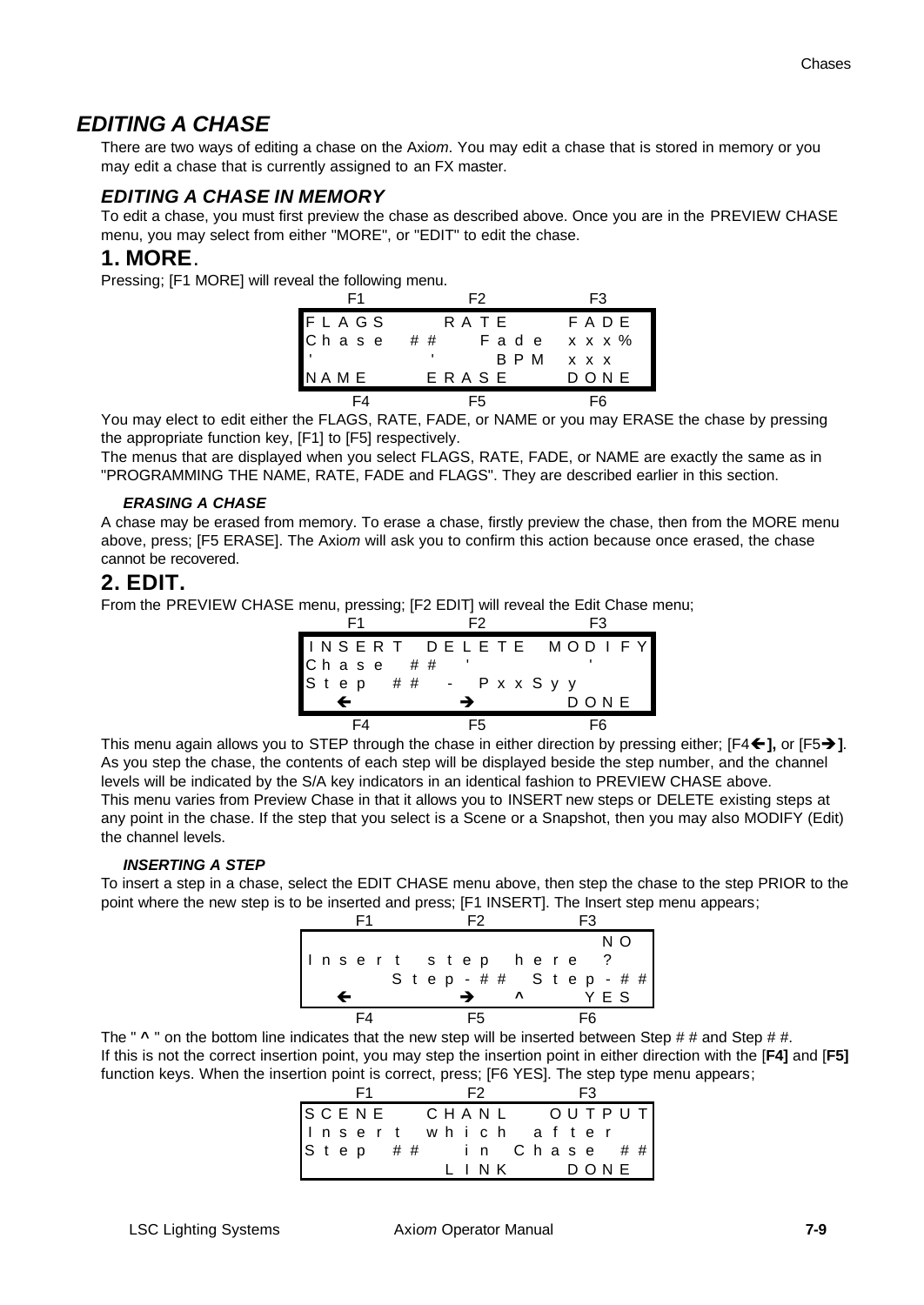F4 F5 F6

Use the appropriate function key to select what type of step you wish to insert. This is very similar to Programming a Chase. Refer to "PROGRAMMING A CHASE" earlier in this section for details.

#### *DELETING A STEP*

To delete a step in a chase, select the EDIT CHASE menu above, then step the chase to the step that you wish to delete and press; [F2 DELETE]. The Delete step menu appears;

|                                   | N O                             |
|-----------------------------------|---------------------------------|
|                                   | $#$ #                           |
| Chase ## Step<br>Delete this step | $\boldsymbol{\mathsf{\Lambda}}$ |
|                                   | YES                             |
|                                   |                                 |

The step to be deleted is indicated by a " **^** ". If this is not the correct step to delete, you may step the chase in either direction, to the correct step to be deleted, with the F4 and F5 function keys. To delete the step press; [F6 YES].

#### *MODIFYING A STEP*

If a step in a chase is a scene or a snapshot, then the channel levels in that scene or snapshot may be modified (edited).

To modify a step in a chase, select the EDIT CHASE menu above, then step the chase to the step that you wish to modify and press; [F3 MODIFY]. The MODIFY function key only appears when the step that you select is a Scene or a Snapshot. If you wish to modify a step that is a single channel, delete the step then insert a step with the correct channel. When you select MODIFY, the screen asks you to select the channel whose level you wish to edit by pressing its S/A key. Modifying a step in a chase is exactly the same procedure as editing a scene.

#### *Note; If the step that you choose to modify is a scene, the changes that you make are applied to the actual scene. If you then replay that scene on a scene master, you will see the "modified" version.*

As "MODIFYING A STEP" is exactly the same procedure as "EDITING A SCENE" it is not described here. Editing a scene is fully described in "EDITING A CHANNEL LEVEL" in the "SCENES" section.

## *PREVIEW / EDITING AN ASSIGNED FX CHASE (LIVE EDIT)*

If a chase is assigned to an FX master it may be directly edited on that master. To "Live Edit" a chase, press; <PREVIEW/EDIT>, <SOLO> (FX master). The Chase Live Edit menu appears;

|                                     |  |  |  |  |      |  |  | F3 |     |  |
|-------------------------------------|--|--|--|--|------|--|--|----|-----|--|
|                                     |  |  |  |  |      |  |  |    |     |  |
| Chase ## NO<br>### BPM Fd:###% Save |  |  |  |  |      |  |  |    |     |  |
| Fade/BPM to memory?                 |  |  |  |  |      |  |  |    |     |  |
| EDIT                                |  |  |  |  | FADE |  |  |    | YES |  |
|                                     |  |  |  |  |      |  |  |    |     |  |

• You can use the FX masters Rate fader to set the **Rate.**

• If you press; [F5 FADE] you can use the Edit wheel to set the percentage **Fade.**

The advantage of LIVE editing an FX chase over editing it in MEMORY is that you can you can use the FX master control keys and Rate fader to control the chase and see the results of your actions live on stage. When you are happy with the way the chase is performing you may save the new settings of RATE and FADE in memory by pressing; [F6 YES]. The next time that you assign the chase it will run as you see it now. If you press; [F3 NO] the chase will continue to run in its current edited form, but the changes will not be saved to memory. The next time that you assign the chase it will run as it did prior to the current editing. If you wish to change any of the other chase settings, press; [F4 EDIT] and you will change to the standard EDIT CHASE menu. This allows you to Insert, Delete or Modify steps as described in "EDITING A CHASE IN MEMORY" above.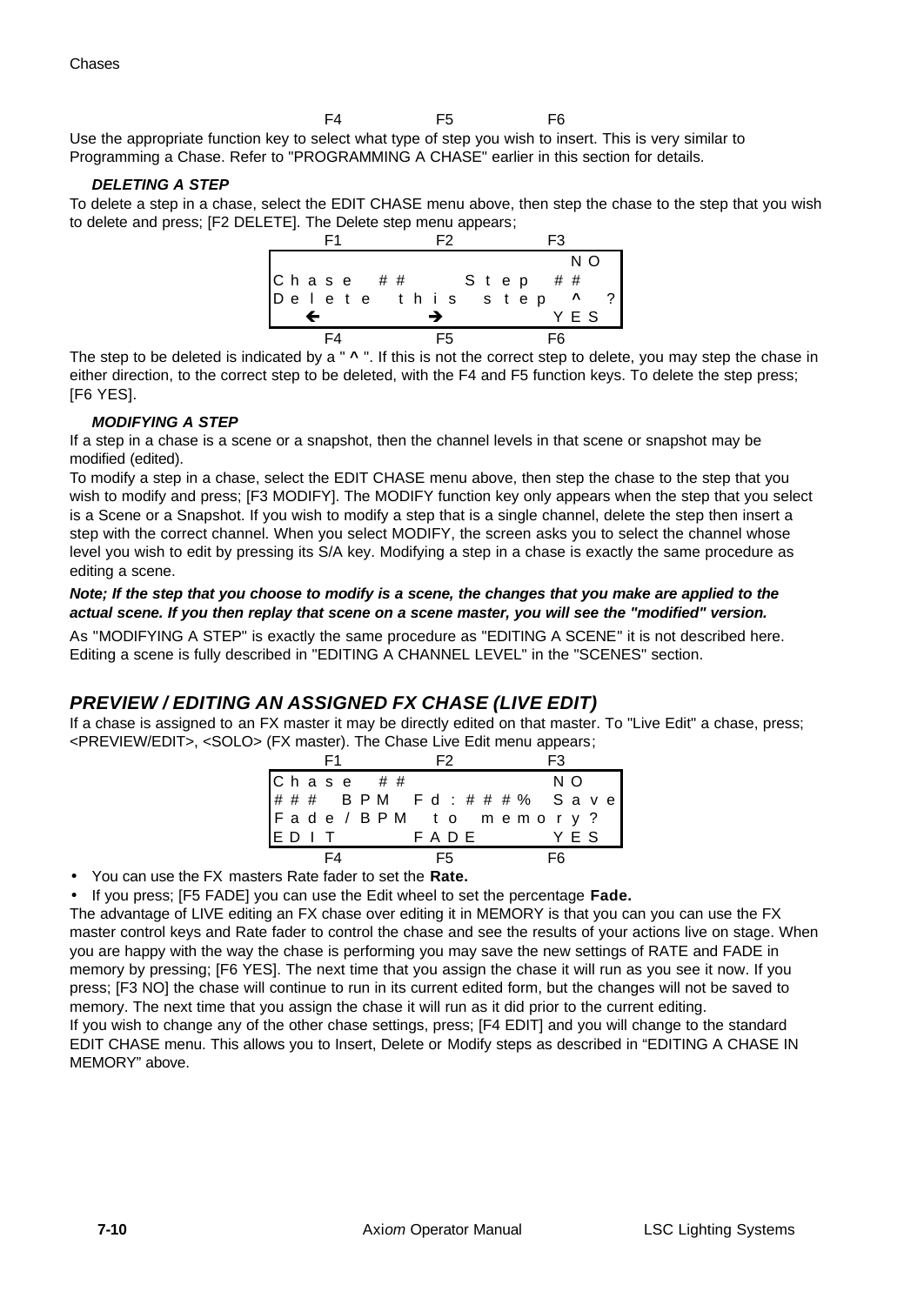# *Section 8: STACKS*

## *OVERVIEW*

A Stack is a list of steps consisting of scenes or channels or snapshots (of the Axi*om* output), or a link to another stack, that are programmed in the order that they are to be replayed. The scenes, channels, snapshots or links may come in any order. The Axi*om* can program up to 48 (60) stacks and there may be up to 99 steps in each stack but as stacks may be "linked" together, the maximum number of steps may be much higher. A Stack is designed to be played one step at a time with the transitions being a timed DIPLESS CROSSFADE executed by pressing the **>** (forward) key. Individual IN, OUT and LTP fade times may be programmed for every step. A step may be programmed to "AUTO STEP", that is it, it will automatically execute at the completion of the previous step. A step may be a "PAUSE", that is, at the completion of the previous step, it will count down a programmed PAUSE time, after which it will automatically execute the next step

You may enter and edit a descriptive NAME for every stack. In addition, every step in a stack may have its own LABEL..

Stacks may be replayed on either FX1 or FX2. The FX master allows comprehensive control over the assigned stack. Once a crossfade has been started, it may be stopped, started again in either the forward or reverse direction or snapped to completion, or snapped back to the start of the step. A stationary stack may be "stepped" (snapped, no times executed) in either direction.

The contents of a stack may be previewed and edited, either in memory or directly on the FX master to which a stack is assigned. Any of the parameters may be changed and steps may be inserted or deleted. If the Axi*om* is "LOCKED", you may only replay stacks. You cannot program or edit them.

# *PROGRAMMING STACKS*

## *STACK PROGRAMMING - (BRIEF DESCRIPTION)*

To program a Stack, with each step consisting of a snapshot of the output of the Axi*om*, press; <PROGRAM>, [F4 STACK], <S/A> (stack number) (any red S/A key). [F3 OUTPUT]. Create the first look on the output, then to record it as the first step, press; [F2 RECORD]. Create the next look on the output. To record this step, press; [F2 RECORD]. Continue to create and record steps as above. When all desired steps have been recorded, complete the stack by pressing; [F6 DONE], [F6 DONE], [F6 YES].

## *STACK PROGRAMMING (COMPLETE DESCRIPTION)*

To program a Chase press; <PROGRAM>, [F4 STACK].

As you may Program up to 48 (60) individual stacks you must give the stack a number. The Red preset <S/A> keys are used for stack numbers. All stack number S/A keys will flash twice to show that they are possible choices and then any *existing* stacks numbers will continue to flash. Press the <S/A> key of the Stack number that you wish to program. The PROGRAM STACK MENU appears;

|                                          |       | F3   |
|------------------------------------------|-------|------|
|                                          |       |      |
| SCENES CHANLS OUTPUT<br>Stack ## Step 00 |       |      |
|                                          |       |      |
| <b>NAME</b>                              | LINKS | DONE |
|                                          | F5.   |      |

#### **PROGRAM STACK MENU**

The Stack number and current Step number are shown. Below the Stack number is the area for the Stack 'NAME'.

The top and bottom lines indicate the function key labels that select the *objects* that you may choose to program into each step of the stack. You may program either [SCENES], [CHANNELS], [OUTPUT] (snapshots of the Axi*om* output) or a [LINK] to another stack.

Select which type of *object* you wish to program by pressing the appropriate function key.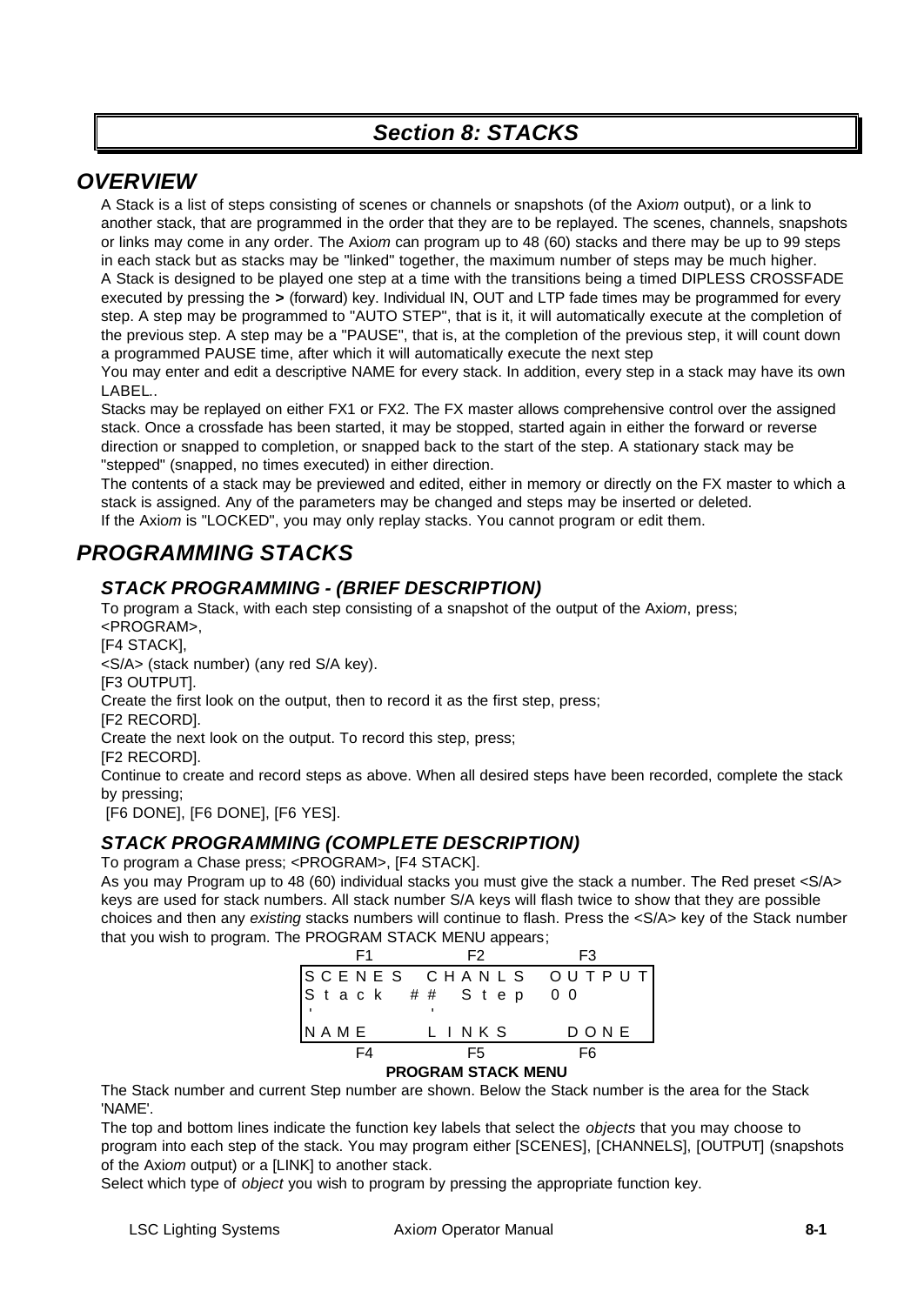Typical stacks will usually consist of either a number of scenes or a number of channels or outputs that follow each other. To assist rapid programming, when you select an *object*, the Axi*om* will enter the appropriate mode to accept a quantity of the same *object* on consecutive steps of the stack.

If, for example, you select SCENES, then the Axi*om* will go into 'Select Scene' mode allowing you to program your selected scenes onto consecutive steps of the stack by simply pressing the scene S/A keys in the order that you want to play them.

A Stack may consist entirely of channels or scenes or snapshots, or it may be a mixture of a few scenes followed by some snapshots and may end in a link to another stack. You determine the composition when you program the stack. You may change to a different type of "*object*" on any step of the chase by returning to this menu via [F6 DONE] (below).

#### *PROGRAMMING THE STACK NAME*

If you wish, you may give the stack a 'NAME' of up to 6 characters.

Select the program stack menu as described above and then press; <F4 NAME>. The NAME menu appears. For details on how to program the characters in the NAME, refer to "NAMES AND LABELS" in the "UTILITIES" section.

#### *Note; This step is optional. If you have time, it is advisable to name the stack but you may do this later via PREVIEW/Edit stack. If you choose not to program a name, then the name will be left blank.*

#### *PROGRAMMING SCENES IN A STACK*

If a Scene is programmed as a step in a stack, when that step is executed, the output of the FX master will crossfade to the scene and all the channels that were programmed into the scene will come on at their *programmed* levels.

To program a scene as a step in a stack, select the PROGRAM STACK MENU as described above then press; [F1 SCENE]. The SELECT SCENE MENU appears.

|                                                        | F3     |
|--------------------------------------------------------|--------|
|                                                        | CANCEL |
|                                                        |        |
|                                                        |        |
| Stk ## Stp ## Pgexx<br>Select Scenes using<br>S/A keys |        |
|                                                        |        |

The Stack (Stk) number, current Step (Stp) number and the *current* Page (P) or and Scene (S) number are shown.

You may now select the Scene numbers to be entered into successive steps of the stack. To select a scene from a page other than the *current* page, select that page, then the scene number.

Press the Scene <S/A> key of the scene number for step 1 and the program step menu appears;

|       |                                                                            | F3   |
|-------|----------------------------------------------------------------------------|------|
| FLAG  |                                                                            | UNDO |
|       | " S t p # # P x x S y y                                                    |      |
|       | $\begin{bmatrix} \ln MAN & 0 \text{ u } t = NXT & L & 0 & 0 \end{bmatrix}$ |      |
| LABEL | TIMES                                                                      | DONE |
|       | ᄄ                                                                          |      |

The second line of the menu has the area for the step "LABEL" (a copy of the scene's name), plus the current step number together with the Page (P) and Scene (S) number.

The third line shows the In, Out and L (LTP) time settings for the step.

The top and bottom lines indicate the function key labels that select the parameters that you may choose to program for this step of the stack. You may choose [FLAG], [LABEL], or [TIMES].

Select each parameter you wish to program for this step by pressing the appropriate function key.

#### *Note; These parameters of flag, label, and times are optional. If you have time, it is advisable to label the step and program the fade times, but you may do this later via PREVIEW/Edit stack.*

If you choose not to program any of them, the default settings will be used for the un-programmed parameters.

- The default setting for the label is the scene name or if the scene had not been programmed with a name it will be blank.
- The default setting for the times is a copy of the scene's programmed times.
- The default setting for flag is for the step to be manually executed.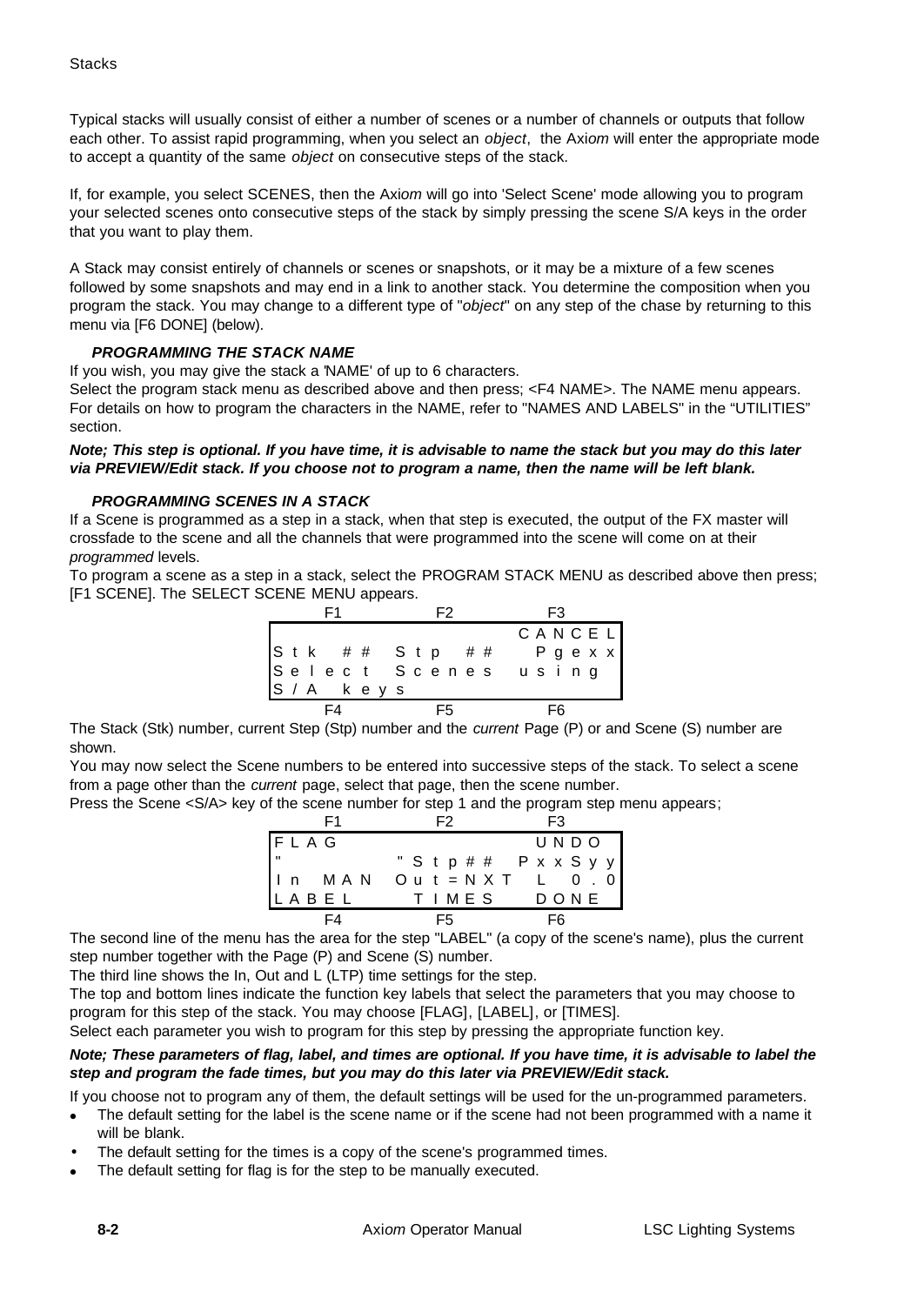The programming of these optional procedures is described below under "FLAGS, LABELS AND TIMES IN STACK PROGRAMMING*'*, later in this section.

Once you have programmed the first step as described above, and regardless of whether or not you choose to program the optional information, you may rapidly program further scenes as subsequent steps by simply pressing the scene number <S/A> keys in the order that you want them to appear. To select a scene from a page other than the *current* page, select that page, then the <S/A> scene number.

In other words, you may *completely* program a step by programming the optional information in each step or *rapidly* program a step by omitting any or all of the optional information and just selecting the scene.

If you make an error you may step back by pressing; [F3 UNDO].

When you have finished entering scenes, press; [F6 DONE]. The PROGRAM STACK MENU returns. You may now select a different *object* to program (into the following step) and again you may use the rapid programming technique just described but for the new type of object.

If all the steps have been programmed press; [F6 DONE]. The Axi*om* will ask you to confirm and save the stack by pressing; [F6 YES].

#### *PROGRAMMING CHANNELS IN A STACK*

When a channel is programmed as a step in a stack, it will come on at full when it is the current step. If you want more than one channel in a step or a channel at a level other than full, then you must either make the step a Scene or a Snapshot of the channel(s) at the required level(s). Programming a channel into a step of a stack is very similar to programming a scene as a step.

To program a channel as a step in a stack, from the PROGRAM STACK MENU described above press; [F2 CHANS], as the object to be programmed into the step and the select channel menu appears.

|  |  |  |  |  |  |  |  |  |  |  |  |  | F3                                                |  |  |  |  |  |  |  |
|--|--|--|--|--|--|--|--|--|--|--|--|--|---------------------------------------------------|--|--|--|--|--|--|--|
|  |  |  |  |  |  |  |  |  |  |  |  |  | CANCEL                                            |  |  |  |  |  |  |  |
|  |  |  |  |  |  |  |  |  |  |  |  |  | Stk ## Stp ##<br>Select Channel using<br>S/A keys |  |  |  |  |  |  |  |
|  |  |  |  |  |  |  |  |  |  |  |  |  |                                                   |  |  |  |  |  |  |  |
|  |  |  |  |  |  |  |  |  |  |  |  |  |                                                   |  |  |  |  |  |  |  |
|  |  |  |  |  |  |  |  |  |  |  |  |  |                                                   |  |  |  |  |  |  |  |

The Stack (Stk) number, current Step (Stp) number are shown.

You may now select the channel numbers to be entered into successive steps of the stack and the channel S/A keys flash to show that they are valid choices.

Press the channel <S/A > keys of the channel number for the indicated step and the program step menu appears;

| ⊢1   |                       | F3   |
|------|-----------------------|------|
| FLAG |                       | UNDO |
|      | " S t p # # C h n # # |      |
|      | THES DONE             |      |
|      |                       |      |
|      |                       |      |

This menu is very similar to that for programming scenes as steps in a stack as described earlier. This menu differs only in that it shows the channel (instead of the scene) that you have selected for the indicated step of the stack.

You may now program the [FLAG., [LABEL], or [TIMES] for this step. Select each parameter you wish to program for this step by pressing the appropriate function key.

#### *Note; These parameters of flag, label, and times are optional. If you have time, it is advisable to label the step and program the fade times, but you may do this later via PREVIEW/Edit stack.*

If you choose not to program any of them, then the default settings will be used for the un-programmed parameters.

- The default setting for the label is the number of the selected channel. e.g. "Ch# 2"
- The default setting for the times are the default times as set in the UTILS menu.
- The default setting for flag is for the step to be manually executed.

The programming of these optional procedures is described below under 'FLAGS, LABELS, and TIMES IN STACK PROGRAMMING', later in this section.

Further channels may be programmed as steps by pressing their channel <S/A> keys. Each channel will be selected and entered into the NEXT step.

If you make an error you may step back by pressing; [F3 UNDO].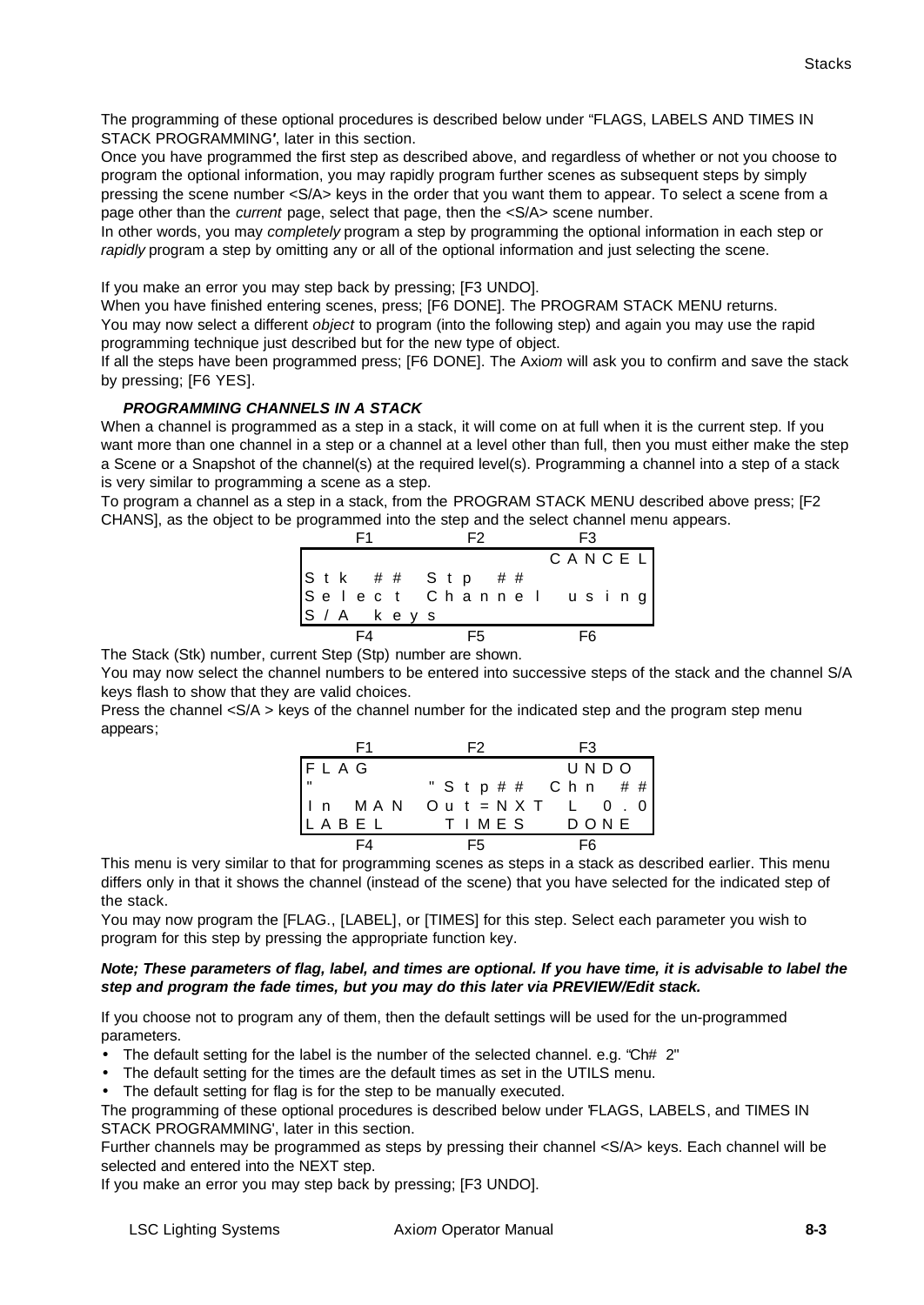When you have finished entering channels, press; [F6 DONE]. The PROGRAM STACK MENU returns. You may now select a different *object* to program (into the following step) or, if all the steps have been programmed press; [F6 DONE]. The Axi*om* will ask you to confirm and save the stack by pressing; [F6 YES].

#### *PROGRAMMING OUTPUT (SNAPSHOTS) IN A STACK*

To program the current OUTPUT of the Axi*om* as a step in a chase, select the PROGRAM CHASE MENU as described above and then press; [F3 OUTPUT]. The Record Output menu appears;

|                                                                                   |  |  |  |  |  |  |    |  |  |  |  |  | F3 |  |  |  |  |  |  |
|-----------------------------------------------------------------------------------|--|--|--|--|--|--|----|--|--|--|--|--|----|--|--|--|--|--|--|
| Push - ]]RECORD CANCEL<br>To record the output<br>as the next step of<br>Stack ## |  |  |  |  |  |  |    |  |  |  |  |  |    |  |  |  |  |  |  |
|                                                                                   |  |  |  |  |  |  |    |  |  |  |  |  |    |  |  |  |  |  |  |
|                                                                                   |  |  |  |  |  |  |    |  |  |  |  |  |    |  |  |  |  |  |  |
|                                                                                   |  |  |  |  |  |  |    |  |  |  |  |  |    |  |  |  |  |  |  |
|                                                                                   |  |  |  |  |  |  | F5 |  |  |  |  |  |    |  |  |  |  |  |  |

To RECORD the current output and program it into the current step press; [F2 RECORD]. A snapshot of the output will be taken and the program step menu appears;

|           | F2                                   | F3                        |
|-----------|--------------------------------------|---------------------------|
| FLAG<br>" | RECORD UNDO                          |                           |
|           | " S t p # #                          | Snaps                     |
|           | In MAN Out = NXT L<br>LABEL TIMES DC | $0$ .<br>$\overline{0}$ 1 |
|           |                                      | DONE                      |
|           | ᇅ                                    |                           |

This menu is very similar to that for programming scenes or channels as steps in a stack as described above. This menu differs only in that it shows that a Snaps (Snap Shot) has been taken for the indicated step of the stack.

You may now program the [FLAG], [LABEL], or [TIMES] for this step. Select each parameter you wish to program for this step by pressing the appropriate function key.

#### *Note; These parameters of flag, label, and times are optional. If you have time, it is advisable to label the step and program the fade times, but you may do this later via PREVIEW/Edit stack.*

If you choose not to program any of them, then the default settings will be used for the un-programmed parameters.

- The default setting for the label is blank.
- The default setting for the times are the default times as set in the UTILS menu.
- The default setting for flag is for the step to be manually executed.

The programming of these optional procedures is described below under 'FLAGS, LABELS, and TIMES IN STACK PROGRAMMING', later in this section.

Further snapshots may be taken and each is entered into the NEXT step by pressing; [F2 RECORD]. When you have finished recording snapshots, press; [F6 DONE]. The PROGRAM STACK MENU returns. You may now select a different *object* to program (into the following step) or, if all the steps have been programmed press; [F6 DONE]. The Axi*om* will ask you to confirm and save the stack by pressing; [F6 YES].

#### *PROGRAMMING LINKS ("PAUSE" OR "LINK TO ANOTHER STACK")*

A step in a stack may be programmed as a LINK. There are two types of LINK to choose from;

- PAUSE link.
- STACK link.

Both types of link are described below.

To program a LINK as the next step in a stack, from the PROGRAM STACK MENU described earlier, press; [F5 LINKS] and the LINK menu appears;

|                                                           |           | F3   |  |  |  |  |  |  |  |  |  |  |  |  |
|-----------------------------------------------------------|-----------|------|--|--|--|--|--|--|--|--|--|--|--|--|
| PAUSE                                                     |           | UNDO |  |  |  |  |  |  |  |  |  |  |  |  |
| Choose type of link<br>desired after Step##<br>STACK DONE |           |      |  |  |  |  |  |  |  |  |  |  |  |  |
|                                                           |           |      |  |  |  |  |  |  |  |  |  |  |  |  |
|                                                           |           |      |  |  |  |  |  |  |  |  |  |  |  |  |
|                                                           | F5        | FR   |  |  |  |  |  |  |  |  |  |  |  |  |
|                                                           | LINK MENU |      |  |  |  |  |  |  |  |  |  |  |  |  |

*PAUSE LINK*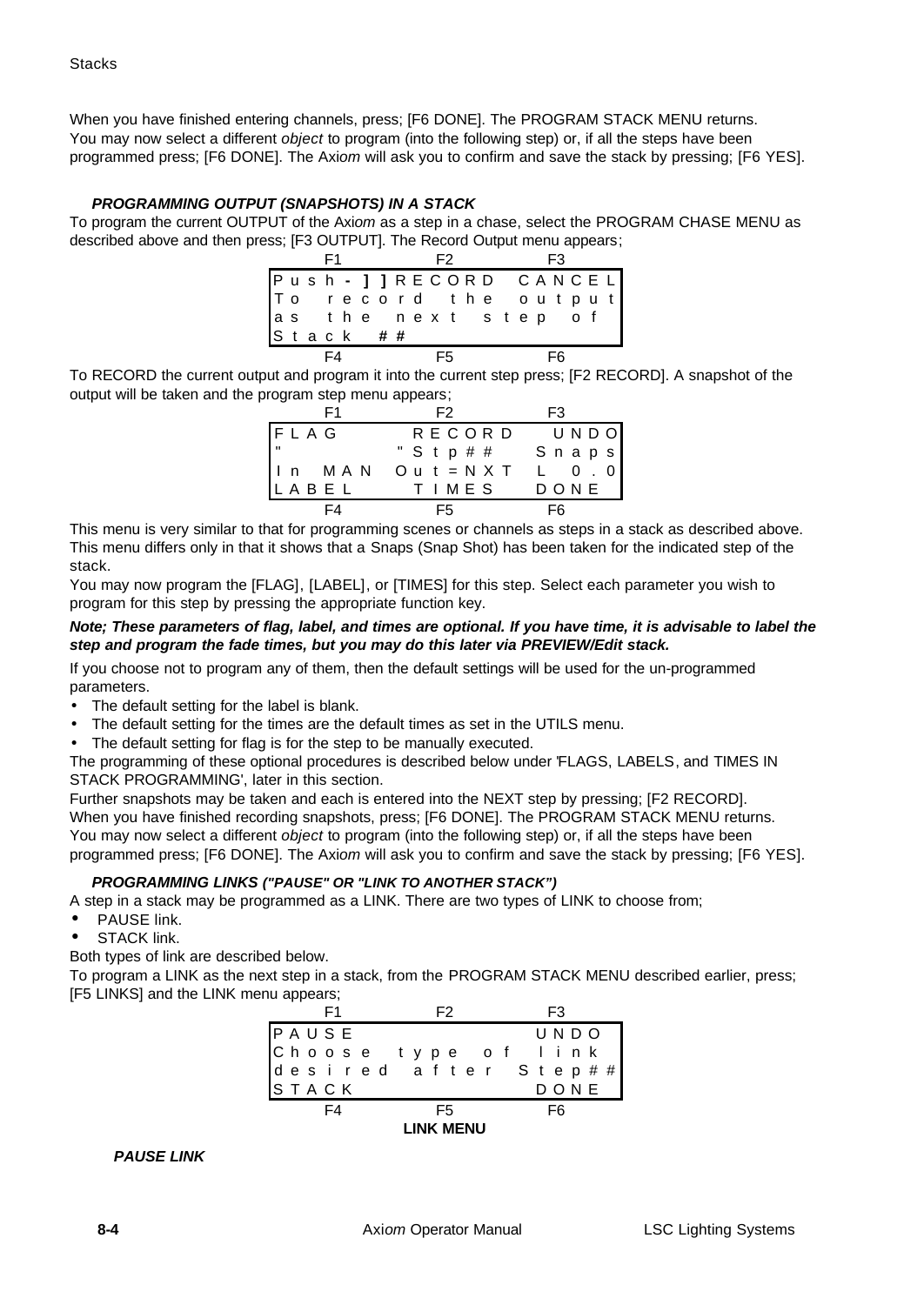When a step containing a PAUSE LINK becomes the NEXT step, it will automatically count down its programmed PAUSE time, after which it will automatically crossfade to the next step. To program a PAUSE, from the LINK menu above press; [F1 PAUSE].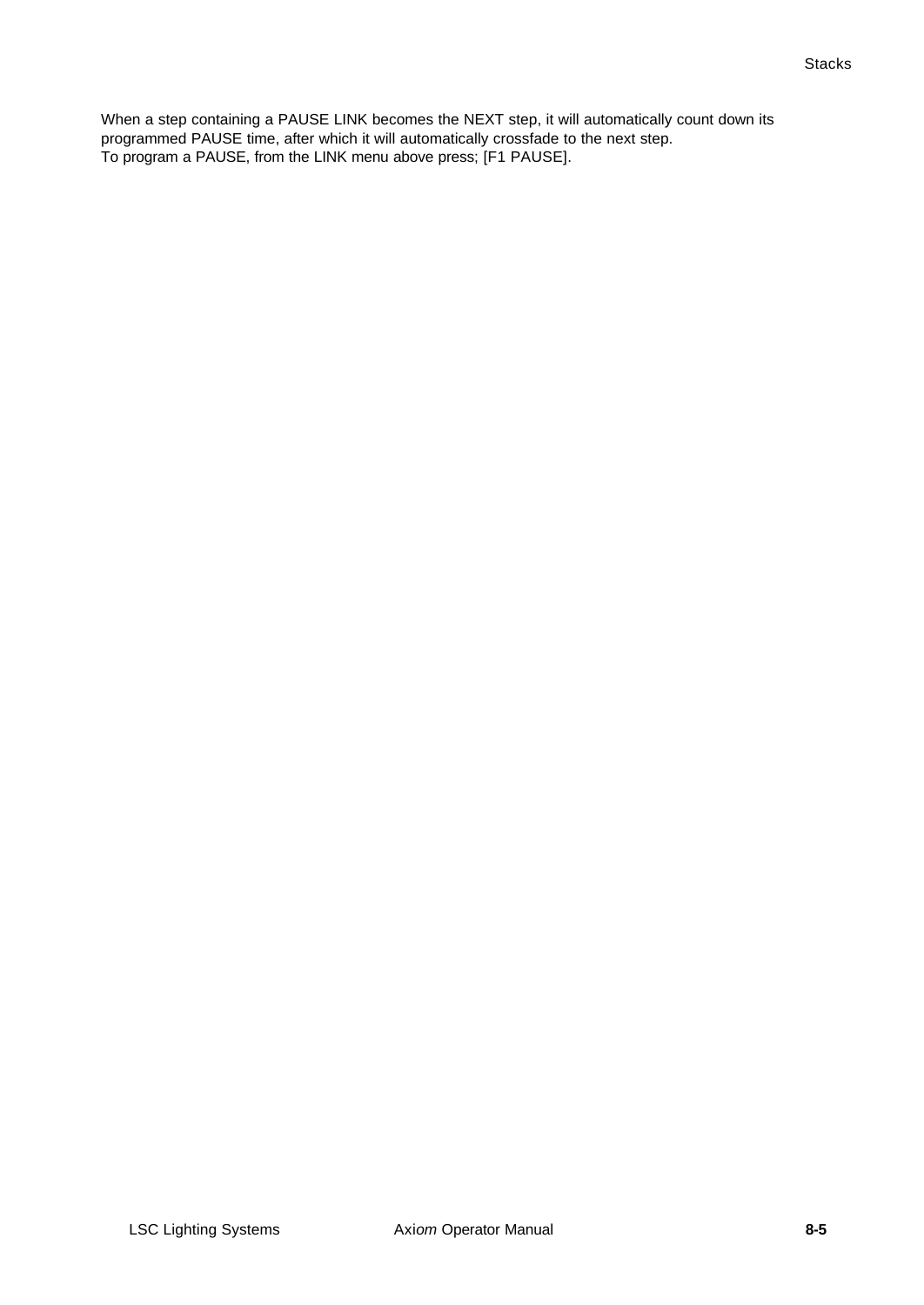The screen shows;

|  |  |  |  |  |  |  |                                                    |  |  | F <sub>2</sub> |             |  | F3 |  |  |      |  |  |  |
|--|--|--|--|--|--|--|----------------------------------------------------|--|--|----------------|-------------|--|----|--|--|------|--|--|--|
|  |  |  |  |  |  |  |                                                    |  |  |                | ZERO CANCEL |  |    |  |  |      |  |  |  |
|  |  |  |  |  |  |  |                                                    |  |  |                |             |  |    |  |  |      |  |  |  |
|  |  |  |  |  |  |  |                                                    |  |  |                |             |  |    |  |  |      |  |  |  |
|  |  |  |  |  |  |  | Use Edit wheel.<br>PAUSE for 0.0s<br>after step ## |  |  |                |             |  |    |  |  | DONE |  |  |  |
|  |  |  |  |  |  |  |                                                    |  |  |                |             |  |    |  |  |      |  |  |  |

Rotate the EDIT wheel to set the pause time as indicated on the screen. To complete the pause time setting press; [F6 DONE]. The screen returns to the previous menu.

In other words, when a pause is programmed, it automatically LINKS to the next step after a PAUSE.

#### *STACK LINK*

The last step in a stack may be programmed with a STACK link. When the step containing the STACK link becomes the NEXT step, it will *automatically* assign another stack that you specify, to the FX master. The last step of the first stack will crossfade to the first step of the second stack in exactly the same manner as the crossfade between two steps of the same stack would occur. This allows not only more than 99 steps to be executed, it allows very complex stacks to be easily made, by linking together short simple stacks which are easier to manage and edit.

To program a link to another stack as a step in a stack, from the LINK menu above press; [F4 STACK]. The screen shows;

|  |                                                                           |  |  |  |  |  |  |  |  | F2 |  |  |  | F3 |  |  |  |  |  |
|--|---------------------------------------------------------------------------|--|--|--|--|--|--|--|--|----|--|--|--|----|--|--|--|--|--|
|  |                                                                           |  |  |  |  |  |  |  |  |    |  |  |  |    |  |  |  |  |  |
|  |                                                                           |  |  |  |  |  |  |  |  |    |  |  |  |    |  |  |  |  |  |
|  |                                                                           |  |  |  |  |  |  |  |  |    |  |  |  |    |  |  |  |  |  |
|  | After Step xx<br>LINK TO STACK 00 ?<br>Select stack using<br>S/A keys YES |  |  |  |  |  |  |  |  |    |  |  |  |    |  |  |  |  |  |
|  |                                                                           |  |  |  |  |  |  |  |  |    |  |  |  |    |  |  |  |  |  |

The top line of the menu indicates the last step number that you have programmed. The LINK will be inserted in the next step. The red <S/A> keys flash twice to show that they are valid choices and then all existing stack numbers will continue to flash. Press the <S/A> key of the stack number that you want to Link to. If you make an error, you may simply press another S/A key. The second line of the menu indicates the number of the Stack that you have selected. To enter the Link press; [F6 YES], [F6 DONE]. If the Stack is complete, press; [F6 DONE]. The Axi*om* will ask you to confirm and save the stack by pressing; [F6 YES].

#### *FLAG (AUTO STEP), LABELS, AND TIMES*

As you program each step of a stack, you may choose to program any or all of the FLAG, LABEL, and TIME parameters for that step. If you choose not to program any of them, then the default setting for the particular parameter will be automatically programmed for you.

#### *PROGRAMMING A FLAG (AUTO STEP)*

A step may be programmed to 'AUTO STEP', that is, the step will automatically execute at the completion of the previous step. On main menus 2 and 3, an AUTO STEP is identified by an 'A' beside its step number. After programming the contents of a step, from the program step menu (described above) press; [F1 FLAG]. The FLAG menu appears;



Press; [F6 YES] to make this an AUTOSTEP.

#### *LABELLING A STEP*

You may program an individual LABEL for every step of a stack. (You may program a NAME for the whole stack). If you choose not to program a label, then the default labels will be automatically programmed for you. This makes stacks self documenting.

The default 'LABELS' for the different objects that you may program as steps are;

• **SCENES**;

If the step contains a scene then the default label will be the 'NAME' of the scene. If no name has been programmed for the scene, the label as displayed on menus 3 or 4 will be the page and scene number.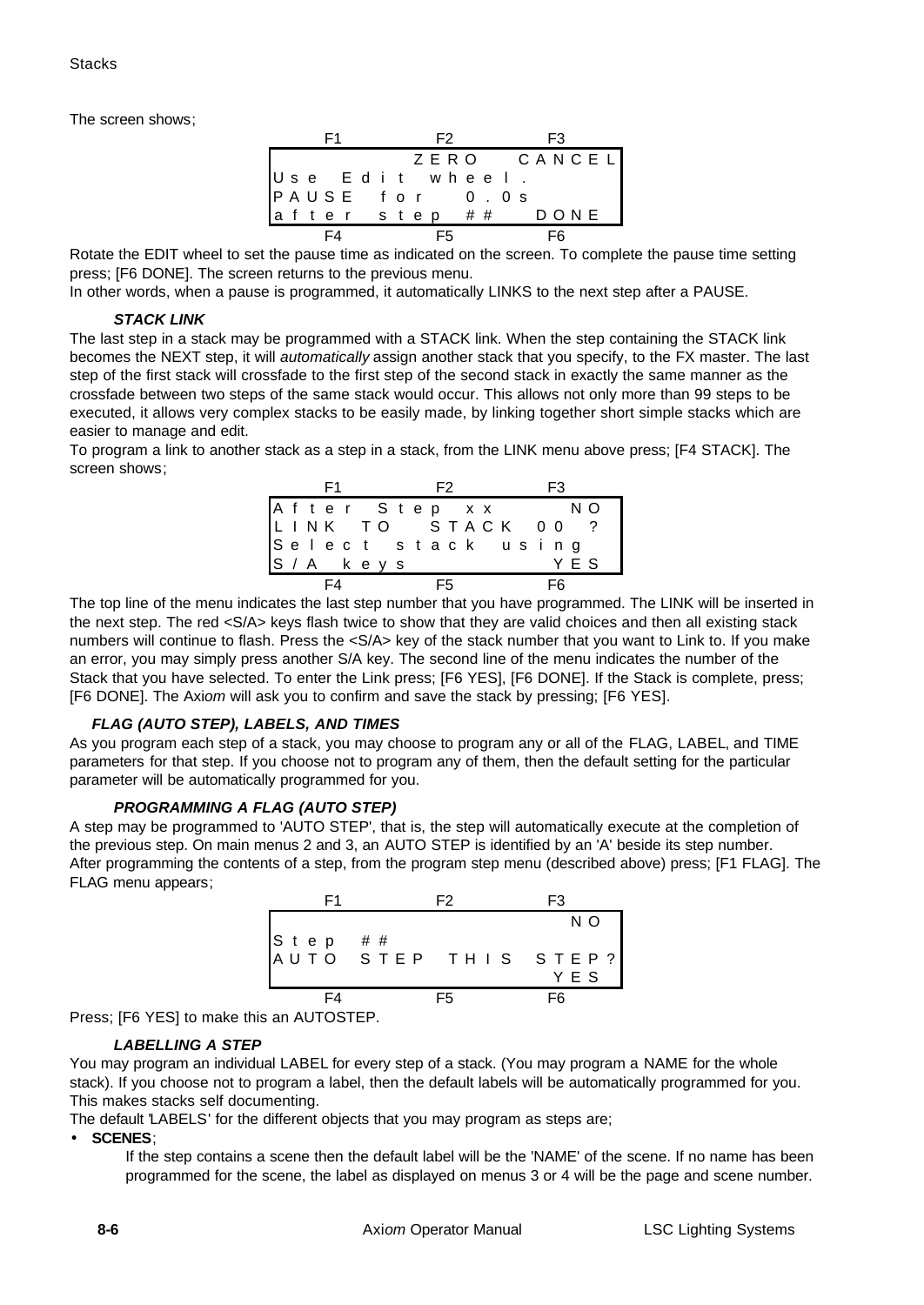#### • **CHANNELS**

If the step contains a channel then the default label will be the channel number. If a 'LABEL' has been programmed for the channel in the patch, then the channel 'LABEL' will appear.

#### • **RECORD**

If the step contains a recording of the Axi*om* output then the default label will be blank when previewed, but the label as displayed on menus 3 or 4 will be 'SnpSht', (an abbreviation of "SnapShot").

#### *Note; If you program a label for a step in place of the default label, then this new label only applies to that step. It does not change the source of the default label.*

#### *PROGRAMMING A LABEL*

After programming the contents of a step, from the program step menu (described above) press; [F4 LABEL]. The edit label menu appears. For details on how to program the characters in the LABEL, refer to "NAMES AND LABELS" in the "UTILITIES" section.

### *PROGRAMMING STACK FADE TIMES*

You may program an IN fade time, an OUT fade time and an L (LTP) fade time for every step in the stack. The HTP channels are controlled by the IN and OUT times. The LTP channels are controlled by the L time.

#### *IN AND OUT TIMES*

The incoming step will fade *up* in the IN time as programmed for that step. The outgoing step will fade *down* in the OUT time as programmed for that step.

The IN time may be set to either;

- MAN (Rate Fader)
- Programmed time.

The OUT time may be set to either;

- =NXT (the same as the IN time of the NEXT STEP)
- MAN (Rate Fader)
- Programmed time.

The transition from one step to the next is in the form of a DIPLESS CROSSFADE.

#### *L TIMES*

When a step of the stack is executed, the LTP channels in this *incoming* step will fade to their programmed levels in the L time.

LTP channels will only change level if they are programmed in the *incoming* step. If they do not have a new level in the *incoming* step then they will remain at their previous (LAST) levels.

The LTP time may only be a programmed time.

#### *DEFAULT TIMES*

If you choose not to program times, then the default times will be automatically programmed for you. Refer to the "TIMES" in the "DESK OVERVIEW" section for details on how to program your own default times. The default times for each type of step are;

#### *SCENES*

The IN, OUT and L times will be a copy of those originally programmed into the scene.

If the scene was programmed with its fade time set by the Time fader, it will now be set by the position of the Rate fader of the FX master to which the stack is assigned.

If the scene was programmed with its OUT time as =IN, it will become =NXT, which is the IN time of the Next step in the stack.

#### *CHANNELS AND OUTPUTS (SNAPSHOTS)*

The IN time will be Manual (MAN) as set by the position of the Rate fader of the FX master to which the stack is assigned

The OUT time will be =NXT.

The L time will be 0.0 seconds.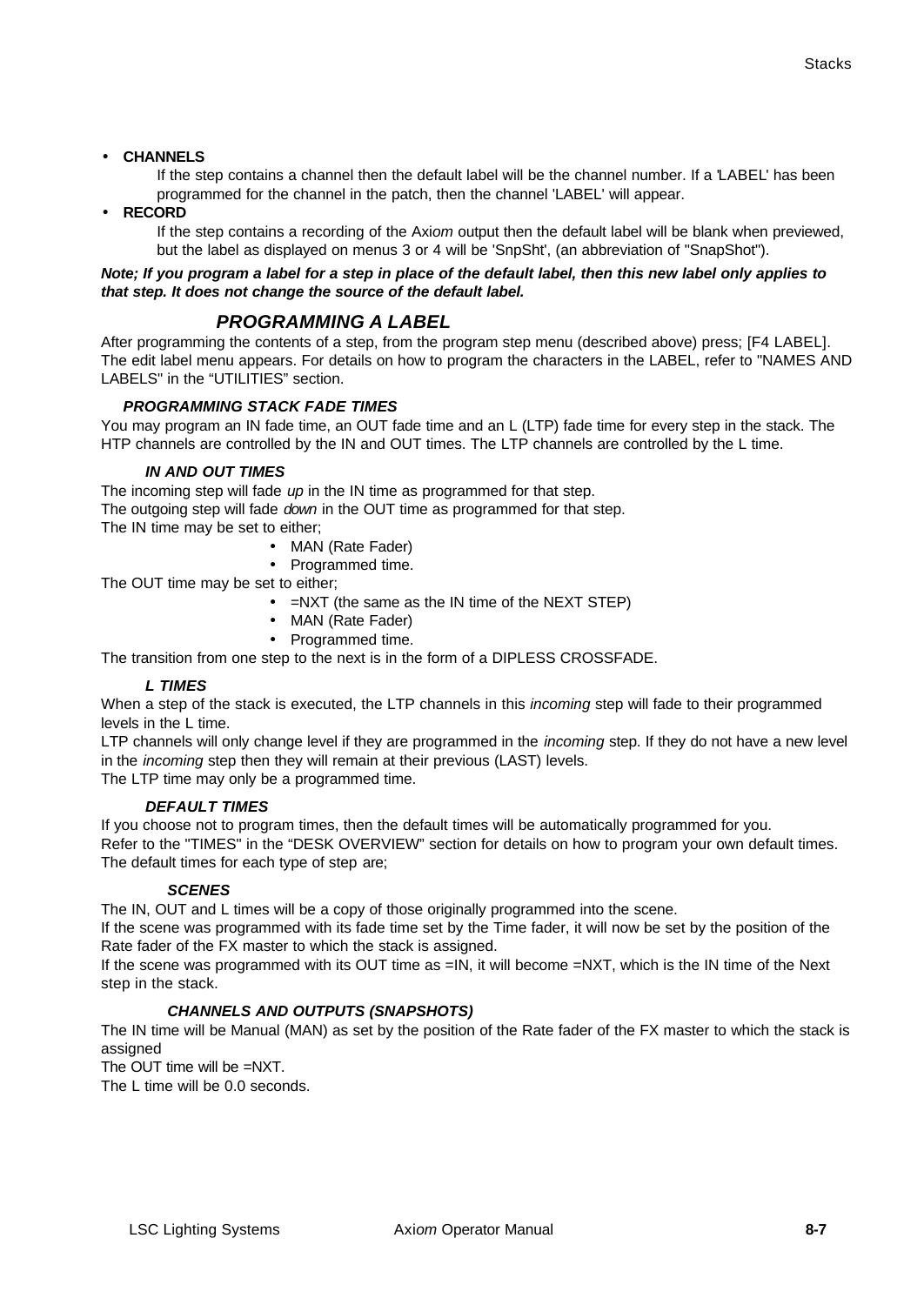#### *PROGRAMMING STEP TIMES*

After programming the contents of a step, from the program step menu (described above) press; [F5 TIMES]. The edit times menu appears;

| F2                                 | F3.    |
|------------------------------------|--------|
| $+$ $+$                            | CANCEL |
| Th MAN Out=NXT L 0.0<br>I ← → DONE |        |
|                                    |        |

You may program the settings for the In, Out and L (LTP) times in the step.

You select the time to program by positioning the highlight bar (-----) over the time by using the  $[F4 \leftarrow]$  and  $[F5$  $\rightarrow$ ] function keys. When a time is selected, it may be quickly varied by using the EDIT wheel or it may be incremented in single steps with the [F2 **+]** key or decremented with the [F1 **-]** key. If you hold down either [F1] or [F2], they will auto repeat. A time may be snapped to minimum or maximum by tapping [F1] or [F2] once, then quickly pressing again and **holding**.

When all the times are correctly programmed, press; [F6 DONE]. The program step menu returns. If all the steps have been programmed press; [F6 DONE], [F6 DONE]. The Axi*om* will ask you to confirm and save the stack by pressing; [F6 YES].

# *PLAYING A STACK*

## *ASSIGNING A STACK*

In order to play a stack, you must first ASSIGN it to either of the two FX masters. When a stack is assigned, it will load the first step of the stack as the *next* step on the FX master. It will not disturb the *current* step of any previously assigned stack.

To assign a stack, press; <ASSIGN>, [F4 STACK], <S/A> (Stack number), <SOLO> (FX1 or FX2) In the above procedure, when you choose [F4 STACK] from the ASSIGN menu, the screen will prompt you to make a selection. All stack S/A keys will flash twice to show that they are possible choices and then any *existing* stacks numbers will continue to flash.

If you do not wish to proceed with the assignment, press; <ASSIGN>. The function will be aborted without any changes being made.

## *CLEARING AN FX MASTER*

When a stack is assigned to an FX master, it does not disturb the current output of the master. This feature allows you manually link stacks together. There may be times when you want to clear the current output of an FX master so that you can assign a stack and fade up the FX master without revealing any lights on stage. The first transition will then be a fade up from black to the first step.

To clear an FX master, press; <ASSIGN>, <SOLO> (FX master).

## *CONTROLLING A STACK*

By utilising the controls of the FX master, you may;

- Control the overall level of the stack.
- 'SOLO' (flash) (bump) the stack.
- Control the crossfade times of a stack
- Start, stop or reverse a crossfade.
- Snap a stopped crossfade to its beginning or end.
- Snap an idle stack in either direction.

The red key indicators, LED bargraphs and the menu screens display extensive information about the stack.

#### *LEVEL*

The overall **level** of all HTP channels in the stack is controlled by the FX master fader.

There are no times associated with this master.

A stack may be 'solo'ed' by pressing the SOLO key of the FX master.

#### *STEPPING A STACK*

When a stack is idle, its output comes from the *current* step.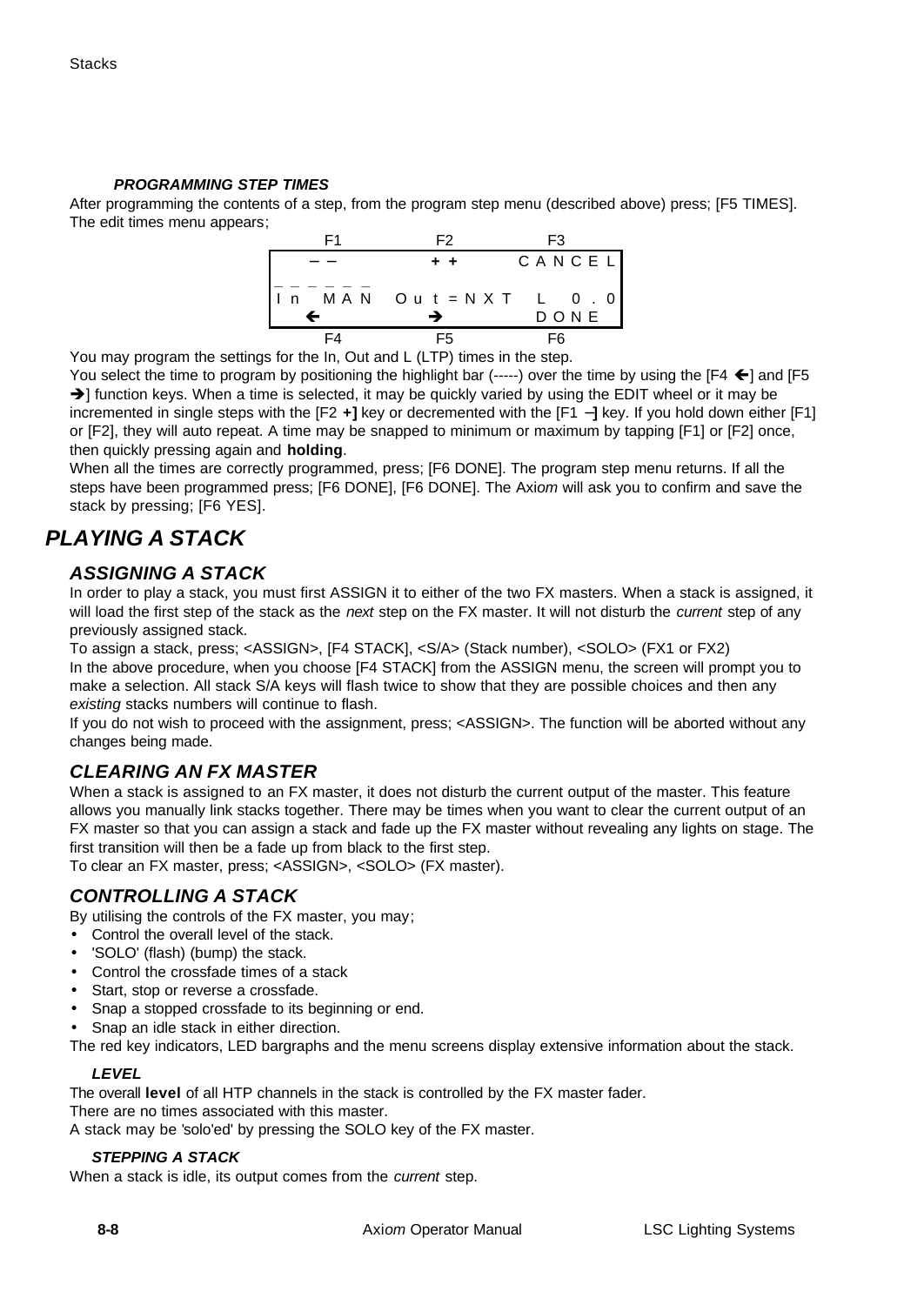The step that will follow this step is called the *next* step.

When a crossfade is initiated, the *current* step becomes the *outgoing* step and the *next* step becomes the *incoming* step.

When the *last* step in a stack becomes the *current* step, the *first* step will become the *next* step.

#### *INITIATING A CROSSFADE*

To initiate a crossfade from the *current* step to the *next* step, press the **>** (forward) key. The crossfade will occur with the *incoming* step fading in, in its IN time and the *outgoing* step fading out in its OUT time. While the crossfade is *in progress*, the indicator in the STOP/STEP key will flash and both the **>** (forward) key and the **<** (reverse) key are **inactive**.

#### *STOPPING A CROSSFADE*

A crossfade *in progress* may be stopped by pressing the STOP/STEP key. When a crossfade has been stopped, the STOP/STEP key becomes inactive and the indicator in the STOP/STEP key lights. You may now either continue the crossfade in either direction and the indicators in the **>** (forward) key and the **<** (reverse) key alternately flash to indicate this.

#### *STARTING A STOPPED CROSSFADE*

To start a stopped crossfade in the forward direction press the **>** (forward) key. The indicator in the **>** (forward) key will light, the crossfade will continue from the point where it was stopped and will crossfade in the remaining time.

To start a stopped crossfade in the reverse direction press the **<** (reverse) key. The indicator in the **<** (reverse) key will light, and the crossfade will occur in the same time that had expired when the crossfade was stopped. The indicator in the STOP/STEP key will flash for the duration of the crossfade.

#### *SNAPPING A STOPPED CROSSFADE*

You may snap (instant change, no times executed) a *stopped* crossfade to its beginning or end. This requires you to hold down one key whilst at the same time tapping another key and then releasing the first key.

To snap a *stopped* crossfade to completion;

Hold Stop/Step, Tap **>** (forward)

To snap a *stopped* crossfade back to its starting point;

Hold Stop/Step, Tap **<** (reverse)

#### *SNAPPING A STACK*

If a stack is stationary (idle between steps), you may snap (instant change, no times executed) through the stack in either direction.

To snap a stack in the forward direction;

Hold Stop/Step, Tap **>** (forward)

To snap a stack in the reverse direction;

Hold Stop/Step, Tap **<** (reverse)

#### *STACK MAIN MENU DISPLAYS*

#### *MENUS 1 AND 2*

Main menus 1 and 2 show the stack number and the *current* step on the output of each FX master.

#### *MENUS 3 AND 4*

- Menu 3 gives expanded details on a stack assigned to FX 1.
- Menu 4 gives expanded details on a stack assigned to FX 2.

Menu's 3 or 4 show the state of *current* and *next*, or *outgoing* and *incoming* steps in the stack.

| $>$ # # $\overline{) \times 1 + 1 + 1}$<br>$\wedge$ # # A " |                | $= N X T$    |  |  |  |  |  |  |
|-------------------------------------------------------------|----------------|--------------|--|--|--|--|--|--|
|                                                             | $\mathbf{H}$   | М<br>x x x s |  |  |  |  |  |  |
| 0.0s                                                        | $0 \quad 0.0s$ | MENU         |  |  |  |  |  |  |
| FΔ                                                          | F5             | FR           |  |  |  |  |  |  |

**MENU 3 SHOWING A STACK ASSIGNED TO FX1**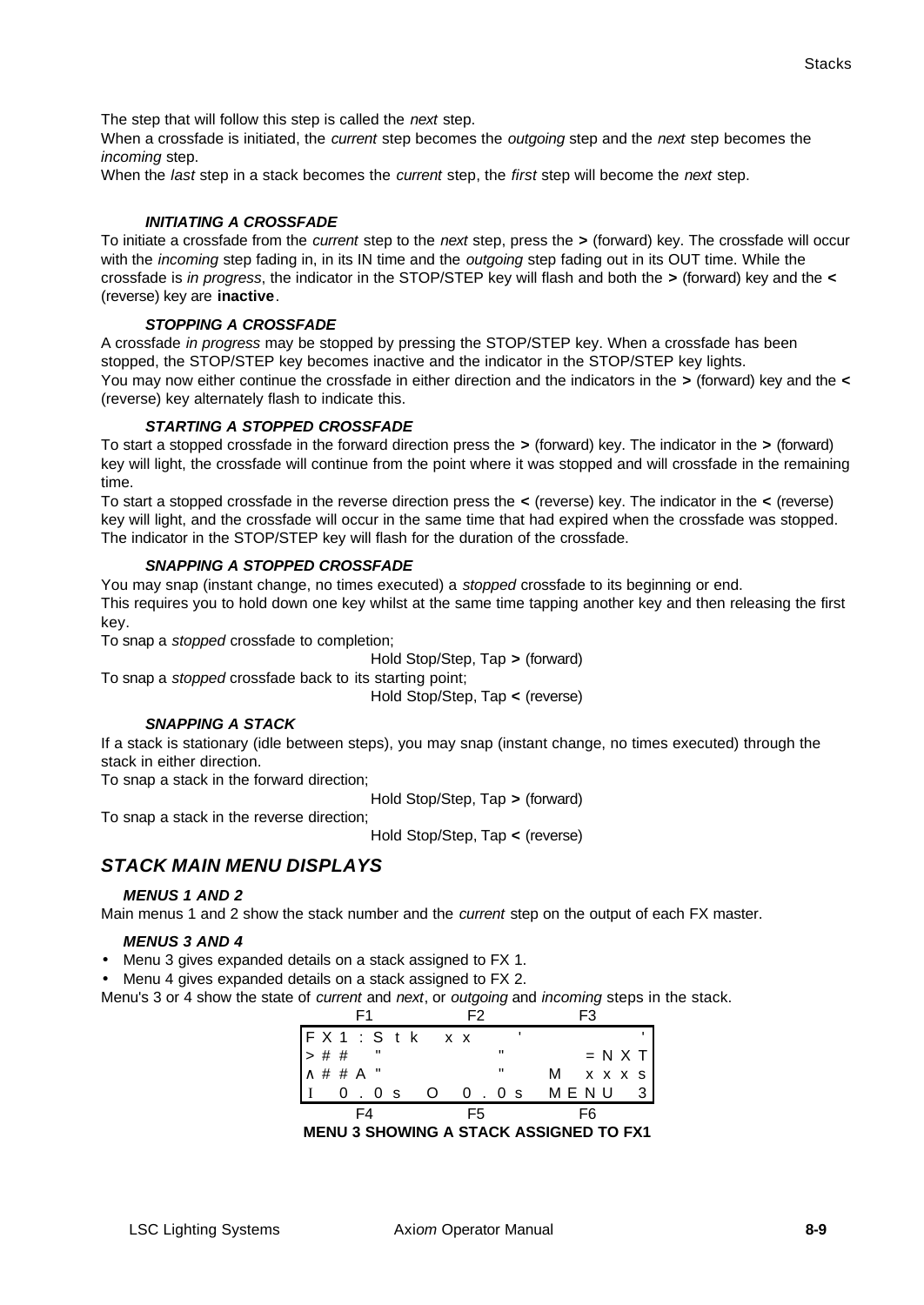In this example of menu 3, the top line tells you that this is the display for FX1 and indicates either a Stack (Stk) is assigned (or 'Empty' if the FX master has nothing assigned). The 'NAME' of the Stack is given on the top line between the single quotation marks.

When the Stack is **idle**, the second line details the *current* step (indicated by >) and the third line details the *next* step (indicated by **^**).

When the Stack is **crossfading**, the second line details the *outgoing* step (indicated by **^**) and the third line details the *incoming* step (indicated by >).

When the crossfade is complete, the incoming step clocks through to the second line and thus becomes the *current* step and a new *next* step appears on line three.

In both lines, the step number (##) is shown. If the letter 'A' appears after the step number, it indicates an Auto stepping step. The step number is followed by the 'LABEL' of the step.

Beside the label for the **current** step is the OUT fade time.

Beside the label for the **next** step is the IN fade time.

If the time for a step is coming from the Rate fader, then the letter M (Manual) precedes the time value and when you adjust the Rate fader, you see the fade time for the step change.

## *FADE RATE OF A STACK*

When a stack is assigned to an FX master, the time of the crossfade from one step to the next is determined by the settings that have been programmed for each step of the stack.

#### *HTP TIMES*

The transition from one step to the next is in the form of a DIPLESS CROSSFADE.

The incoming step will fade *up* in the IN time for that step and the outgoing step will fade *down* in the OUT time for that step.

The IN time may be either;

• MAN (Rate Fader)

• Programmed time.

The OUT time may be either;

• =NXT (the same as the IN time of the Next step)

- MAN (Rate Fader)
- Programmed time.

#### *RATE FADER (MANUAL)*

If a step has the Rate fader programmed as the time source, then when that step is either the *current* step or the *next* step, the Rate fader indicator will **light** and the time setting of the Rate fader will be shown beside the letter M (Manual) on either menu 3 (FX1) or menu 4 (FX2).

*Hint; The Rate fader is most useful when a stack has not been fully programmed due to lack of rehearsal time. The setting of the rate fader may be changed while a crossfade is in progress allowing you to speed up or slow down the crossfade.*

#### *LTP TIMES*

When a step of the stack is executed, the LTP channels in this *incoming* step will fade to their programmed levels in the LTP time for that step.

LTP channels in the *outgoing* step will only change level if they have a new level in the *incoming* step. If they do not have a new level in the *incoming* step then they will remain at their previous (LAST) levels.

## *PREVIEWING A STACK*

You may preview the steps and programmed settings contained in a stack without revealing the stack on the output of the Axi*om*.

There are two ways of previewing a stack on the Axi*om*. You may preview a stack that is stored in memory or you may preview a stack that is currently assigned to an FX master. Both methods are accessed from the PREVIEW / EDIT menu.

To preview a stack press; <PREVIEW / EDIT>. The PREVIEW / EDIT menu appears;

|                                                            | CANCEL |
|------------------------------------------------------------|--------|
|                                                            |        |
|                                                            | Edit   |
| PATCH STL<br>Choose Object<br>To Preview or<br>STACK CHASE | SCENE  |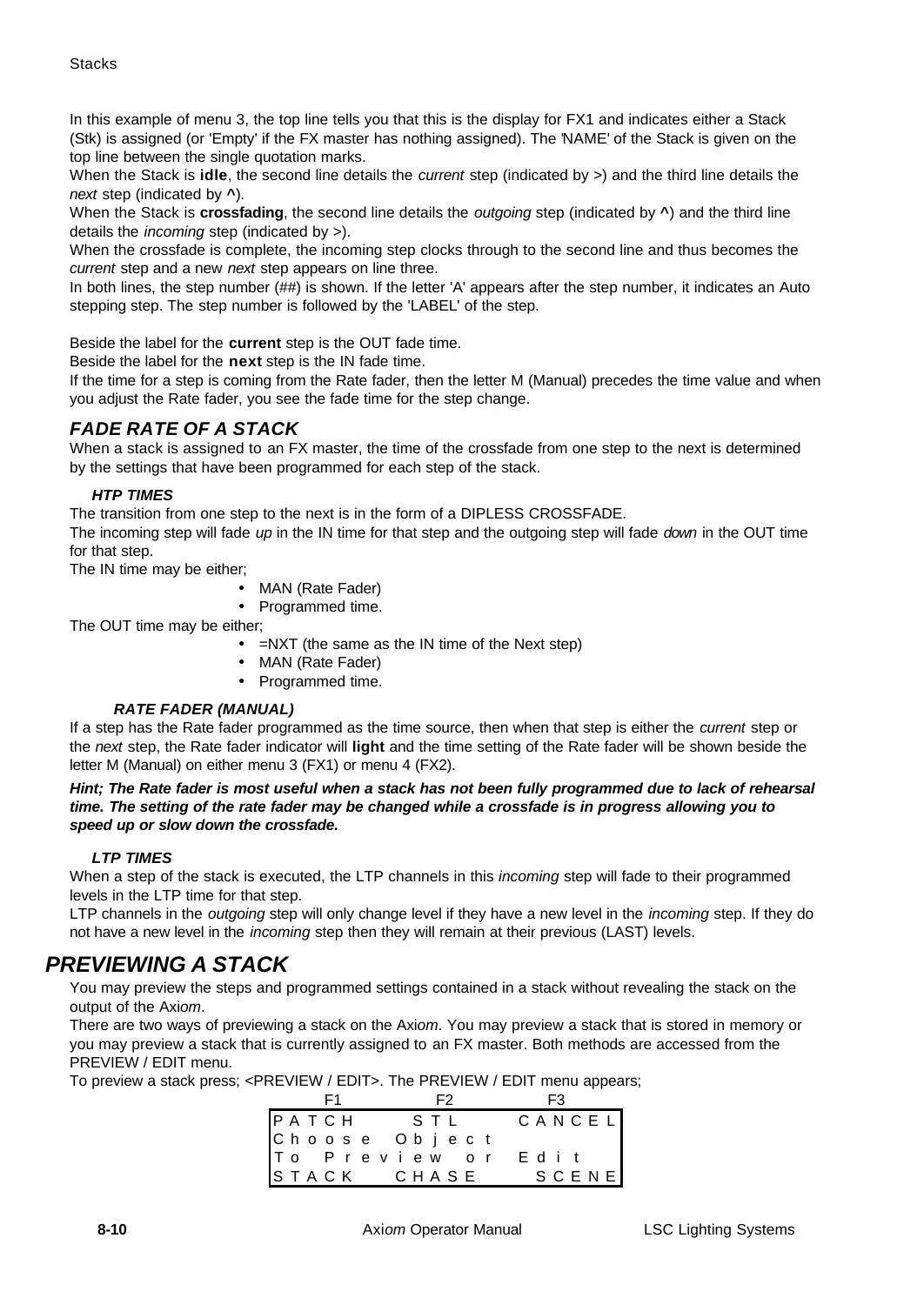### *PREVIEWING A STACK IN MEMORY*

After pressing the <PREVIEW/EDIT> key above, select [F4 STACK] as the object to preview. The screen will display the available memory and request that you choose a stack using the <S/A> keys. Press the <S/A> key of the stack number that you wish to preview and the Stack Preview menu appears;



The first line of the screen contains the MORE and EDIT function key labels. They are described in EDITING A STACK, below. The second line of the screen shows the Step (S) number (# #) , the *contents* of the step, (shown as a Page 1 Scene 1 in this diagram), followed by the "LABEL" of the step. The *contents* may of course be any of the following;

| Ch # #    | (Channel number $##$ )    |
|-----------|---------------------------|
| P xx S yy | (Page xx Scene yy)        |
| Snp Sht   | (Snapshot of the output)  |
| LStk # #  | (Link to Stack number ##) |

The third line shows the In, Out and LTP (L) times for the step..

You may STEP through the stack in either direction by pressing either;  $[F4 \leftarrow]$  or  $[F5 \rightarrow]$ .

As you step the chase, the parameters of each step will be displayed on the screen and the levels of the channels in that step will be indicated by the *intensity* of the channel S/A key indicators and on the video monitor. When you have finished previewing the stack you may either press; <PREVIEW/EDIT> or press; [F6 DONE].

### *PREVIEWING AN ASSIGNED STACK*

You may directly preview a stack that is assigned to an FX master. Press; <PREVIEW/EDIT>. If a stack is currently assigned to an FX master, the <SOLO> key of that FX master flashes to show that it is a valid choice. Press the <SOLO> key of the FX master to which the stack is currently assigned.

This *directly* displays the STACK PREVIEW menu without the need to select a Stack and a number. Notice that when you preview an "assigned" stack that the step that you initially see is "current" step on the effects master, whereas previewing a stack in memory initially shows you the "first" step.

All of the previewing functions are the same as previewing a stack in memory as described above.

## *EDITING A STACK*

To edit a stack, you must first preview the stack as described above.

Once you are in the PREVIEW STACK menu, you may select from either [F1 MORE], or [F2 EDIT] to edit the stack. Pressing; [F2 EDIT] will reveal the Edit Stack menu.

|  |  |  |                      |  |  |  |  |  | F2 |  | F3 |  |  |  |  |      |  |                                                             |
|--|--|--|----------------------|--|--|--|--|--|----|--|----|--|--|--|--|------|--|-------------------------------------------------------------|
|  |  |  |                      |  |  |  |  |  |    |  |    |  |  |  |  |      |  | INSERT DELETE MODIFY<br>S ## PxSy "<br>In MAN Out=NXT L 0.0 |
|  |  |  |                      |  |  |  |  |  |    |  |    |  |  |  |  |      |  |                                                             |
|  |  |  | n MAN Out = NXT L 0. |  |  |  |  |  |    |  |    |  |  |  |  |      |  |                                                             |
|  |  |  |                      |  |  |  |  |  |    |  |    |  |  |  |  | DONE |  |                                                             |
|  |  |  |                      |  |  |  |  |  |    |  |    |  |  |  |  |      |  |                                                             |

This menu is similar to the Stack Preview menu shown above in that allows you to STEP through the stack in either direction by pressing either  $[F4 \leftarrow]$  or  $[F5 \rightarrow]$  and preview the steps.

This menu varies from Preview Stack in that it allows you to [F1 INSERT] new steps at any point in the stack and also [F2 DELETE] or ,F3 MODIFY] existing steps.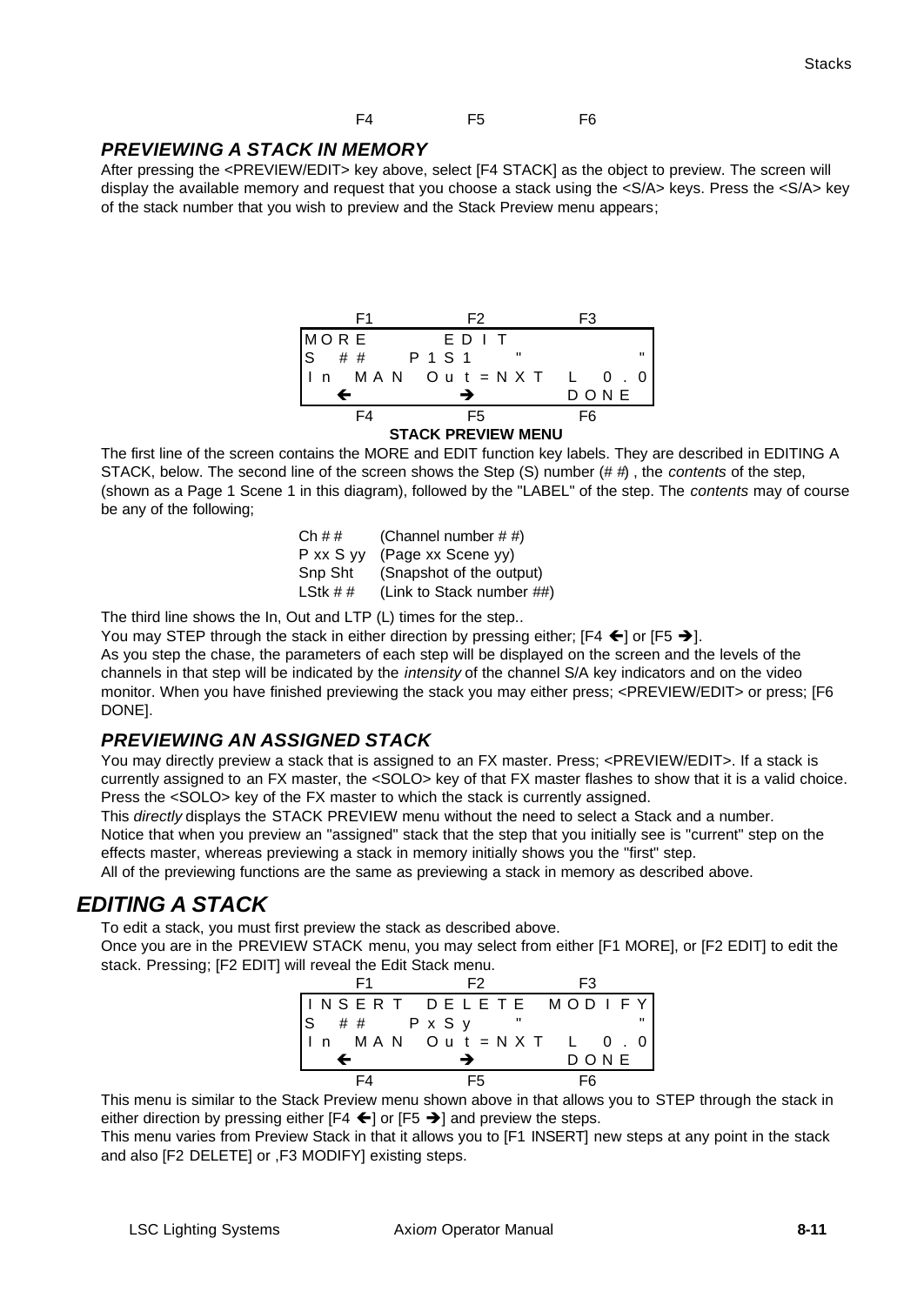### *INSERTING A STEP*

To insert a step in a stack, preview the stack and then select [F2 EDIT] as described above. Step the stack with the  $[F4 \leftarrow]$  or  $[F5 \rightarrow]$  function keys to the step PRIOR to the point where the new step is to be inserted and then press; [F1 INSERT]. The Insert step menu appears.



The '  $\bullet$  ' symbol on the bottom line indicates where the new step will be inserted (between Step # # and Step # #). If this is not the correct insertion point, you may step the insertion point with the  $[F4 \leftarrow]$  or  $[F5 \rightarrow]$  function keys. When the insertion point is correct, press; [F6 YES]. The step type menu appears;

|  |  |  |  |  |  |  |    |  | F2. |  |  |  |  |  | F3 |  |  |                                                                 |
|--|--|--|--|--|--|--|----|--|-----|--|--|--|--|--|----|--|--|-----------------------------------------------------------------|
|  |  |  |  |  |  |  |    |  |     |  |  |  |  |  |    |  |  | SCENE CHANL OUTPUT<br>Insert which after<br>Step ## in Stack ## |
|  |  |  |  |  |  |  |    |  |     |  |  |  |  |  |    |  |  |                                                                 |
|  |  |  |  |  |  |  |    |  |     |  |  |  |  |  |    |  |  |                                                                 |
|  |  |  |  |  |  |  |    |  |     |  |  |  |  |  |    |  |  | LINK DONE                                                       |
|  |  |  |  |  |  |  | F5 |  |     |  |  |  |  |  |    |  |  |                                                                 |

Use the appropriate function key to select which type of step you wish to insert. Inserting a step is very similar to Programming a Stack in that you select either a Scene, Channel, Output or Link as the object to insert. Refer to 'PROGRAMMING A STACK', earlier in this section, for further details.

### *DELETING A STEP*

To delete a step in a stack, "PREVIEW" the stack and then select [F2 EDIT] as described above. Step the stack with the [F4  $\bigoplus$ ] or [F5  $\bigoplus$ ] function keys to the step that you wish to delete and then press; [F2 DELETE]. The Delete step menu appears;

| F1                 | F2 | F3 |   |
|--------------------|----|----|---|
| $P \times X S y y$ | NO |    |   |
| 0                  | S  | 0  | 0 |
| 1                  | S  | 0  | 0 |
| 2                  | S  | 0  | 0 |
| 5                  | S  | 0  | 0 |
| 6                  | S  | 0  | 0 |
| 7                  | S  | 0  | 0 |
| 7                  | S  | 0  | 0 |
| 7                  | S  | 0  | 0 |

The step to be deleted is indicated by a ' **^** '. If this is not the correct step to delete, step the stack, to the correct step with the  $[FA \leftarrow]$  or  $[FB \rightarrow]$  function keys. To delete the step press; [F6 YES].

### *MODIFYING A STEP*

To modify a step in a stack, "PREVIEW" the stack and then select [F2 EDIT] as described above. Step the stack with the [F4  $\bigoplus$ ] or [F5  $\bigoplus$ ] function keys to the step that you wish to modify and then press; [F3 MODIFY]. The modify step menu appears;

|                        | F2                 |      |
|------------------------|--------------------|------|
|                        | CHANS              |      |
| FLAG CHA<br>S # # PxSy |                    |      |
|                        | In MAN Out = NXT L | 0.0  |
| LABEL TIMES            |                    | DONE |
|                        | F5                 | F6   |

You may FLAG a step to "autostep" or edit the [LABEL], [TIMES] or [CHANS] (channel levels) of the step. The [F2 CHANS] function key is only available if the step that is being edited contains a scene or a snapshot. It allows you to modify the *level* of any channel including channels that are not currently in the scene or snapshot.

#### *MODIFYING THE FLAG OR LABEL*

The *Modifying* of the FLAG or LABEL is the same as the *Programming* of these parameters. Press the appropriate function key for the parameter you wish to modify. Refer to 'PROGRAMMING A FLAG (AUTO STEP)' and "LABELING A STEP" earlier in this section for details on programming each parameter.

#### *MODIFYING THE TIMES*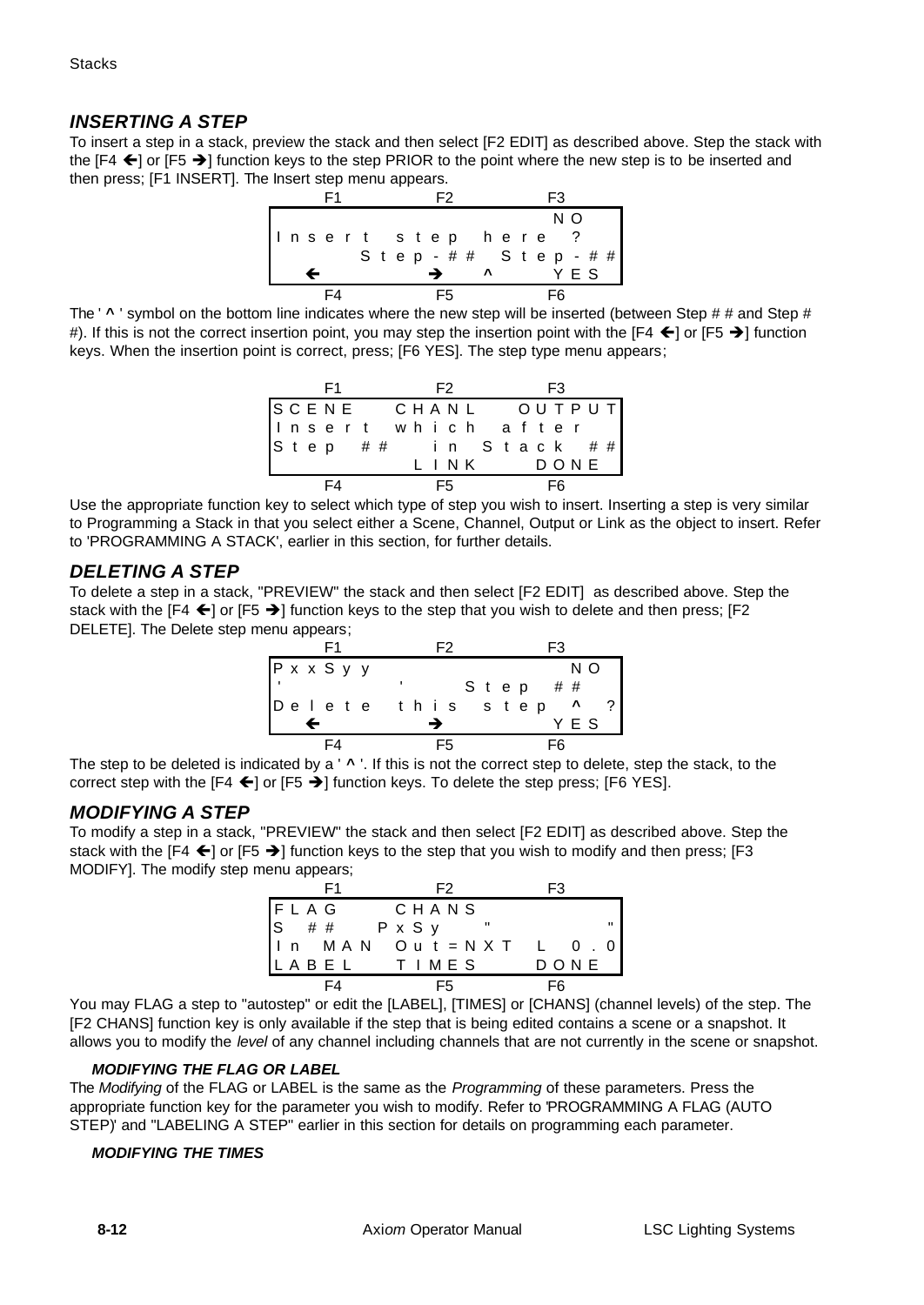The *Modifying* of the TIMES is the same as the *Programming* of the TIMES. However, if you are editing a Stack that is currently assigned to an FX master, the effect of your editing is "**live**". You may edit the time and then test the results by running the step on the FX master.

Press the ] (forward) key to perform the crossfade. If the time is not right, snap the step backwards (hold [STOP/STEP, tap [ (reverse)), edit the time and try the step again.

Refer to 'PROGRAMMING STACK FADE TIMES" earlier in this section for details on programming times.

#### *MODIFYING CHANNEL LEVELS*

To modify the level of a channel in the scene or snapshot in the step, from the above menu press; [F2 CHANS]. Press the <S/A> key of the channel you wish to modify. When you select a channel, the channel edit menu appears;



The Stack (Stk) and Step (St) numbers are followed by the Channel (Chn) number that you have selected to edit. The "\*TP" label shows the type of channel, either HTP or LTP.

- The current level of the channel being edited is shown on the third line.
- HTP channel levels are shown as a level between 0% and 100%.
- LTP channels are shown as a level between 000 and 255. This allows you to use the maximum accuracy of the DMX signal when controlling moving fixtures.

When a channel is selected, its level may be quickly varied by using the EDIT wheel or it may be decremented in single steps with the [F4 −] key or incremented with the [F5 +] key. If you hold down either [F4] or [F5], they will auto repeat. A channel may be snapped to 0 or Full by tapping [F4] or [F5] once, then quickly pressing again and holding.

When you vary the level of a channel a "**+**" sign will appear beside the level indication if you **increase** its level above the programmed level or a "**-**" sign will appear if you **decrease** its level below the programmed level. If you return the channel to the originally programmed level, then the + or - sign will disappear.

If you have edited the channel level (as indicated by the presence of a + or - sign), then you may instantly return to the *original* programmed level by pressing; [F1 TOGGLE]. To return to the *edited* level that you had just adjusted simply press; [F1 TOGGLE] a second time. The channel may be "toggled" between its programmed level and its edited level by repeated presses of; [F1 TOGGLE]. You can always identify the edited level by the "+" or "-" sign beside the current channel level.

You may select other channels to vary by simply pressing their <S/A> keys.

When all channel levels are correct press; [F6 DONE].

#### *Note; If the step that you choose to modify is a scene, the changes that you make are applied to the actual scene. If you then replay that scene on a Scene master, you will see the "modified" version.*

## *MORE EDITING FUNCTIONS*

From the PREVIEW STACK menu, pressing; [F1 MORE] will reveal the following menu.

|             | F2          | F3     |
|-------------|-------------|--------|
|             | ERASE       | CANCEL |
| Stack $##$  |             |        |
|             | Stack Name= |        |
| <b>NAME</b> |             | DONE   |
|             |             |        |

#### *EDITING A STACK NAME*

From the above menu, press; [F4 NAME] to edit the NAME of the stack. For details on how to program the characters in the NAME, refer to "NAMES AND LABELS" in the "UTILITIES" section.

#### *ERASING A STACK*

From the above menu, pressing; [F2 ERASE], [F6 YES] to erase the stack. The complete keystroke sequence to erase a Stack is; <PREVIEW / EDIT>, [F4 STACK], <S/A> (Stack number) [F1 MORE], [F5 ERASE], [F6 YES].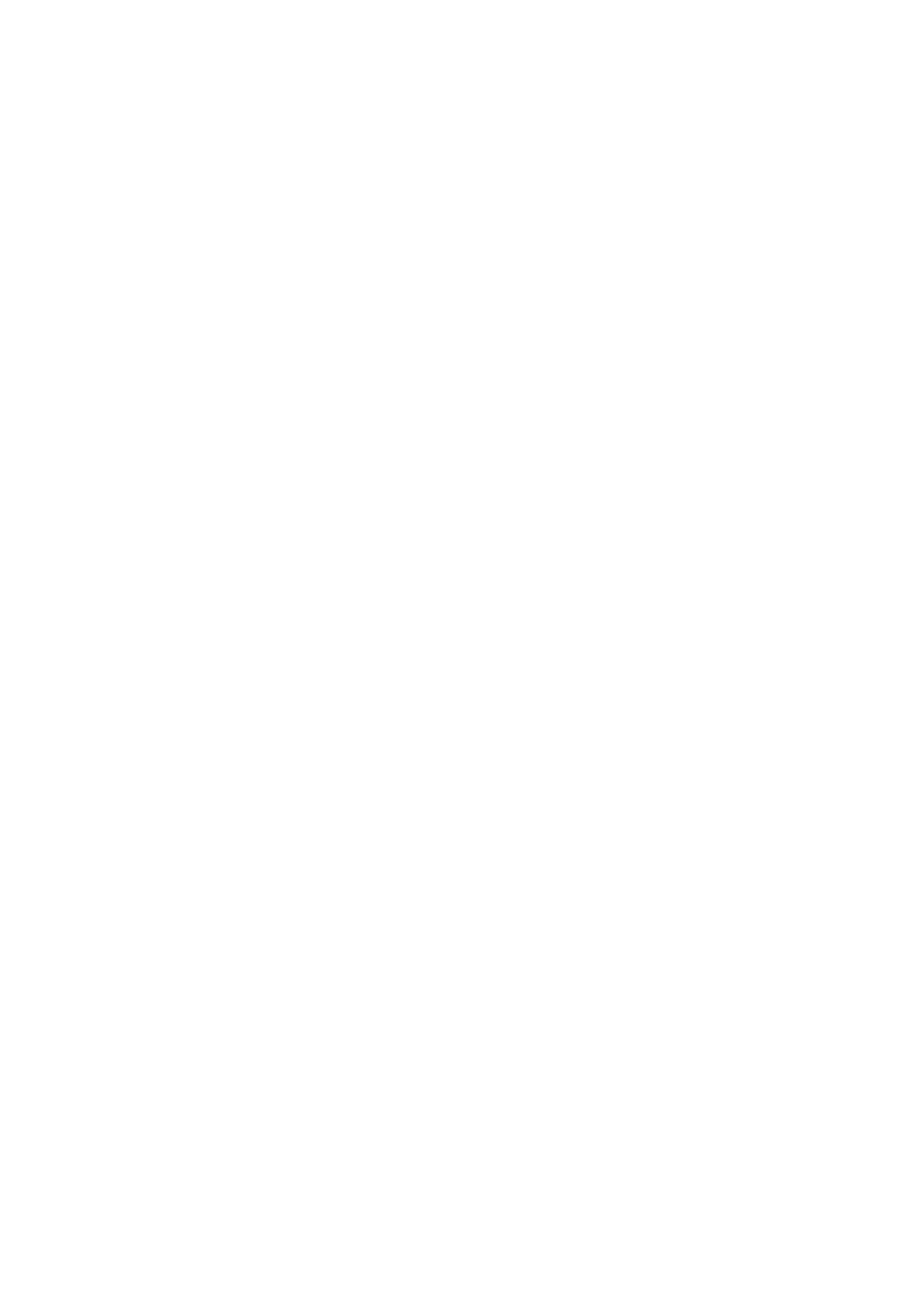# *Section 9: STL (Sound To Light)*

# *OVERVIEW*

The Axi*om* is fitted with two RCA type jacks to accept a stereo audio signal. A mono audio signal may be connected to either of the two inputs. The audio signal should have a nominal level of 1 volt RMS (line level). The audio is split into *three* frequency bands (bass, mid, high) and you may assign a scene to each frequency band. The audio signal from each band is used to modulate (vary) the level of its assigned scene .The louder the sound, the brighter the light. Therefore, with a typical music track fed into the Axi*om* , the assigned scenes will flash in time with the music. The Scene assigned to the BASS will vary in level in sympathy with the bass frequencies of the audio input (such as bass drum etc). The Scene assigned to the MID will vary in level in sympathy with the mid frequencies of the audio input, and the Scene assigned to the HIGH will vary in level in sympathy with the high frequency sounds (such as cymbals etc).

# *PROGRAMMING A STL*

You may Program up to 12, (24, 36) individual STL's.

There are four steps in programming a STL;

- Firstly, the scenes to be modulated by the sound are programmed.
- Secondly, the programmed scenes are assigned to their respective frequency bands.
- Thirdly, the STL is assigned to the Grab master.
- Lastly, the audio levels are adjusted for the desired amount of modulation for the STL.

## *PROGRAMMING SCENES*

The Scenes that are to be modulated by the three audio frequency bands are normal Scenes that you program in the usual way and may consist of any number of channels. Refer to the "SCENES" section for details.

## *PROGRAMMING SCENES INTO A STL*

To program scenes into a STL press; <PROGRAM> to reveal the program menu, then select [F2 STL] as the object to program. All active S/A keys will flash twice to show that they are possible choices and then any *existing* STL numbers will continue to flash. Press the S/A key of the STL number that you wish to program.

|                                           |  |  |  |  |  |            |  |  |  |  | F2. |  |      |  |  |      |  |
|-------------------------------------------|--|--|--|--|--|------------|--|--|--|--|-----|--|------|--|--|------|--|
| <b>BASS</b>                               |  |  |  |  |  | MID        |  |  |  |  |     |  | HIGH |  |  |      |  |
| Empty Empty Empty<br>Choose band to alter |  |  |  |  |  |            |  |  |  |  |     |  |      |  |  |      |  |
|                                           |  |  |  |  |  |            |  |  |  |  |     |  |      |  |  |      |  |
| for STL                                   |  |  |  |  |  | $\times$ X |  |  |  |  |     |  |      |  |  | DONE |  |
|                                           |  |  |  |  |  |            |  |  |  |  |     |  |      |  |  |      |  |

The screen shows that all bands are Empty, that is, there are no Scenes programmed to any of the bands. Choose a frequency band to which you wish to program a scene. To Program a Scene to the BASS band, press; [F1 BASS] and the BASS Scene select menu appears. Now select the desired Scene. If the scene is in the current page, simply press the S/A key of the scene number. All scene S/A keys will flash twice to show that they are possible choices and all existing scene numbers (in the current page) will continue to flash. If the scene is in a different page use the PAGE and S/A keys. The program STL menu returns, but with the Page and Scene number that you have just programmed to the BASS displayed under the BASS function key label. Scenes are programmed to the MID and HIGH frequency bands in the same manner as the BASS scene was programmed. Press; [F2 MID] to program a Scene to the Mid frequency band. Press; [F3 HIGH] to program a Scene to the High frequency band.

When the desired Scenes (or blanks) have been programmed to the three bands, press; [F6 DONE] and the Name menu for the STL appears. By default, the STL name will be 'STL xx' where xx is the STL number that you are programming. If this name is acceptable simply press; [F6 DONE] o accept the name. If you wish to enter your own name, you may clear the current name by pressing; [F2 CLEAR] and then enter your own name. For details on how to program the characters in the NAME, refer to the 'NAMES AND LABELS' in the "UTILITIES" section.

## *ASSIGNING A STL*

To Assign an STL press; <ASSIGN>, [F2 STL], <S/A> (STL number), <S/A> (Grab).

When you choose STL from the ASSIGN menu, the screen will prompt you to make a selection and the 12 (24, 36) STL number S/A keys will flash twice then all existing STL S/A keys will continue to flash. Press the S/A key for the STL number that you wish to assign. STL effects may only be assigned to the Grab master and the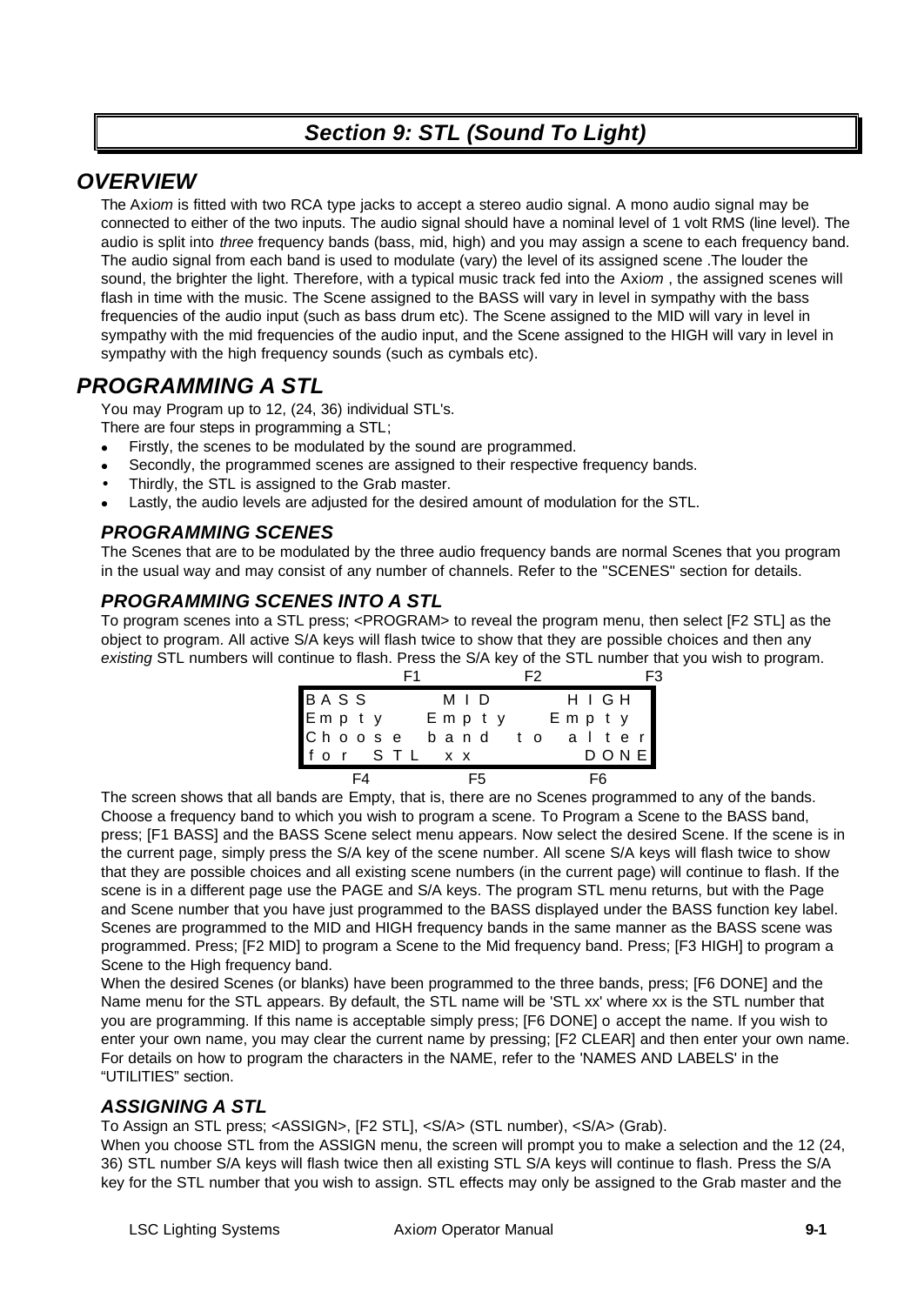Grab master's S/A key will flash to indicate this. Press the flashing Grab S/A key, and the STL will be assigned to the Grab master.

To reveal the effects of the STL, simply fade up the Grab master. If the Grab master was already above zero, fade down the Grab master and then fade it back up to full as 'Mode/Page freeze' rules apply. Refer to the "MEMORY STRUCTURE" in the "GUIDED TOUR" section for details on 'Mode/Page freeze'.

If the audio signals are of sufficient volume, the scenes programmed into the STL will begin to flash.

The Grab master acts as a master controlling the overall level of the STL effect.

## *PROGRAMMING STL AUDIO LEVELS*

As mentioned above, the audio signal is split into three frequency bands. The Axi*om* allows you to adjust the *overall* audio level (volume) as well as the *individual* audio levels in each of the three bands. These four level settings are saved as part of every STL that you program. Audio levels vary considerably from source to source and may also vary considerably within a single music track. You may often need to make adjustments to the level settings to get optimum results.

To allow rapid access to the STL level settings, the Axi*om* provides a dedicated AUDIO key, located above the Preview/Edit key. When the AUDIO key is pressed, it brings up the STL level adjust menu. As only one STL may be assigned to the Grab master at any one time, simply pressing <AUDIO>, will allow the current STL to be adjusted.

|                                                          | F2 | F3            |
|----------------------------------------------------------|----|---------------|
|                                                          |    | $H \perp G H$ |
| BASS MID HI<br>STL x x<br>Change which Gain<br>VOLUME DO |    |               |
|                                                          |    |               |
|                                                          |    | DONE          |
| F4.                                                      | F5 |               |

You may choose to vary the level of any of the four adjustable parameters, namely, the gain settings for each of the frequency bands, BASS, MID, HIGH, or overall VOLUME of the STL. Each parameter is selected by pressing the appropriate function key, F1, F2, F3 or F4, respectively. All of these keys will bring up a similar menu. It is best to set the overall VOLUME first so press; [F4 VOLUME]. The following menu appears.;

|                    | F2. | F3          |  |  |  |  |  |
|--------------------|-----|-------------|--|--|--|--|--|
|                    |     | ZERO CANCEL |  |  |  |  |  |
| -----------        |     |             |  |  |  |  |  |
| Edit Wheel for STL |     |             |  |  |  |  |  |
| Volume = $50\%$    |     | DONE        |  |  |  |  |  |
|                    |     |             |  |  |  |  |  |

The second line on the screen forms a *dynamic* 'bar graph' audio level indicator. The louder the volume, the more of the black squares shown above will appear. The EDIT wheel acts as a volume control, allowing you to adjust the overall volume as indicated by the bargraph. With an audio signal connected to the Axi*om* input, adjust the volume so that the bargraph averages around the mid point with occasional peaks reaching maximum level. When you are happy with the volume setting press; [F6 DONE]. Select each frequency band in turn and adjust the gain of each for satisfactory levels. When all the scenes are modulating satisfactorily, press; [F6 DONE]. This completes the programming of the STL.

## *AUDIO INDICATOR*

The indicator in the AUDIO key also acts as a volume indicator. It indicates the overall volume setting. It is not influenced by the frequency band gain settings.

*Hint; The indicator in the AUDIO key will always flash when an audio signal is present on the input to the Axiom provided that the overall volume setting is high enough. No matter what state the Axiom is in, you can always see that an audio signal is present by the flashing of the audio key indicator.*

## *PREVIEWING A STL*

Previewing a STL takes two forms,

- previewing the scenes.
- previewing the audio levels.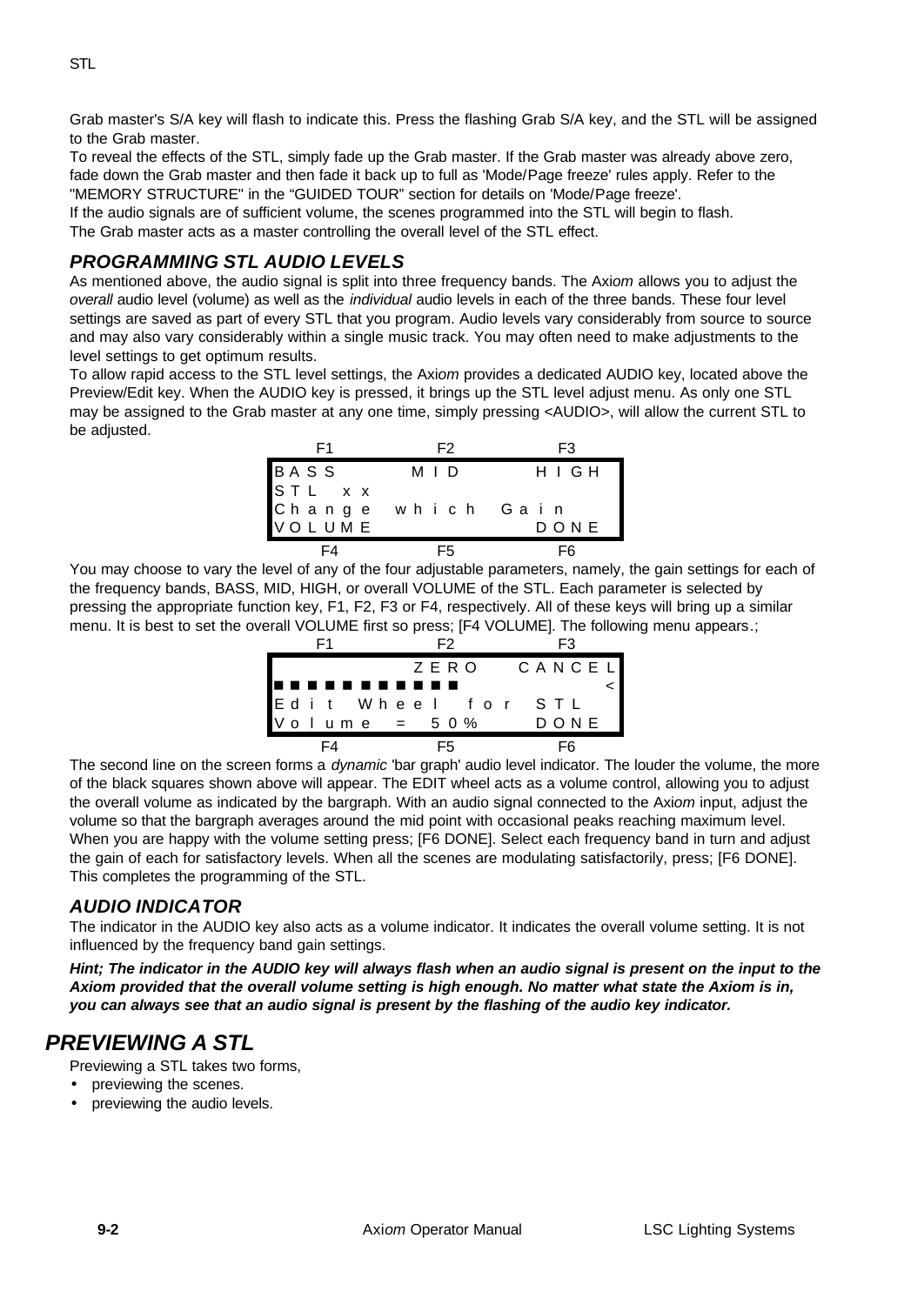### *PREVIEWING STL SCENES*

You may preview the scenes that are programmed into a STL. Press <PREVIEW / EDIT>, then select STL as the object to preview by pressing; [F2 STL] or, if the STL is currently assigned, press; <S/A> (Grab Master). The STL Preview/Edit menu appears.

| F1          | F2.                  | F3            |
|-------------|----------------------|---------------|
| <b>BASS</b> | MID                  | $H \perp G H$ |
|             | PxxSyy PxxSyy PxxSyy |               |
|             | STLxx                |               |
| NAME        |                      | DONE          |
|             |                      |               |

This Preview STL menu indicates the PAGE number shown as Pxx and the SCENE number shown as Syy that is programmed to each of the frequency bands. The STL name and the number are also given.

To preview or edit the actual *contents* of the scenes, refer to "PREVIEWING A SCENE" and "EDITING A SCENE" in the "SCENES" section.

# *PREVIEWING STL AUDIO LEVELS*

You may preview the audio levels of the currently assigned STL by pressing; <AUDIO>. The STL level adjust menu appears. This is exactly the same menu that you accessed when you programmed the STL audio levels above and fully described in 'PROGRAMMING STL AUDIO LEVELS' above. The flashing of the indicator in the AUDIO key also provides a constant preview of the overall audio level.

## *EDITING A STL*

Editing a STL takes three forms,

- Editing the actual scenes.
- Changing the assigned scenes.
- Editing the audio levels.

## *EDITING STL SCENES*

The scenes that are assigned to an STL are normal scenes that you progam and edit in the usual manner. Refer to the "SCENES" section for details on how to edit scenes.

## *CHANGING ASSIGNED SCENES*

To change the Scenes that are programmed into a STL, you must first preview the STL as described above. Once you are in the Preview STL menu, you may change the various Scenes that are assigned to each frequency and edit the name. Referring to the Preview STL menu shown above, to change the scene that is programmed to any of the frequencies press the function key that corresponds to that frequency. The scenes are changed in exactly the same way as when they were programmed. Refer to 'PROGRAMMING STL SCENES' above for details. You may also edit the name of the STL by pressing; [F4 NAME] which displays the edit name menu. The name is edited in exactly the same way as it was originally programmed.

## *EDITING STL AUDIO LEVELS*

The procedure for *Editing* STL audio levels is exactly the same as the procedure for *Programming* STL audio levels. Again, only the currently assigned STL may have its audio levels edited. The procedure is described in 'PROGRAMMING STL AUDIO LEVELS', above.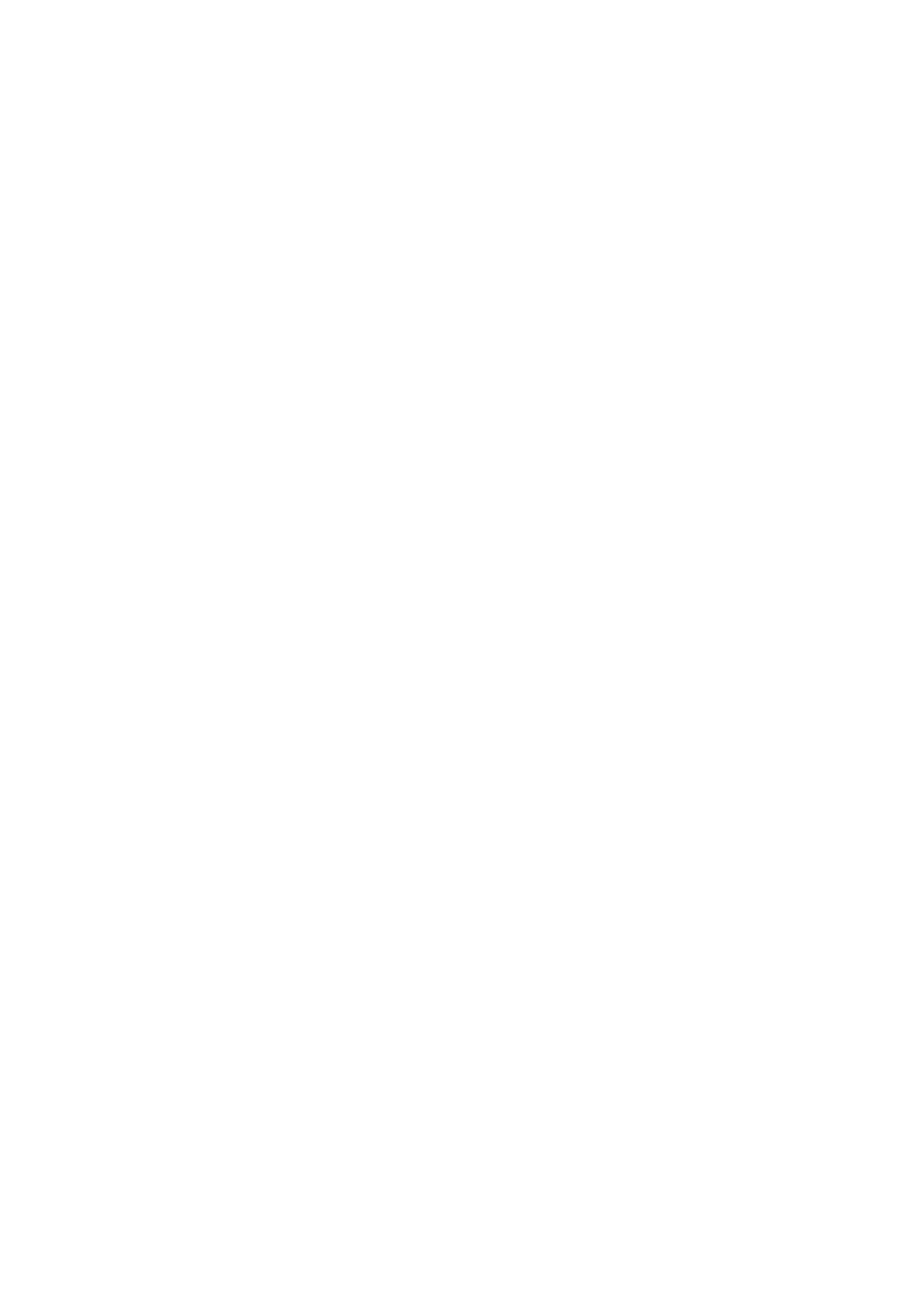# *Section 10: PATCH*

## *OVERVIEW*

The patch allows you to patch (connect) dimmer outputs to desk channel numbers.

There are four patches stored in memory or the patch may be bypassed. When the patch is bypassed, the dimmer outputs are directly connected to their matching channel numbers.

A 1 to 1 patch may be automatically programmed into any patch and patches may also be copied or erased. Each of the four patches may be given a 'NAME' and each channel may be given a global "LABEL".

When a patch is assigned, it allows the Axi*om* to control up to 240 dimmer outputs.

- Any of the 512 dimmer outputs may be patched to any of the 24 (48,72) channels.
- Each dimmer output may only be patched to any one channel at a time.

Two different types of dimmer, HTP (Highest Takes Precedence) or LTP (Last Takes Precedence), may be selected for each dimmer output in the patch and each dimmer may also be assigned to a *fixture* number. LTP dimmer outputs and *fixture* numbers are used when controlling moving fixtures and scrollers. A library of popular moving fixtures allows automatic programming of channel types and *fixture* numbers.

Every HTP dimmer to channel patch is fully *proportional* and every LTP dimmer to channel patch is a fixed unity patch. Refer to the "MOVING FIXTURES AND SCROLLERS" section for details.

If the Axi*om* is "LOCKED", the current patch may be *previewed* but you cannot assign a different patch or bypass the current patch and editing or programming is not allowed.

## *PROPORTIONAL PATCHING*

Every HTP dimmer patch in the Axi*om* is proportional allowing the OUTPUT level of every patch to be set as a percentage of the INPUT level.

For example, if Dimmer 5 is patched to Channel 5 at a patch level **50**%, when Channel 5 is at 100%, Dimmer 5 will be at 50%. If Channel 5 is set to 60%, then Dimmer 5 will be at 30%

By default, when a patch is made, it will be at 100% level. You may then vary this level if you wish.



# *ASSIGNING A PATCH*

You may choose from four different patches. To assign a Patch, press; <ASSIGN>, [F1 PATCH], <S/A> (Patch number) (red preset S/A keys).

# *BYPASSING THE PATCH*

When the patch is bypassed, the dimmer outputs are directly connected to their matching channel numbers and all dimmer outputs act as HTP types. The patch is automatically bypassed when a TOTAL RESET is performed.

To bypass the Patch, press; <ASSIGN>, [F1 PATCH], [F1 BYPASS], [F6 OK].

# *PLANNING A PATCH*

Plan your patch by starting with the *fixture* to be controlled, allocate the dimmer number(s) that are to control it, and then patch those dimmer outputs to the desired channels.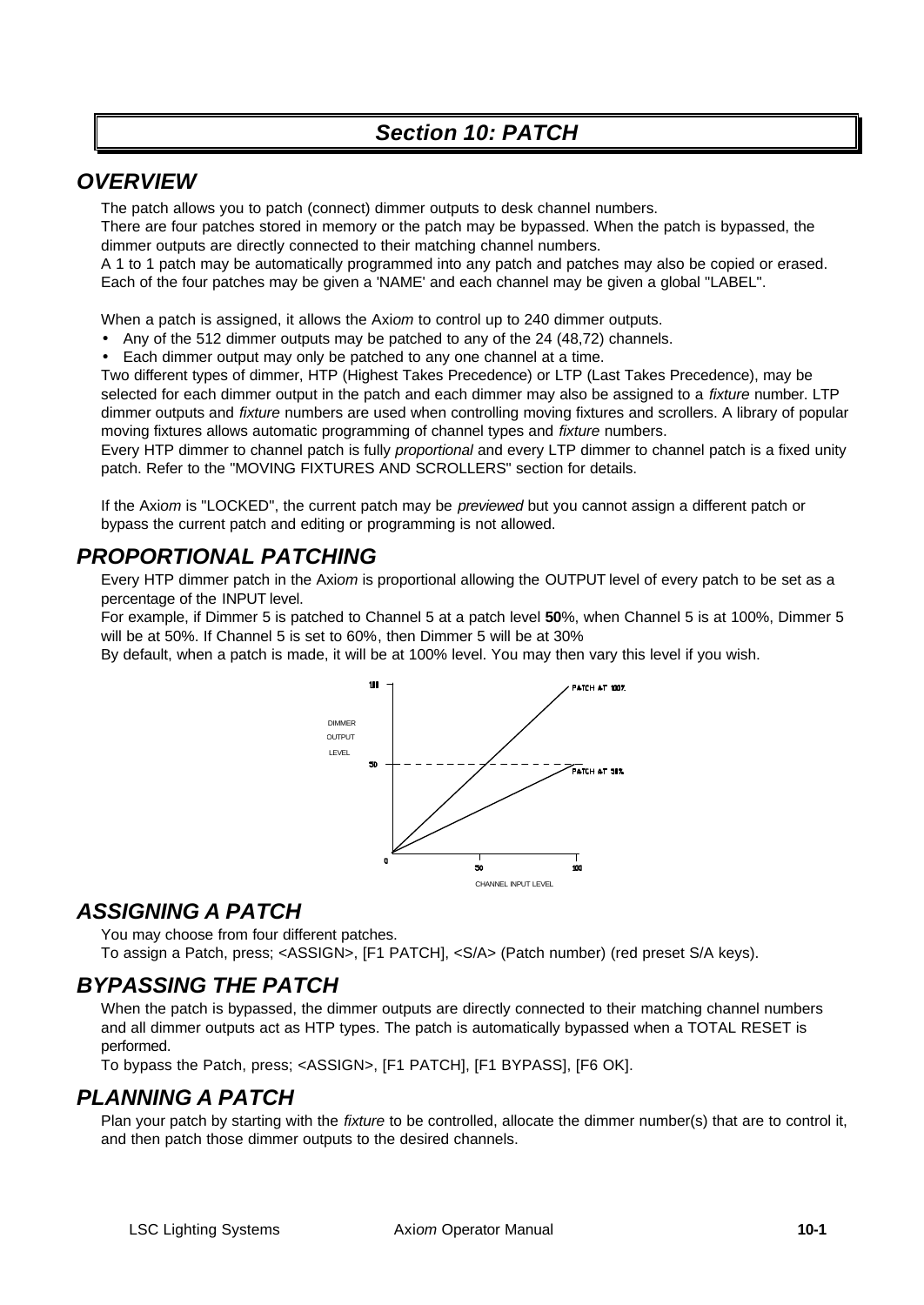## *HTP, LTP AND FIXTURES*

The type of fixture that you are controlling with a channel determines the settings that you program into the patch.

- If the Axi*om* is only being used to control **dimmers**, then many of the default setting in the patch may be used. Simply select the dimmer output *number* for the fixture and then patch its channel. The default settings of "HTP" and no fixture number are correct.
- If the Axi*om* is being used to control any moving fixtures, then the patch for each of these fixtures should be individually planned. The Axi*om* has a built in library of the most popular moving fixtures. The fixture library will automatically set the correct dimmer types (HTP or LTP), label the channels with the parameters that they are controlling and assign the fixture numbers. Refer to the "MOVING FIXTURES AND SCROLLERS" section for more details on programming a patch for these devices.

# *PROGRAMMING A PATCH*

To Program, Preview or Edit a patch, you must first Assign that patch as the current patch. If the patch is currently **bypassed**, then selecting "Program Patch" or "Preview/Edit Patch" will automatically select the assign patch function .

To program a Patch press; <PROGRAM>, [F1 PATCH] and the PROGRAM PATCH MENU appears;

|                                                                         | F2 | F3     |
|-------------------------------------------------------------------------|----|--------|
|                                                                         |    | CANCEL |
|                                                                         |    |        |
|                                                                         |    |        |
| MORE CHANS CANCEL<br>Patch #<br>Select desired task.<br>NAME PATCH SAVE |    |        |
|                                                                         | F5 |        |

PROGRAM PATCH MENU

The menu shows the patch number  $(\#)$  together with the patch name  $($ "

- [F1 MORE] allows you access the [1 TO 1], "[ERASE] and [COPY] functions.
- <sup>l</sup> [F2 CHANS] provides specific data about individual channels including the [LABEL] function.
- <sup>l</sup> [F4 NAME] allows you to program a name for the assigned patch.
- [F5 PATCH] accesses the actual patch menu where the patching is performed.

### *PATCHING DIMMERS TO CHANNELS*

From the PROGRAM PATCH MENU above, press; [F5 PATCH]. The PATCH menu screen appears;

|             | F2                 | F3        |
|-------------|--------------------|-----------|
| TYPE<br>HTP | FIXTURE            | LEVEL     |
|             | $=$ # #            | @ # # # % |
|             | Dimmer:### Chan:## |           |
| ←           | →                  | DONE      |
| FΔ          | F5                 | FR        |
|             | <b>PATCH MENU</b>  |           |

Select the dimmer number using  $[F4 \leftarrow]$  or  $[F5 \rightarrow]$  or rotating the Edit wheel. Patch the dimmer to a channel by pressing the channel's <S/A> key. Each dimmer output may only be patched to one channel. If a dimmer is already patched to a channel and a different channel is selected, the new channel *replaces* the original channel. To patch another dimmer, press either;  $[FA \leftarrow]$  or  $[FS \rightarrow]$  or rotate the Edit Wheel to select the dimmer then patch it to a channel with the channel's <S/A> key.

#### *Hint; Use the EDIT WHEEL to make large changes to the selected dimmer number and then use the function keys to step from one dimmer number to the next.*

For each dimmer you may also set the dimmer TYPE, FIXTURE number and LEVEL as described below.

- [F1 TYPE] allows you to program the "TYPE" of dimmer output as either "HTP" or "LTP".
- [F2 FIXTURE] access the "FIXTURE" library or manually assigns a "FIXTURE" number.
- [F3 LEVEL] sets a (proportional) "LEVEL" for each HTP patch. This function is only available when a HTP type dimmer is patched to a channel.

The current settings for TYPE, FIXTURE and LEVEL are shown below their function key labels.

The third line of the menu shows the selected dimmer (###), and the channel (##) to which it is patched. If the dimmer is not patched, then N/C (Not Connected) is shown.

All of these Program or Edit functions are described in detail below.

When finished patching press; [F6 DONE]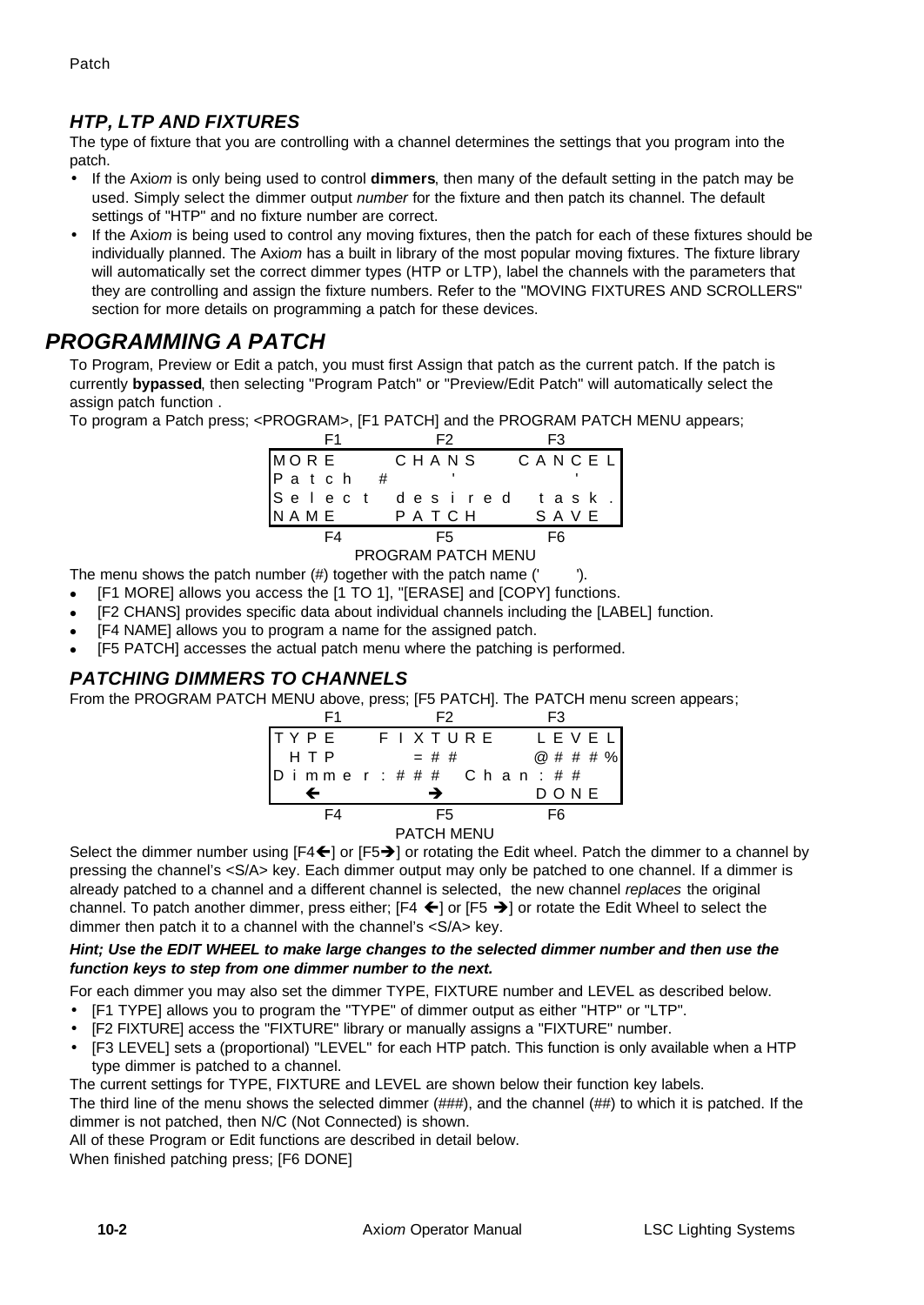#### *PATCH LEVEL*

When a patch is made as described above, the [F3 LEVEL] menu choice only appears. HTP dimmers may be patched at any level. Refer to "PROPORTIONAL PATCHING" earlier in this section. LTP dimmers are always patched at a **fixed** 100%.

To set a patch level from the PATCH MENU above press; [F3 LEVEL]. The patch level menu appears;

|                                          |  |  |    |  |  |  |  |  |                             |    |  |  |      | F3 |  |  |  |  |               |
|------------------------------------------|--|--|----|--|--|--|--|--|-----------------------------|----|--|--|------|----|--|--|--|--|---------------|
|                                          |  |  |    |  |  |  |  |  |                             |    |  |  |      |    |  |  |  |  | DELETE CANCEL |
|                                          |  |  |    |  |  |  |  |  |                             |    |  |  |      |    |  |  |  |  |               |
| Dimm ### Channel ##<br>Use Edit Wheel to |  |  |    |  |  |  |  |  |                             |    |  |  |      |    |  |  |  |  |               |
|                                          |  |  |    |  |  |  |  |  | set Level = $# # # \%$ DONE |    |  |  |      |    |  |  |  |  |               |
|                                          |  |  | FΔ |  |  |  |  |  |                             | F5 |  |  | - F6 |    |  |  |  |  |               |
|                                          |  |  |    |  |  |  |  |  | PATCH LEVEL MENU            |    |  |  |      |    |  |  |  |  |               |

Rotate the Edit Wheel to set the desired patch level. When the level is set, press; [F6 DONE].

#### *HTP OR LTP DIMMERS*

You may program the TYPE of each **Dimmer** as either HTP or LTP.

- Use HTP type to control dimmers or the intensity channel of moving fixtures.
- Use LTP type to control all movement parameters (pan, tilt, gobo, colour etc) of moving fixtures or to control the position of colour scrollers.

If you are controlling moving fixtures, a Fixture Library is available to automatically set the HTP and LTP channels for you. You may also manually set these parameters.

Refer to the "MOVING FIXTURES AND SCROLLERS" section for details.

When a dimmer is patched to a channel, the *channel* will *automatically* become the same type (HTP or LTP) as the dimmer.

A single channel may have more than one dimmer patched to it, but a single channel cannot be both a HTP or LTP type simultaneously. A channel becomes the same "type" as the first dimmer that is patched to it. All subsequent patches of that channel must be to the same "type" of dimmer. If you attempt to patch additional dimmers of a different "type", a warning message will alert you that the action is not possible. The warning screen also provides the [F5 SHOW] function which will display all of the dimmers currently connected to the selected channel. ALL dimmers currently patched to this channel may be disconnected by pressing; [F5 CLEAR].

#### *ASSIGNING FIXTURE NUMBERS*

Fixture numbers need only be assigned if the dimmer output is being used to control a moving fixture or colour scroller. If you are controlling moving fixtures, a Fixture Library is available to automatically set the fixture numbers for you. You may also manually set these parameters for fixtures not in the library and for colour scrollers. Refer to the "MOVING FIXTURES AND SCROLLERS" section for details.

#### *DELETING A PATCHED DIMMER*

A dimmer may be deleted from the patch. A deleted dimmer will appear as N/C (Not Connected) when viewed on the PATCH menu. To delete a patch;

- HTP Dimmer; from the PATCH MENU (above), select the dimmer to be deleted and press; [F3 LEVEL], [F2 DELETE], [F6 YES].
- LTP Dimmer; from the PATCH MENU (above), select the dimmer to be deleted and press; [F3 DELETE], [F6 YES].

#### *NAMING A PATCH*

To program the NAME of the patch, select the Program patch menu as indicated above, then press; [F4 NAME]. The NAME menu appears. For details on how to program the characters in the NAME, refer to "NAMES AND LABELS" in the "UTILITIES" section.

### *CHANNELS*

The "CHANS" menu provides patch information about a selected channel. The menu allows you to edit the "LABEL" for each channel, and allows you to view all the dimmers that are patched to the selected channel together with the patch levels.

From the Program Patch menu above selecting; [F2 CHANS] reveals the following menu;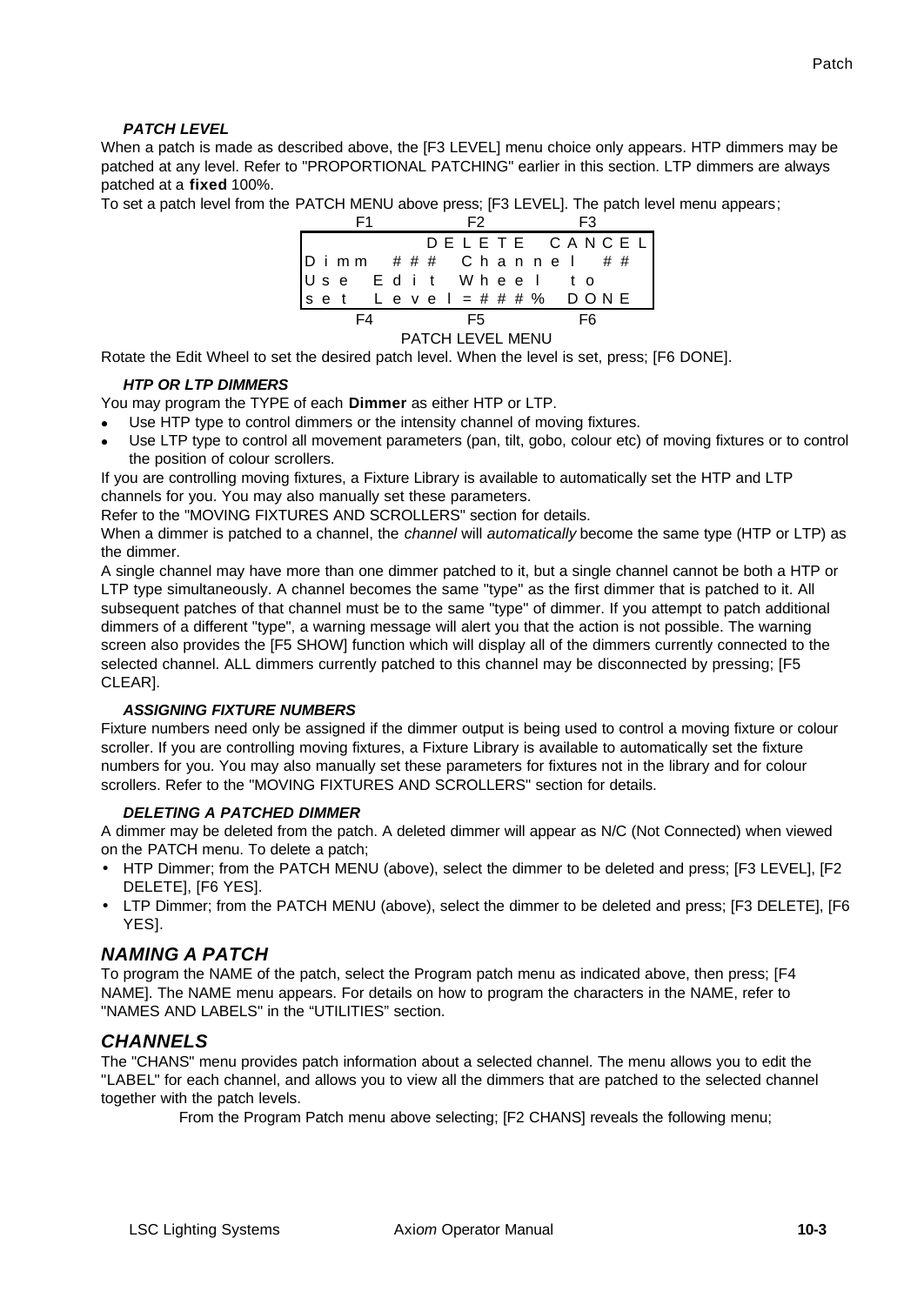|                      |    |              | F2          | F3                              |  |  |  |  |  |  |  |  |
|----------------------|----|--------------|-------------|---------------------------------|--|--|--|--|--|--|--|--|
|                      |    |              |             | Use S/A to select<br>Channel ## |  |  |  |  |  |  |  |  |
|                      |    |              |             |                                 |  |  |  |  |  |  |  |  |
|                      |    | $\mathbf{u}$ |             | Туре : НТР                      |  |  |  |  |  |  |  |  |
|                      |    |              | LABEL DIMMS | DONE                            |  |  |  |  |  |  |  |  |
|                      | F4 |              | F5          | F6                              |  |  |  |  |  |  |  |  |
| <b>CHANNELS MENU</b> |    |              |             |                                 |  |  |  |  |  |  |  |  |

Select a channel by pressing its <S/A> key. The channel number that you choose is indicated on the second line of the menu.

The third line shows the "LABEL" for the selected channel together with its type, (HTP or LTP) and the bottom line provides the [F4 LABEL] and [F5 DIMMS] functions described below.

You may continually change from channel to channel by pressing further <S/A> keys.

#### *LABEL*

Each channel in the Axi*om* may be given a "LABEL". The channel labels are the same for all four patches or if the patch is bypassed. The patch merely provides an avenue to program the channel labels. By default, the channel "LABEL" will be the channel *number*. You may edit the default label to create your own "LABEL" for each channel.

From the CHANNELS menu above, select the channel via its <S/A> key then press; [F4 LABEL]. The LABEL menu appears. For details on how to program the characters in the LABEL, refer to "NAMES AND LABELS" in the "UTILITIES" section.

#### *DIMMERS CONNECTED TO CHANNEL*

The DIMMS function provides a listing of all the dimmers that are patched to any channel together with their individual patch levels

From the CHANNELS menu above, select the channel via its <S/A> key, then press; [F5 DIMMS]. The DIMMERS CONNECTED menu appears;

|  |  |  |  |  |  |  |                                                                                                                                                                                                                        |  |  |  |  |  | F3 |  |  |      |  |  |  |
|--|--|--|--|--|--|--|------------------------------------------------------------------------------------------------------------------------------------------------------------------------------------------------------------------------|--|--|--|--|--|----|--|--|------|--|--|--|
|  |  |  |  |  |  |  | Channel ##                                                                                                                                                                                                             |  |  |  |  |  |    |  |  | MORE |  |  |  |
|  |  |  |  |  |  |  | $\left[ \begin{matrix} p & a & t & c & h & e & d & t & o & d & i & m & m & e & r & s \\ \# & \# & \# & \mathbb{Q} & \# & \# & \# & \% & & \# & \# & \mathbb{H} & \mathbb{Q} & \# & \# & \# & \% \end{matrix} \right].$ |  |  |  |  |  |    |  |  |      |  |  |  |
|  |  |  |  |  |  |  |                                                                                                                                                                                                                        |  |  |  |  |  |    |  |  |      |  |  |  |
|  |  |  |  |  |  |  | # # # @ # # # %                                                                                                                                                                                                        |  |  |  |  |  |    |  |  | DONE |  |  |  |
|  |  |  |  |  |  |  |                                                                                                                                                                                                                        |  |  |  |  |  |    |  |  |      |  |  |  |

The top line shows the selected channel (##) and the third and fourth lines give the dimmer numbers and patch level (###@###%) of dimmers that are patched to that channel. As up to 240 dimmers may be patched to the one channel and only 3 dimmers may be shown on the one page, press; [F3 MORE] to see any more dimmers that are patched to the selected channel. To exit press; [F6 DONE].

#### *MORE*

From the PROGRAM PATCH MENU, above, selecting; [F1 MORE] reveals the following menu;

| 1 TO 1<br>Patch #<br>Select desired task<br>ERASE COPY DONE |  |
|-------------------------------------------------------------|--|
|                                                             |  |

You may choose a 1 to 1 patch, ERASE the current patch or COPY the current patch to another patch.

#### *ONE TO ONE PATCH*

Selecting a 1 to 1 patch will automatically perform the following operations;

- $\bullet$  Erase the current patch.
- Set all dimmers to HTP types.
- Remove any FIXTURE numbers from dimmer outputs.
- Patch all dimmer outputs to their corresponding channel numbers. All dimmer numbers above the highest channel number will not be patched.
- Retain the existing patch name.

To perform a 1 to 1 patch, select the "MORE" menu as described above and then press;

[F1 1 TO 1], [F6 YES], [F6 YES]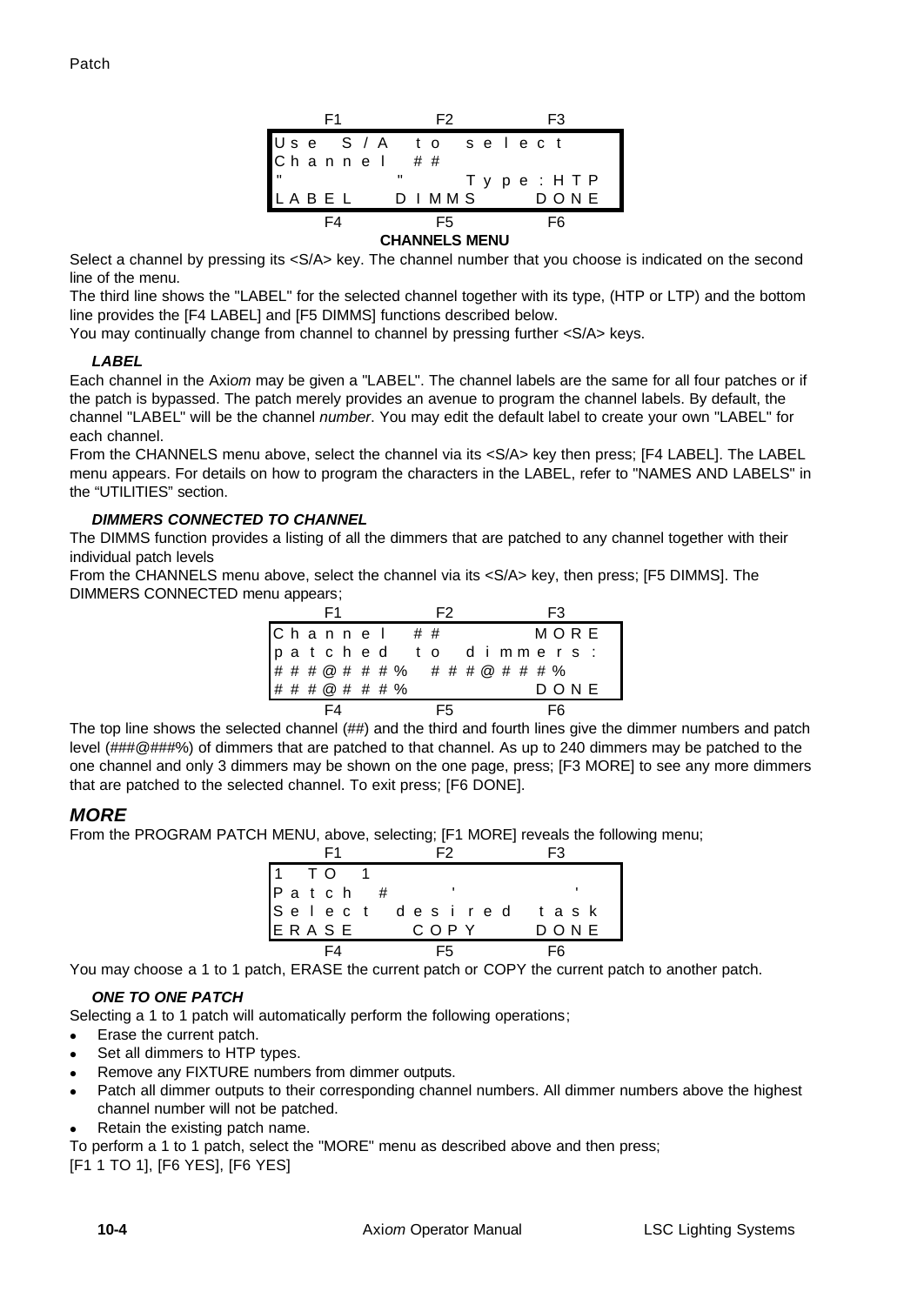#### *ERASING A PATCH*

If you wish to program an entirely new patch, then it is best to erase the patch so any previous setting will not give unexpected results.

#### *Note; If the Axiom has been reset, then all four patches will have been automatically erased and the patch will be bypassed.*

Erasing a patch will automatically perform the following operations;

- Erase the current patch leaving all dimmer outputs not connected (N/C).
- Set all dimmers to HTP types.
- Remove any FIXTURE numbers from dimmer outputs.
- Retain the existing patch name.
- To ERASE the current patch, select the "MORE" menu as described above then press; [F4 ERASE], [F6 YES].

#### *COPYING A PATCH*

You may make an exact duplicate of the *current* patch and store it in any of the other three patches. The copy that you make will **overwrite** the previous contents of the destination patch. Making a copy of the current patch is useful when you want to;

- create a new patch, and this new patch will be similar to an existing patch. It is therefore quickest to make a copy and then edit the copy.
- experiment with some changes to a patch. It is safest to try your changes on a copy of the patch and so protect the original.

To COPY the current patch to another patch, select the "MORE" menu as described above and then press; [F5 COPY] and the following menu appears;

|                        |                   | F3      |
|------------------------|-------------------|---------|
|                        |                   | CANCELI |
| Copy from<br>Patch # ' |                   |         |
|                        | Use S/A keys for  |         |
|                        | patch to copy to. |         |
|                        |                   |         |

Press the <S/A> key of the required destination patch and the following menu appears;

| $C$ o $p$ $y$ : |   | N O   |
|-----------------|---|-------|
| Patch           | # |       |
| Patch<br>lt o   | # |       |
|                 |   | Y F S |
|                 |   |       |

If the source and destination details are correct, press; [F6 YES], to make the copy.

If the destination is incorrect, press; [F3 NO] to return to the previous menu and select a different destination source.

## *PREVIEWING A PATCH*

A patch may only be previewed if it is the assigned patch. Previewing a patch is exactly the same as Programming a patch. Refer to "PROGRAMMING A PATCH" above for details. If the Axi*om* is "locked", then the patch cannot be accessed via the program key, but you may preview the assigned patch. Press; <PREVIEW / EDIT>, [F1 PATCH]. The PROGRAM PATCH menu appears.

*Hint; When previewing a patch, the "CHANS" menu is very useful to find all the dimmer outputs that are controlled by a particular channel.*

## *EDITING A PATCH*

Editing a patch is exactly the same as Programming a patch. A patch may only be edited if it is the assigned patch. Refer to "PROGRAMMING A PATCH" above for details.

## *PRINTING A PATCH*

The contents of the patch may be printed. Refer to "PRINT" in the "UTILITIES" section for details.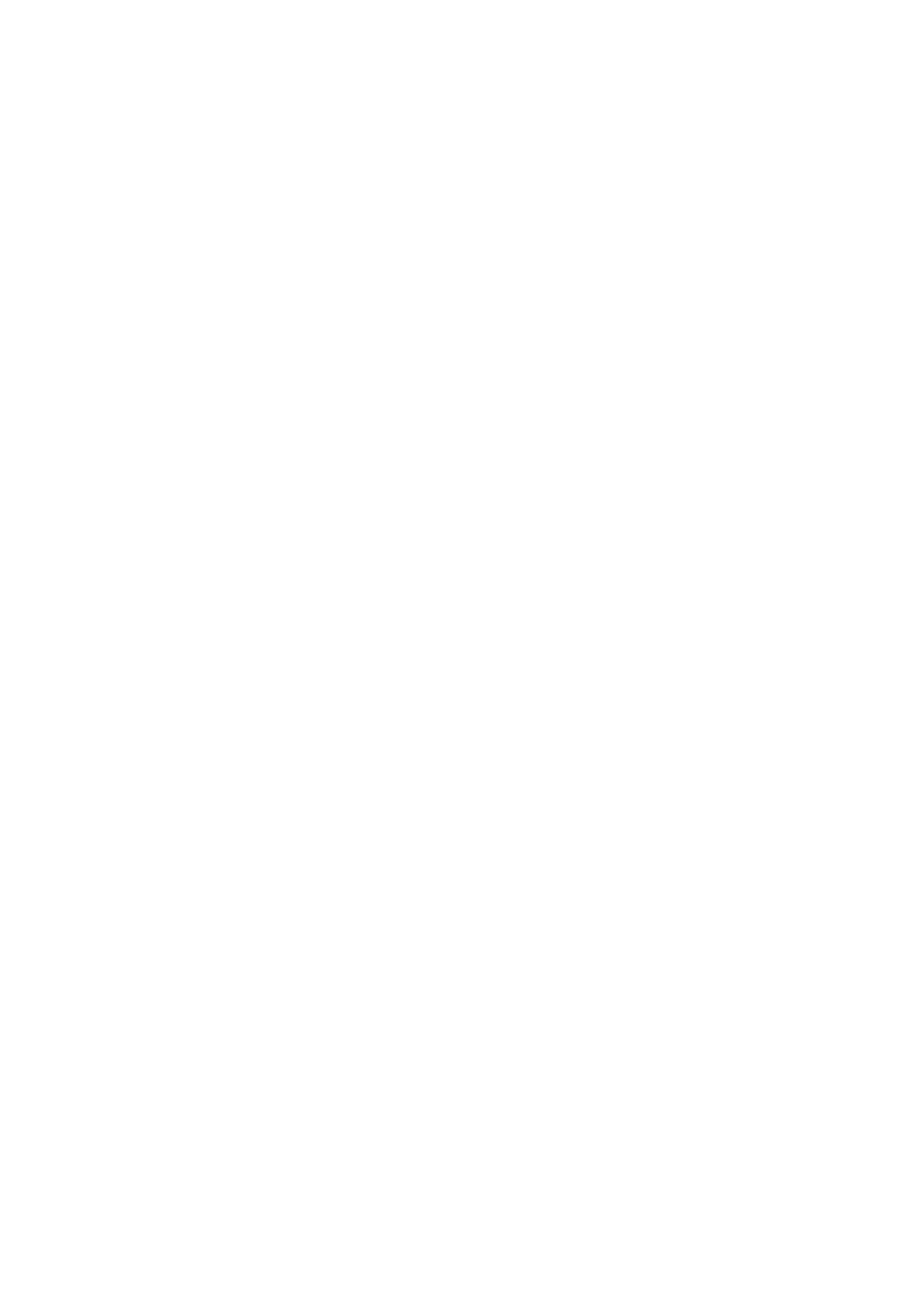# *Section 11: MOVING FIXTURES*

# *OVERVIEW*

Moving fixtures and scrollers have two types of control parameters;

- Intensity
- Movement

The Axi*om* provides two different types of control channels for these different parameters;

- HTP (Highest Takes Precedence) for intensity channels.
- LTP (Last Takes Precedence) for movement channels.

All of the channels for each individual fixture are then grouped together by a fixture number.

These features provide simple and predictable control of moving fixtures.

A Fixture Library is provided to allow *automatic* setup of these parameters for all the popular models of moving fixtures or they can be manually programmed.

## *HTP DEFINITION*

HTP channels are used to control the intensity of lights, that is, to control **dimmers**. If the level for a HTP channel is emanating from several places within the Axi*om*, then the *highest* of all those levels will be the level of that channel at the output. HTP levels are displayed in the range from 0% to 100%.

# *LTP DEFINITION*

LTP (Last Takes Precedence) channels are used to control **movement**, for example, pan, tilt, colour etc. If the level for a LTP channel is emanating from several places within the Axi*om*, then the level for that channel at the output will be from the *last* place where an action took place.

LTP channel levels are not influenced by the settings of the Preset masters, FX masters, the Grand master, the DBO key or the Solo level fader.

LTP levels are displayed in the range 000 to 255 which allows you control your moving fixtures with the maximum accuracy of the DMX signal.

As each "look" has been created using moving fixtures, it is programmed as a scene. The scene contains the levels of ALL the channels controlling each fixture that is ON in the scene. These channel levels define not only the intensity, but also the focus, colour, gobo etc. The scene must be able to be faded up and down in intensity without all of the movement parameters varying. Controlling the movement parameters with LTP channels allows this to occur as they only change in level when a LAST action takes place.

- A LAST action occurs when;
- 1. A Scene is faded UP from *zero*.
- 2. A step of a stack or chase is EXECUTED (effectively the same as 1).
- 3. A Channel fader has risen from zero and reached the current LAST level. It then has total control (both UP and DOWN).
- 4. A SOLO key will momentarily override the current LTP level;

A LTP channel <S/A> key will set the channel to its current **channel fader level**.

A Scenemaster or an FX master <S/A> key will set any LTP channels to their "**Programmed**" level in the scene being soloed.

LTP channels only output a new level when a LAST action as defined above is detected. In practice, this means that LTP channels only have "IN" fade times. To fade a LTP (either up or down) you must fade IN another scene containing the new level.

LTP fade times are always controlled from memory. Every scene and every step in every stack has an individually programmable fade time for its LTP channels.

# *FIXTURE NUMBERS*

Fixture numbers are used by the Axi*om* to *group* together all the control *channels* of a *fixture*. When you Program a Scene, HTP channels are only programmed into the scene if their levels are above zero. However, for LTP channels, zero is a valid setting and must be able to be programmed. When you program a scene containing a HTP channel with a fixture number, all of the LTP channels with the same fixture number are included in the scene.

In practice this means that the movement settings for that fixture will only be programmed into a scene if the fixture is dimmed ON.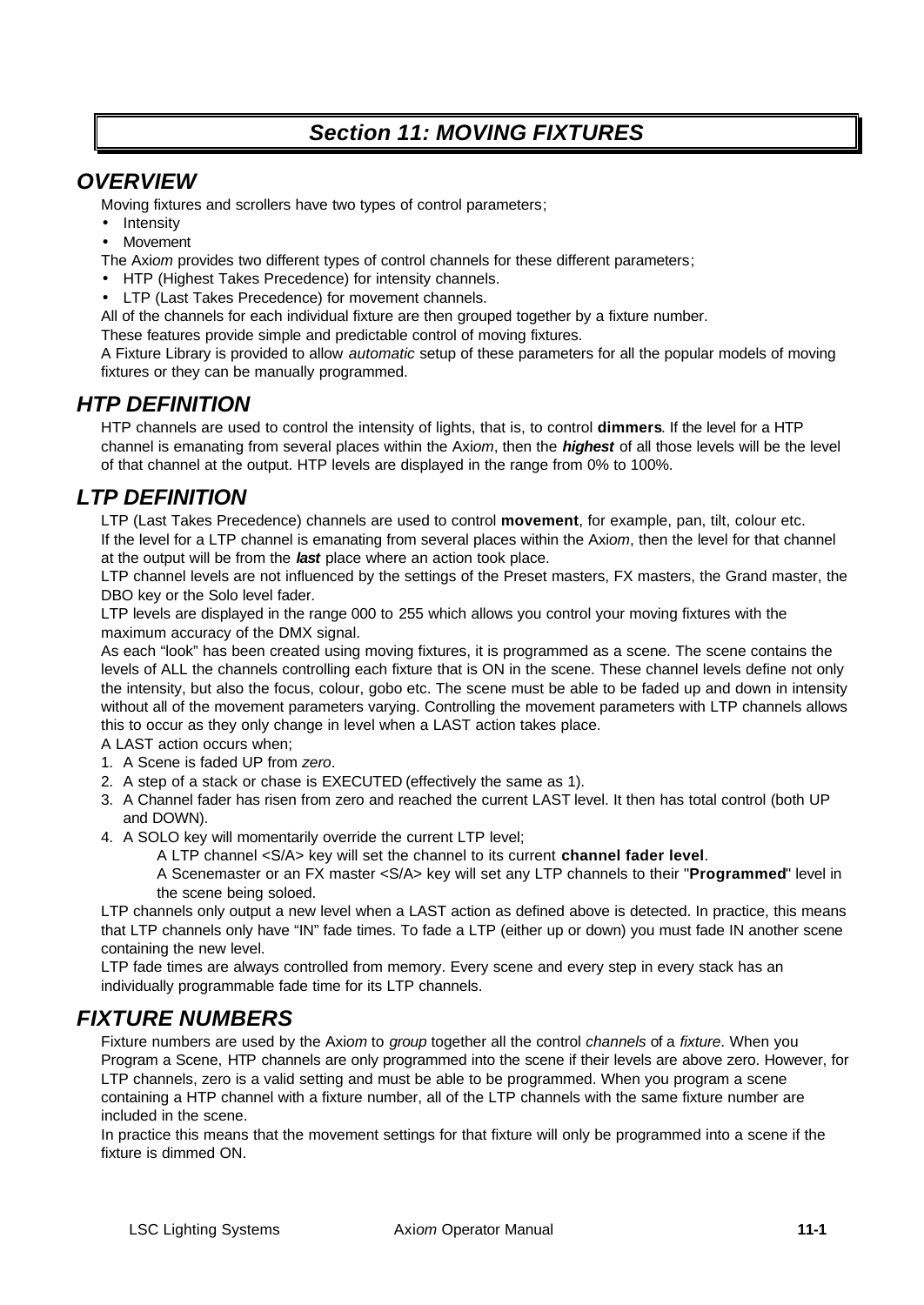If the fixture is dimmed OFF, then none of the channels that are assigned to that fixture will be saved as part of the scene, **regardless of their levels.**

When you program the patch for a particular fixture, you assign all of the dimmer outputs (both the HTP and LTP's) that are used to control each fixture to a single *Fixture* number. You may manually program a fixture number to all the channels of each fixture or you may use the **library** of moving fixtures. The library automatically assigns a *Fixture* number, sets the HTP and LTP's and labels each of the channels for you. How to assign fixture numbers and use the fixture library is described in "PROGRAMMING A PATCH FOR MOVING FIXTURES" later in this section and in the "PATCH" section.

All LTP channels must be assigned to a *fixture* number. If not, they will be included in **every scene** that is programmed. In practice this means that if **any** scene is faded up, any LTP channel without a fixture number will change to the level that it was when the scene was programmed, even if its level is zero.

*Note; Some moving fixtures employing* **discharge** *(arc) type lamp sources use a mechanical type dimmer. These mechanical dimmers should be treated just like an electronic dimmer and be patched as an HTP channel with a fixture number. Some lower priced moving fixtures using discharge lamps do not have any means of dimming the lamp. In this case, where no HTP channel is physically required, a dummy HTP channel should be assigned to the fixture number so that the LTP channels will only be programmed in a scene when the dummy HTP channel is on.*

# *PROGRAMMING A PATCH FOR MOVING FIXTURES*

As mentioned above, to correctly control moving fixtures and scrollers, HTP, LTP and fixture numbers must be correctly assigned. The assignment is performed in the patch. Consequently, if you are controlling moving fixtures or scrollers, you must use a patch.

The Axi*om* provides two methods of setting up the patch to control moving fixtures.

1. **Fixture library** patching where for each channel of the fixture, the library **automatically**;

- knows the function of the channel (intensity, pan, tilt, etc) and labels it accordingly.
- assigns the channel correctly as HTP or LTP.
- assigns all of the fixtures channels to a fixture number.

2. Manual fixture patching where for each channel of the fixture you must;

- know the function of the channel (intensity, pan, tilt, etc).
- assign it correctly as HTP or LTP.
- assign all of the fixtures channels to a fixture number.

In both cases, you also need to patch the dimmer outputs to the channels that are to control them.

The differences between HTP and LTP channels and the way that they work with *fixture* numbers is described earlier in this section.

To program the patch for a moving fixture, press; <PROGRAM>, [F1 PATCH].

If the patch is currently BYPASSED, select one of the four available patches by pressing one of the patch <S/A> keys. If the selected patch has not been previously programmed, then none of the dimmer outputs will be patched to a channel.

To begin patching, from the program patch menu press; [F5 PATCH]. The patch menu appears;



## *FIXTURE LIBRARY PATCHING*

The Axi*om* contains a library of popular moving fixtures, pre-programmed with all of their control parameters. The fixtures are listed by manufacturer and model. Fixture library patching greatly simplifies the patching of moving fixtures.

To use the Fixture Library the only information that you need to know is the name of the manufacturer and the model of the fixture.

To setup and patch a moving fixture;

- 1. Select the *starting* (lowest) dimmer number (DMX channel) to control your fixture.
- 2. Select your fixture from the library.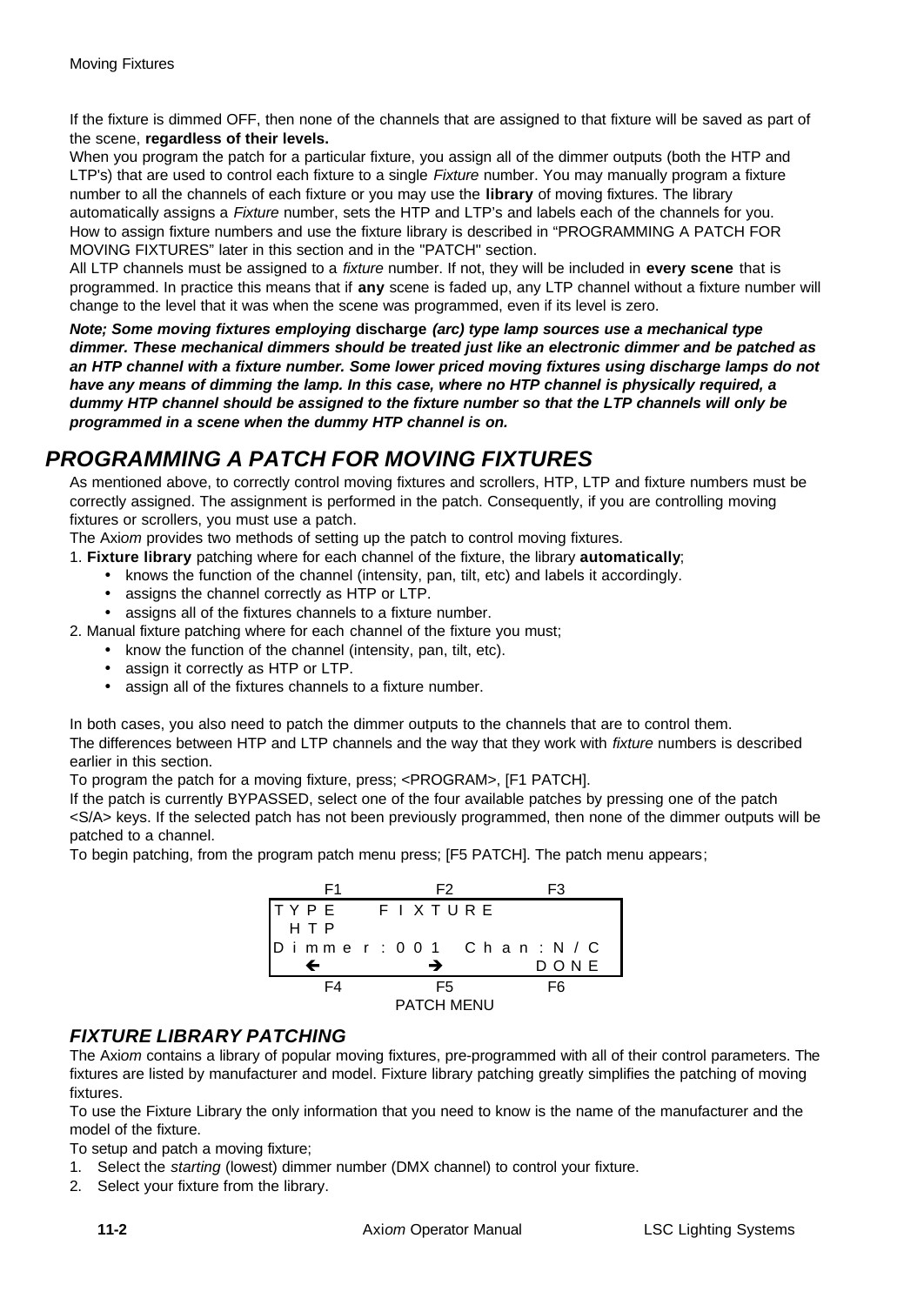3. Patch each dimmer number to a channel (if it is not already patched).

For example, let us assume that we wish to patch a "Trackspot"  $\odot$  made by "High End Systems". Patch this Trackspot using dimmer 13 as the starting DMX channel and then patch each dimmer to its corresponding channel number in numerical order. From the patch menu described above; select "Dimmer 13" by using either the  $[F4 \leftarrow]$  and  $[F5 \rightarrow]$  keys or rotating the EDIT wheel. The "Dimmer" numbers that are displayed on the patch screen correspond to DMX channel numbers.

Press; [F2 FIXTURE], [F1 LIBRARY] and a list of manufacturers names appears on the menu screen.

| F1 | F2.                                            | F3 |
|----|------------------------------------------------|----|
|    | HIEND C'PAKY MORE                              |    |
|    | Choose manufacturer                            |    |
|    |                                                |    |
|    | of fixture to add.<br>MART <u>IN COEMAR OK</u> |    |
|    |                                                |    |

From the list of manufacturers shown on the menu press; [F1 HIEND]. A list of fixture models produced by High End appears on the menu screen.

|  | F1 |                                                  |  |  | F <sub>2</sub> |  |  | F3 |  |  |
|--|----|--------------------------------------------------|--|--|----------------|--|--|----|--|--|
|  |    | I 'BEAM T'SPOT CANCEL                            |  |  |                |  |  |    |  |  |
|  |    |                                                  |  |  |                |  |  |    |  |  |
|  |    |                                                  |  |  |                |  |  |    |  |  |
|  |    | Choose HIGHEND<br>fixture to add<br>CYBER CYBRCX |  |  |                |  |  |    |  |  |
|  | FΔ |                                                  |  |  | F5.            |  |  |    |  |  |

From the list of models shown on the menu press; [F2 T'SPOT]. The patch menu returns;

|   | F2.                            | F3   |
|---|--------------------------------|------|
|   |                                |      |
|   | TYPE FIXTURE<br>LTP T'SPOT PAN |      |
|   | Dimmer: 013 Chan: N/C          |      |
| ← | $\rightarrow$                  | DONE |
|   | F5                             | FR   |

All the dimmer numbers for a Trackspot © have been automatically setup and labelled for you. Dimmer 13 is labelled as T'SPOT **PAN** and set as LTP. A fixture number has also been automatically assigned. Now it is simply a matter of patching each dimmer output to the channel that is to control it.

Patch dimmer output 13 to channel 13 by pressing; <S/A> (13).

Select dimmer 14 by pressing;  $[F5 \rightarrow]$ .

Notice that this dimmer has been automatically labelled as T'SPOT **TILT** and set as LTP. The same fixture number has also been automatically assigned.

- Patch dimmer output 14 to channel 14 by pressing; <S/A> (14).
- Step through the dimmers by pressing;  $[F5 \rightarrow]$ , patch each dimmer to its required channel number and observe the function and type of each dimmer as setup by the fixture library.

In this example, when you select dimmer 18, you will notice that this is the dimmer (intensity) channel for the Trackspot  $\circledcirc$  and that the library has set this as a HTP channel for you.

The actual *Fixture* number that is assigned by the library is of no significance. What is important is that the Axi*om* knows all of the dimmer outputs that are used to control each fixture. If you wish, you can view the *fixture* number that the library assigned by pressing; [F2 FIXTURE]. To return to the patch press; [F3 CANCEL]. If you are programming further fixtures, use the same techniques, but simply patch them to different desk channels. The library will use a different *Fixture* number for every fixture.

• To complete the patching and save the patch, press; [F6 DONE], [F6 SAVE].

*HINT; If you have planned a patch where the dimmer number is always the same as the channel number, you can save time by firstly performing a 1 to 1 patch. This eliminates the need to individually patch each dimmer to its channel. To program each fixture, simply select the starting channel for the fixture then recall the fixture from the library. Refer to the "PATCH" section for details on a one to one patch.*

### *MANUAL FIXTURE PATCHING*

Manual patching requires you to program **all** of the parameters for each moving fixture. Typically you would use manual fixture patching if the fixture that you are using is not contained in the fixture library or when patching a colour scroller.

#### *MANUALLY PATCHING MOVING FIXTURES*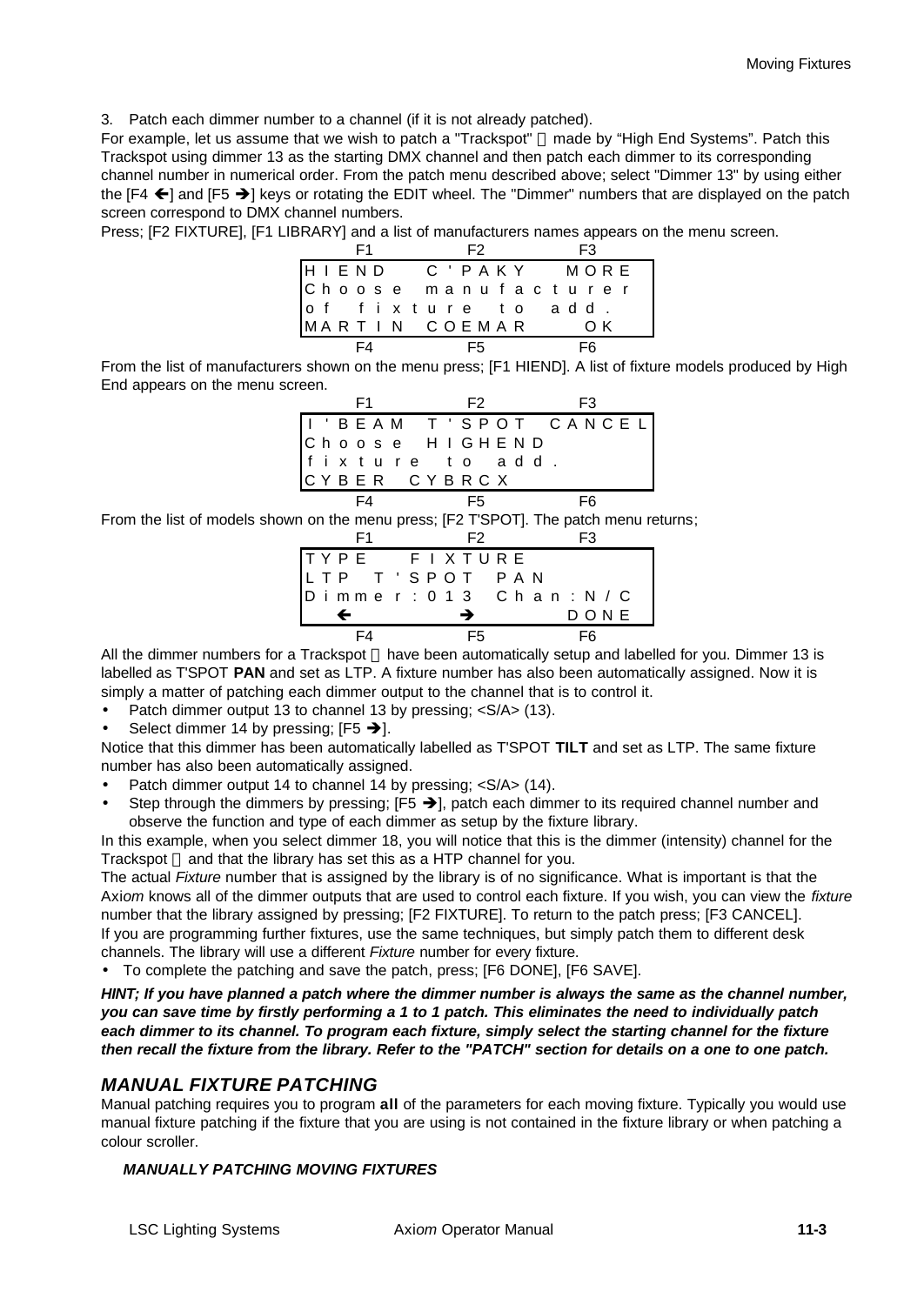For each channel of the fixture you must;

- know its function (pan, tilt, intensity etc).
- know its DMX (dimmer) number.
- assign it correctly as HTP or LTP.
- assign a common fixture number (1 through 12/24/36).
- patch it to an Axi*om* channel.

Let us assume that we wish to patch a simple moving fixture that has the following parameters and DMX address settings;

| <b>Parameter</b> | <b>DMX (Dimmer) number</b> |
|------------------|----------------------------|
| <b>Intensity</b> | 13                         |
| Pan $(X)$        | 14                         |
| Tilt (Y)         | 15                         |
| <b>Shutter</b>   | 16                         |
| <b>Colour</b>    | 17                         |
| Gobo             | 18                         |

We will patch each of the fixture's DMX channels to its matching channel number on the Axi*om*. The "Dimmer" numbers that are displayed on the patch screen correspond to DMX channel numbers.

From the PATCH MENU described above;

- Select "Dimmer 13" by using either the  $[FA \leftarrow]$  and  $[FB \rightarrow]$  keys or rotating the EDIT wheel.
- Set the "TYPE" as HTP. As this is the intensity channel of the fixture, the default of HTP is correct so you do not need to change it.
- Give the fixture a Fixture number. As this is the first fixture that we are programming, call it Fixture 1. Press; [F2 FIXTURE], <S/A> (1) (Fixture number 1), [F6 YES].
- Patch dimmer output 13 to channel 13 by pressing; <S/A> (13).
- Select dimmer 14 (Pan position) by pressing;  $[F5 \rightarrow]$ .
- Select the "TYPE" as LTP. Press; [F1 TYPE], [F4 LTP].
- Give it the same Fixture number as its HTP channel. Press; [F2 FIXTURE], <S/A> (1), [F6 YES].
- Patch dimmer output 14 to channel 14 by pressing:  $\langle S/A \rangle$  (14).
- Select dimmer 15 (Tilt position) by pressing;  $[F5 \rightarrow]$ .
- Select the "TYPE" as LTP. Press; [F1 TYPE], [F4 LTP].
- Give it the same Fixture number as its HTP channel. Press; [F2 FIXTURE], <S/A> (1), [F6 YES].
- Patch dimmer output 15 to channel 15 by pressing; <S/A> (15).

Repeat the procedure for the remaining channels associated with the fixture using LTP for all movement channels.

If you are programming further fixtures, use the same techniques, but simply patch them to different channels and use a different *Fixture* number for every fixture.

• To complete the patching and save the patch, press; [F6 DONE], [F6 SAVE].

#### *PATCHING SCROLLERS*

For each colour scroller you must;

- know its dimmer DMX address.
	- assign it as HTP.
	- assign a fixture number.
	- patch it to an Axiom channel.
- know its scroller (movement) DMX address.
	- assign it as LTP.
	- assign the same fixture number.
	- patch it to an Axiom channel.

Let us assume that we wish to patch a colour scroller that has the following DMX address settings;

| <b>Parameter</b>   | <b>DMX (Dimmer) number</b> |  |  |
|--------------------|----------------------------|--|--|
| Dimmer DMX address |                            |  |  |

| <b>Dimmer DMA address</b>   |  |
|-----------------------------|--|
| <b>Scroller DMX address</b> |  |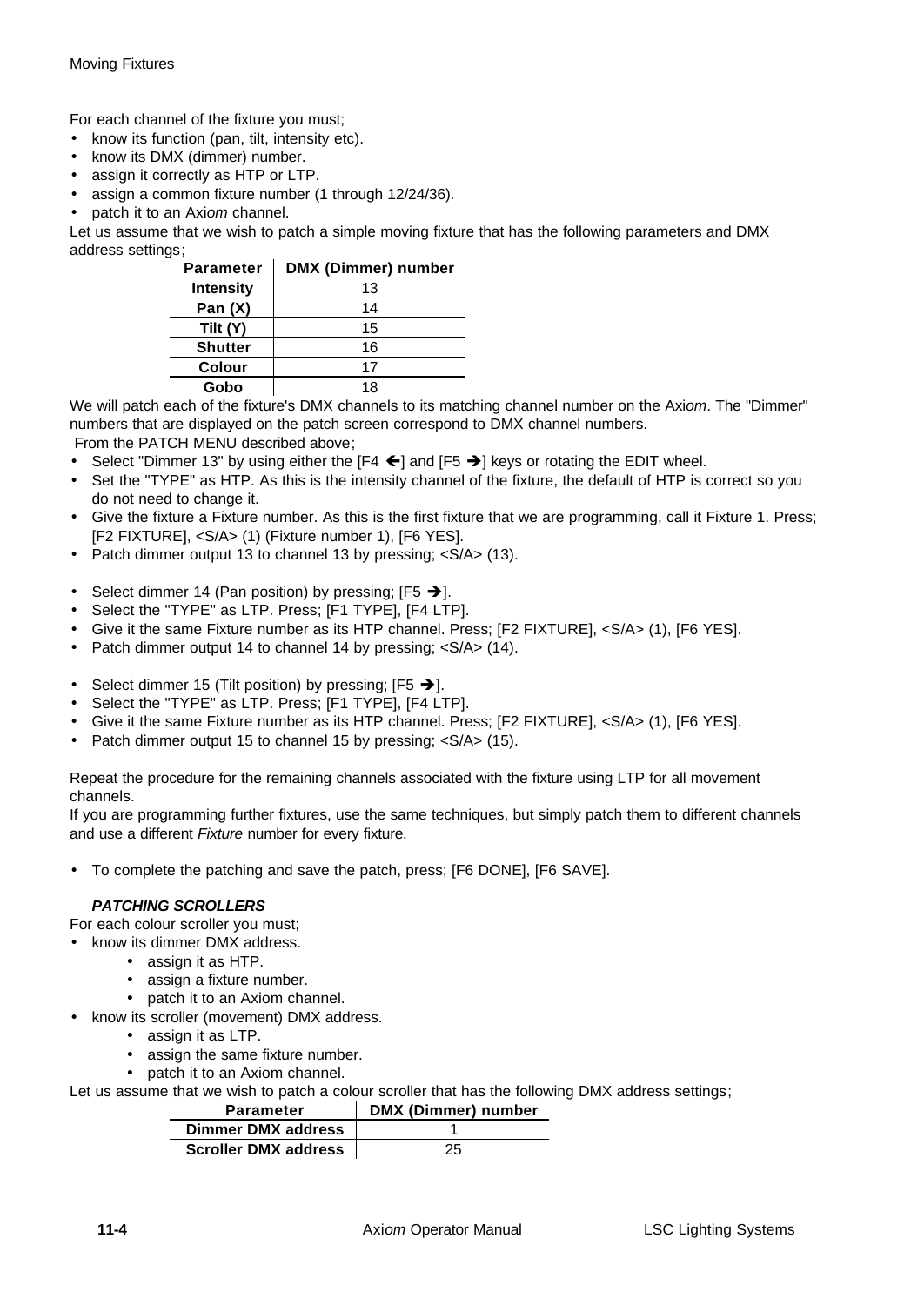We will patch each of the DMX channels to its matching channel number on the Axi*om*. The "Dimmer" numbers that are displayed on the patch screen correspond to DMX channel numbers. From the PATCH MENU described earlier;

• Select "Dimmer 1" by using either the  $[FA \leftarrow]$  and  $[FS \rightarrow]$  keys or rotating the EDIT wheel.

- Set the "TYPE" as HTP. As this is the intensity channel, the default of HTP is correct so you do not need to change it.
- Give the fixture a Fixture number. As this is the second fixture that we are programming, call it Fixture 2. Press; [F2 FIXTURE], <S/A> (2) (Fixture number 2), [F6 YES].
- Patch dimmer output 1 to channel 1 by pressing; <S/A> (1).
- Select Dimmer 25 by using either the  $[F4 \leftarrow]$  and  $[F5 \rightarrow]$  keys or rotating the EDIT wheel.
- Select the "TYPE" as LTP. Press; [F1 TYPE], [F4 LTP].
- Give the scroller the same Fixture number as its HTP channel. Press; [F2 FIXTURE], <S/A> (2), [F6 YES].
- Patch dimmer output 25 to channel 25 by pressing; <S/A> (25).

If you are programming further scrollers, use the same techniques, but simply patch them to different channels and use a different *Fixture* number for every scroller and dimmer pair.

• To complete the patching and save the patch, press; [F6 DONE], [F6 SAVE].

## *USED FIXTURE NUMBERS*

If, when programming the patch, you try to assign a fixture number to a dimmer output that already has one assigned, the Axi*om* will warn you and show the dimmer's current fixture number.

You may choose to either RETAIN the current fixture number or REMOVE it.

If you do choose to remove it, and that fixture number is also assigned to other dimmers, you are offered the choice of removing just the selected DIMMER from the fixture number, or removing the ENTIRE fixture. Typically, you would select DIMMER if you made an error when performing Manual Fixture Patching, and you would select ENTIRE to remove a fixture that is no longer required.

# *CREATING LOOKS*

Once the Patch has been programmed for your moving fixtures or scrollers, you are ready to begin controlling them, creating looks and programming scenes.

Use the channel faders to control each parameter of the fixture to establish the required look. To control any of the LTP channels you need to *capture* the channel by moving its fader down to zero and then raising it until it matches its LAST level. The channel fader will then take control. Looks can also be created by combining "Palettes" that you have already created. See "PALETTES" later in this section for details.

# *PROGRAMMING SCENES*

Scenes containing LTP channels are created in the normal way of establishing a look on the output then programming that look into a scene number. Refer to the "SCENE" section for details. When programming a scene, only fixtures that are turned ON (intensity (HTP) channel above zero) will have their movement (LTP) channels included in the scene. This prevents unwanted movements from occurring. It is possible to override this function and select exactly which channels are programmed in a scene. See "PALETTES" later in this section for details.

LTP fade times are always controlled from memory. Every scene and every step in every stack has an individually programmable fade time for its LTP channels. The default LTP fade time is 0 seconds but you may alter this via the utilities menu.

## *COPYING*

The various scenes that you program with moving fixtures are often variations of a previous scene that you have programmed. A new scene may only involve a change of colour or maybe gobo. On playback, when you crossfade from one scene to the next, if the only difference in the scenes is for example, a change of gobo. The other channels in the scene must be at exactly the same levels as in the previous scene to prevent unwanted movements.

To speed the programming process and maintain unchanged parameters exactly as they were, you may copy an existing scene and then edit the copy to create the next look.

#### *COPYING A SCENE*

There a two ways of copying a scene.

• Use the "ScnCpy" (Scene Copy) function. This is available from the "PREVIEW/EDIT" "SCENE" menu via the "MORE" function. See the "SCENES" section for details.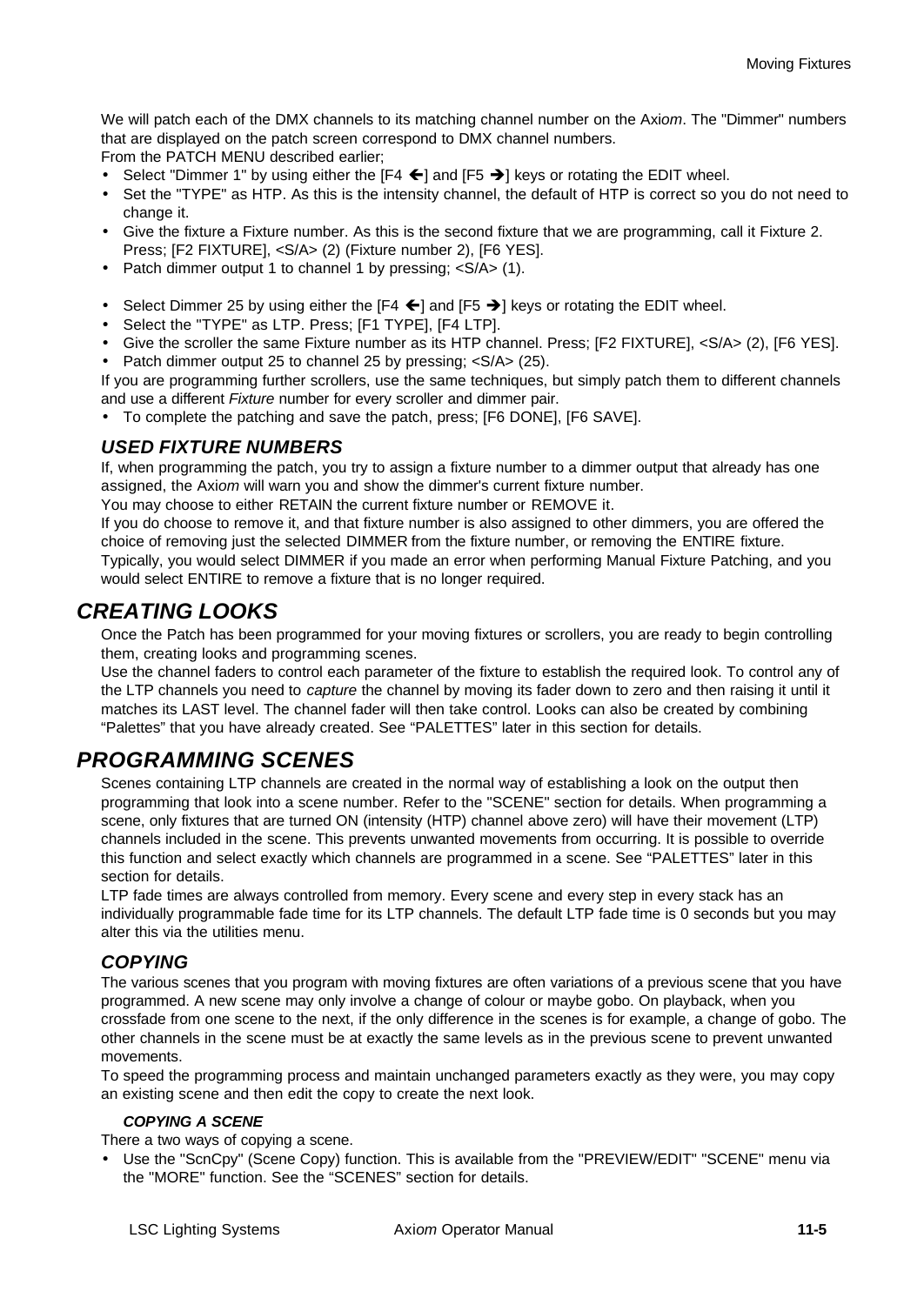• If the scene to be copied is the only output from the Axiom then you may simply program the current look as the new scene number.

#### *EDITING THE COPY*

Fade up the new scene (the copy) and then use either "PREVIEW/EDIT", "SCENE" or the (Quick) "EDIT" function for Scenemaster scenes, to edit the scene.

Editing a scene uses the Edit wheel to change the channel levels which has the following advantages;

- The Edit wheel has instant control. Unlike the channel faders, levels do not need to be matched to take control.
- A readout of the channel level is displayed which is useful when setting the same parameter on another fixture to the same setting. (Refer also to "Copy Channel").

You can quickly select channels by simply pressing the channel S/A key of the channel to be edited. Press; [F6 DONE] to save the scene.

### *PALETTES*

Palettes are scenes that you can create which only contain specific channels. They are used as "building blocks" when you are;

- Creating "looks" to be programmed as new scenes.
- Programming the steps of a chase
- Creating one off effects via the SOLO keys.
- When a *normal* scene (or snapshot) is programmed, it will contain:
	- all HTP channels with a level above zero
	- all LTP channels (regardless of their level) that are grouped in a fixture that has a HTP above zero.
	- all LTP channels (regardless of their level) that are not grouped in fixtures.
- When a *palette* scene (or snapshot) is programmed, you determine which channels are included in the scene.

For example, a palette scene might contain only the colour channels for a group of fixtures. When that palette is replayed, it will change all of those fixtures to a specific colour without affecting any other parameters. Another palette scene may change all fixtures to a specific gobo or focus without affecting any other parameters.

#### *PROGRAMMING PALETTES*

Program a scene with all fixtures focused side by side with an open white gate (no colour and no gobo). Use this scene a "base" for all your palettes. Fade it up.

Fade up a *blank* (unused) scene then "Preview/Edit" this scene.

In the "Preview/Edit" menu, select [F2 CHANS], <S/A> (channel to be controlled).

When you edit a channel you will take control of it live on stage.

Use the EDIT wheel to set the level then press <S/A>'s of other fixtures' channels and set their levels. For example, set only the colour channels of all fixtures to red.

Press; [F6 DONE] to save the scene and make a note that it is a Palette. e.g. P2 S11 Red Palette Fade the "base" scene down then up and all fixture return to open white.

Program further palettes of different colours, gobos, focuses etc using a blank scene for each new palette.

#### *REPLAYING PALETTES*

Palettes are most useful to rapidly create a number of variations to a look.

For example, if you create a look by focusing all fixtures on certain points on the stage, you can program this look as a scene. You can then rapidly program many variations of this scene by using palettes to change only colours or gobos etc. Palettes are also very powerful when used in conjunction with the SOLO function. A "soloed" palette will *momentarily* override the current look and so is handy for "ad lib" work.

A running moving fixture chase can still run its positional changes whilst you "solo" palettes of different colours or gobos.

## *REPLAYING SCENES*

When you fade up a scene that includes LTP channels, the scene will be recognised as the LAST source for the channels. The LTP channels will fade to their new levels in the LTP fade time for the scene. This allows you to program timed "moves" independent of the intensity fade time of the fixture.

If you fade down a scene that includes LTP channels, the LTP channel levels will not change and therefore all the movement parameters of the fixture will remain steady as the lamp fades out.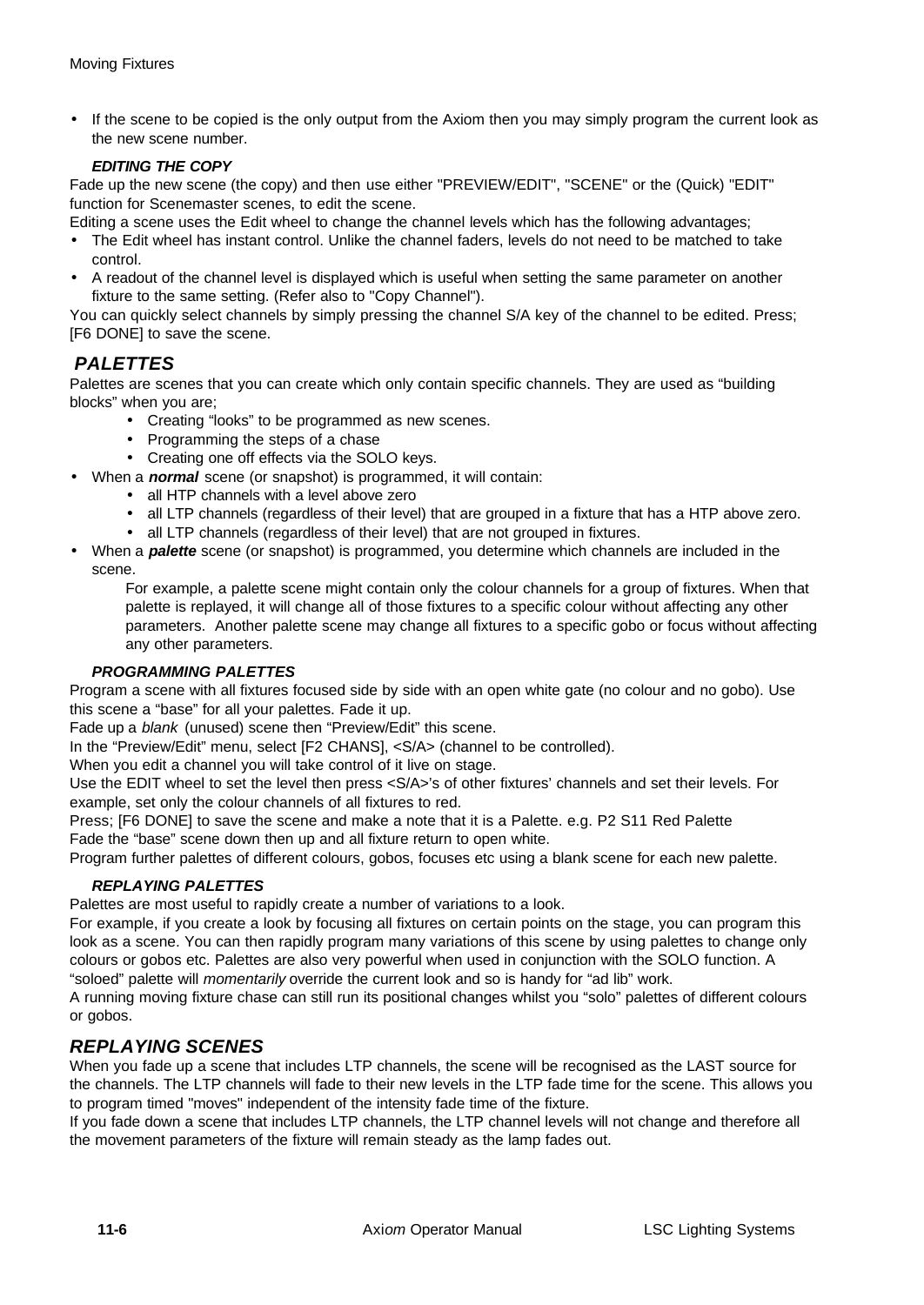If you crossfade to another scene, all LTP (movement) channels in the incoming scene will fade to their new levels as soon as the incoming scene rises above zero. Any LTP channels in the outgoing scene that do not have new levels in the incoming scene do not change.

In this way, any moving fixture or scroller will only change it positional settings if the incoming scene contains new channel levels for that fixture. If the fixture or scroller is not in the new scene, then it will not move. This applies equally to scene masters, stacks and chases.

## *REPLAYING CHASES*

Playing a chase consisting of several scenes is a common form of moving light control. The Axi*om* provides some special features for chasing moving fixtures;

- When a chase is faded down to zero intensity, the chase will automatically PAUSE preventing unwanted movements of moving fixtures.
- Selecting "Bounce" mode for a moving fixture chase is an easy way of obtaining a symmetrical pattern of movement.
- Running a Single Shot chase is useful for a highlight or ending.

# *Section 12: UTILITIES*

This section contains descriptions of the functions accessed from the UTILITIES menu plus other miscellaneous information not covered in other sections of this manual.

The UTILITIES menu is available on MENU 2 and provides access to the following functions;

- PRINT MIDI
	-
- DISK RESET
- ABOUT PREFERENCES
	-
- **DIAGNOSTICS**

Preferences allows access to the following options;

- $\bullet$  DRO
- PRESET
- LOCK
- TERM (Video Terminal)
- TIMES

## *PRINT*

The print function allows the memory contents of the Axi*om* to be directly printed to a serial printer or displayed on a Personal Computer. If displayed on a computer, the contents may be saved in a file and may be printed. Refer also to "TERMinal" later in this section.

## *CONNECTING A SERIAL PRINTER*

The Axi*om's* RS232C connector should be connected to a serial printer with a standard RS232 cable (available from most computer stores). Referring to the printers documentation, setup the serial printer to receive data with the following parameters; 9600 Baud, 8 bits, 1 stop bit, No parity.

## *CONNECTING A COMPUTER*

The Axi*om's* RS232C connector should be connected to the serial port (COM port) of the computer with a standard RS232 cable (available from most computer stores). You must run a communications program on the computer to receive the data from the Axi*om*. Suitable communications programs include "Microsoft Windows, Terminal"©, or "Telix"©, or you may use your favourite communications program.

Setup your communications program to receive data with the following parameters; 9600 Baud, 8 bits, 1 stop bit. No parity.

For example, if you are using "Microsoft Windows, Terminal"<sup>©</sup>.

From the Settings menu, choose Communications. The Communications dialog box appears. Select the options as;

*Connector*, Select the COM port to which the Axi*om* is connected**.**

*Baud Rate*, 9600; *Data Bits*, 8; *Stop Bits*, 1; *Parity*, None; *Flow Control*, Hardware;

## *PRINTING*

Use the PRINT function to send the memory data from the Axi*om* to the printer or computer. PRINT is accessed from the UTILS (utilities) menu via MENU 2.

From menu 2, press; [4 UTILS], [F2 PRINT]. The Print menu appears;

$$
F1 \hspace{1.5cm} F2 \hspace{1.5cm} F3
$$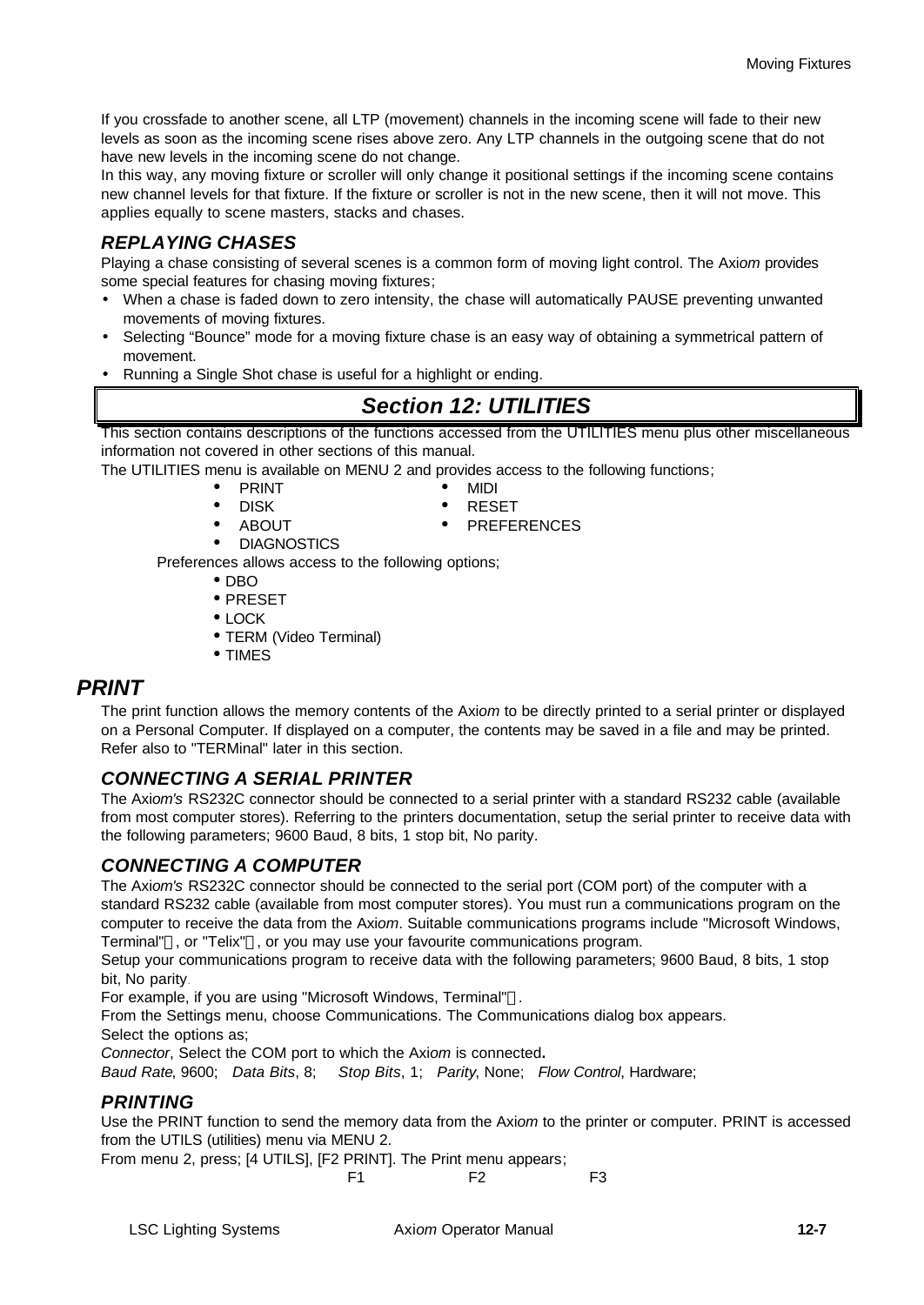|    | MORE SCENES CHASES   |     |
|----|----------------------|-----|
|    | Choose item to Print |     |
|    | STACKS PATCH DONE    |     |
| FΔ | F5.                  | -F6 |

Use the [1 MORE]function if you want to print the *entire* memory contents or to turn on the scene "Tracking" function described below. Use the [F2] through [F5] function keys if you want to print a specific item from memory. If you select Scenes, Chases, or Stacks, the RANGE menu appears;

| F1              | F2       | F3     |
|-----------------|----------|--------|
|                 | $+$ $+$  | CANCEL |
| Item ## to<br>← | # #<br>▲ | PRINT  |
|                 | -5       |        |

The "Item" in the above screen will be either, Page and Scene, Chase or Stack. You may enter a *range* of Page and Scene, Chase or Stack numbers to print. Use the [F4 ← ] or [F5 → ] keys to move the cursor (
i.g.), then use the [F1**--]** or [F2**++]** keys or the Edit wheel to decrement or increment the numbers to set the range of the "Item" to be printed.

If you select "PATCH" as the item to print, you may also select the format of the patch print out as either listing **by channel number** or **by dimmer number**. After selecting the format you may set the range of patches to print (as described above), or print only the current patch.

If you are printing to a computer, use your communications program to "capture" or "receive" the data from the Axiom and save it in a file. For example, if you are using "Microsoft Windows, Terminal"<sup>©</sup>.

From the Transfers menu, choose Receive Text File. Name the file and select OK.

To send the data from the Axi*om* to the printer or computer, press; [F6 PRINT]. The Axi*om* screen tells you it is printing the selected items. Printing large amounts of data may take a considerable time. You may abort the printing process at any time by pressing; [F6 CANCEL]. When all the data has been transferred, the PRINT menu returns.

If you are printing to a computer, stop the capture or receive process. For example, if you are using "Microsoft Windows, Terminal"©, click on "STOP".

You can identify the HTP and LTP channels from their printed format.

- HTP channel are shown as a level between 0% and 100%.
- HTP channels that are not in a scene are shown as blank
- LTP channels are shown as a level between 000 and 255.
- LTP channels that are not in a scene are shown as \*\*\*

## *VIEWING AND PRINTING A COMPUTER FILE*

LSC recommends using a word processor program to view and print the memory contents file. Word processors use various text formatting setups and fonts. You can *correctly* display the Axi*om* print out by selecting COURIER size 10 as the display font.

As you can see from this example, Courier is a mono spaced font, which means that all the characters have the same width. Using Courier ensures that all the text will be displayed in the correct place on the screen with all of the columns correctly aligned.

Refer to your word processor documentation for information on how to select Courier and how to print the files.

## *TRACK*

Track is an option that you can select when you PRINT your Scenes, Stacks or Chases. Track *flags* any channels that have changed in level from the **previous** Scene or **previous** step in a Stack or Chase.

Any channel that has a level that is higher is flagged by  $a +$  sign beside its level.

• Any channel that has a level that is lower is flagged by a − sign beside its level.

Track is very useful when you are analysing a printout and checking that the correct channels have changed from one scene (or step) to another.

For example, a *section* of a print of scenes shows that from scene 2 to scene 3, only channels 2, 10 and 17 have changed in level. Channel 2 has gone down from 72 to 0, channel 10 has gone up from 50 to 90 and channel 17 has come on at 54.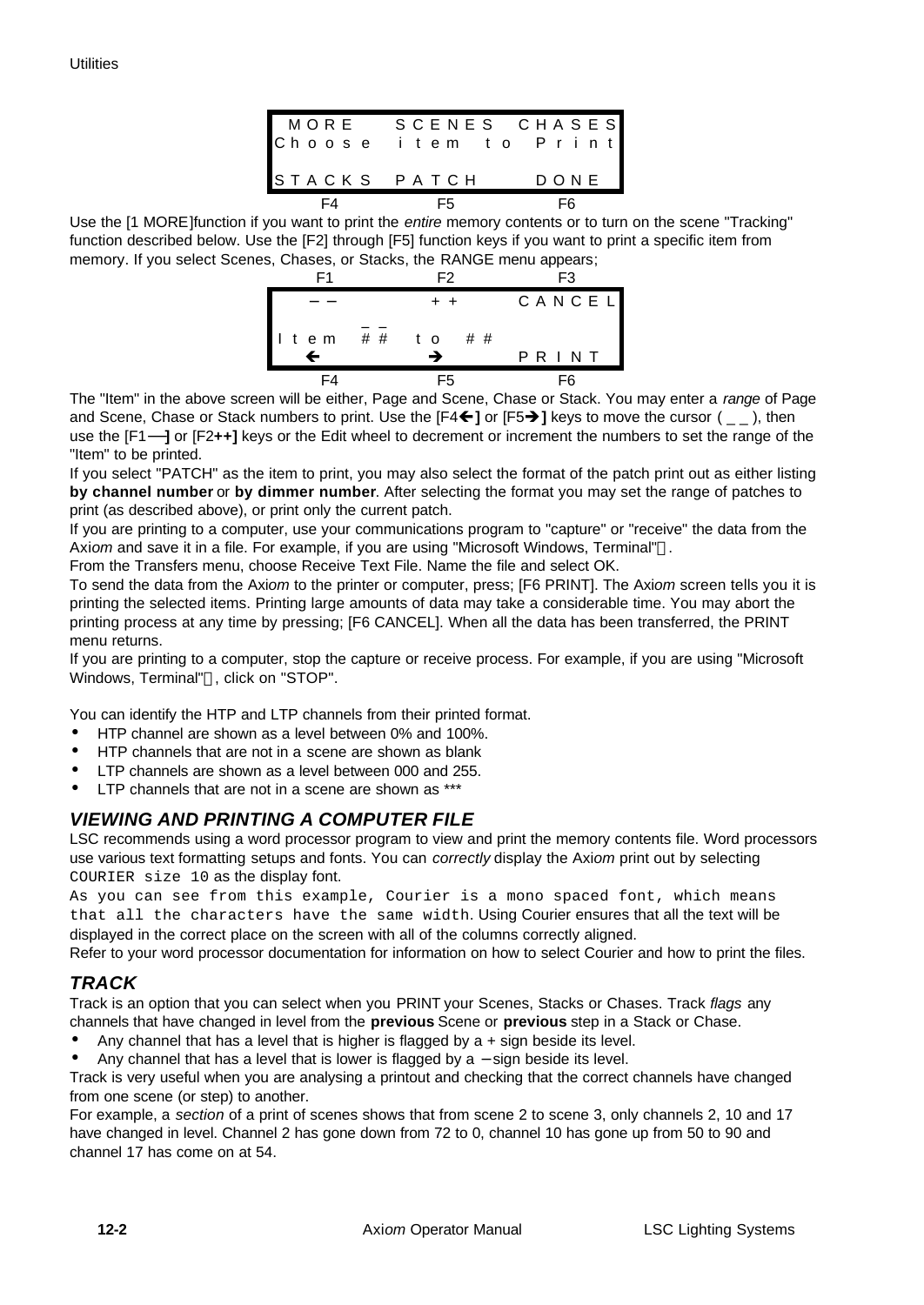\*\*\*\*\*\*\*\*\*\*\*\*\*\*\*\*\*\*\*\*\*\*\*\*\*\*\*\*\*\*\*\*\*\*\*\*\*\*\*\*\*\*\*\*\*\*\*\*\*\*\*\*\*\*\*\*\*\*\*\*\*\*\*\*\*\* Scenes \*\*\*\*\*\*\*\*\*\*\*\*\*\*\*\*\*\*\*\*\*\*\*\*\*\*\*\*\*\*\*\*\*\*\*\*\*\*\*\*\*\*\*\*\*\*\*\*\*\*\*\*\*\*\*\*\*\*\*\*\*\*\*\*\*\* Page 1 Scene 2 Name "Cue 13" Time: IN = MAN OUT = IN LTP = 0.0s Chan: 001 002 003 004 005 006 007 008 009 010 011 012 Levl: 4 72 45 FL FL +50 Chan: 013 014 015 016 017 018 019 020 021 022 023 024 Levl: +61 96 +FL +FL +90 +56 +98 Page 1 Scene 3 Name "Cue 14" Time:  $IN = 0.5s$   $OUT = IN$   $LTP = 1.0s$ Chan: 001 002 003 004 005 006 007 008 009 010 011 012 Levl: 4 -0 45 FL FL +90 Chan: 013 014 015 016 017 018 019 020 021 022 023 024 Levl: 61 96 +54 FL FL 90 56 98

TRACK is accessed from the UTILS (utilities) menu via MENU 2. To turn track ON or OFF, from menu 2, press; [F4 UTILS], [F2 PRINT], [F1 MORE], [F2 TRACK], [F4 ON], or [F5 OFF], [F6 DONE]

## *MIDI*

### *OVERVIEW*

MIDI (**M**usical **I**nstrument **D**igital **I**nterface) is an international standard for data communication between musical instruments, computers and other equipment such as lighting desks.

The Axi*om* utilises MIDI allowing you to control the lighting channels from a MIDI keyboard or a computer with a MIDI output and suitable sequencing software. The Axi*om* responds to MIDI note on and note off messages by turning on and off the lighting channels that are associated with each particular note.

Three MIDI connectors are provided on the rear of the Axi*om*.

The MIDI IN connector receives data from other devices such as a keyboard or sequencer.

The MIDI THRU connector transmits a duplicate of the signal received at the MIDI in connector.

The MIDI OUT connector is not implemented in this software version.

### *MIDI SETUP*

To utilise the MIDI functions, you must not only connect the Axi*om* to a source of MIDI signals, but you must also turn ON the MIDI function and set some other parameters which are accessed in the MIDI menu. From the UTILS (utilities) menu via MENU 2, press;[F3 MIDI]. The MIDI menu appears;

| OFF/ON |                  |                                              |
|--------|------------------|----------------------------------------------|
|        |                  | Midi is OFF. Chan x x<br>First MIDI note yyy |
|        |                  |                                              |
| NOTE   | C H A N          | DONE                                         |
| FΔ     | F5               | -F6                                          |
|        | <b>MIDI MENU</b> |                                              |

From this menu, you can now turn the MIDI function on or off, set the MIDI channel or set the MIDI note.

#### *MIDI ON/OFF*

The MIDI function should only be turned on when you want the Axi*om* to respond to the MIDI signals. The current MIDI state is displayed on the menu. To change to the opposite state press; [F1 ON/OFF] and the screen will restate the current mode and allow you to switch to the opposite mode by pressing either; [F4 ON] or [F5 OFF]. Confirm your selection by pressing; [F6 YES].

#### *MIDI CHANNEL*

MIDI signals are transmitted on separate channels on the one cable, just like many television signals are transmitted on separate channels. You must set the Axi*om* to the MIDI channel that you want it to receive, just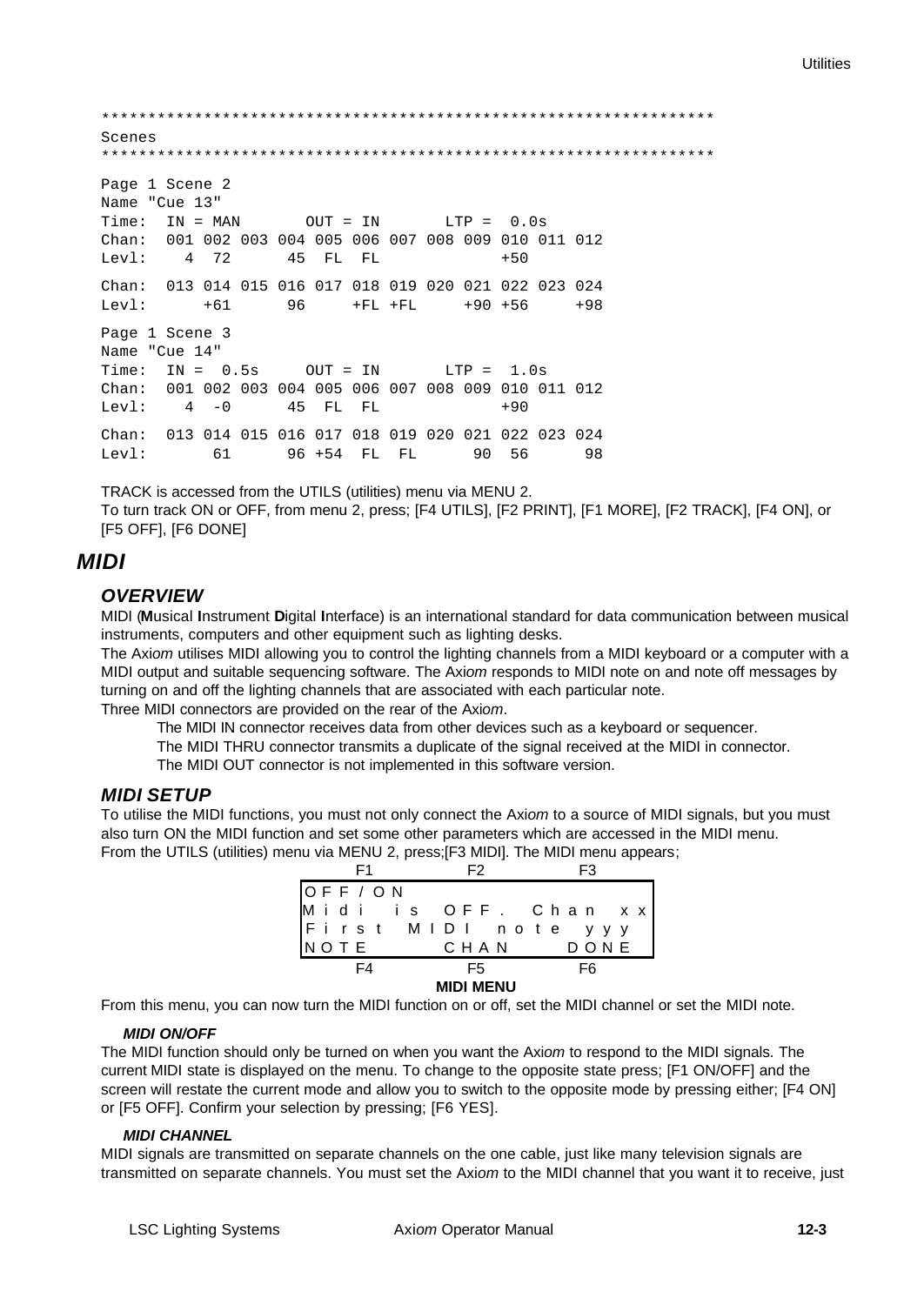as you would tune your television set to the channel that you want to view. To select the MIDI channel on which the Axi*om* is to receive the MIDI signal press; [F5 CHAN]. The following menu appears;

|                                          | F2. | F3      |
|------------------------------------------|-----|---------|
|                                          |     | CANCELI |
| Select MIDI channel<br>number → xx using |     |         |
|                                          |     |         |
| Edit wheel.                              |     | SAVE    |
|                                          |     |         |

Rotate the EDIT wheel to set the desired MIDI channel. When the channel is correct, press; [F6 SAVE].

#### *MIDI NOTE*

One type of message that MIDI sends is the note ON / OFF message. This message takes the form of which note on the (musical) keyboard has been pressed and how hard (velocity) it has been pressed. Each note on the keyboard has a number assigned to it. The range of MIDI note numbers is 0 to 127. For example, the 88 keys on a grand piano correspond to MIDI note numbers 21 to 108, The following table shows the musical notes and the corresponding note numbers.

| <b>Musical note</b> | <b>MIDI</b> note number | <b>Musical note</b> | <b>MIDI</b> note number |
|---------------------|-------------------------|---------------------|-------------------------|
| and octave          |                         | and octave          |                         |
| $C-2$               |                         | C 4                 | 72                      |
| $C-1$               | 12                      | C <sub>5</sub>      | 84                      |
| C <sub>0</sub>      | 24                      | C <sub>6</sub>      | 96                      |
| C <sub>1</sub>      | 36                      | C 7                 | 108                     |
| C <sub>2</sub>      | 48                      | C <sub>8</sub>      | 120                     |
| $C_3$ (middle $C$ ) | 60                      | G 8                 | 127                     |

When the Axi*om* receives a note ON message for a particular channel, it will turn that channel on at a level set by the velocity value. When a note OFF message or note ON at *zero velocity* is received, the associated channel will turn off.

The MIDI menu allows you to specify the note number in the MIDI signal (on the musical keyboard), that will control lighting channel 1 on the Axi*om*. The next higher note will control lighting channel 2 and so on up to the highest channel number on the Axi*om*. The first MIDI note is shown on the MIDI MENU above as yyy. To change the first MIDI note setting press; [F4 NOTE]. Rotate the EDIT wheel to set the desired MIDI note to control channel one then press; [F6 SAVE].

## *CONTROLLING THE AXIOM WITH MIDI*

- You can use the keys on the MIDI instrument as "FLASH" keys to flash their respective lighting channels on the Axi*om*.
- Scenes may be created by recording the channels on a MIDI sequencer. The velocity value of each note sets its level.
- Complex and intricate chases with *varying* rates may easily be created by recording the sequence of notes together with the timing duration and velocity of each note on a MIDI sequencer.

#### *MIDI SOUND TO LIGHT*

MIDI sequences that are stored on a sequencer or computer are used to playback musical performances. It is typical for the various instruments in a performance to be recorded on individual MIDI channels. A piano may be on channel 1, a guitar on channel 2, bass on channel 5 etc, and often, percussion instruments have their own channel.

If the MIDI signal feeding the synthesiser that is creating the sounds is also connected to the MIDI IN of the Axi*om*, then by setting the Axi*om* to respond to different MIDI *channels*, you can obtain true and accurate sound to light effects. For example, if the bass instrument that you are hearing is on channel 5 and the Axi*om* is also set to channel 5, then lighting channels will flash in exact synchronism with the bass notes and not be affected by any other sounds.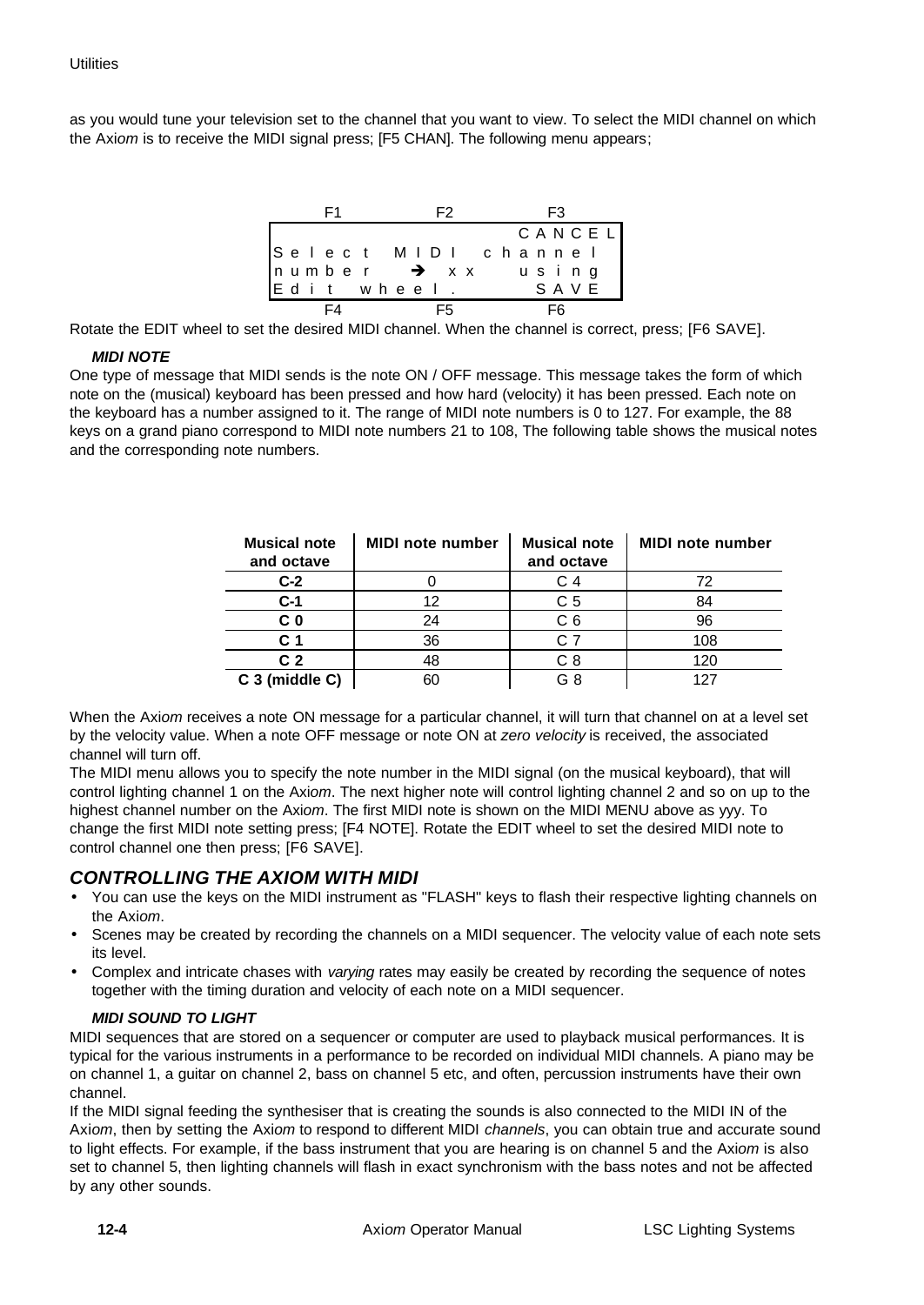# *DISK*

The disk format required by the Axi*om* is 3.5 inch double sided, high density, (1.44 MB). Disks may be *formatted* and *copied* on any IBM compatible computer with a 1.44 MB, 3.5 inch disk drive. To access the disk function, from menu 2, press; [F4 UTILS], [F4 DISK]. The Disk menu appears;

|  | F1 |                    |  |  | F <sub>2</sub> |  |  | F <sub>3</sub> |  |  |
|--|----|--------------------|--|--|----------------|--|--|----------------|--|--|
|  |    | LOAD SAVE VERIFY   |  |  |                |  |  |                |  |  |
|  |    | Choose Operation   |  |  |                |  |  |                |  |  |
|  |    | required for disk. |  |  |                |  |  |                |  |  |
|  |    | PREFS FORMAT DONE  |  |  |                |  |  |                |  |  |
|  | F4 |                    |  |  | F5.            |  |  | F6.            |  |  |

You may choose to FORMAT or VERIFY a disk, SAVE or LOAD a show or set automatic verification when saving or loading with the PREFerences function.

## *FORMATTING A DISK*

Before you can use a new disk, you need to format it. Formatting prepares the tracks on the disk onto which all the Axi*om* data will be saved. A disk only needs to be formatted once.

#### **Formatting will erase all existing data on the disk.**

To format a disk, place the disk in the disk drive and from the DISK menu above press; [F4 FORMAT]. The Axi*om* warns you that formatting will erase all data from the disk. Select [F6 YES] and then confirm with [F4 YES] . As each track is formatted, the screen counts the track numbers from 00 to 79 .

## *SAVING A SHOW TO DISK*

When you save a show to disk, you copy the entire contents of the Axi*om*'s memory to the disk. This includes all; Scenes, Stacks, Chases, STL's, Patches, Preferences. To save a show to disk select the DISK menu above and press; [F2 SAVE]. The SHOW NUMBER menu appears;

|                                     | F2 | F3      |
|-------------------------------------|----|---------|
|                                     |    | CANCELI |
| Set disk file name.<br>SHOW__xx.AXM |    |         |
|                                     |    |         |
|                                     |    | SAVE    |
|                                     | -5 | FR      |
|                                     |    |         |

The show that you save will be given the name "SHOW\_ \_ xx" where xx may be any number between 01 and 99. If the show you are about to save was previously loaded from disk, then its previous show number will be shown by default. Rotate the Edit wheel to set the show number that you desire, then place a formatted disk into the disk drive and press; [F6 SAVE].

If a show number already exists on the disk, the Axi*om* will warn you. You may either continue, which will cause the show on the disk to be replaced with the new data, or you may select a new show number. Saving a show to disk takes a few moments and a bargraph display and percentage readout show you the progress of the saving action.

By default, all files are automatically verified after being saved. To save time, you may manually skip the verification process by pressing; [F6 SKIP]. After the verification or after pressing [F6 SKIP], acknowledge the screen message by pressing; [F6 YES].

To **always** save a file in half the time, the automatic verify may be disabled. Refer to "DISK PREFERENCES" later in this section for details.

## *VERIFYING A DISK FILE*

Prior to loading a show from disk or after saving a show to disk you may manually verify the disk file. Verifying a disk file causes the Axi*om* to check the integrity of the data on the disk.

To verify a disk file, insert the disk in the disk drive and from the DISK menu press; [F3 VERIFY]. Rotate the Edit wheel to set the show number and press; [F6 VERIFY]. Verifying a show disk file takes a few moments and a bargraph display and percentage readout show you the progress. The Axi*om* will then give a report on the integrity of the data. If the data has been corrupted, the file may not load and operate correctly. If the file is OK then the Axi*om* will report "No problems were found with the file". Press; [F6 OK] to complete the operation.

## *LOADING A SHOW FROM DISK*

When you load a show from disk, you replace the entire contents of the Axi*om*'s memory with the show data from the disk. This includes all; Scenes, Stacks, Chases, STL's, Patches, Preferences. If you wish to keep the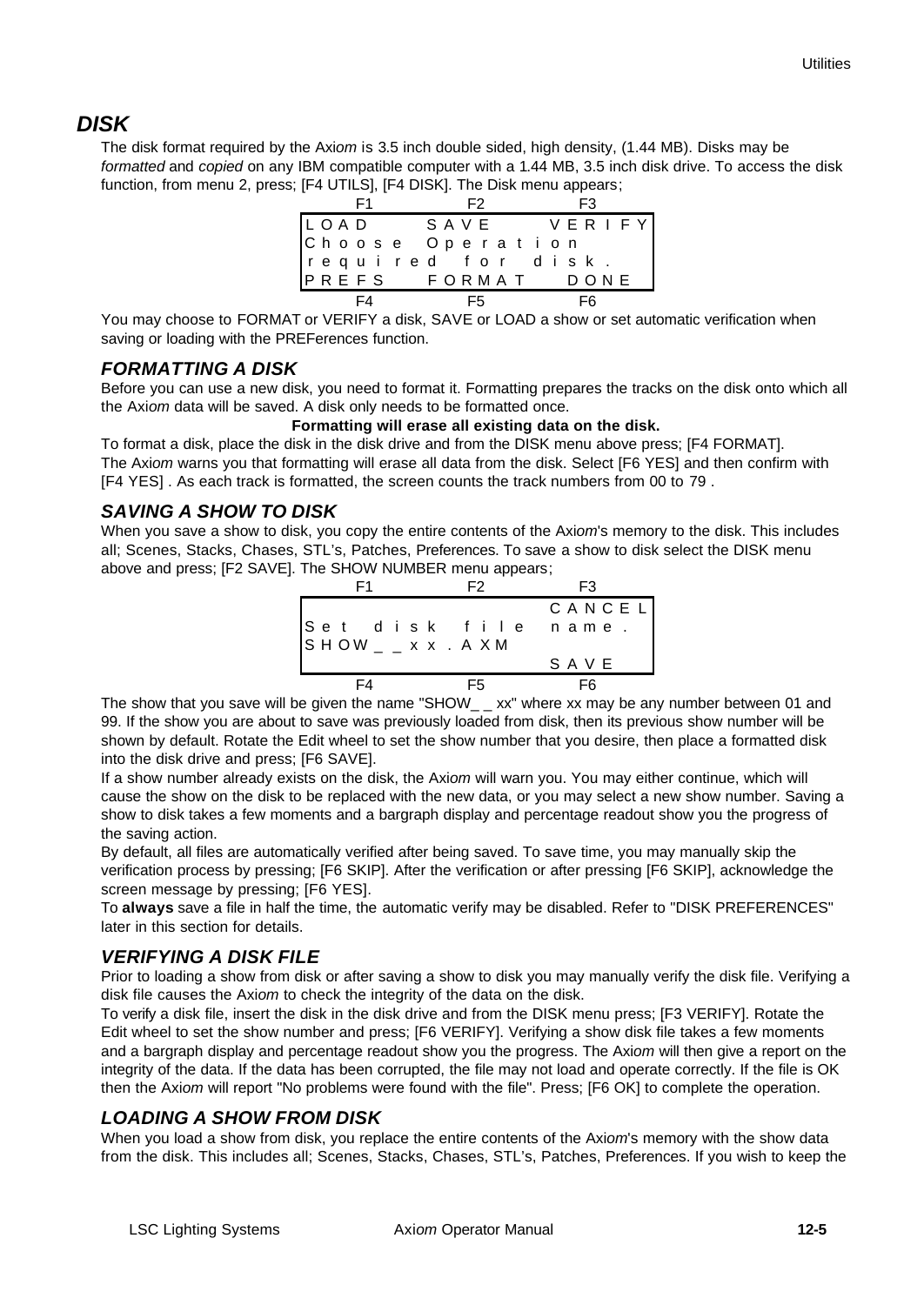current contents of the Axi*om* memory, you should save it to disk prior to loading the new show. If the Axi*om* is "LOCKED", you cannot load a show from disk.

To load a show from disk select the DISK menu above and press; [F1 LOAD]. The SHOW NUMBER menu appears;

|                                     | F2 | F3     |
|-------------------------------------|----|--------|
|                                     |    | CANCEL |
| Set disk file name.<br>SHOW__xx.AXM |    |        |
|                                     |    |        |
|                                     |    | LOAD   |
|                                     |    |        |

Rotate the Edit wheel to set the show number (xx) that you wish to load then press; [F6 LOAD]. The Axi*om* warns you that all memories will be lost. To abort the Load and retain the current memories press; [F3 NO] or to continue press; [F6 YES]. The Axi*om* will double check that this is the required action because once a load from disk is initiated, the current contents of the Axi*om* memory **cannot be recovered**. Press; [F4 YES] to start the load. A bargraph display and percentage readout show you the progress of the loading action. By default, all files are automatically verified prior to being loaded. To load a file in half the time, the automatic verify may be disabled. Refer to "DISK PREFERENCES" below, for details.

### *DISK PREFERENCES*

Disk files may be *automatically* verified when they are saved or loaded. The Axi*om* will read the file and then give a report on the integrity of the data. If the File is found to be corrupted, the load is aborted and the original contents of the Axi*om* remain intact. As this test doubles the time it takes to save or load a file, you may choose to disable it for either saving or loading or both. If the automatic tests are disabled, you will lose any memories in the Axi*om* if the file that you load is corrupted. If the automatic verify is disabled, you may still manually verify a file prior to loading via the DISK VERIFY menu.

To disable the verify feature, from the DISK menu press; [F4 PREFS]. Select either; [F1 LOAD] or [F2 SAVE]. Set you preference for either load or save with either [F5 DISABLE] or [F3 ENABLE]. Press; [F6 DONE] when completed.

## *LOADING AN OLD AXIOM FORMAT DISK*

The current Axi*om* disk format allows many show to be saved on a disk. The shows have the name; "SHOW\_ \_ ##.AXM", where ## is a number that you enter in the range 01 to 99. The original Axi*om* disk format only allowed one show to be saved on a disk. The show always had the name; "AXIOM.AXM". To load an old Axi*om* disk format, follow the instructions under "LOADING A SHOW FROM DISK" (refer above). Rotating the Edit wheel anti clockwise (below the 01 setting) reveals the old file name, "AXIOM.AXM". With the old file name selected, load the file in the normal way. Once an old format show has been loaded, it can only be saved in the new format.

## *PREFERENCES*

Preferences allows access to the following options;

- DBO
- **PRESET**
- LOCK
- TERM (Video Terminal)
- TIMES

## *DBO*

Pressing the DBO key will *instantly* kill the output of the desk and the red indicator in the DBO key will *flash*. To restore normal output, press the DBO key a second time. LTP channels are not affected by the DBO key. If you do not intend to use the DBO key, it may be disabled, avoiding the embarrassment of accidentally pressing it.

### *DBO DISABLE*

The DBO key is disabled from the UTILS (utilities) menu via MENU 2. From menu 2, press; [F1 UTILS], [F5 PREFS], [F1 DBO]. The current mode is shown at the top of the screen.

To DISABLE the DBO key press; [F5 DISABLE]. To ENABLE the DBO key press; [F4 ENABLE]. When the DBO key is in the mode that you desire press; [F6 DONE].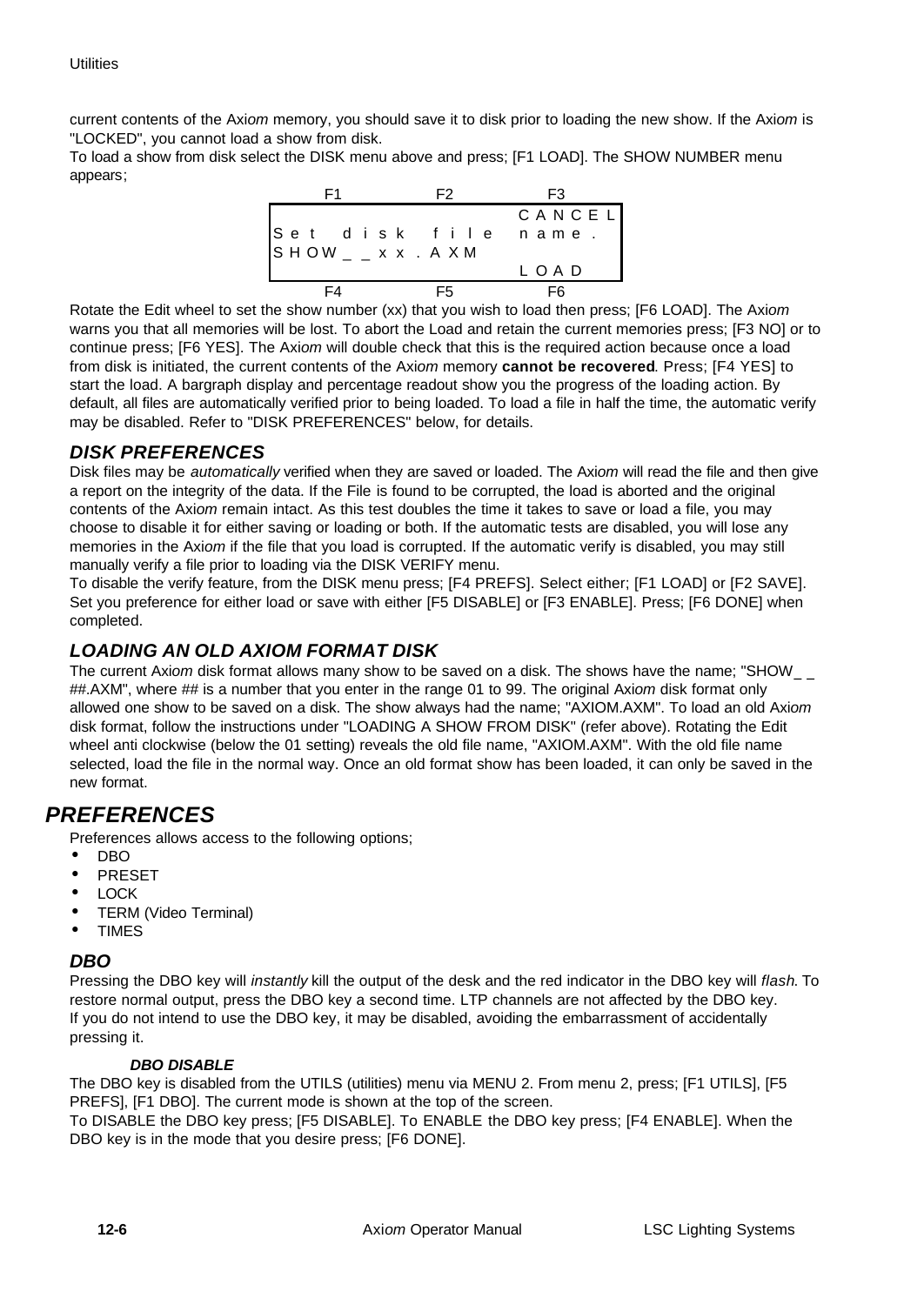## *PRESET*

The operation of the Yellow Preset master may be inverted so that its output is at maximum when the fader is at the bottom of its travel. This allows crossfades between the Red and Yellow preset masters to be performed with one hand with the fader knobs side by side (a crossfade pair).

The Yellow preset master may be inverted from the UTILS (utilities) menu via MENU 2.

From menu 2, press; [F1 UTILS], [F5 PREFS], [F2 PRESET]. The Yellow Preset menu appears;

|  |  |  |  |  |    |  |  |    |  | Yellow Preset Master<br>is Classic |
|--|--|--|--|--|----|--|--|----|--|------------------------------------|
|  |  |  |  |  |    |  |  |    |  |                                    |
|  |  |  |  |  |    |  |  |    |  | CLASSIC INVERT DONE                |
|  |  |  |  |  | F5 |  |  | F6 |  |                                    |
|  |  |  |  |  |    |  |  |    |  |                                    |

The current mode is shown on the screen. "CLASSIC" is the normal mode where the Yellow preset output is maximum with the fader at the top of its travel. "INVERT" reverses this setting. Use either [F4] or [F5] to select the mode that you require then press; [F6 DONE].

### *LOCK*

The Axi*om* may be "Locked" to prevent unauthorised Programming, Editing, assigning of Patches or loading of shows from disk. Lock is useful when a show has been fully programmed and *replay only* access is required. From menu 2, press; [F1 UTILS], [F5 PREFS], [F3 LOCK]. The LOCK menu appears.

The current state of the Axi*om* is displayed as either "LOCKED" or "UNLOCKED" and the function keys will allow you to select the opposite state.

To LOCK the Axi*om*, press; [F4 LOCK]. The following menu appears;

| F2. | F3                                                          |
|-----|-------------------------------------------------------------|
|     | CLEAR CANCEL<br>Use S/A keys 1 thru<br>10 to enter password |
|     |                                                             |
|     |                                                             |
|     | DONE                                                        |
|     |                                                             |

<S/A> keys 1 through 10 flash to show that they are valid entries. You may enter any sequence of **up to four digits** to form your password (use <S/A> key 10 to represent zero). Enter your number by pressing the required S/A keys. If you make an error you may clear all of your digits and start again by pressing; [F1 CLEAR]. When you have entered your chosen numbers press; [F6 DONE]. The Axi*om* will ask you to confirm your new password by entering it a second time. Repeat your password and press; [F6 DONE].

*Note; Once you have entered a password, you do not need to confirm it when you either lock or unlock the Axiom. Confirmation is only required when the password is changed.*

*Hint; If you want to lock out specific channels and prevent them from having any output, then you can program a patch with the channel(s) to be locked out either not patched to a dimmer output or patched at a level of 0. If you then lock the Axiom, the patch may not be altered or bypassed.*

## *UNLOCK*

Unlock is accessed in the same manner as LOCK described above. To UNLOCK press; [F5 UNLOCK]. Enter your password then press; [F6 DONE]. The Axi*om* will be unlocked as confirmed by the screen.

#### *FORGOTTEN PASSWORD*

If you have forgotten your password, it is still possible to unlock the Axi*om*. Switch the Axi*om* off, then, whilst holding down the DBO key, switch the power back on then release the DBO key. The screen will offer you two menu choices. Press either; [F4 UNLOCK] or [F6 LEAVE LOCKED].

## *TERM*

Term, is an abbreviation for Terminal. You may connect a Video Terminal (or a personal computer running a terminal *emulation* program) to the Axi*om.*

When Terminal Preview is ON, the screen automatically displays a snapshot of;

• A Scene that you program or preview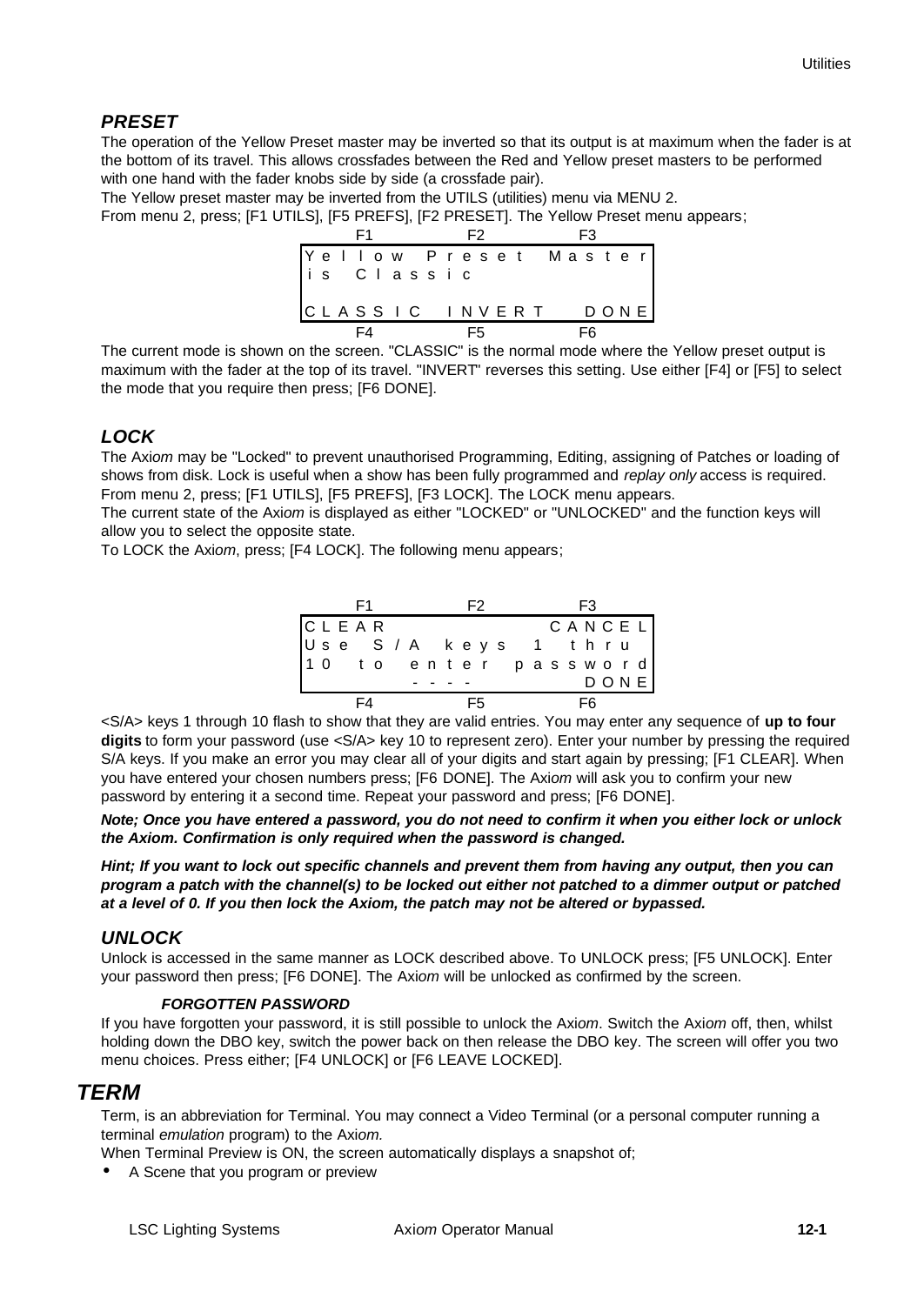- A step of a Stack or Chase that you program if it is a RECORD (Snapshot)*.*
- A step of a Stack or Chase that you preview
- The current OUTPUT of the Axi*om* if you preview it.

The format of the terminal display is the same as the print format described at the start of this section. Refer also to the "PRINT" function earlier in this section for other uses of a personal computer connected to the Axi*om*.

## *CONNECTING A TERMINAL OR COMPUTER*

The Axi*om's* RS232C connector should be connected to the communications input of the Video Terminal or to the serial port (COM port) of a computer. Use a standard RS232 cable available from most computer supply stores. Both the Axi*om* and the video terminal (or computer) must be setup for matching terminal type and data format.

### **TERMINAL TYPE**

Terminal type is accessed from the UTILS (utilities) menu via MENU 2. From menu 2, press; [F4 UTILS], [F5 PREFS], [F4 TERM]. The Terminal menu appears;

| F2                  | F3   |
|---------------------|------|
| O N                 | TYPE |
| Terminal Preview is |      |
|                     | DONE |
| F5                  | F6   |
|                     |      |

Press; [F3 TYPE]. The Terminal TYPE menu appears:

| F1                       | F2                  | F3   |
|--------------------------|---------------------|------|
| T T Y<br>Terminal is OFF | $VT 5 2$ $VT 1 0 0$ |      |
|                          |                     | DONE |
|                          |                     |      |

The Axi*om* may be setup to work with several types of terminal. You may choose from;

$$
\bullet
$$
TTY 
$$
\bullet
$$
VT 52 
$$
\bullet
$$
VT 100

Press the function key that corresponds to the type of terminal that is connected. If you are using a Video Terminal, refer to the documentation that came with your terminal and choose the correct type. If you are using a computer, you need to run a communications program to "emulate" a terminal. Suitable communications programs include "Microsoft Windows, Terminal"<sup>©</sup> or "Telix"©, or you may use your favourite communications program. If your terminal or communications program offers you a choice of terminal type, LSC recommends that you choose "VT 100". Set both the terminal (communications program) and the Axi*om* to the same type. To accept you terminal type setting press; [F6 DONE].

### *DATA FORMAT*

The Axi*om* has a fixed data format so you must setup your Video Terminal or Computer communications program to match the Axi*om*. The data has the following parameters; 9600 Baud, 8 bits, 1 stop bit, No parity. For example, if you are using a "Microsoft Windows, Terminal"© on a PC to emulate a terminal. From the Settings menu, choose Communications. The Communications dialog box appears. Select the options as; *Connector*, Select the COM port to which the Axi*om* is connected**.** *Baud Rate*, 9600; *Data Bits*, 8; *Stop Bits*, 1; *Parity*, None; *Flow Control*, Hardware. Then from the Settings menu, choose Terminal Emulation. Select; DEC VT 100 (ANSI).

### *PREVIEWING ON A TERMINAL*

After initially selecting the correct terminal type (refer above), the Terminal previewing function may be turned ON or OFF. To turn Terminal preview ON, from menu 2 press; [F4 UTILS], [F5 PREFS], [F4 TERM], [F2 ON]. The screen will indicate that "Terminal Preview is to ----", where "----" will be either TTY, T52 or VT 100 (as you set in Terminal TYPE). If the Terminal previewing function is currently ON, you may turn it OFF by pressing; [F1 OFF]. To accept either setting press; [F6 DONE].

When Terminal Preview is ON,

- When you *PREVIEW* a Scene, a step of a Stack or a step of a Chase, the Terminal screen will display the entire contents of the previewed object.
- When you *PROGRAM* a Scene or a SNAPSHOT step of a Stack or Chase, the Terminal screen will display the programmed object.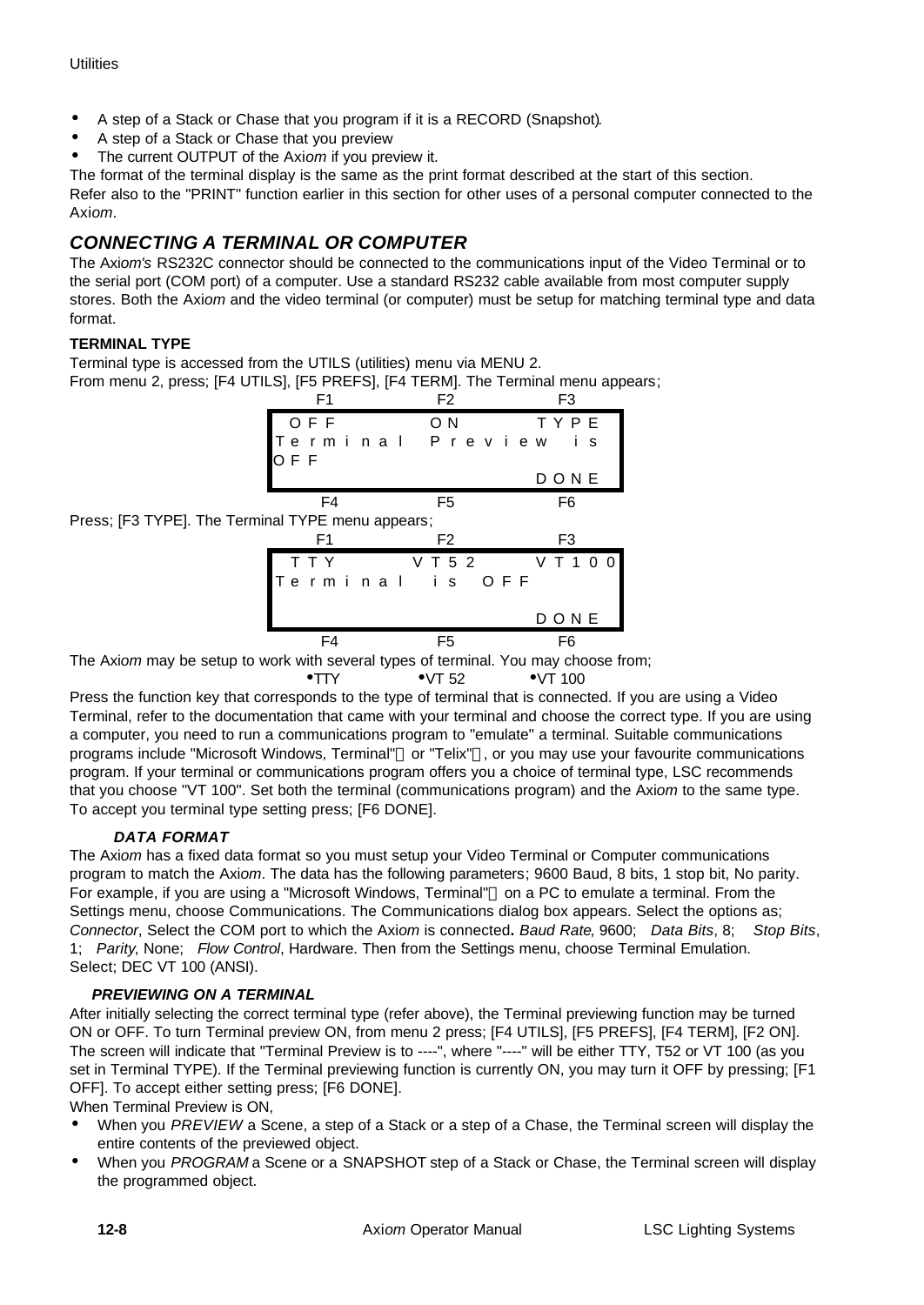• When you "double click" the PREVIEW/EDIT key, the terminal screen will display a snapshot of the current OUTPUT of the Axi*om*.

If you are not using a terminal, turn Terminal OFF for maximum Axi*om* operating speed.

## *TIMES*

Refer to "DEFAULT TIMES" in the "GUIDED TOUR" section for details.

## *MORE*

The MORE function in the UTILS menu accesses the ABOUT, RESET and DIAGNOSTICS and HELP (language) functions.

## *ABOUT*

The ABOUT screens give details of the software version and memory capacity of your Axi*om.* There are two ABOUT screens available. The first screen appears when the ABOUT function key is selected from the UTILities menu and also momentarily when you switch on the Axi*om*. It gives details of the version number and date of the software in your Axi*om*. When the ABOUT screen is accessed from the UTILS menu, the F6 function key becomes active, (it lights), and pressing [F6] will display the second ABOUT screen.

This screen displays the number of channels available in both the Preset and WIDE Preset modes respectively. The Axi*om* has dedicated memory available for programming all Scenes. The Axi*om* also has dedicated memory available for programming all Stacks **and** Chases. The memory capacities for both are also displayed in the form of maximum capacity and currently free memory. To exit from the second ABOUT screen press the unlabelled but lit; [F6]. The Axi*om* will return to main menu 2.

#### *ROM*

The Axi*om* is a computer based lighting control console. The ROM (Read Only Memory) inside your Axi*om* contains the software that operates the system. In the unlikely event that the ROM may become faulty, the Axi*om* will detect an error and the screen will display a "Bad ROM checksum. ###" message immediately following the ABOUT screen at switch on. Note the number displayed on the screen and contact your LSC agent. The Axi*om* will continue to function if you press; [F6] but operations may become unpredictable.

## *RESET*

The Axi*om* provides two different types of reset function. SYSTEM reset and TOTAL reset.

#### *SYSTEM RESET*

In the unlikely event that the Axi*om* fails to respond, the operating system may be reset. Performing a system reset will **not** affect any of the programmed memory of the Axi*om*.

There are two way of performing a SYSTEM RESET;

- Switch off the power to the Axi*om* (on the rear panel) and wait for a few seconds. Press the <HELP> key and whilst and holding it down, switch the power back on. When the menu screen appears, release the <HELP> key.
- SYSTEM Reset is accessed from the UTILS (Utilities) menu. From menu 2, press; [F1 UTILS], [F1 MORE], [F2 RESET], [F2 SYSTEM], [F6 YES].

## *TOTAL RESET*

Total Reset will **ERASE** all the programmed memory from the Axi*om and* reset the operating system. All Scenes, Stacks, Chases STL's, MIDI set-ups, Patches etc are erased. Reset also bypasses the patch. It is recommended that you perform a TOTAL RESET prior to beginning a new lighting session*.* If the current programs in the Axi*om* are needed in the future, you should save them onto disk before resetting. There are two way of performing a TOTAL RESET;

- Switch off the power to the Axi*om* (on the rear panel) and wait for a few seconds. Press and hold both the <HELP> and <PROGRAM> keys and whilst holding them down, switch the power back on. The screen will warn you that all memory will be cleared. To proceed with the reset, press; [F6 YES]. The screen asks you to confirm by pressing; [F4 YES]. The Axi*om* takes a moment to perform the TOTAL reset and then returns to MENU 1 in Preset mode.
- TOTAL RESET may be accessed from the UTILS (Utilities) menu. From menu 2, press; [F1 UTILS], [F2 TOTAL]. The screen will warn you that all memory will be cleared. To proceed with the reset, press; [F6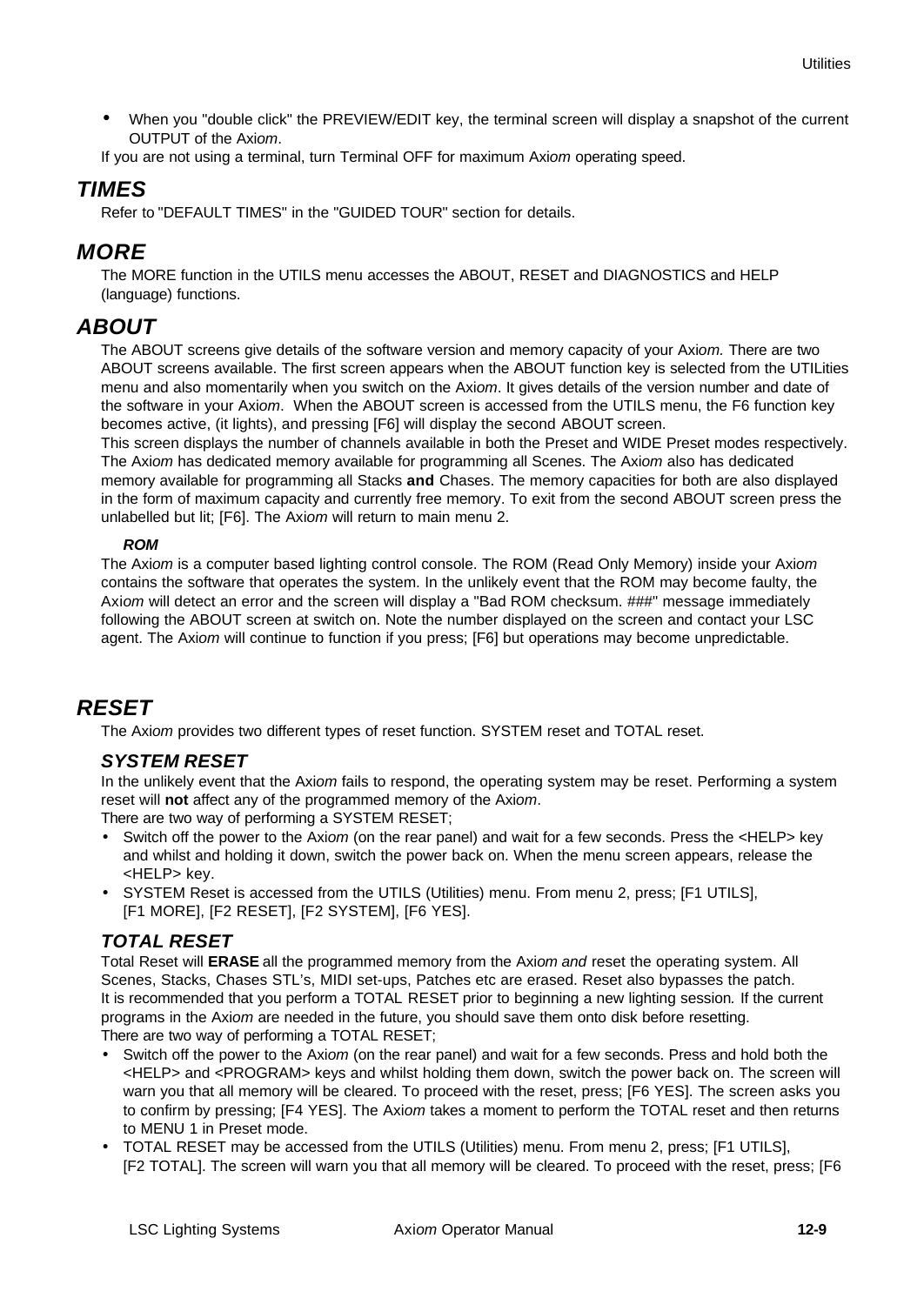YES]. The screen asks you to confirm by pressing; [F4 YES]. The Axi*om* takes a moment to perform the TOTAL reset and then returns to MENU 1 in Preset mode.

## *DIAGNOSTICS*

The Axi*om* provides comprehensive diagnostics to check the operation of all keys, LED indicators, faders, the edit wheel, memory, database and the disk. It also allows you to bypass and faulty faders by either jamming them fully ON or fully OFF. To access the diagnostics, from menu 2, press; [F4 UTILS], [F1 MORE], [F3 DIAGS]. The diagnostic menu offers the following choices;

| F1           | F2            | F3     |
|--------------|---------------|--------|
|              | KEYS FADERS   | MEMORY |
|              | Select object | t o    |
| t e s t      |               |        |
| <b>DBASE</b> | DISK          | DONE   |
|              | -5.           | FR     |

## *KEYS*

To test the keys press; [F1 KEYS]. The following menu appears;

| F1<br>key up<br>R&Y Y&R SA test leds<br>Hold F4 & F6 to exit |    |    |
|--------------------------------------------------------------|----|----|
|                                                              | F5 | FR |

#### *KEY TEST*

Press and release any key that you wish to test and the display will confirm the key name and whether it is in the up state or the down state. The red LED indicator in each key lights when the key is pressed.

#### *LED TEST*

The PRESET mode and KILL mode red backlight indicators are currently lit. To test the condition of the other red backlights and all the red LED indicators press and hold <SOLO> (Red Preset master) and whilst holding it down, tap <SOLO> (Yellow preset master). All the other indicators will come on and the Preset and Kill mode indicators will extinguish. To exit this indicator test, press and hold <SOLO> (Yellow Preset master) and whilst holding it down, tap <SOLO> (Red preset master).

#### *EDIT WHEEL TEST*

Rotate the edit wheels in either direction. The display will indicate the direction of rotation and count the output pulses as the wheel rotates. To exit press both the [F4] and [F6] keys at the same time.

## *FADER TEST AND FADER BYPASSING*

To test the faders press; [F2 FADERS]. The following menu appears;

|                                                                      | F2. | F3 |
|----------------------------------------------------------------------|-----|----|
| Source: Channel ##<br>Hi000 Lo:000Now:000<br>Control:<br>CONTROL END |     |    |
|                                                                      |     |    |
|                                                                      |     |    |
|                                                                      |     |    |
|                                                                      |     |    |

This menu allows you to test each fader and to bypass faulty faders by either jamming them fully ON or fully OFF. To select a fader, press its <S/A> key. To test the fader, move it through its range. The values on the screen should change smoothly. When a fader is selected for testing, the [F4 CONTROL] key becomes active.

- Pressing [F4 CONTROL] will jam the selected faders output to full (100%).
- Pressing [F4 CONTROL] a second time will jam the selected faders output to off (0%).
- Pressing [F4 CONTROL] a third time will restore normal fader control.

Use this CONTROL function to bypass a faulty fader. For example, if the Grand Master was damaged, you could jam it to 100% and so restore the output of the Axi*om*. This control function works on the faders themselves, and not the channels associated with them. That is, if you jam channel 1 fader to 0%, you cannot fade up channel 1 on the Yellow preset, but channel 1 can still appear on the output from the Red preset or from any scenes containing channel 1. To exit from this mode press; [F6 END].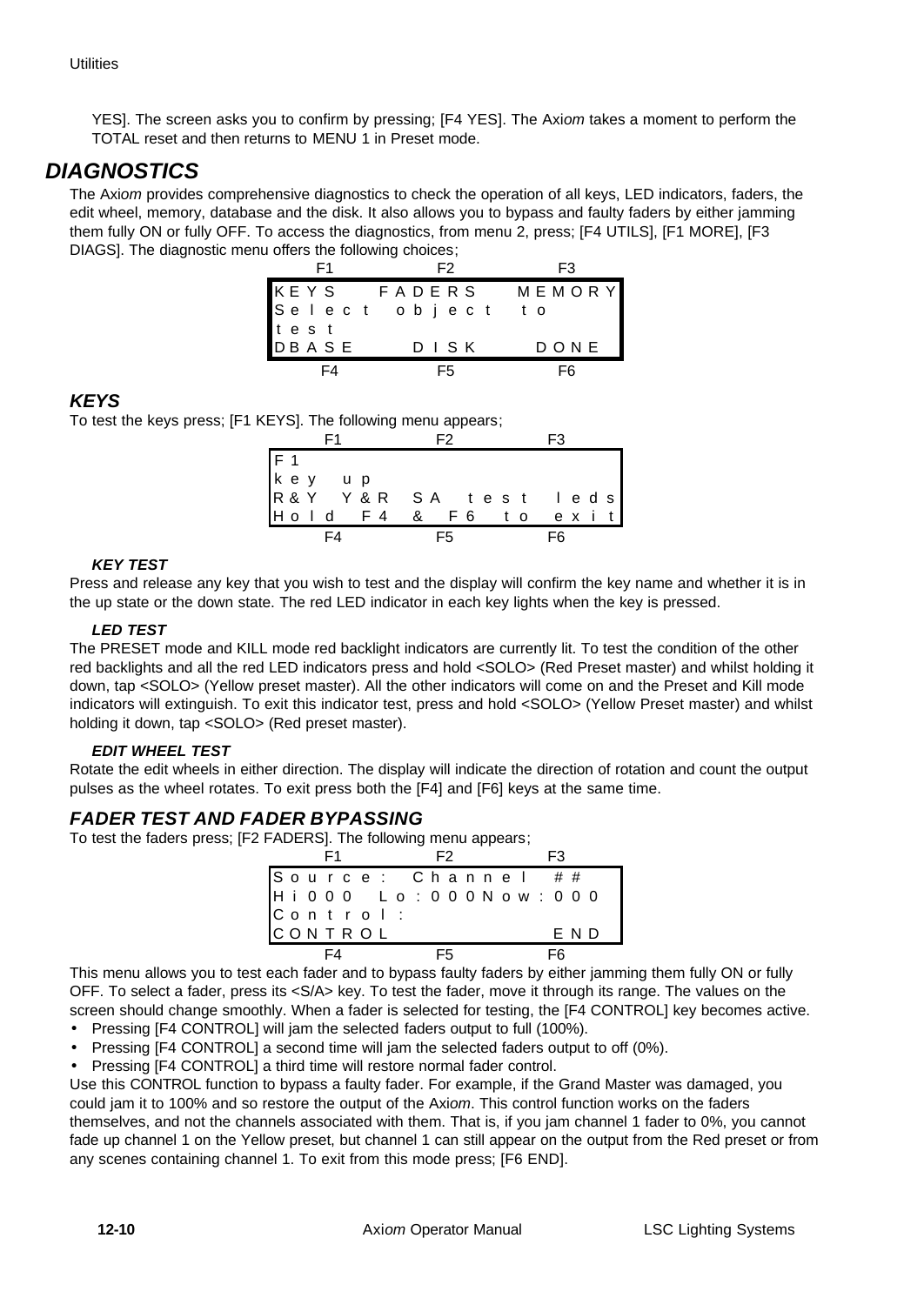### *MEMORY*

In the unlikely event that you are having problems with your Axi*om*, LSC or their agents may request a dump of the database contents to floppy disk (if fitted) to assist in rectifying the problem.

To dump the memory, insert a formatted disk in the disk drive and press; [F3 MEMORY], [F1 DUMP]. Dumping the database to disk takes a few moments and a bargraph display and percentage readout show you the progress of the dumping action.

#### *DATABASE*

The contents of the Axi*om* database may be analysed. The Axi*om* performs an integrity check on the database pointers and checksums. **The testing of the database is best left to a qualified service technician.**

#### *DISK*

This function runs tests on the disk system. It tests all functions of the disk and its controller electronics by randomly writing to and reading from the disk. Any information on the disk will be lost if this test is performed and the disk will need to be formatted again.

To test the disk, from the DIAGNOSTICS MENU above press; [F5 DISK]. The screen warns you that the current data on the disk will be destroyed. If you wish to keep this data, remove the disk and replace it with another. To start the test press; [F6 YES]. The test will *continuously* test the disk until you cancel the test by pressing and holding; [F6 CANCEL].

## *HELP*

The HELP function key allows the help screens that are displayed when the <HELP> key is pressed to be displayed in different languages. To change the language, from the DIAGNOSTICS MENU above press; [F4 HELP]. The screen shows the available languages. Press the function key corresponding to the language that you require then press; [F6 OK].

## *NAMES AND LABELS*

#### *OVERVIEW*

Many of the objects in the Axi*om* may be given a descriptive name or label. The Axi*om* uses 'NAMES' to identify certain objects and "LABELS" to identify *parts* of objects. On the menu screens, and in this manual, 'Names' are always shown in single quotes (' ') and "Labels" are always shown in double quotes (" "). The following table summarises which objects have 'Names' and which parts of those objects, (if any) have "Labels". All Names and Labels may contain up to six characters.

| <b>Object 'NAME'</b> | <b>Part "LABEL"</b> |
|----------------------|---------------------|
| 'Patch'              | "Channel"           |
| 'Stack'              | "Step"              |
| 'Scene               | N/A                 |
| 'Chase'              | N/A                 |

#### *PROGRAMMING NAMES AND LABELS*

All Names and Labels use a common method of programming. Details on how to *access* the Name or Label function for each object are contained in the relevant section on each of those objects throughout this manual. When the Name or Label function is selected, the following menu appears;

|            | F2          | F3           |
|------------|-------------|--------------|
|            |             | CLEAR CANCEL |
| Object ### |             |              |
|            | - Edit Name |              |
|            |             | DONE         |
|            | F5          | FR           |

The object for which you are programming a Name or Label is shown on the second line of the menu. The Name or Label of the object is entered into the area indicated by \*\*\*\*\*\* above. A cursor is in the first character position. You may select characters using the Edit wheel or the Red preset S/A keys. When using the EDIT wheel, press;  $[F5 \rightarrow]$  or  $[F4 \leftarrow]$  to move the cursor then select the next character with the wheel. You may clear all six characters and reset the cursor to the first character by pressing; [F2 CLEAR]. When the 'NAME' or "LABEL" of the object is correct press; [F6 DONE].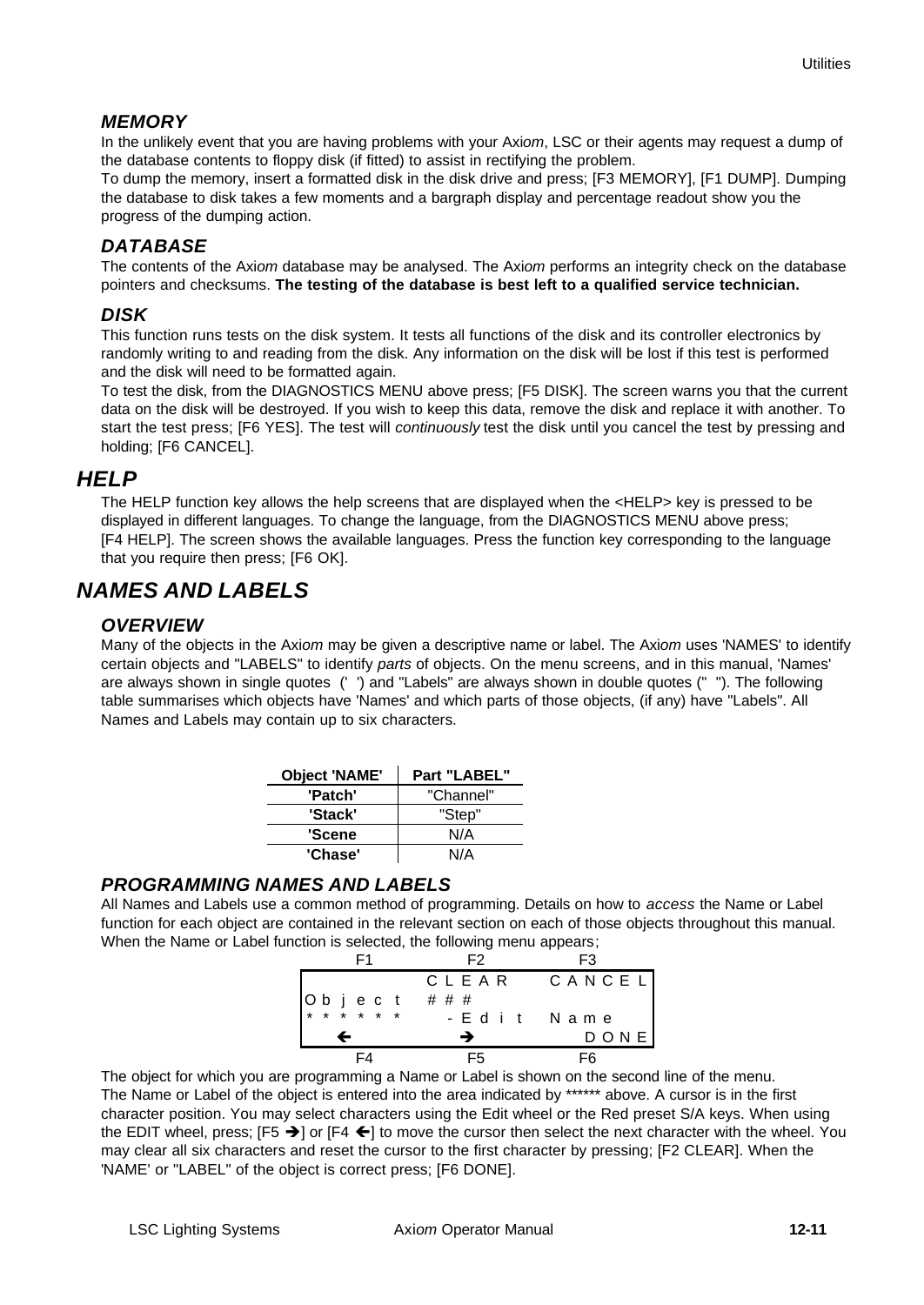**Utilities**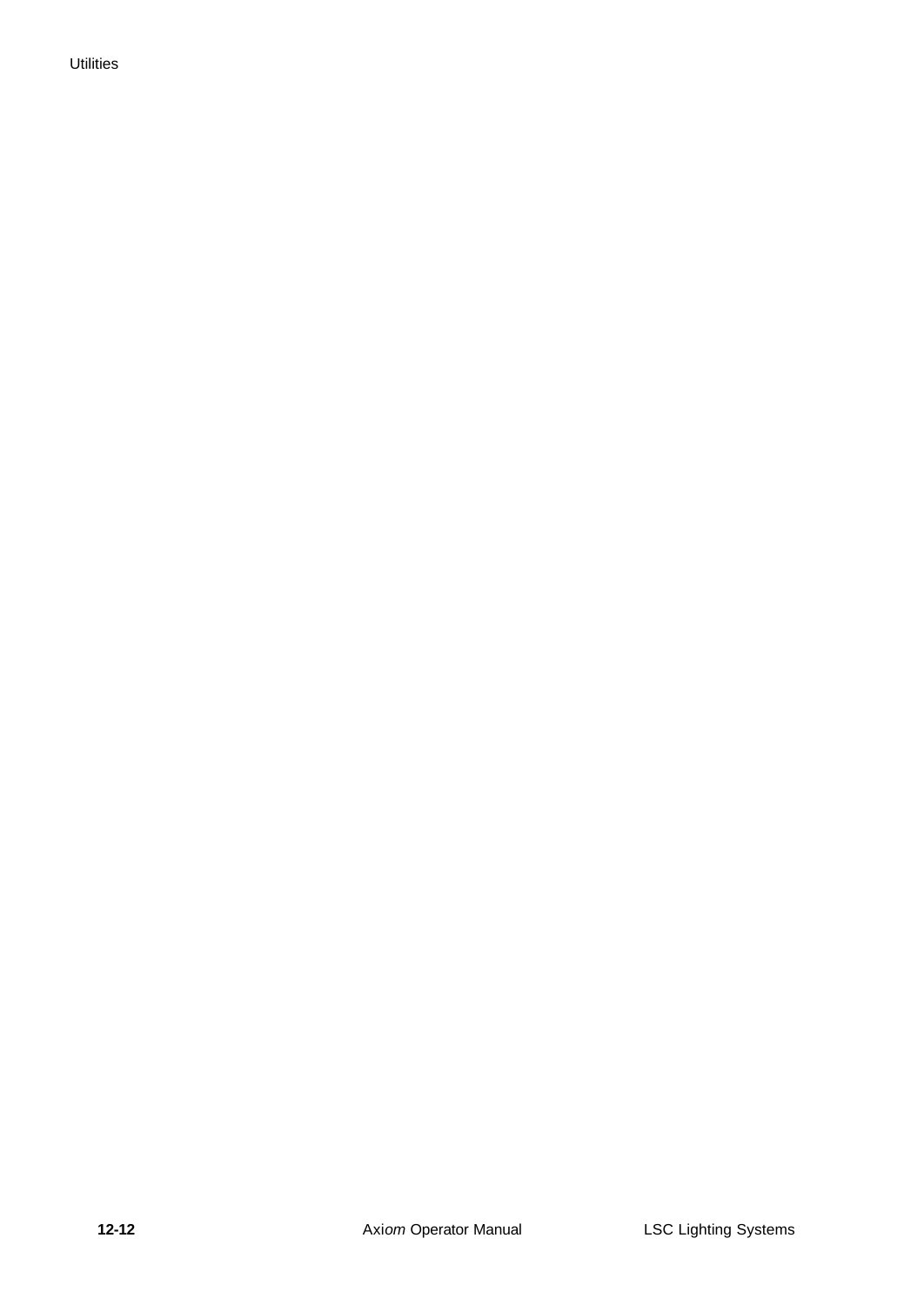# *Section 13: APPENDIX*

## *APPENDIX A "DMX 512"*

#### *DMX512/1990*

DMX512/1990 is the industry standard for the transmission of digital control signals between lighting equipment. It utilises just a single pair of wires on which is transmitted the level information for the control of up to 512 DMX channels. The information for each channel is sent sequentially. The level of channel 1 is transmitted, then the level of channel 2, then 3, etc. up to a maximum of 512 channels. This stream of data containing the levels for all 512 DMX channels is repeated a minimum (generally) of 44 times per second. This provides sufficient updates of channel information for smooth fade transitions.

When good quality data cables are used, DMX512 cable runs may be up to 1,000 metres in length. Most DMX receiving equipment (dimmers, scrollers, moving lights, etc) are provided with a DMX512 input and DMX512 output. This allows the DMX512 feed to be looped through various pieces of equipment. DMX512 splitters may also be employed to provide multiple DMX512 feeds. If a piece of DMX equipment *regenerates* the DMX signal, then the calculation of the 1,000 metre cable length limit begins again from the output of the regenerating device As the DMX512 signal contains the level information for all channels, each piece of equipment needs to be able to read the level(s) of the channel(s) that apply only to that piece of equipment. To enable this, each piece of DMX512 receiving equipment is fitted with an address switch. This switch is set to the channel number to which the equipment is to respond. If the equipment is a rack of 12 dimmers, then the address switch is set to the channel number to which the first dimmer in the rack is to respond. The other 11 dimmers will follow on from the channel number on the address switch in numerical order.

#### *ADVANTAGES OF DMX*

- Up to 512 channels of control on a single pair of wires.
- Up to 1,000 metres per cable run.
- Feeds are easily distributed via DMX512 splitters and/or DMX loop through.
- Multiple units may be set to the same address. For example,
	- By setting several dimmers to the same address, a number of dimmers in *different locations* may be controlled by a single desk channel, or,
	- By setting several colour scrollers to the same address they will all change colour in unison under the control of a single channel.
- Dimmers may be *distributed* in various locations around a venue, (usually adjacent to each group of fixtures to be controlled), and all that is required at each dimmer location is a feed of power and DMX512.
- Patching of desk channels to dimmers is easily achieved and **altered** and it also allows a small number of desk channels to control a large number of dimmers. The patching may be performed either in the lighting desk (if it has a softpatch facility as in the Axi*om*) or in a DMX patching device such as the LSC "SOFTLINK".

## *CONTROLLING ANALOGUE DIMMERS WITH THE AXIOM*

The Axi*om* has DMX512 as its standard output. However, if you are using older analogue dimmers, you may still control them by using a demultiplexer. A demultiplexer is a device that accepts a DMX512 input and produces analogue outputs to drive analogue equipment (dimmers). By using a demultiplexer with each group of dimmers you can utilise the advantages of DMX512 (see above) and still maintain use of your analogue dimmers. DEMUX boxes are usually located adjacent to the analogue equipment and hence the lengths of multi core cable are kept to the minimum. Contact your LSC agent for details on the range of LSC Demux products.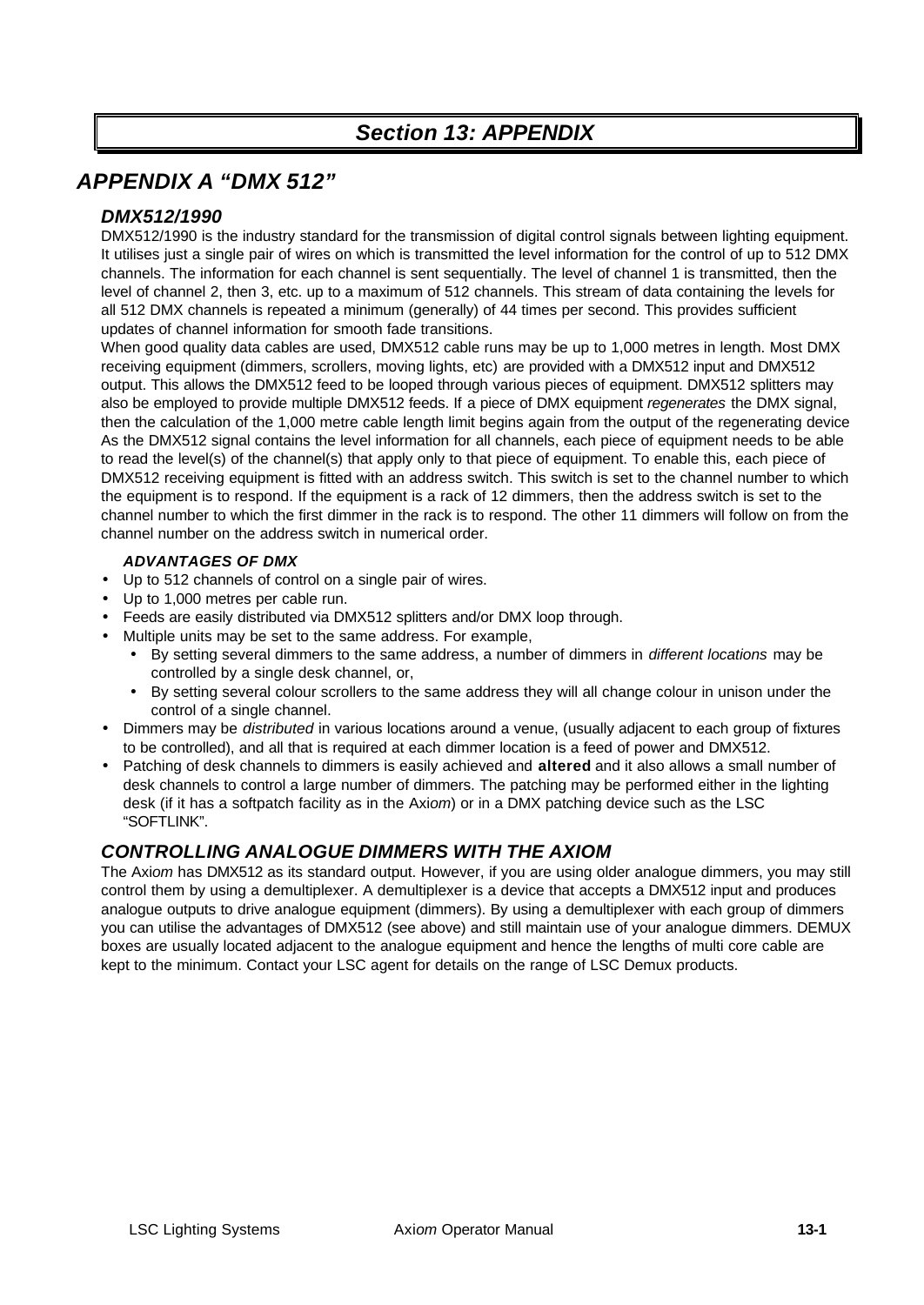### *TYPICAL DMX512 APPLICATIONS.*

The following diagrams illustrate some typical set-ups utilising DMX512.



In this setup, the DMX output signal from the Axi*om* is fed to the DMX input of the first dimmer rack. As the first dimmer in this rack is to be controlled by DMX channel 1, the address switch is set to channel 1. The DMX output connector of the first rack is connected to the DMX input of the second dimmer rack whose address switch is set to 13 because the first dimmer in this rack is to be controlled by channel 13. Further dimmer racks are connected in this daisy chain manner and their addresses set accordingly. Address switches can be set to any desired address. They do not have to follow in numerical order. If a dimmer further along the line is to be also controlled by say channel 13, then simply set its address switch to channel 13. The end of the DMX line is terminated (120 Ω) to prevent the signal reflecting back up the line and causing possible errors.



In this setup, the DMX loops through different types of equipment and each has its address set to read its own channel levels. The DMX cable first goes to a DEMUX box that converts the DMX signal into analogue signals to control analogue dimmers. As the DEMUX box is set to DMX address 25, the 12 analogue dimmers would be controlled by channels 25 through 36. The DMX output of the DEMUX then feeds 3 racks of digital (DMX) dimmers and finally loops through 3 colour scrollers. The end of the line must be terminated.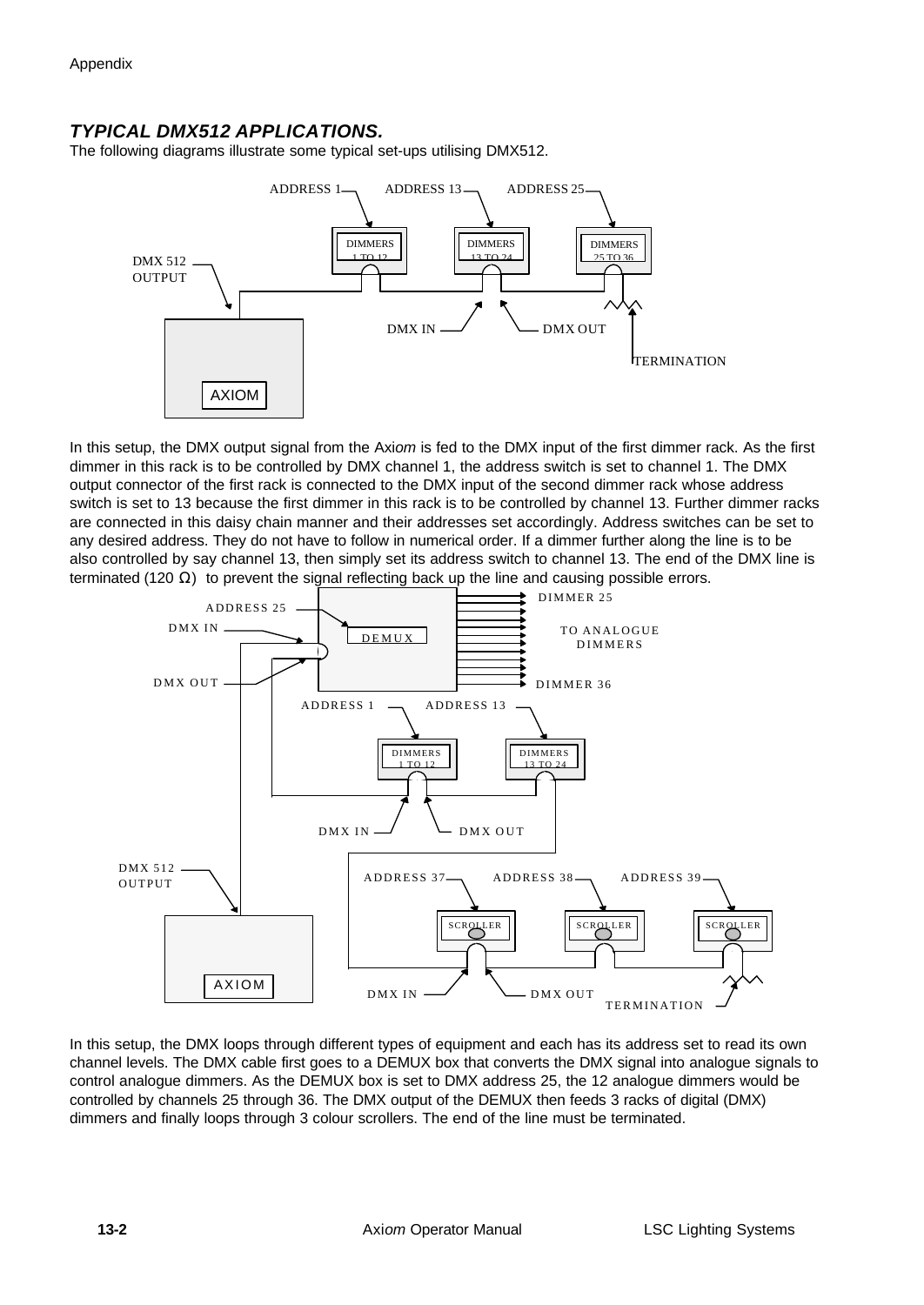# *APPENDIX B "TERMINOLOGY"*

## *FIXTURES*

The output of the Axi*om* is usually used to control dimmers and the "lights" that you connect to the dimmers are known as Fixtures. Fixtures are also known as "Lanterns", "Luminares", "Instruments" or "lights". Other devices that you can control with the DMX 512 output include "Moving Lights", "Colour Scrollers" and "Smoke Machines".

## *LOOK*

A lighting "LOOK" is the collection of channels at their various levels (intensities) that are contributing to the output of the Axi*om* at any one time. A "look" may be made up of a collection of channels or a single scene (see below) or a combination of several scenes. It may even be a single channel.

## *CHANNEL*

A Channel is the basic element of a Lighting Control System. The number of dimmers and fixtures connected to this channel is variable depending on your installation and/or application. The most basic application will have just one dimmer and fixture (light) connected to a channel, so that as you vary the level of that channel, you vary the level of that fixture.

## *PRESET*

When many channels are assembled in a group of adjacent faders they form a "Preset" and each channel in the preset has an individual fader to control its level. It is common to have two presets available to the operator. The first lighting "look" is created on one preset by fading up the required channels. The next lighting "look" is prepared (or "preset") on the other preset without appearing on stage (as its preset master is kept faded down). At the appropriate time, the first preset is faded down whilst the second preset is faded up. The next lighting "look" is now prepared on the first preset. These alternate crossfades from preset to preset form the standard operation of a manual preset lighting board.

## *PRESET MASTER*

The Axi*om* provides a Red and a Yellow Preset master to control the overall level of the red and yellow presets respectively.

## *PROGRAM*

To "Program" is to record or store information into the memory of the Axi*om*. The *Axiom* allows you to program Scenes, Stacks, Chases, STL (Sound To Light) and Patches.

## *SCENE*

A Scene is a *programmed* group of channels (at their respective levels) plus "IN", "OUT" and "LTP" fade times and a descriptive name.

## *PAGE*

To help you organise the Scenes that you program, the scenes are stored in 12 separate Pages of scene memory.

## *STACK*

A **Stack** is a list of steps consisting of scenes or channels or snapshots (of the Axi*om* output), that are programmed in the order that they are to be replayed. A Stack is similar to a "Sequence" or "Cue Sheet" found on other consoles.

## *CHASE*

A chase is a list of steps that are replayed in order, stepping continuously from one step to the next and automatically repeating the list when it has reached the end.

#### *PREVIEW/EDIT*

The Preview/Edit function allows any of the information that has been "Programmed" into the Axi*om* to be checked with "Preview" and altered with "Edit"

#### *SCENEMASTER*

In "Scene Mode", the red bank of faders become scene masters. A Scenemaster provides a means of controlling the level of a scene.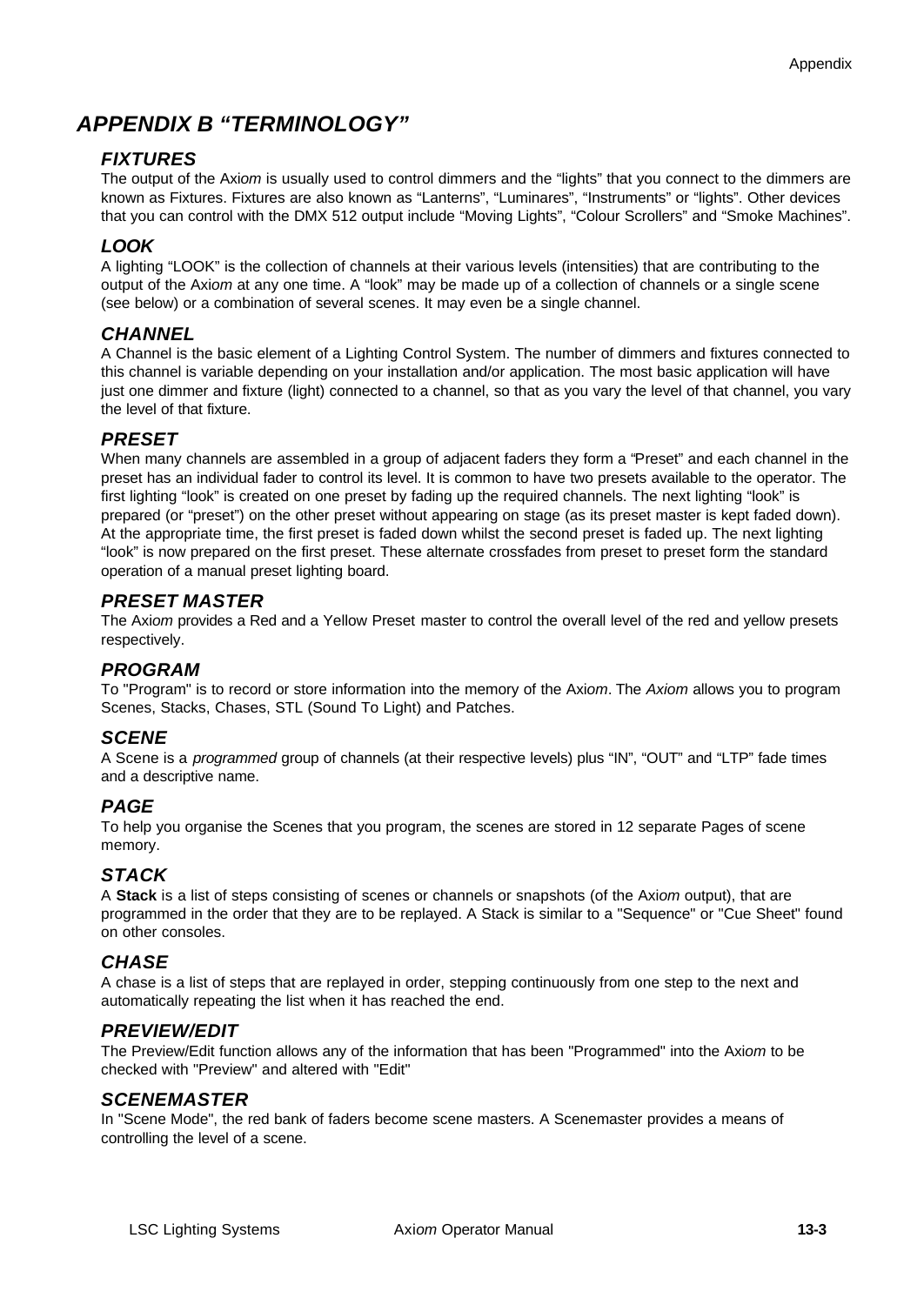## *FX MASTER*

An FX master provides a means of controlling a stack or a chase.

## *DIPLESS CROSSFADE*

When a crossfade is performed from one Preset master to another Preset master, the transition is in the form of a DIPLESS CROSSFADE. When a crossfade is performed, the output level of any channel that is on in *both* the OUT fading master and the IN fading master will fade directly from its outgoing level to its incoming level and will **not dip** below a level equal to the current sum of the two masters.

### *HTP*

HTP channels are the most commonly used channel type (the default type), and are typically used to control the intensity of lights, that is, to control dimmers. HTP stands for Highest Takes Precedence. As the name implies, if the level for a particular HTP channel is emanating from several places within the Axi*om*, then the highest of all those levels will be the level at the output.

## *LTP*

LTP channels are ONLY used to control "moving" devices such as colour scrollers or the *movement channels* of moving lighting fixtures ("intelligent" lights), for example, pan (X), tilt (Y), gobo, shutter, colour etc. LTP stands for **LAST** Takes Precedence. As the name implies, if the level for a particular LTP channel is emanating from several places within the Axi*om*, then the level at the output will be that from the **LAST** place where an action took place. LTP channels use their own LTP programmed times and the Preset masters, FX masters and the Grand master have no influence over LTP channel levels. LTP channels are fully described in the "MOVING FIXTURES" and "PATCH" sections.

**Warning**; Do not set channels as LTP types unless you understand their operation. Connecting dimmers to LTP channels may give unexpected results

#### *STL (SOUND TO LIGHT)*

The Axi*om* is fitted with two RCA type jacks to accept a stereo audio signal. The audio is split into *three* frequency bands (bass, mid, high) and you may assign a scene to each frequency band. The audio signal from each band is used to modulate (vary) the level of its assigned scene .Therefore ,with a typical music track fed into the Axi*om* , the assigned scenes will flash in time with the music.

#### *PATCH*

The patch is an area within the Axi*om* where you may connect (patch) dimmer output numbers to channel numbers and assign HTP or LTP types and *Fixture* numbers. The Axi*om* allows its 24 (48, 72) channels to be patched to any of 240 DMX dimmer outputs. The patch may be bypassed for simple operations. Refer to the "PATCH" section for details.

## *APPENDIX C "ANALOGUE OUTPUT CONNECTORS"*

The optional analogue outputs provide an analogue control voltage (0 to +10 or -10 volts) on a one wire per channel basis to control older analogue dimmers.

Analogue outputs are provided in modules.

The maximum number of analogue modules that may be fitted depends upon the model of the Axi*om*.

| Model              | Maximum number of modules |
|--------------------|---------------------------|
| <b>Axiom 12/24</b> |                           |
| Axiom 24/48        |                           |
| <b>Axiom 36/72</b> |                           |

Four different types of connector are available. They are DB15, DB25, DIN and Socapex. The number of channels that each module can provide depends upon the type of connectors that are fitted.

| Connector type/No of pins. | Connectors per module. | Number of channels per<br>module. |
|----------------------------|------------------------|-----------------------------------|
| DB <sub>15</sub>           |                        |                                   |
| <b>DB25</b>                |                        | 14                                |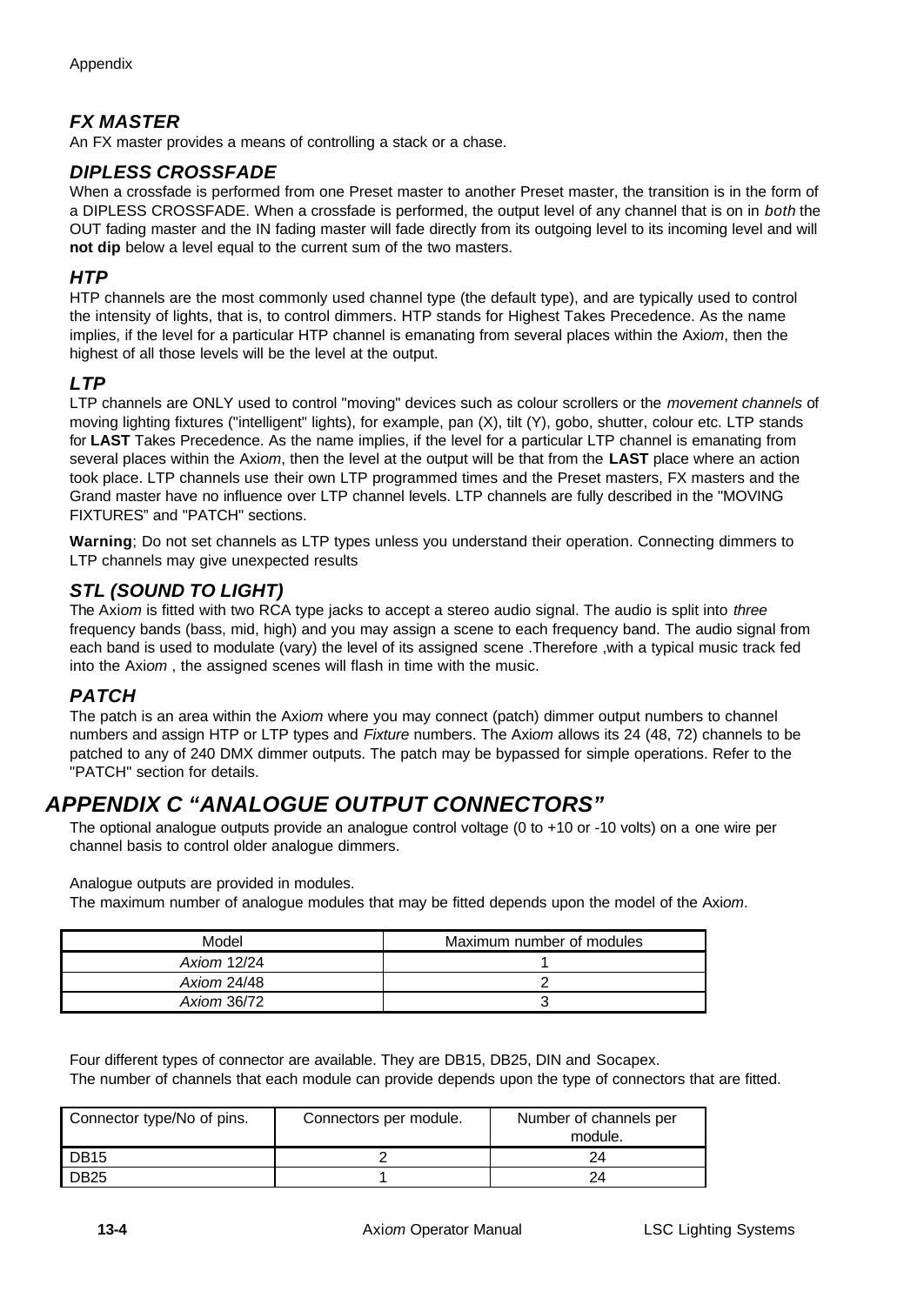| DIN <sub>8</sub> |    |
|------------------|----|
| CAPEX37          | u. |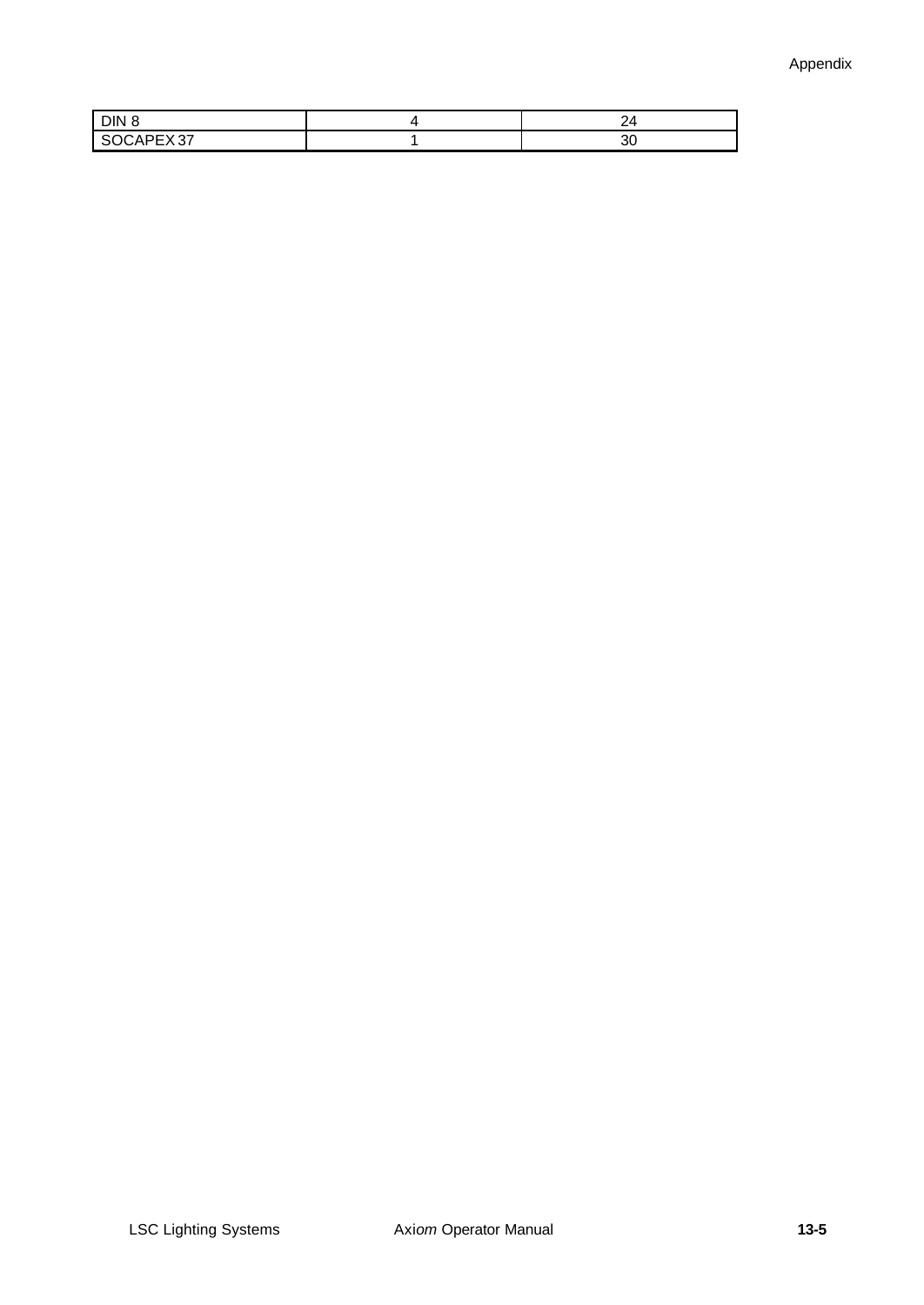## *ANALOGUE PIN CONNECTIONS*

#### *DB 15 PINOUTS*

The following diagram shows one DB15 module with its two connectors as viewed from the rear of the Axi*om*.



If a second DB15 connector module is fitted to the right of the first module, when viewed from the rear, its two connectors provide outputs for channels 25 to 48.

15 Common 0V 15 Common 0V

If a third DB15 connector module is fitted to the right of the second module, when viewed from the rear, its two connectors provide outputs for channels 49 to 72.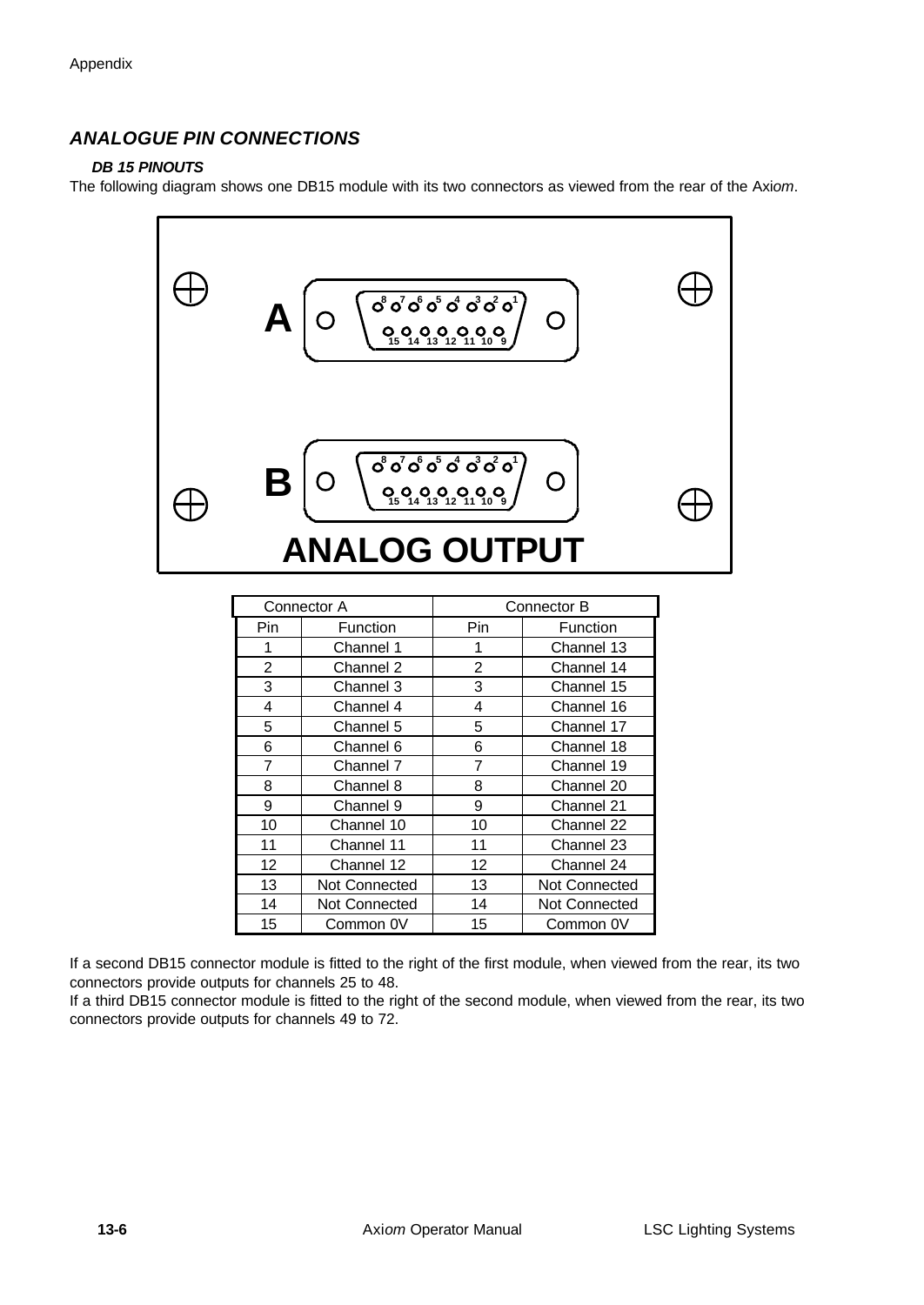#### *DB 25 PINOUTS*

The following diagram shows one DB25 module with its single connector as viewed from the rear of the Axi*om*.



| Pin            | Function   |
|----------------|------------|
| 1              | Channel 1  |
| $\overline{2}$ | Channel 2  |
| $\frac{3}{4}$  | Channel 3  |
|                | Channel 4  |
| 5              | Channel 5  |
| 6              | Channel 6  |
| 7              | Channel 7  |
| 8              | Channel 8  |
| 9              | Channel 9  |
| 10             | Channel 10 |
| 11             | Channel 11 |
| 12             | Channel 12 |
| 13             | Channel 13 |
| 14             | Channel 14 |
| 15             | Channel 15 |
| 16             | Channel 16 |
| 17             | Channel 17 |
| 18             | Channel 18 |
| 19             | Channel 29 |
| $\frac{20}{2}$ | Channel 20 |
| 21             | Channel 21 |
| 22             | Channel 22 |
| 23             | Channel 23 |
| 24             | Channel 24 |
| 25             | Common 0V  |

If a second DB25 connector module is fitted to the right of the first module, when viewed from the rear, it provides outputs for channels 25 to 48.

If a third DB25 connector module is fitted to the right of the second module, when viewed from the rear, it provides outputs for channels 49 to 72.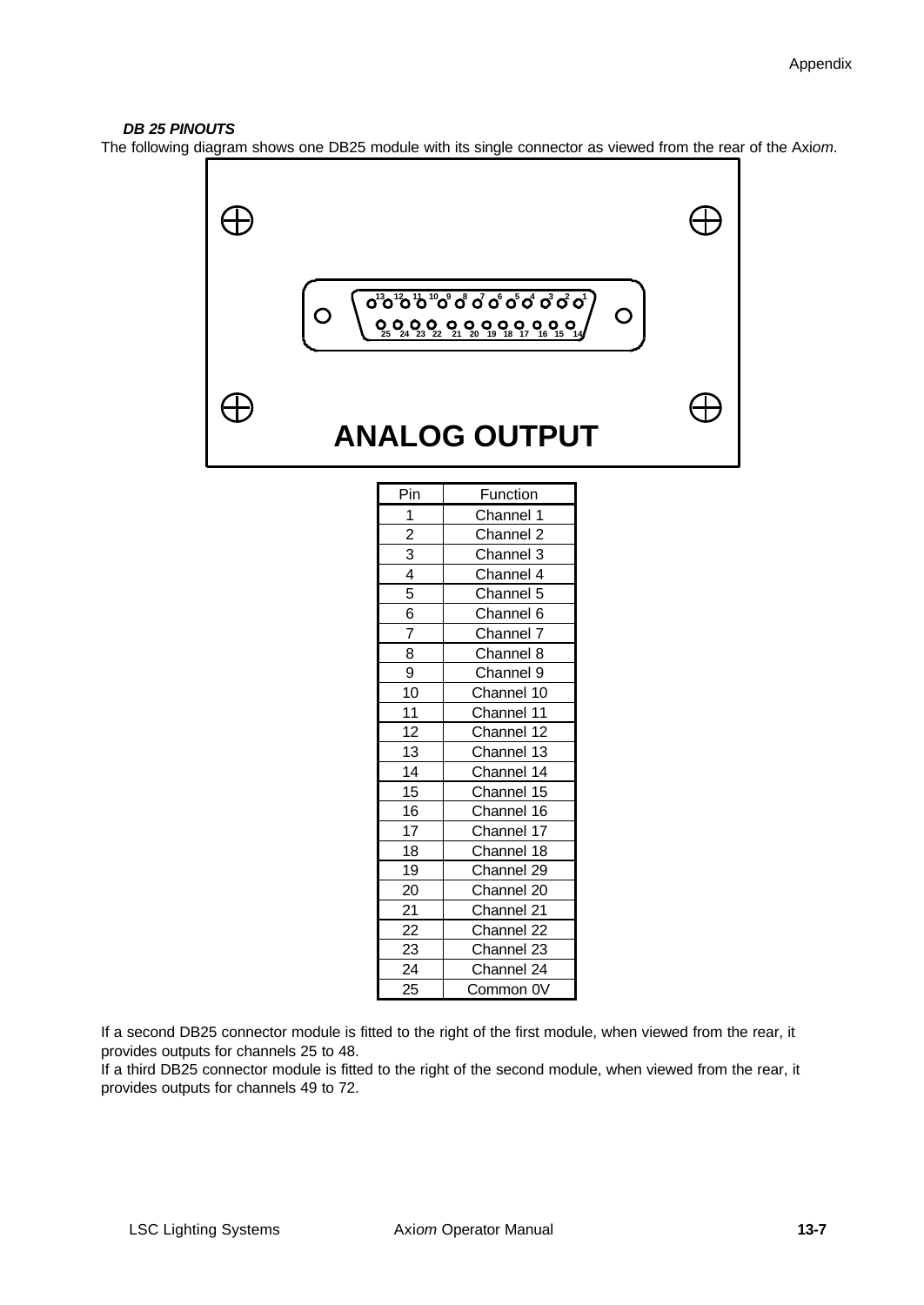#### *DIN 8 pin PINOUTS*

The following diagram shows one DIN 8 module with its four connectors as viewed from the rear of the Axi*om*.



| Connector A |               | Connector B |               |
|-------------|---------------|-------------|---------------|
| Pin         | Function      | Pin         | Function      |
|             | Channel 1     |             | Channel 7     |
| 2           | Channel 2     | 2           | Channel 8     |
| 3           | Channel 3     | 3           | Channel 9     |
|             | Channel 4     |             | Channel 10    |
| 5           | Channel 5     | 5           | Channel 11    |
| 6           | Channel 6     | 6           | Channel 12    |
|             | Not Connected |             | Not Connected |
|             | Common 0V     |             | Common 0V     |

| Connector C |               | Connector D |               |
|-------------|---------------|-------------|---------------|
| Pin         | Function      | Pin         | Function      |
|             | Channel 13    |             | Channel 19    |
| 2           | Channel 14    | 2           | Channel 20    |
| 3           | Channel 15    | 3           | Channel 21    |
|             | Channel 16    |             | Channel 22    |
| 5           | Channel 17    | 5           | Channel 23    |
| ิค          | Channel 18    | 6           | Channel 24    |
|             | Not Connected |             | Not Connected |
|             | Common 0V     |             | Common 0V     |

If a second DIN connector module is fitted to the right of the first module when viewed from the rear, it provides outputs for channels 25 to 48.

If a third DIN connector module is fitted to the right of the second module when viewed from the rear, it provides outputs for channels 49 to 72.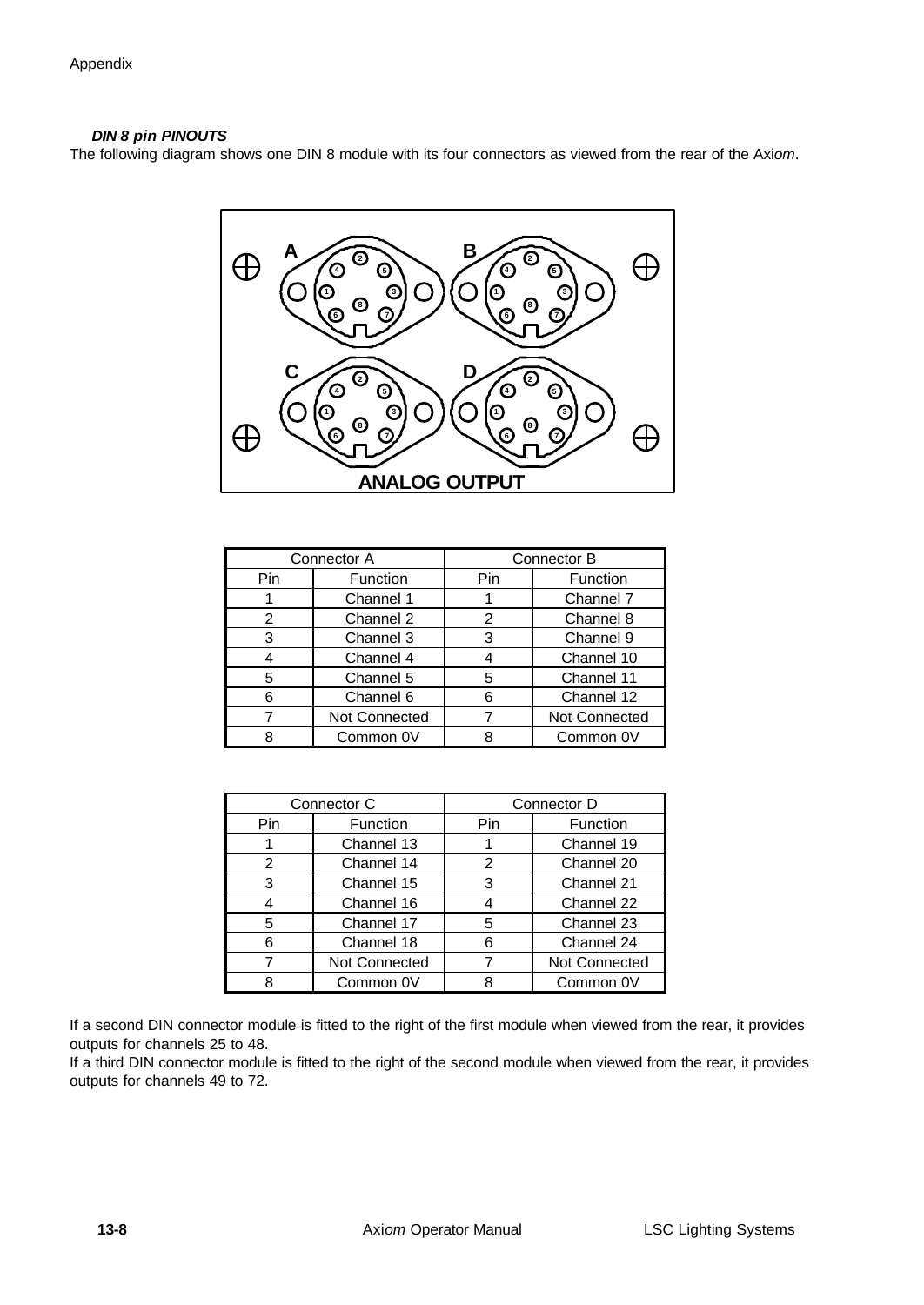#### *SOCAPEX 37 PINOUTS*

The following diagram shows one Socapex 37 module with its connector as viewed from the rear of the Axi*om*.



**SOCAPEX 37 Pin Female SLEF337P**

|           | Module 1          |
|-----------|-------------------|
| Pin       | Function          |
| $1 - 30$  | Channels 1 - 30   |
| 31        | not connected     |
| 32        | not connected     |
| 33        | not connected     |
| 34        | not connected     |
| $35 - 37$ | Ground or 0 Volts |

If a second Socapex connector module is fitted to the right of the first module, when viewed from the rear, it provides outputs for channels 31 to 60 as shown in the table below.

| Module 2  |                         |
|-----------|-------------------------|
| Pin       | Function                |
| $1 - 30$  | <b>Channels 31 - 60</b> |
| 31        | not connected           |
| 32        | not connected           |
| 33        | not connected           |
| 34        | not connected           |
| $35 - 37$ | Ground or 0 Volts       |

If a third Socapex connector module is fitted to the right of the second module, when viewed from the rear, then it provides outputs for channels 61 to 90 as shown in the table below.

|           | Module 3          |
|-----------|-------------------|
| Pin       | Function          |
| $1 - 30$  | Channels 61 - 90  |
| 31        | not connected     |
| 32        | not connected     |
| 33        | not connected     |
| 34        | not connected     |
| $35 - 37$ | Ground or 0 Volts |

*Note; Channels 73 to 90 can only be accessed if they are patched to desk channels in the Axi***om** *patch section.*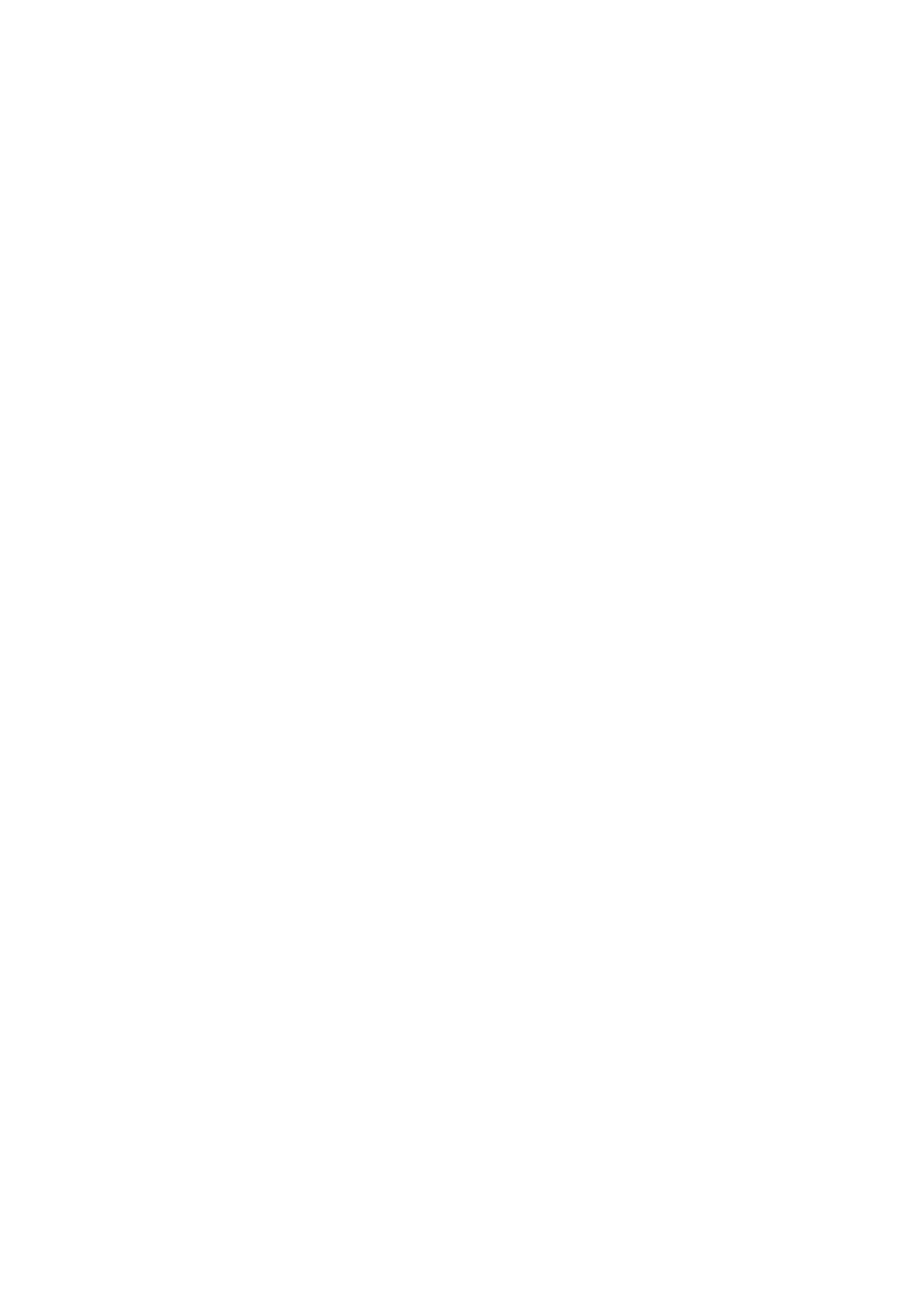# Section 14: INDEX

## $-A-$

#### $-B-$

#### $-c-$

| <b>CHANNEL</b>    |  |
|-------------------|--|
|                   |  |
|                   |  |
|                   |  |
|                   |  |
|                   |  |
| CHASE             |  |
|                   |  |
|                   |  |
|                   |  |
|                   |  |
|                   |  |
| <b>FDITING</b>    |  |
|                   |  |
|                   |  |
|                   |  |
| <b>FX EDITING</b> |  |
|                   |  |
|                   |  |
|                   |  |
|                   |  |
|                   |  |
|                   |  |
|                   |  |
|                   |  |
|                   |  |
|                   |  |
|                   |  |
|                   |  |
|                   |  |
|                   |  |
|                   |  |
|                   |  |
|                   |  |
|                   |  |
|                   |  |

| <b>CROSSFADES</b> |  |
|-------------------|--|
|                   |  |
|                   |  |

#### $-D-$

| BYPASSING BROKEN FADERS 12-10 |  |
|-------------------------------|--|
|                               |  |
|                               |  |
|                               |  |
|                               |  |
|                               |  |
|                               |  |
|                               |  |
|                               |  |
|                               |  |
|                               |  |
|                               |  |
|                               |  |
|                               |  |
|                               |  |
|                               |  |
|                               |  |

#### $-E-$

## $-F-$

| <b>FADERS</b>                  |  |
|--------------------------------|--|
| BYPASSING BROKEN FADERS  12-10 |  |
|                                |  |
|                                |  |
|                                |  |
|                                |  |
|                                |  |
| <b>FRFF7F</b>                  |  |
|                                |  |
|                                |  |
| <b>FUSE</b>                    |  |
|                                |  |
|                                |  |
|                                |  |
|                                |  |
|                                |  |
|                                |  |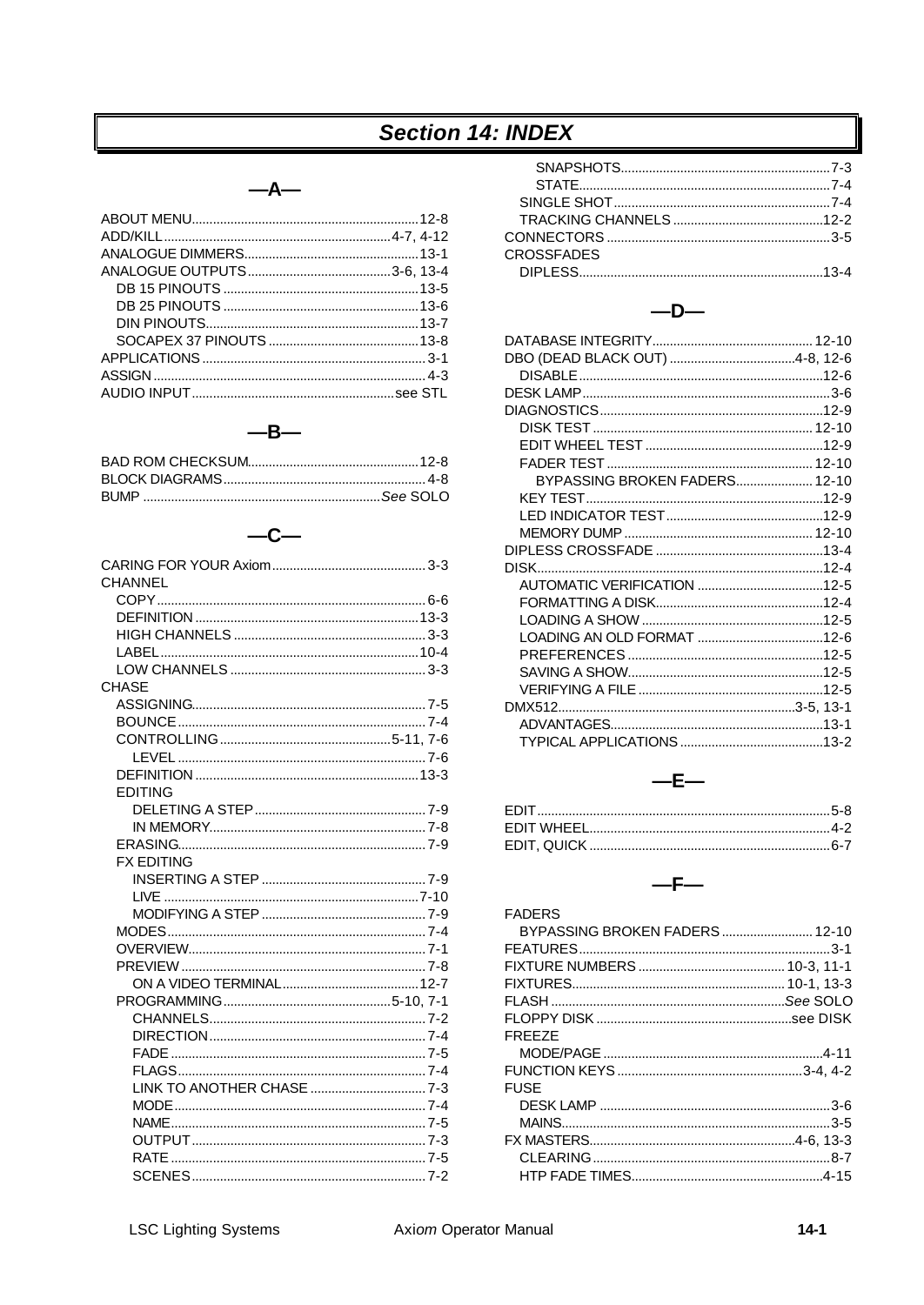|--|

#### $-G-$

#### $-H-$

 $\frac{1}{1}$ 

$$
-\mathsf{L}-
$$

| LIBRARY |  |
|---------|--|
|         |  |
|         |  |
|         |  |
|         |  |
|         |  |
|         |  |
|         |  |
|         |  |
|         |  |

#### $-M-$

| FIXTURE LIBRARY PATCHING 11-2 |  |
|-------------------------------|--|
| MANUAL FIXTURE PATCHING 11-3  |  |
|                               |  |
|                               |  |
|                               |  |
|                               |  |
|                               |  |
|                               |  |
|                               |  |

#### $-N-$

| NAMES |
|-------|
|       |
|       |

#### $-0-$

| <b>OUTPUT</b> |  |
|---------------|--|
|               |  |
|               |  |
|               |  |

#### $-P-$

| <b>PASSWORD</b>                                |  |
|------------------------------------------------|--|
|                                                |  |
|                                                |  |
|                                                |  |
|                                                |  |
|                                                |  |
|                                                |  |
|                                                |  |
| DELETING A PATCHED DIMMER10-3                  |  |
| DIMMERS CONNECTED TO CHANNEL10-4               |  |
|                                                |  |
|                                                |  |
|                                                |  |
|                                                |  |
|                                                |  |
|                                                |  |
|                                                |  |
|                                                |  |
| PATCHING MOVING FIXTURES11-2                   |  |
|                                                |  |
|                                                |  |
|                                                |  |
|                                                |  |
|                                                |  |
| PROPORTIONAL PATCHING10-1                      |  |
|                                                |  |
|                                                |  |
|                                                |  |
| <b>PREFERENCES</b>                             |  |
|                                                |  |
|                                                |  |
| PRESET MASTER                                  |  |
|                                                |  |
|                                                |  |
|                                                |  |
|                                                |  |
|                                                |  |
|                                                |  |
|                                                |  |
|                                                |  |
| CONNECTING A COMPUTER12-1                      |  |
| CONNECTING A SERIAL PRINTER12-1                |  |
|                                                |  |
|                                                |  |
|                                                |  |
| <b>VIEWING AND PRINTING COMPUTER FILES12-2</b> |  |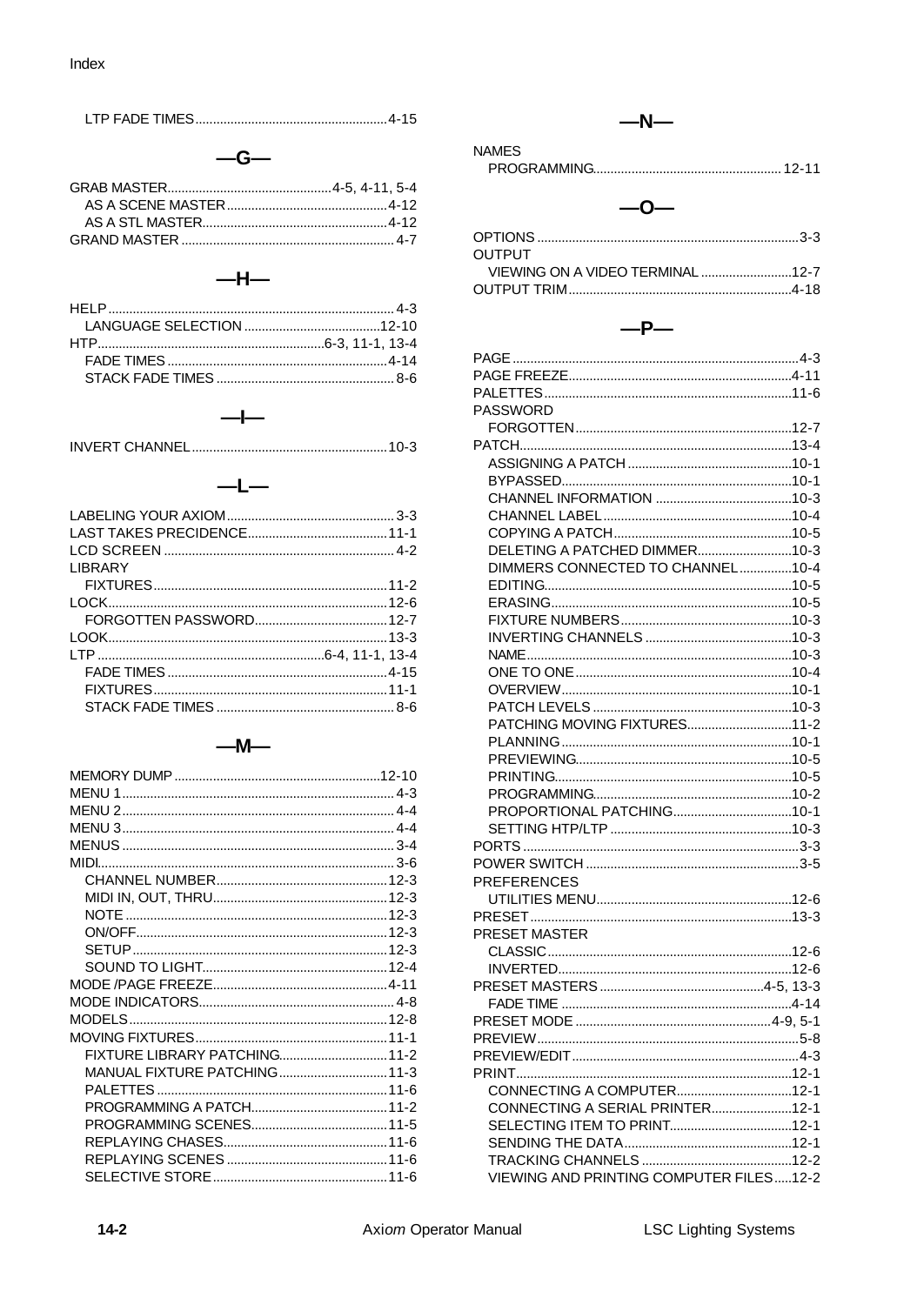#### $-Q-$

 $-R-$ 

#### $-S-$

| <b>PREVIEW</b>                 |  |
|--------------------------------|--|
|                                |  |
|                                |  |
|                                |  |
|                                |  |
|                                |  |
|                                |  |
|                                |  |
|                                |  |
|                                |  |
|                                |  |
|                                |  |
| <b>SCROLLERS</b>               |  |
|                                |  |
|                                |  |
|                                |  |
| SOLO                           |  |
|                                |  |
|                                |  |
|                                |  |
| SOUND TO LIGHTsee STL. see STL |  |
|                                |  |
|                                |  |
|                                |  |
|                                |  |
|                                |  |
|                                |  |
|                                |  |
|                                |  |
|                                |  |

| REVERSING A STOPPED CROSSFADE8-8 |
|----------------------------------|
|                                  |
|                                  |
|                                  |
|                                  |
|                                  |
|                                  |
|                                  |
|                                  |
|                                  |
|                                  |
|                                  |
|                                  |
|                                  |
|                                  |
|                                  |
|                                  |
|                                  |
|                                  |
|                                  |
|                                  |
|                                  |
|                                  |
|                                  |
|                                  |
|                                  |
| SCENES TO FREQUENCIES9-1         |
|                                  |
|                                  |

#### $-T-$

| <b>TIMES</b>                     |  |
|----------------------------------|--|
|                                  |  |
| FADE IN PROGRESS INDICATION 4-16 |  |
| <b>HTP TIMES</b>                 |  |
|                                  |  |
|                                  |  |
|                                  |  |
|                                  |  |
|                                  |  |
|                                  |  |
|                                  |  |
|                                  |  |
| TRIM                             |  |
|                                  |  |

#### $-U-$

|--|--|--|--|